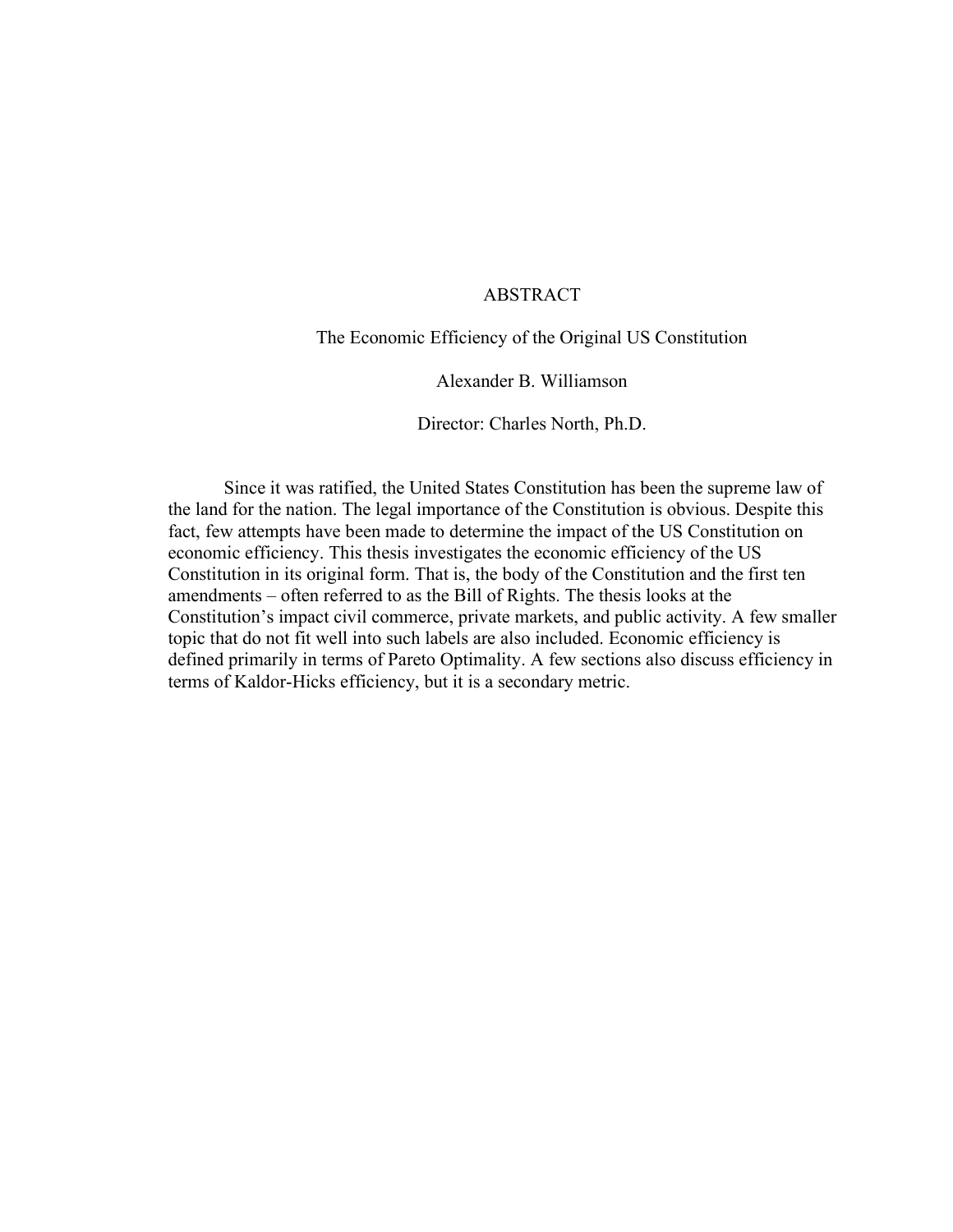APPROVED BY DIRECTOR OF HONORS THESIS:

Charles M Mont

Dr. Charles North, Department of Economics

APPROVED BY THE HONORS PROGRAM:

Dr. Elizabeth Corey, Director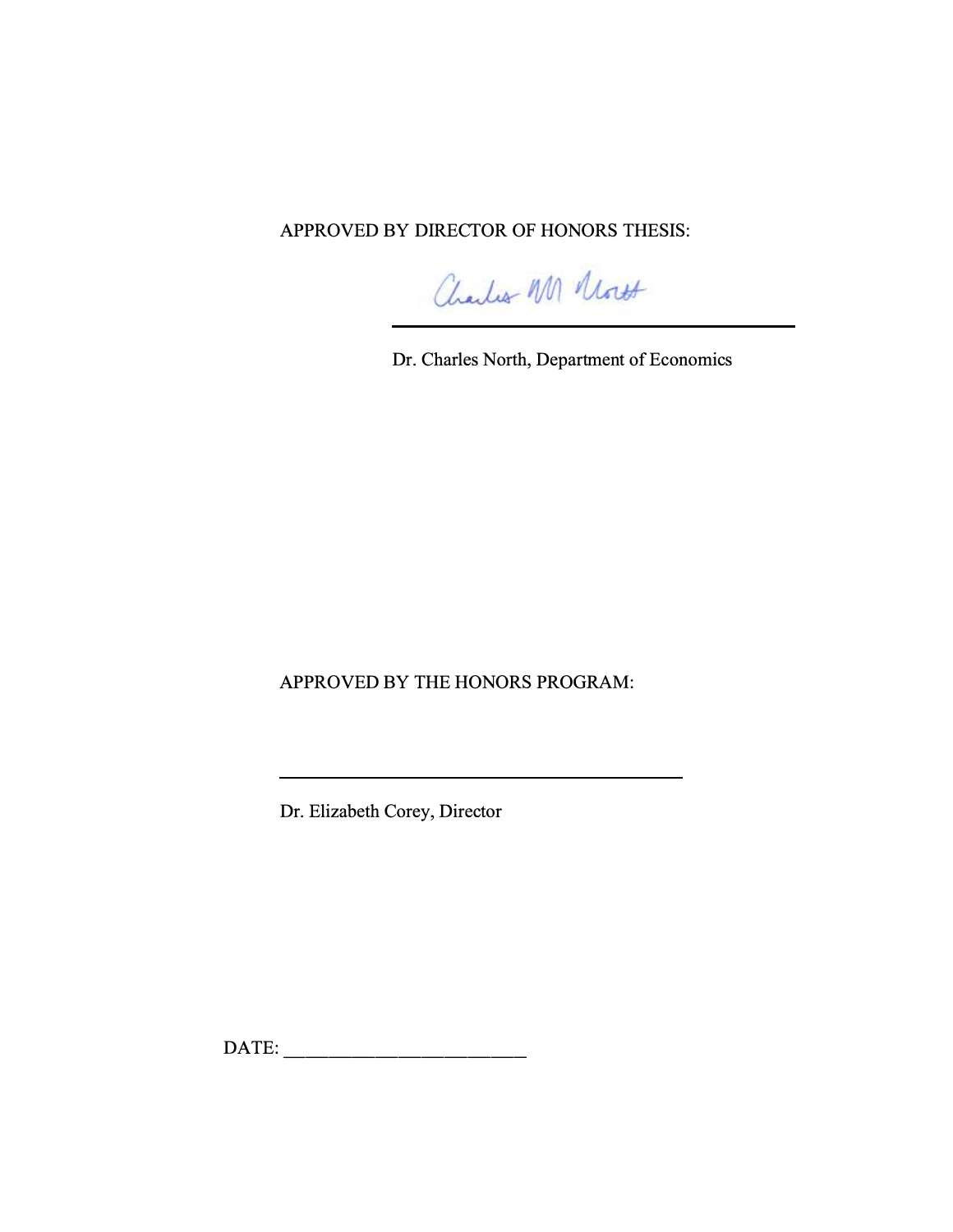# THE ECONOMIC EFFICIENCY OF THE ORIGINAL US **CONSTITUTION**

A Thesis Submitted to the Faculty of

Baylor University

In Partial Fulfillment of the Requirements for the

Honors Program

By

Alexander B. Williamson

Waco, Texas

July 2021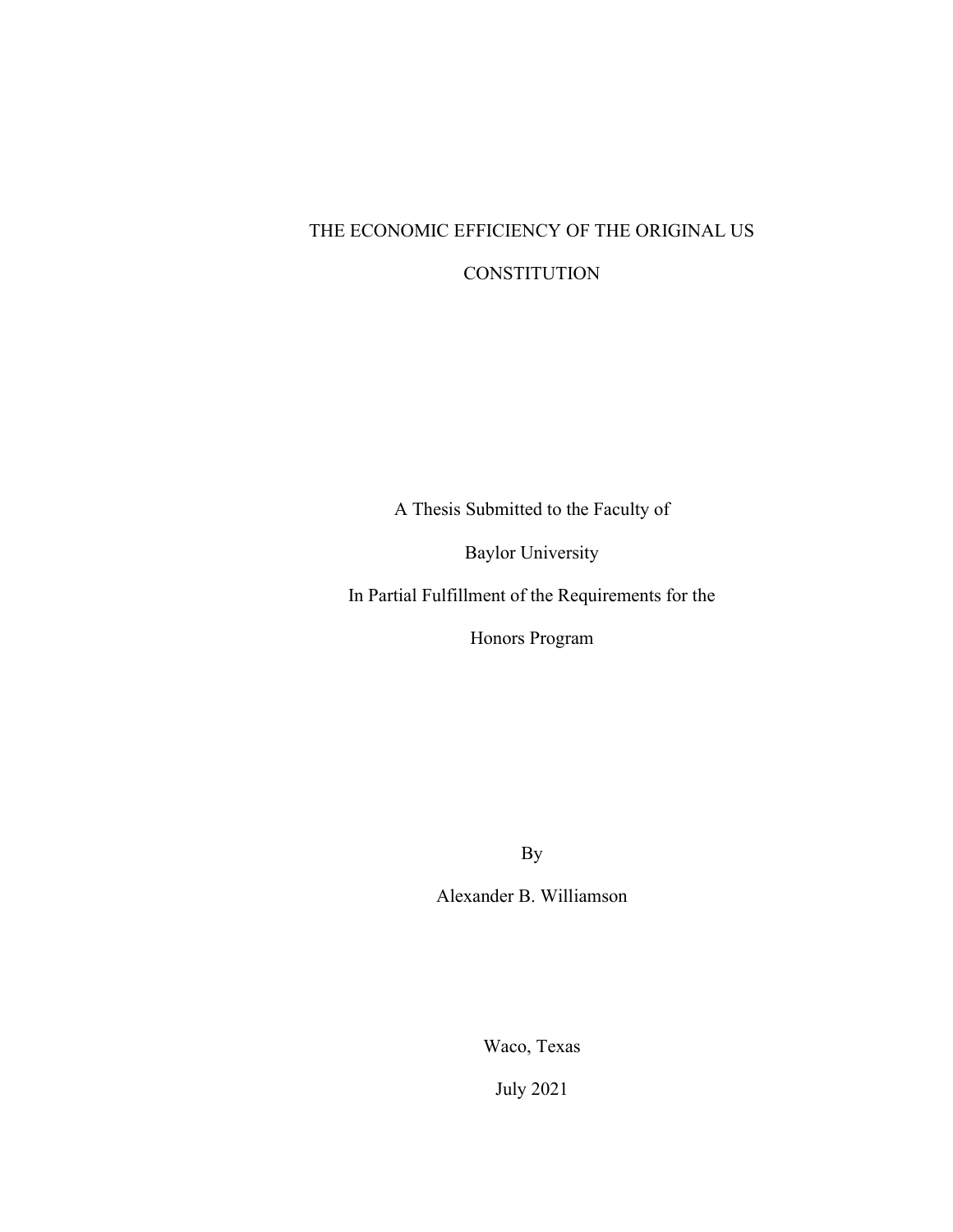# TABLE OF CONTENTS

| Chapter One: Introduction 1                                                                                                                                                                                                    |  |  |  |            |  |  |  |  |  |    |
|--------------------------------------------------------------------------------------------------------------------------------------------------------------------------------------------------------------------------------|--|--|--|------------|--|--|--|--|--|----|
| Chapter Two: Defining Optimality . The contract of the contract of the contract of the contract of the contract of the contract of the contract of the contract of the contract of the contract of the contract of the contrac |  |  |  |            |  |  |  |  |  |    |
| Chapter Three: Describing the Optimal Government. 2012. [2015] Chapter Three: Describing the Optimal Government.                                                                                                               |  |  |  |            |  |  |  |  |  |    |
| Chapter Four: The Efficiency of the US Constitution – Civil Commerce and Private                                                                                                                                               |  |  |  | Markets 57 |  |  |  |  |  |    |
| Chapter Five: The Efficiency of the US Constitution – Public Activity .                                                                                                                                                        |  |  |  |            |  |  |  |  |  | 76 |
| Chapter Six: The Efficiency of the US Constitution – Additional Elements.                                                                                                                                                      |  |  |  |            |  |  |  |  |  | 83 |
| Chapter Seven: Conclusion 93                                                                                                                                                                                                   |  |  |  |            |  |  |  |  |  |    |
|                                                                                                                                                                                                                                |  |  |  |            |  |  |  |  |  | 99 |
| Bibliography 103                                                                                                                                                                                                               |  |  |  |            |  |  |  |  |  |    |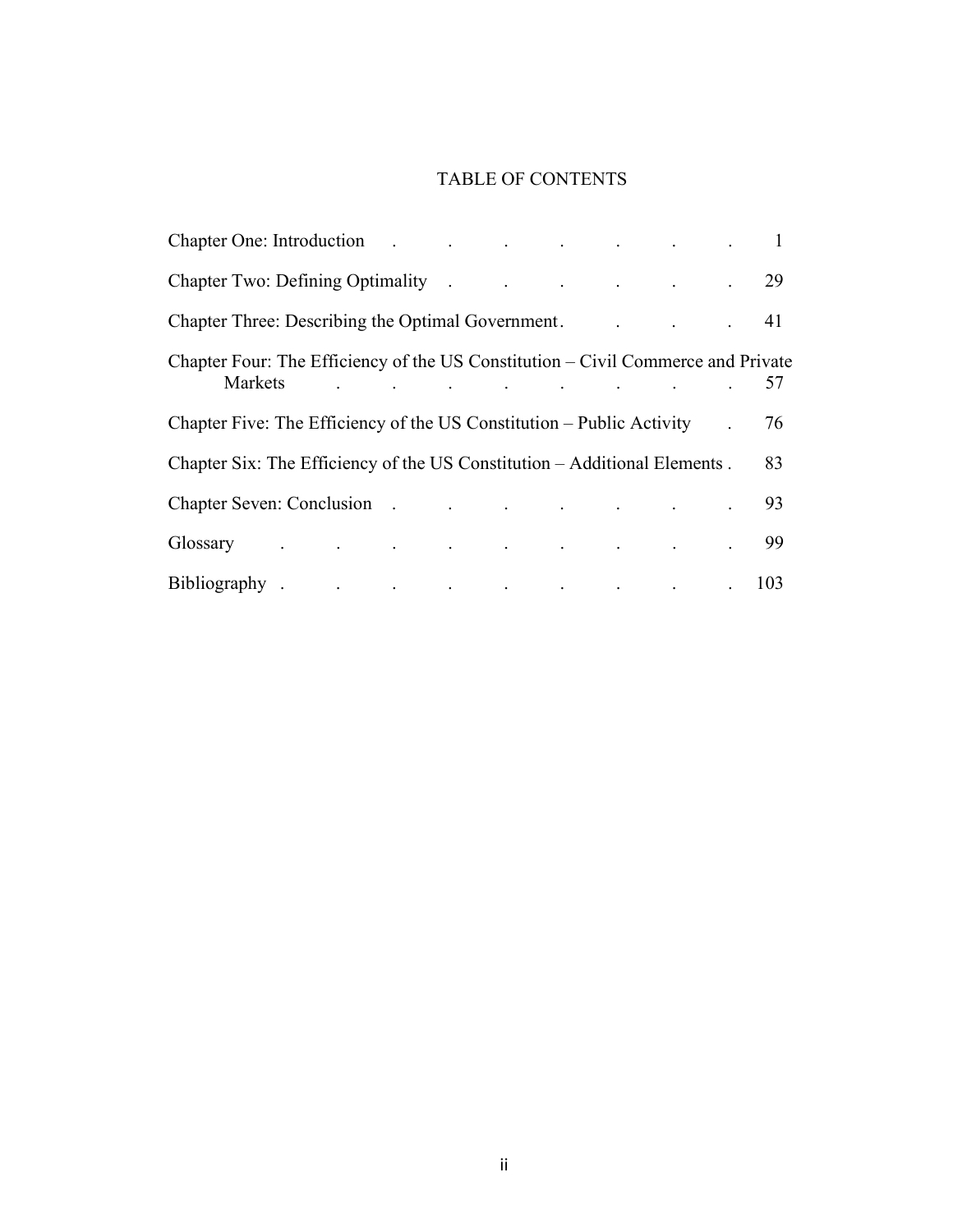## *Purpose of the Thesis*

The purpose of this thesis is to examine the economic efficiency of the Original United States Constitution. Efficiency will be defined shortly. The US Constitution has gone through many changes over the years - both in text and interpretation. It is not my intention to evaluate the economic efficiency of the Constitution across its more than 200 year lifespan. That would be far too great a task to accomplish in any single paper. Similarly, it is not the goal of this thesis to get too deeply into American laws after the time of the ratification. I plan to look primarily at the Constitution itself rather than the body of law that developed later. Also, it is not my goal to evaluate the economic efficiency of our current government. That subject is often covered in modern economic discussion. Finally, I will not hazard to attempt to judge the United States Constitution based on Justice or Fairness. While the question of whether the Constitution is Just is important, it is not one which I am well equipped to answer with tools related to economic efficiency. Instead, I plan to stick to what I know - analyzing the original US Constitution at the time of its ratification based on how it affects economic efficiency.

As I mentioned above, the United States' Constitution has changed significantly from when it was first ratified in 1787. For my purposes, I have taken the original Constitution to be the body of the Constitution as it was ratified by the states, plus the first ten amendments that make up the Bill of Rights. I include the Bill of Rights in my analysis because, given how quickly the first ten amendments were ratified,

1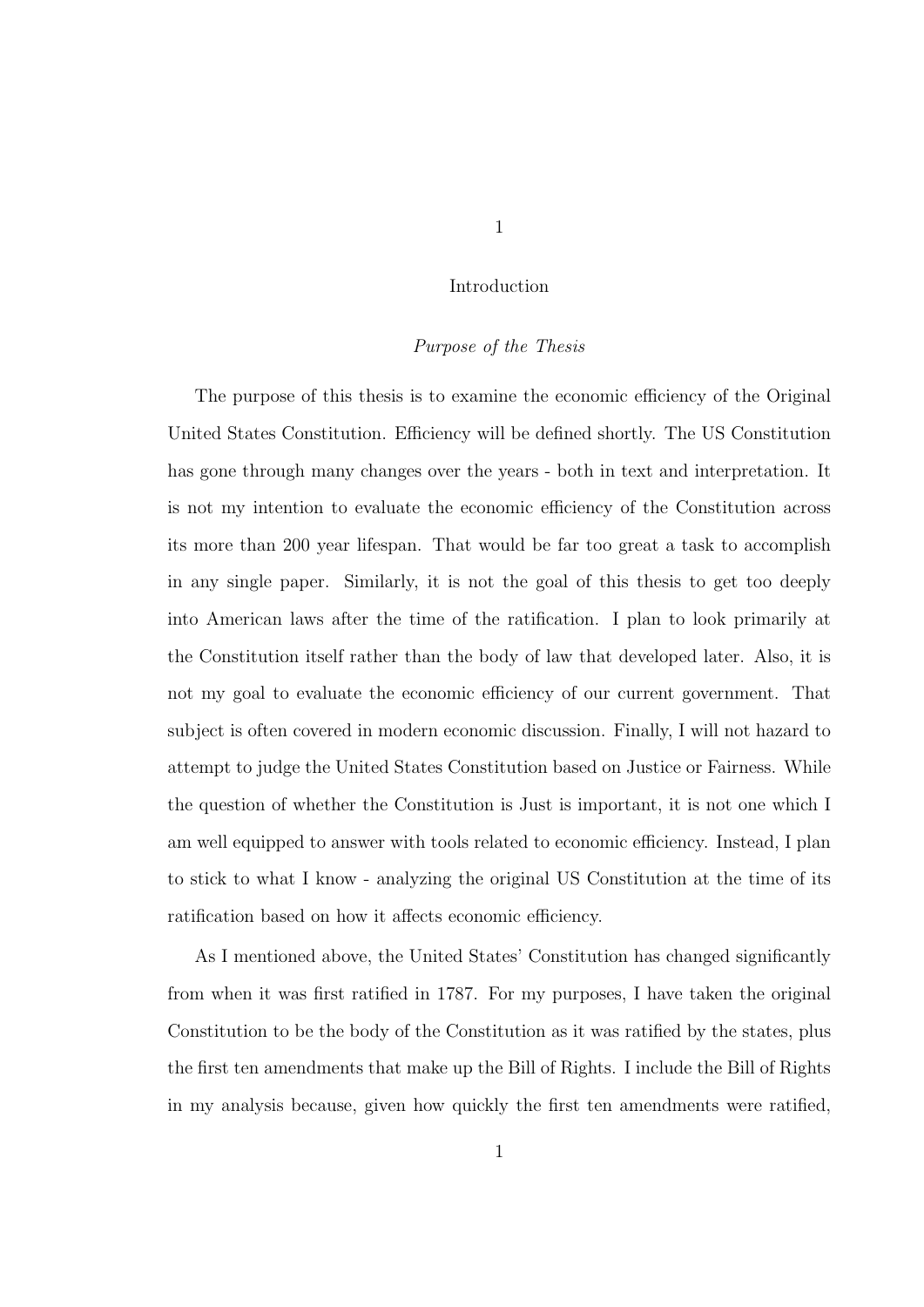the Constitution existed before them only briefly.

My evaluation of the Constitution will focus on its original interpretation as well as its original text. Any blame or praise directed at later interpretations can not reasonably be leveled at the original Constitution. For instance, to congratulate James Madison for including a right to education is unreasonable, given there is little evidence that he intended to include one. Similarly, to castigate the founding generation for the modern interpretation of the Interstate Commerce Clause is unreasonable. They have no control over how we interpret their words 200 years after they were written. Of course, there arises a question of how far to take this originalist sentiment. Interpretation of the original Constitution was somewhat controversial at the time of ratification. In most cases, such problems will be easily resolved. However, for some issues - such as the original concept of "general Welfare" discussed in Chapter  $4$  – we will need to get more specific. To address such questions I will use a combination of the writings of the founding generation. In addition to the actual text of the Constitution, I will look to the Federalist Papers and concurrent dictionaries. Among these sources, I should be able to generate a consistent definition of terms. This process will give me a thorough enough understanding of the original Constitution to allow me to judge its economic efficiency.

#### *Literature Review*

Before we discuss the economic efficiency of the US Constitution as it was originally understood, we must begin with an understanding of the body of research pertaining to the Constitution and economic efficiency. Unfortunately, not many papers exist that directly addressed economic efficiency of the US Constitution as it was originally understood and implemented. The source I found that was closest to this topic was a series of articles titled "Economic Liberty and the Constitution" by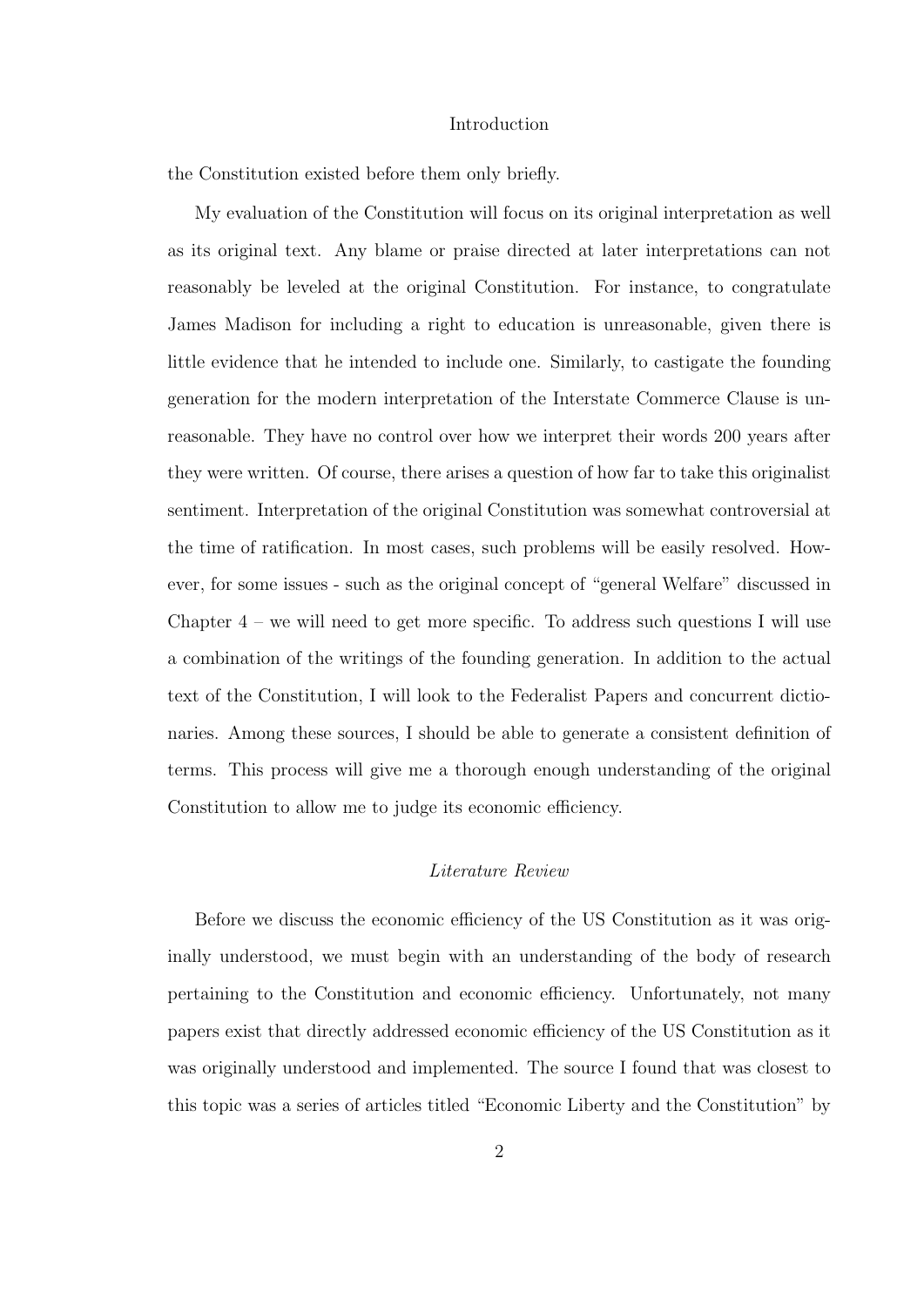Jacob G. Hornberger.<sup>1</sup> This series of articles elaborates on the economic freedoms that are protected by the US Constitution. All of the economic freedoms that Hornberger specifically identifies - the ability to set prices, engage in trade, and create contracts - fall under the banner of freedom of contract.<sup>2</sup>

While this series of articles does have some relation to my thesis, the main purpose of Mr. Hornberger's argument is significantly different. For one thing, while his articles talk extensively about economic freedoms,<sup>3</sup> they never really make the further move to a serious discussion of economic efficiency. For the most part, economic liberties are taken to be ends in and of themselves. Occasionally the author will discuss how economic freedoms lead to prosperity.<sup>4</sup> He also asserts that less free economic systems tend to have poor economic growth.<sup>5</sup> However, Mr. Hornberger never makes an attempt to show how the economic freedoms he identifies lead to economic growth. Although I will discuss many of these same economic liberties, that discussion is not the main point of my thesis. The purpose of my thesis is to describe how the US Constitution promotes economic efficiency. By its very nature, this topic is closely linked to the ways in which the Constitution protects economic freedom.

Another key difference is that Hornberger's articles are as much about the failures of other economic systems as they are about the successes of the original understanding of the US Constitution. For instance, the article talks extensively about the ineffectiveness of mercantilist systems. Mercantilism is an economic system in which

<sup>&</sup>lt;sup>1</sup>This series of articles was later republished as a book under the same name.

 $2$ Jacob G. Hornberger, "Economic Liberty and the Constitution," the Future of Freedom Foundation, June 1, 2002, under "Part 7: Liberty of contract" https://www.fff.org/explorefreedom/article/economic-liberty-and-the-constitution/ (accessed April 9, 2021).

<sup>3</sup> Ibid., under "Part 7: Liberty of contract."

<sup>4</sup> Ibid., under "Part 3: Adam Smith and economic liberty."

<sup>5</sup> Ibid., under "Part 1: Police powers and mercantilism."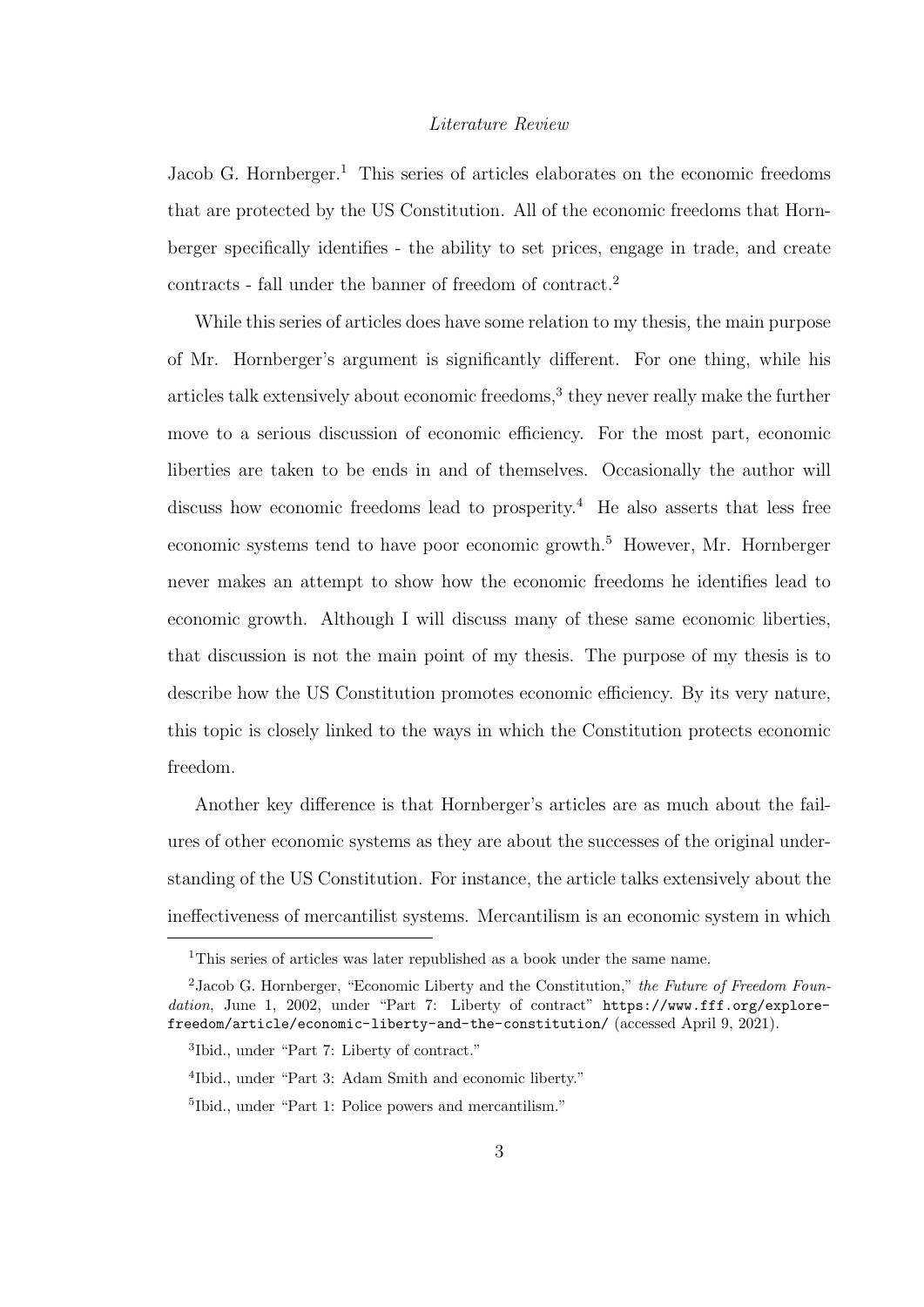the government has a great deal of control over the economy. It is usually associated with European economies from the 16th century through the 18th century.<sup>6</sup> Mr. Hornberger speaks extensively about the ineffectiveness of such systems.<sup>7</sup> Similarly, these articles devote significant space on later interpretations of the Constitution. In particular, interpretations of the Constitution arising from the New Deal are extensively discussed.<sup>8</sup> While such comparisons are an interesting topic of discussion, they are not the primary focus of my thesis. While I will not be evaluating the US Constitution in a vacuum, at the end of the day my thesis is about the Constitution as it was originally understood. I will not evaluate our current interpretation of the US Constitution or other systems of government.

A final difference between this series of articles and my thesis is the time frame of Hornberger's analysis. While he jumps around in time a fair amount - going as far back as the Declaration of Independence<sup>9</sup> and as far forward 1937 during the New Deal<sup>10</sup> - most of his analysis begins after the passage of the Fourteenth Amendment.<sup>11</sup> For the purpose of my thesis, I will evaluate only the original body of the US Constitution and the first ten amendments. While an analysis of the later amendments to the Constitution is an interesting avenue of research, I limit the scope of my thesis to the Constitution as it existed at the time of ratification.

Despite the lack of research that directly parallels my investigation, there is still a large body of information that this thesis draws upon. Specifically, there are

<sup>6</sup>The Editors of Encyclopaedia Britannica, "Mercantilism," Encyclopedia Britannica, May 13, 2020, https://www.britannica.com/topic/mercantilism (accessed 5 June 2021).

<sup>7</sup>Hornberger, "Economic Liberty and the Constitution," under "Part 3."

<sup>8</sup> Ibid., under "Part 12: Freedom is slavery."

<sup>9</sup> Ibid., under "Part 2."

 $10$ Ibid., under "Part 12: The 'switch in time that saved nine."'

<sup>11</sup>Hornberger, "Economic Liberty and the Constitution," under "Part 4."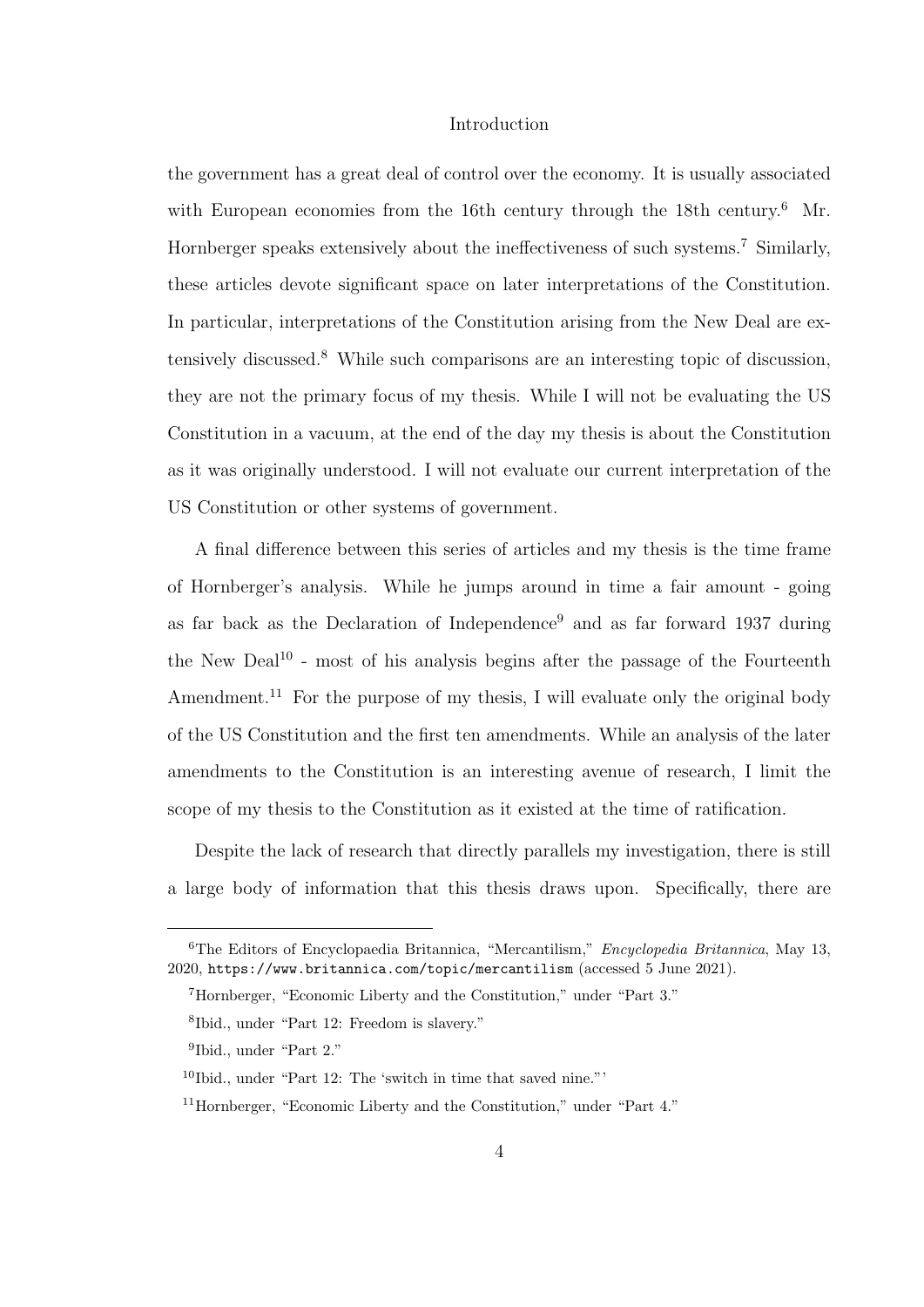four major categories of research that are related to my thesis topic. First, there is research regarding the economic efficiency of the current US Constitution and laws in the modern day - including their modern interpretations. Second, there are historical primary sources and legal documents that shed light on the original meaning of the US Constitution. Third, there is the modern research into the original meaning of different sections of the US Constitution. Fourth, there is the literature on theories of economic efficiency and welfare economics. I will discuss each of these categories in its own section, below.

#### *Analysis of the Economic E*ffi*ciency of the Current US Constitution*

Given the significant impact that laws have on the economy, it makes sense that there would be a substantial body of literature on how current laws and regulations aid or hinder economic growth. It is beyond the scope of this paper to describe the entirety of this literature. Instead, I will focus on what I believe are important themes related to this impact.

Much of this literature pertains to the economic efficiency of an individual law or policy. In general it seems that researchers in economics focus their efforts and interest on specific statutes and policies, rather than on Constitutional provisions. However, where an interpretation of the Constitution either enables or inhibits a policy of interest to economists, the discussion can turn to the actual US Constitution. In many cases, these are instances of long-standing policies interpreted in light of a current economic issue or problem. For example, this sort of analysis is in Mormann (2018). I will use this particular paper to illustrate how a modern examination of Constitutional doctrine might be relevant to my thesis topic.

Mormann's paper specifically evaluates the impact of the dormant commerce clause doctrine on attempts by states to incentivize electricity generating firms to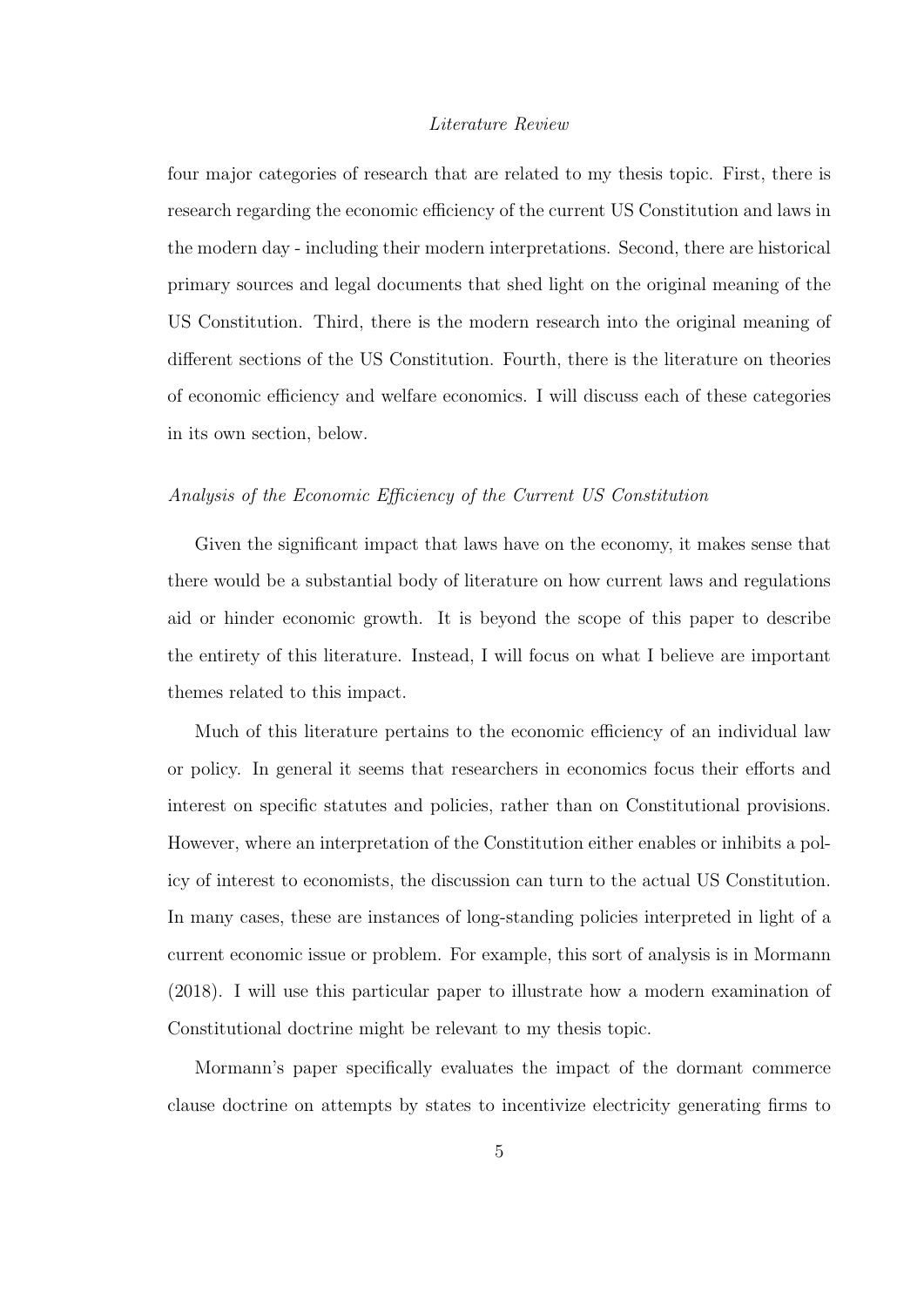switch to more green methods of producing energy.<sup>12</sup> The dormant commerce clause doctrine is an interpretation of the commerce clause of the US Constitution.<sup>13</sup> This doctrine asserts that, even when the federal government declines to make specific laws regarding interstate commerce, the mere fact that the federal government has the power to establish such laws and regulate such commerce means that states are not allowed to make similar regulations.<sup>14</sup> The dormant commerce clause doctrine has essentially been in effect since 1824, when it was first referenced by Chief Justice John Marshall in the case of Willson v. Black Bird Creek Marsh Co.<sup>15</sup> The dormant commerce clause is a well established tool to prevent protectionism among the states. As I will discuss in later sections of this paper, preventing such protectionism is an important economic impact of the US Constitution.

Unsurprisingly, there can be unanticipated consequences of a doctrine which was established almost 200 years ago. Mormann's article specifically discusses how, in modern times, the dormant commerce clause doctrine has limited the ability of states to incentivize the production of green energy. Different methods are used to promote green energy production, but many of the programs that state governments use only apply to in-state producers.<sup>16</sup> Unfortunately, such programs can be seen as not just

<sup>12</sup>Felix Mormann, "Market Segmentation vs. Subsidization: Clean Energy Credits and the Commerce Clause's Economic Wisdom," Washington Law Review, 93 no. 4, (December 2018): 1854

 $13$ "[The Congress shall have Power . . . ] To regulate Commerce with foreign Nations, and among the several States, and with the Indian Tribes; . . ." Article I, Section 8, Clause 3.

<sup>14</sup>Congressional Research Services, "Dormant Commerce Power: Overview," Constitution Annotated, https://constitution.congress.gov/browse/essay/artI-S8-C3-1-4-1/ ALDE\\_00001060/['Commerce'] (last visited April 19, 2021). "Thus, it has been judicially established that the Commerce Clause is not only a positive grant of power to Congress, but is also a negative constraint upon the states. This aspect of the Commerce Clause, sometimes called the dormant commerce clause, means that the courts may measure state legislation against Commerce Clause values even in the absence of congressional regulation, i.e., when Congress's exercise of its power is dormant."

<sup>15</sup>Willson v. Black Bird Creek Marsh Co., 27 U.S. 245, 252 (1829)

<sup>16</sup>Felix Mormann, "Market Segmentation vs. Subsidization: Clean Energy Credits and the Com-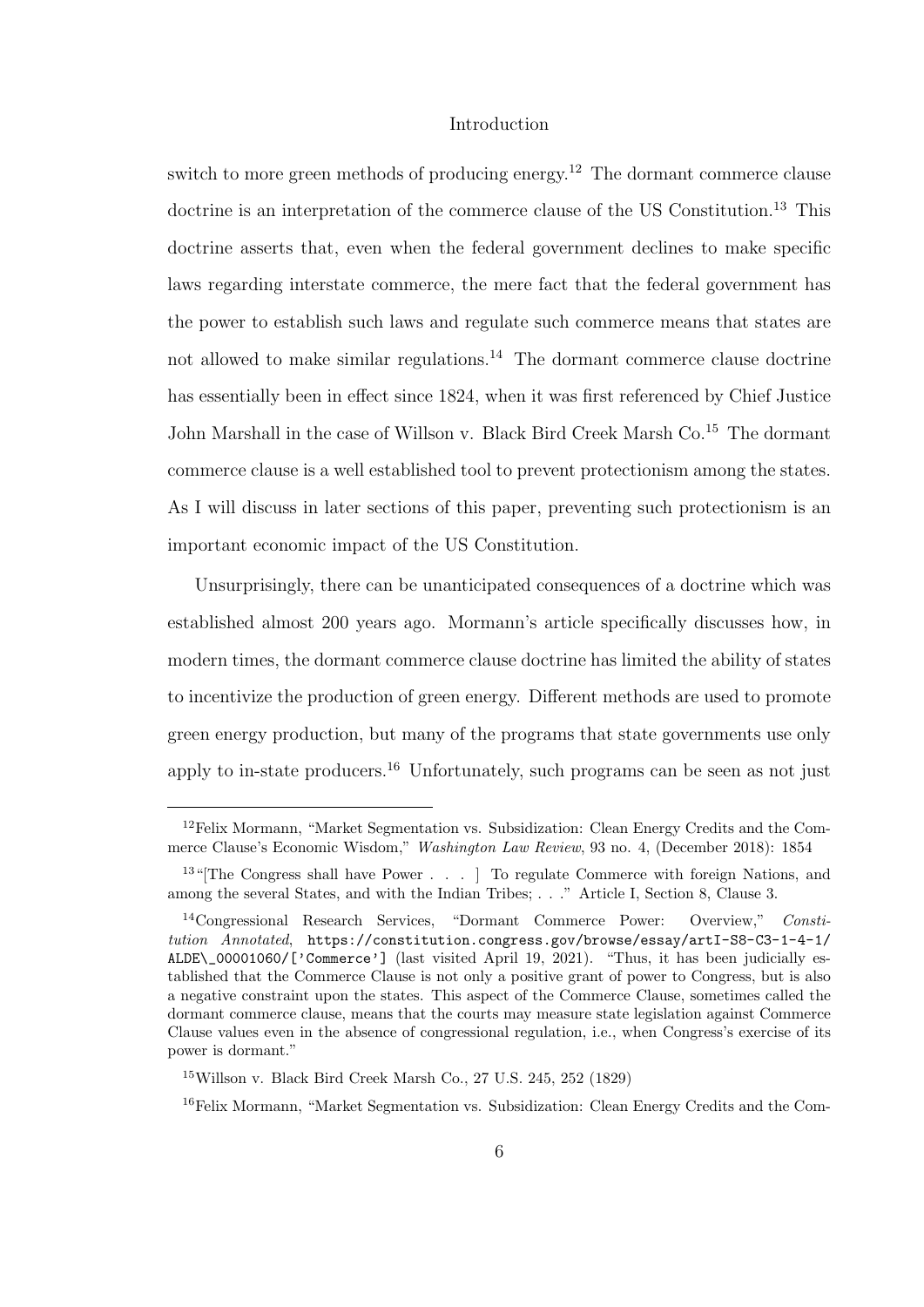a support of green energy over fossil fuels, but also of local energy production over interstate production. Therefore, many such incentive methods can run afoul of the dormant commerce clause.<sup>17</sup>

Additional complications emerge because of confusion over how to legally classify different programs. According to Mormann, the courts are confusing market subsidies and market segmentation programs.<sup>18</sup> This distinction is an important one for our purposes because it directly pertains to the economic effects of the US Constitution. The Supreme Court has determined that market subsidies are not prohibited by the Commerce Clause<sup>19</sup> and are therefore legal under the Constitution. In contrast, market segmentations are subject to the dormant commerce clause – and can therefore be ruled unconstitutional. As such, a significant effect of the modern interpretation of the Constitution is the limitations it places on market segmentation programs, while leaving subsidies more or less unbound. Mormann's paper seeks to draw a distinction between these two basic methods of supporting green energy.

After having gone through the specifics of the legal challenges to different programs based on the dormant commerce clause doctrine, the article talks about the dormant commerce clause doctrine more generally. The dormant commerce clause has often been taken as an invitation to challenge programs that seek to support renewable energy production. As a result of this tendency, some supporters of renewable energy have responded to these troubles with implementing state supports of green energy production by suggesting that the dormant commerce clause is outdated

merce Clause's Economic Wisdom," 1864. "State policymakers and their constituents may feel altruistic enough to give their neighbors and, ultimately, the rest of the world a free ride on the climate benefits created through their state's commitment to low-carbon renewables. But not all feel equally generous about related opportunities for economic development."

<sup>17</sup>Ibid. 1856

<sup>18</sup>Ibid., 1874

<sup>19</sup>West Lynn Creamery, Inc. v. Healy, 512 U.S. 186, 199 (1994)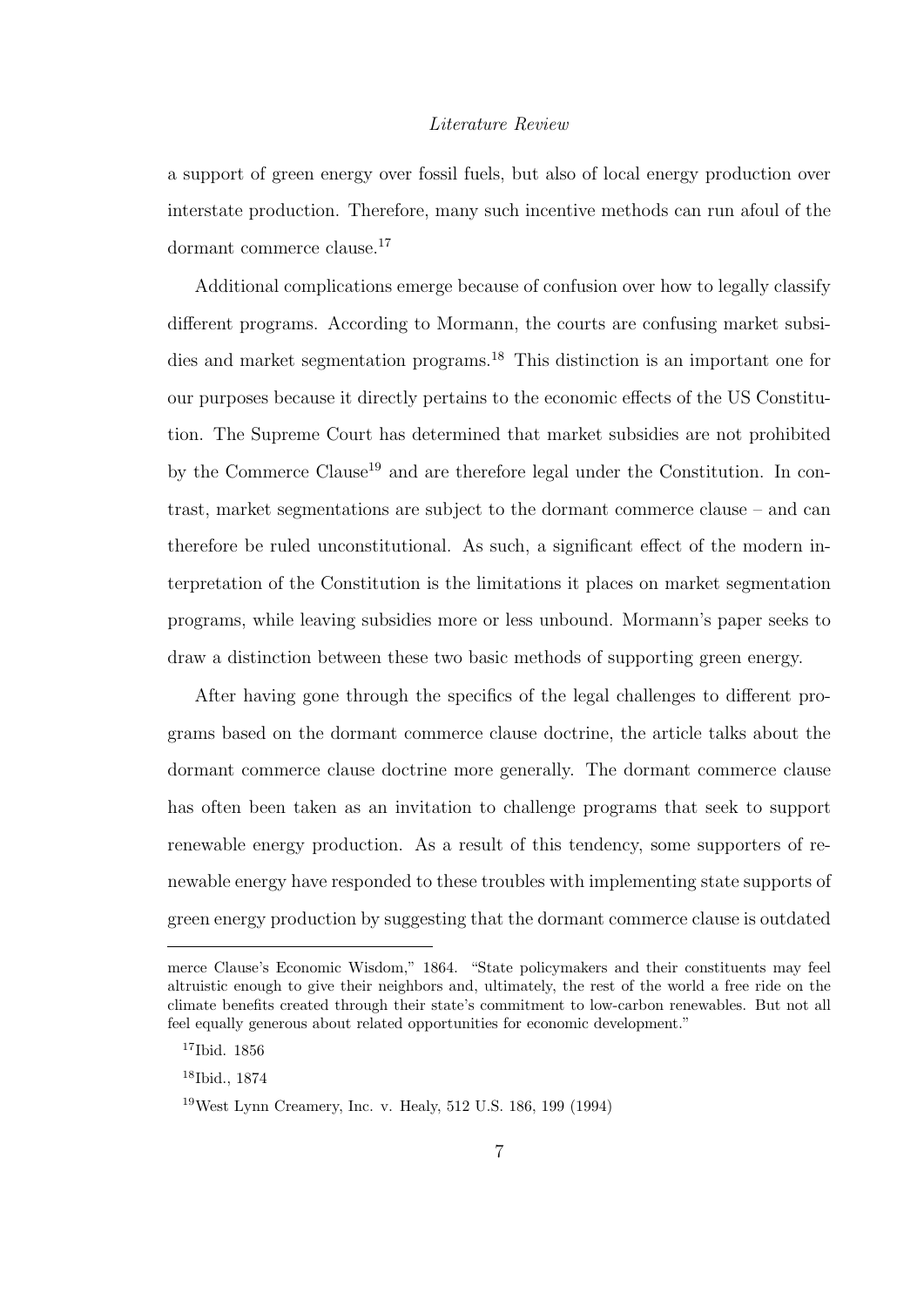and unnecessary.<sup>20</sup> However, these commentators do not take the recent successes in the courts of such programs as evidence that the dormant commerce clause is not actually preventing the implementation of supports for green energy production. Instead, they take it as evidence that the dormant commerce clause doctrine should be mostly ignored in modern energy markets.<sup>21</sup> Mormann takes issue with this contention.

The earlier sections of the article show that the legality of the programs mentioned above are not in contradiction with the dormant commerce clause doctrine. Instead, both renewable portfolio standards and zero-emission credit programs are distinct from the kind of protectionist tendencies that the dormant commerce clause doctrine is intended to eliminate. Further, Mormann argues that the dormant commerce clause doctrine - in addition to its general improvement of economic efficiency in the United States - actually has specific benefit in promoting renewable energy. He claims that market segmentation programs - such as "renewable portfolio standards" (RPS) systems - prevent competition altogether. By forcing state RPS programs to support renewable energy produced outside of the state in question, the dormant commerce clause doctrine is making RPS programs more efficient.<sup>22</sup> On the other hand, he claims that subsidies - such as "zero-emission credit" (ZEC) programs -

<sup>20</sup>Danny Englese, "Tilting at Windmills: Finding an Alternative Dormant Commerce Clause Framework to Preserve Renewable Portfolio Standard Generator Location Requirements," Arizona State Law Journal 47 (2015): 1015. "The dormant Commerce Clause is an artifact from a time in our nation's history when competition between the states threatened the fabric of the union. Today, however, the national economy needs no such protection."

<sup>21</sup>Sam Kalen & Steven Weissman, "The Electric Grid Confronts the Dormant Commerce Clause," Ecology Law Quarterly, under "Moving Forward with the Dormant Commerce Clause". https://www.ecologylawquarterly.org/currents/the-electric-grid-confrontsthe-dormant-commerce-clause/ (accessed April 12, 2021). "In the modern era imbued with energy federalism, consisting of an electric grid sharing overlapping regulatory space among federal, regional, and state entities, the dormant Commerce Clause retains little currency."

<sup>22</sup>Felix Mormann, "Market Segmentation vs. Subsidization: Clean Energy Credits and the Commerce Clause's Economic Wisdom," 1897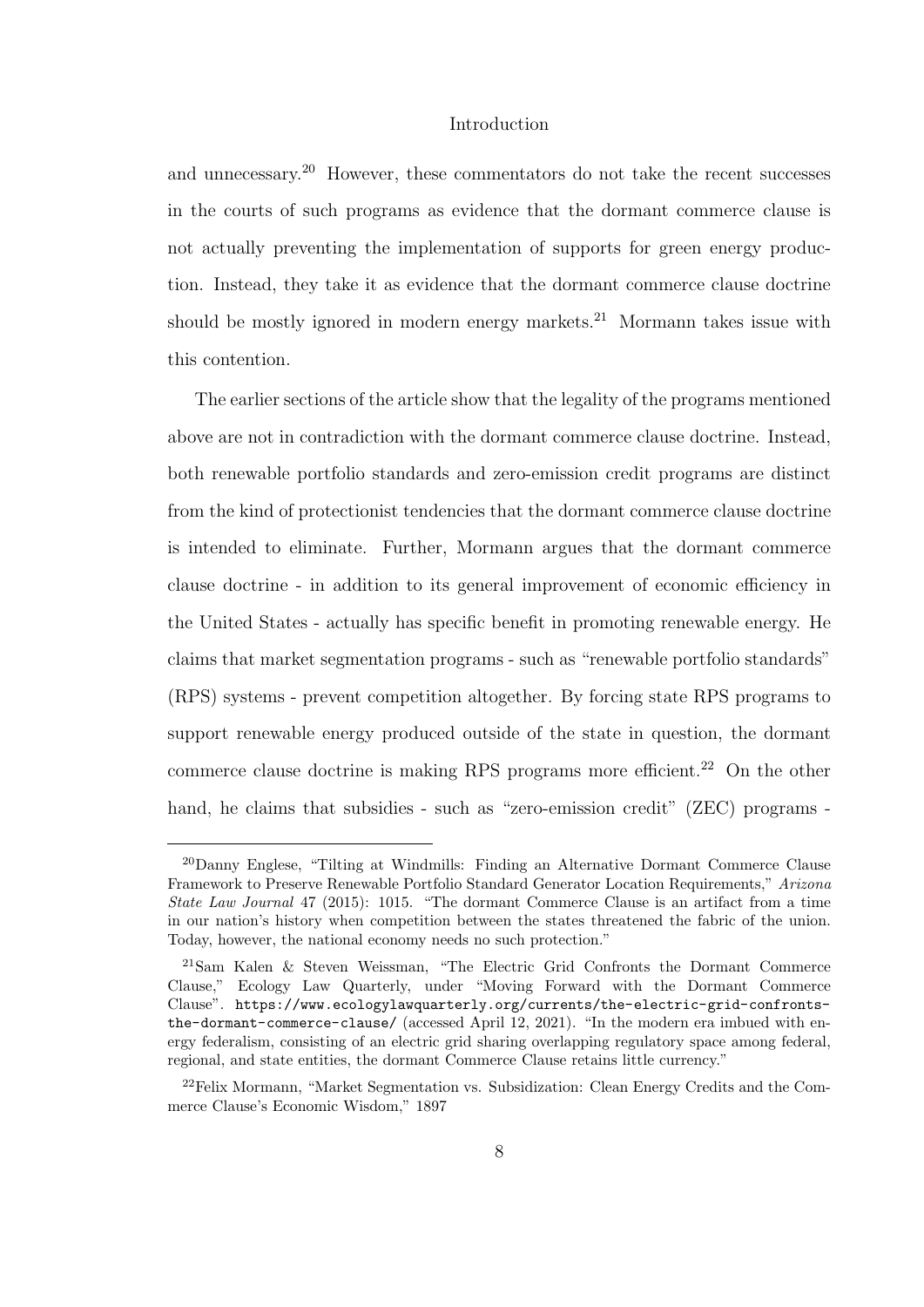don't necessarily prevent competition. Instead, they merely help out one party, rather than prevent others from entering the market. Thus the author argues that subsidies are more likely to be the proper government response to externalities than a market segmentation program. For that reason, it is not necessary to limit subsidy programs - such as ZEC's - in the same way that market segmentation programs need to be limited.<sup>23</sup> For all these reasons, the author concludes that the dormant commerce clause doctrine - far from being a burden on renewable energy initiatives - is actually leading state policymakers to make better policies.<sup>24</sup>

Mormann's paper provides a good example of how interpretations of the US Constitution influence specific economic issues facing us today. The paper begins from the Commerce Clause of the original US Constitution. It proceeds to outline an early Supreme Court doctrine – the dormant commerce clause doctrine. Along the way, it describes additional developments. These various documents, decisions, laws, and policies are examined in the context of an issue the Framers of the Constitution could not have envisioned – our country's transition from fossil fuels to green energy.

I found the analysis in this type of paper to be quite helpful in framing my thesis. Understanding the economic implications of federal law requires a particular sort of legal rigor that Mormann and authors of similar papers perform very effectively. However, the conclusions they draw are not always applicable to my chosen subject. One of the key ways my research differs from previous scholarship is that it focuses on the efficiency of the Constitution as it was originally interpreted and implemented. While much of the text of the US Constitution remains the same as it was in 1788, the interpretation and implementation has undergone significant changes. Every new tenet adds a new layer on top of the original understanding of the Constitution. As

<sup>23</sup>Ibid., 1899

<sup>24</sup>Ibid., 1901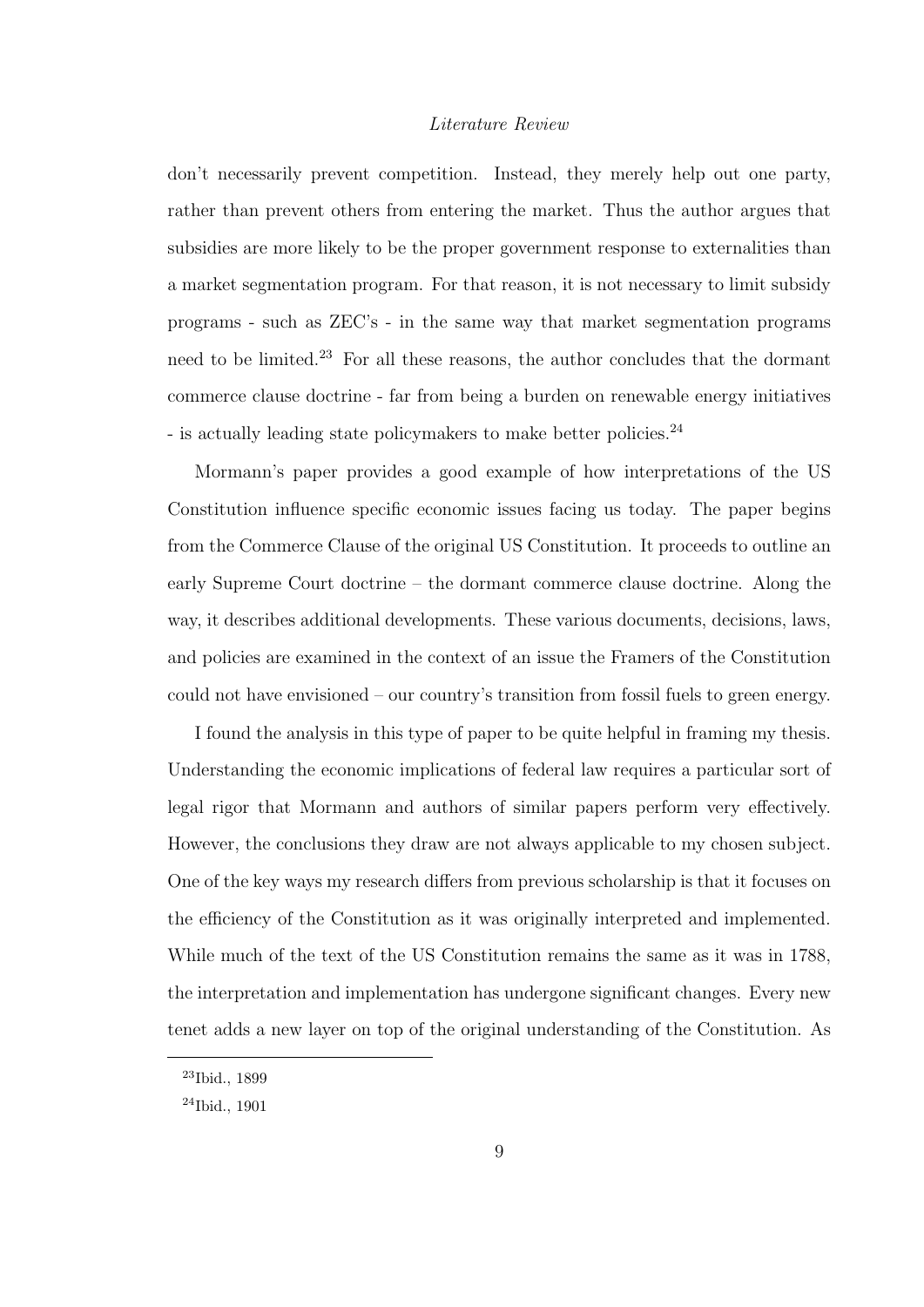such, the specifics of these authors' arguments are not necessarily relevant to my topic. Parts of what I read inspired some of my own sections, but in general I was not able to apply specific details from these works into my thesis.

#### *Concurrent Analysis of the Original Meaning of the US Constitution*

The next category of research related to my thesis consists of historical primary sources and legal documents that shed light on the original meaning of the US Constitution. In many instances these sources represent court cases and legal opinions, but not all of my sources fell into this category. Two sources of particular note in this category are the Federalist Papers<sup>25</sup> and Blackstone's *Commentaries*. I will discuss each of these sources and their applicability to my thesis in more detail below.

The Federalist Papers are a well-known series of documents written by Alexander Hamilton, John Jay, and James Madison. These Federalist Papers span eighty five separate documents and cover a wide array of topics related to the Constitution. Even at the time of their publication, these documents were considered of significant importance. They have been accepted in the legal profession as an important guide to understanding how the US Constitution was originally interpretated.<sup>26</sup> In fact, The Federalist Papers are often cited in Supreme Court Cases - both in the early days after the ratification of the US Constitution<sup>27</sup> and in later years.<sup>28</sup> The reason

<sup>25</sup>Also referred to as The Federalist

 $^{26}$ Antonin Scalia, A Matter of Interpretation, New ed. (Princeton, NJ: (Princeton University Press, 2018), 37

<sup>&</sup>lt;sup>27</sup>One particularly ringing endorsement comes from Calder v. Bull in 1798. "The celebrated and judicious Sir William Blackstone, in his commentaries, considers an ex post facto law precisely in the same light I have done. His opinion is confirmed by his successor, Mr. Wooddeson, and by the author of the Federalist, who I esteem superior to both for his extensive and accurate knowledge of the true principles of government." Calder v. Bull, 3 U.S. 386, 391 (1798).

<sup>28</sup>Some examples include Printz v. United States, 521 U.S. 898, 911 (1997) (which is especially interesting, since both the Opinion and Dissent made use of The Federalist Papers in their arguments), Clinton v. City of New York, 524 U.S. 417, 450 (1998), (in which the Federalist Papers were quoted in the Concurring Opinion and briefly referenced in the Dissenting Opinion), and Bush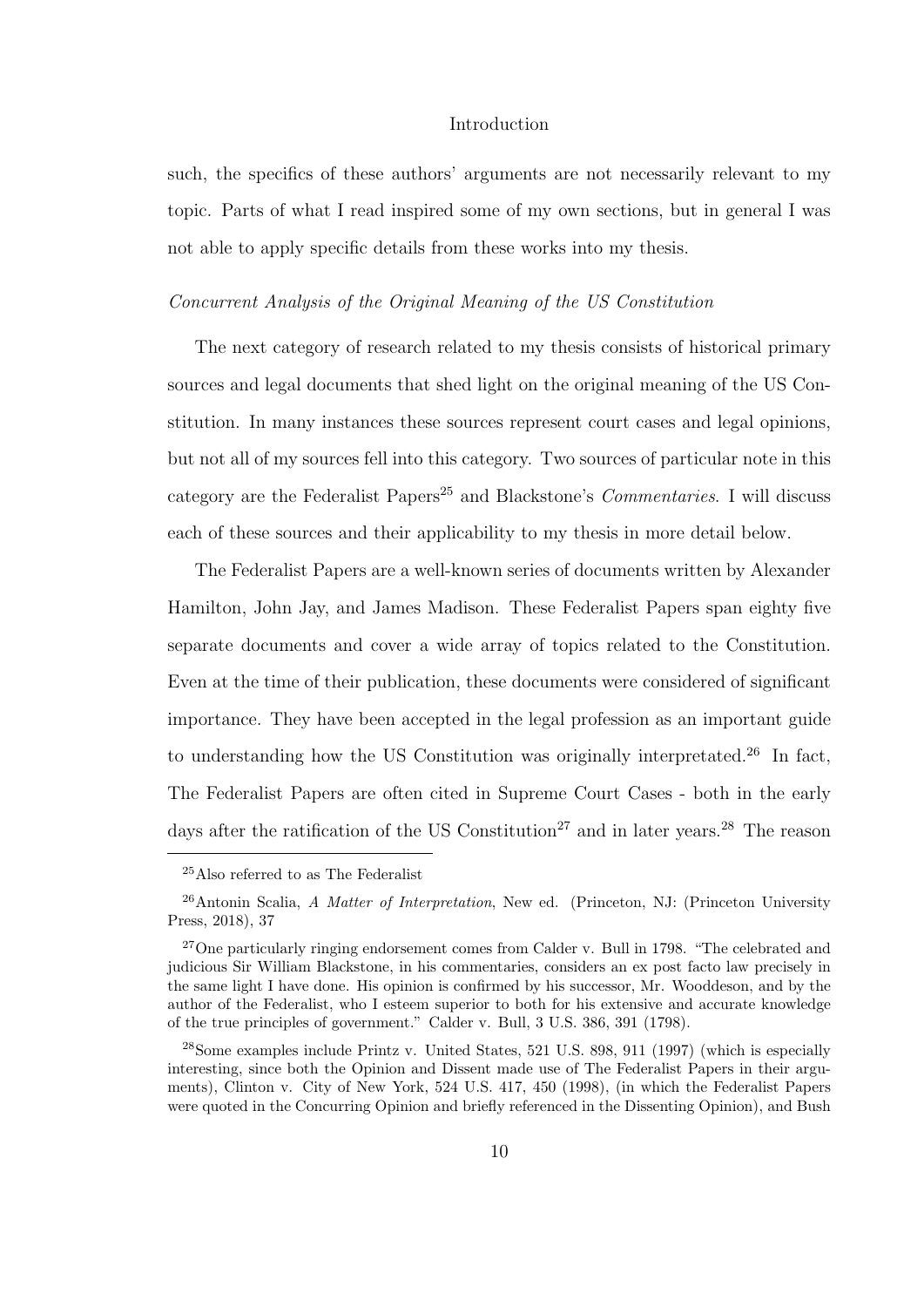they are often accepted - especially by Justices who care about the original meaning of the Constitution - is not necessarily because The Federalist Papers provide insight into the intention of the Framers in drafting the Constitution. Instead, the theory goes that The Federalist Papers shed light on how the language of the Constitution was understood at the time.<sup>29</sup> As such, I will not be considering The Federalist Papers to be definitive in isolation. Instead, I will in supplement them with other supporting documents about the US Constitution written at the time.

The Federalist Papers were written as a political document. Originally published anonymously as a series of articles in New York newspapers, the Federalist Papers were written with the express purpose of convincing voters to ratify the US Constitution – which was under review at the time.<sup>30</sup> Unsurprisingly, the issues discussed in the Papers tended to be framed in political terms. However, many of these issues could be reframed in economic terms. For example, the description of how a ratified US Constitution could support a national army can be reframed as a discussion about how the Constitution allows for the provision of public goods. As I will discuss in subsequent chapters, the creation and protection of markets for various types of goods is one of the central economic functions of the US Constitution.

It is important to remember that the Federalist Papers were not all written by a single person with a single agenda. As a result, there are times when The Federalist Papers seem to contradict themselves. For example, in one Supreme Court case it is acknowledged that Madison and Hamilton disagreed within The Federalist Papers on what exactly was the extent of separation of powers between the federal and

v. Gore, 531 U.S. 98, 141 (2000) (where they are referenced a few times in the Dissenting Opinion). <sup>29</sup>Antonin Scalia, A Matter of Interpretation, 37

<sup>30</sup>Alexander Hamilton, James Madison, and John Jay, The Federalist Papers, ed. Barbara Bavis (Library of Congress, May 3, 2019) under "Full Text of The Federalist Papers" https://guides. loc.gov/federalist-papers/full-text (accessed April 11, 2021).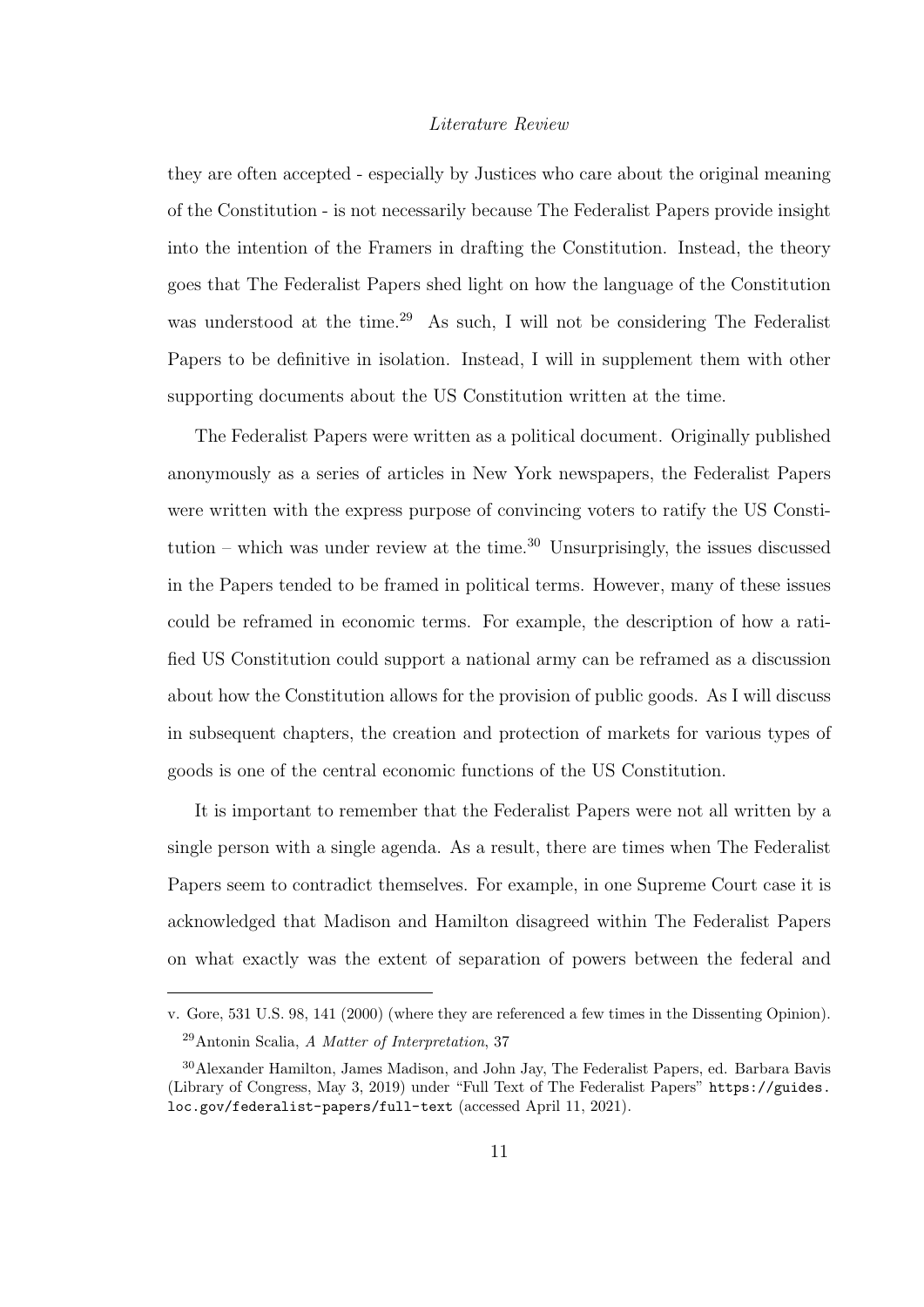state governments.<sup>31</sup> As we will see in later sections, such separation of powers has important economic ramifications. Additionally, these two Founding Fathers disagreed on how the Federal Government is allowed to spend money. This particular disagreement in part plays out in the pages of The Federalist Papers. Madison very specifically claims that, when the Constitution says the government can provide for the "general Welfare" of the United States,<sup>32</sup> all the term "general Welfare" refers to is the list of enumerated powers listed in the subsequent clauses.<sup>33</sup> On the other hand, in another document Hamilton claims that the phrase "general Welfare" is more that simply a shorthand for the powers later specifically provided for.<sup>34</sup> These two disagreements are not the only ones between Madison and Hamilton. Some of these internal disagreements are relevant to my thesis, and I will be dealing with them more fully in the relevant sections.

One of the most important topics discussed in The Federalist Papers is the importance of the Constitution to unite the states into a single, relatively strong government. Some of the reasons given for this necessity are to protect the country from foreign invasion<sup>35</sup> and inter-state warfare.<sup>36</sup> The authors argue that only by maintaining a relatively strong central government could such conflicts be prevented.

<sup>31</sup>Printz v. United States, 521 U.S. 898, 915-916n9 (1997)

<sup>&</sup>lt;sup>32</sup> "The Congress shall have Power To lay and collect Taxes, Duties, Imposts and Excises, to pay the Debts and provide for the common Defense and general Welfare of the United States; but all Duties, Imposts and Excises shall be uniform throughout the United States;" U.S. Constitution, art. 1, sec. 8, cl. 1.

<sup>33</sup>Alexander Hamilton, James Madison, and John Jay, The Federalist Papers, ed. Barbara Bavis (Library of Congress, May 3, 2019) under "Federalist no. 41" https://guides.loc.gov/ federalist-papers/full-text (accessed April 11, 2021).

<sup>34</sup>"Alexander Hamilton's Final Version of the Report on the Subject of Manufactures, [5 December 1791]," Founders Online, National Archives, under "Pecuniary bounties," https://founders. archives.gov/documents/Hamilton/01-10-02-0001-0007 (accessed April 13, 2021).

<sup>35</sup>Hamilton, Madison, and Jay, The Federalist Papers under "Federalist no. 3"

<sup>36</sup>Ibid., under "Federalist no. 5"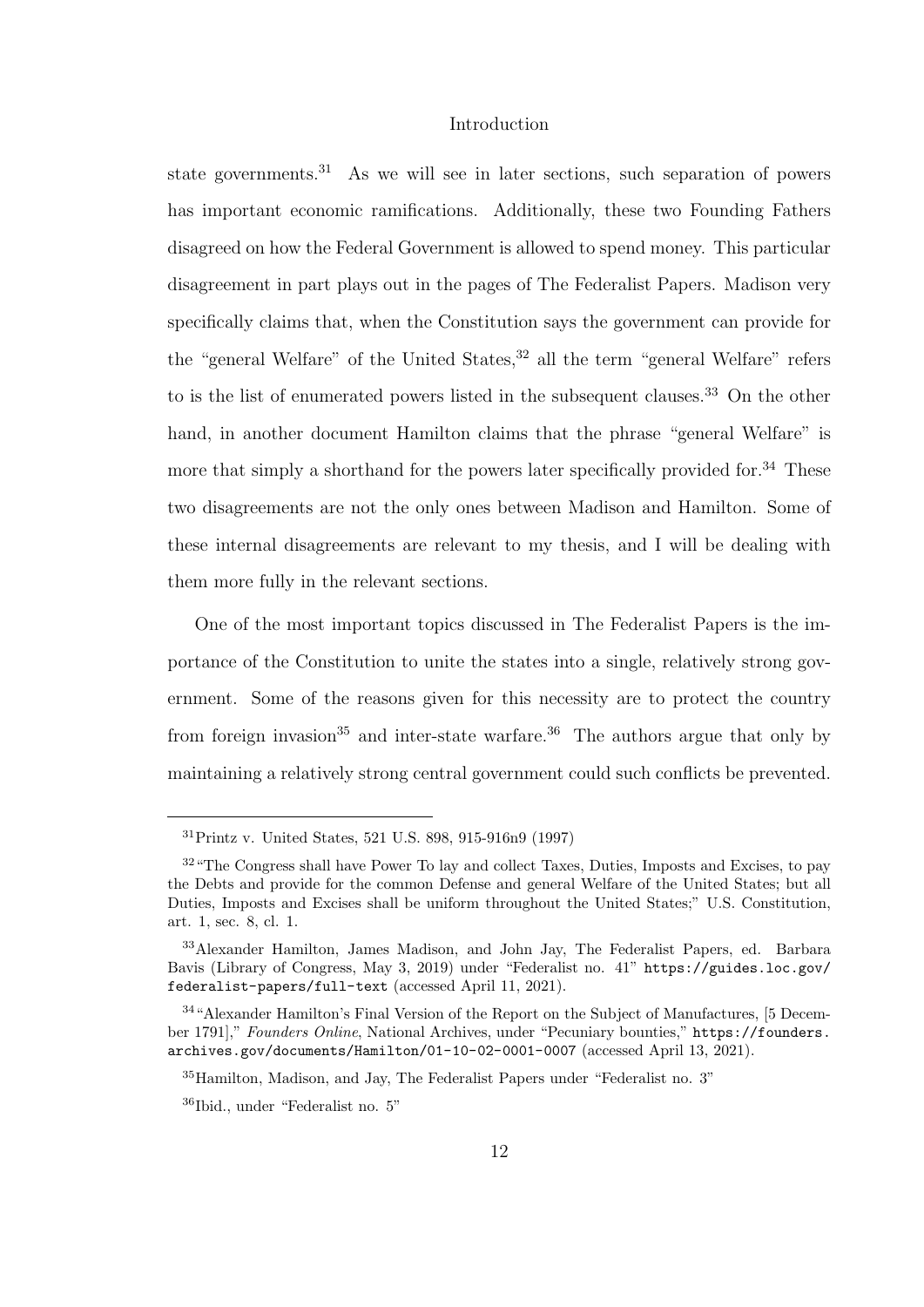In addition to avoiding the material cost of wars due to internal divisions or external opportunism, the authors were worried that constant warfare and strife would allow the military to gain power in the country. If the former colonies failed to unite into a single, relatively strong government, then over time the need for standing armies to protect these weaker American Confederacies would lead to the military becoming the predominant force in society. This rise to power of the military could lead to its oppression of the population.<sup>37</sup> In addition, the writers of The Federalist Papers make the argument that the US Constitution would create a more stable republic than if the states were entirely independent from each other. Drawing their argument from Montesquieu, they claim that a confederation of republics will be more stable than a series of independent republics because the confederated republics will be able to prop each other up.<sup>38</sup> If one republic falls into tyranny it could be restored by its neighbors.<sup>39</sup> The potential for a descent into tyranny was a serious subject at the time the Constitution was being ratified.<sup>40</sup> The authors of the Federalist Papers devoted significant effort to its discussion.

Governmental tyranny could be of the style of ancient Greece, where a single man gains too much power.<sup>41</sup> However, the Papers spend more time discussing the possibility of a faction taking control of the government. As laid out in Federalist no. 10, a faction is a group of citizens with a common interest which is "adverse to the rights of other citizens, or to the permanent and aggregate interests of the community."<sup>42</sup> While a confederation of republics is not the only method of protecting

<sup>37</sup>Ibid., under "Federalist no. 8"

<sup>38</sup>Ibid., under "Federalist no. 9"

<sup>39</sup>Ibid., under "Federalist no. 9"

 $40$ Ibid., under "Federalist no.  $10$ "

<sup>41</sup>Hamilton, Madison, and Jay, The Federalist Papers under "Federalist no. 9"

<sup>42</sup>Ibid., under "Federalist no. 10"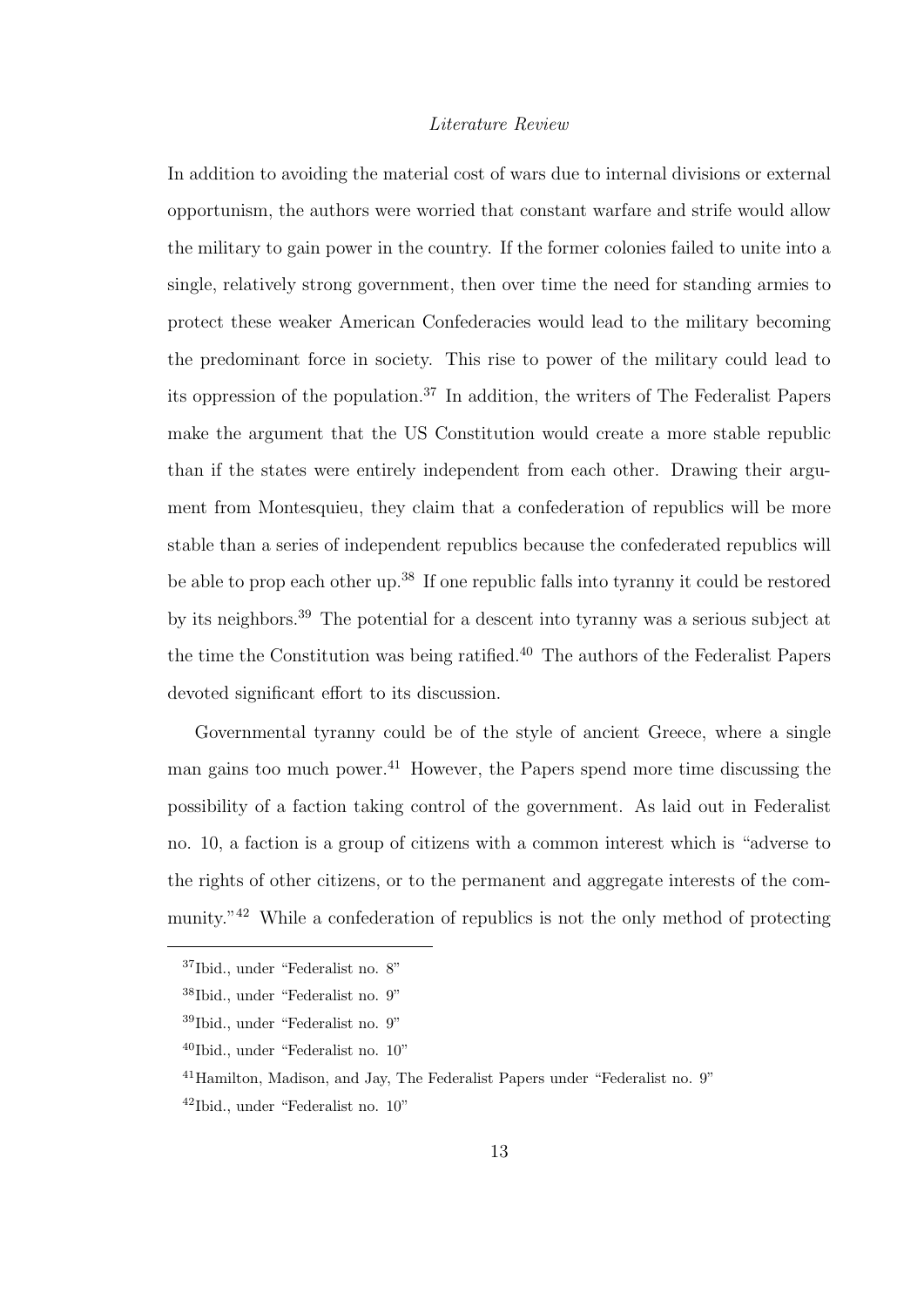against the interests of factions, according to James Madison it is more effective than the alternatives. As an example, one method of preventing a faction from taking control of the government would be to not allow members of that group to stand for office. However, such a restriction would undermine the very liberties we supposedly set out to protect. Such a method would be "worse than the disease" of tyranny we are trying to prevent.<sup>43</sup> The republic proposed in the Constitution can dilute the power of factions without resorting to restrictions that may themselves be tyrannical. Specifically in the case of the United States, there are many different political offices that a faction would need to control in order to enact its agenda. These include Congress, the Presidency, and the Supreme Court, as well as the state governments. According to the authors, even if a faction arose that sought to impose its will on the rest of society, the mere size of the country would make that exceedingly difficult.<sup>44</sup> This difficulty is made even greater by the explicit creation of a system of checks and balances, that ensure that even a faction in control of a significant part of the government could still have a difficult time pushing through an unpopular agenda.<sup>45</sup> This political discussion of the US Constitution as a tool to prevent tyranny has economic ramifications as well. As I will discuss in subsequent chapters, protection of the rights of individuals is key to establishing an optimal economy. Governmental tyranny stands in stark opposition to such protection.

Even more obviously relevant to my thesis, the Federalist Papers also discuss how a unified government under the Constitution can protect and increase trade. By eliminating trade barriers within the USA, the Constitution would increase in-

<sup>43</sup>Ibid., under "Federalist no. 10"

<sup>44</sup>Ibid., under "Federalist no. 10"

<sup>45</sup>Hamilton, Madison, and Jay, The Federalist Papers under "Federalist no. 51"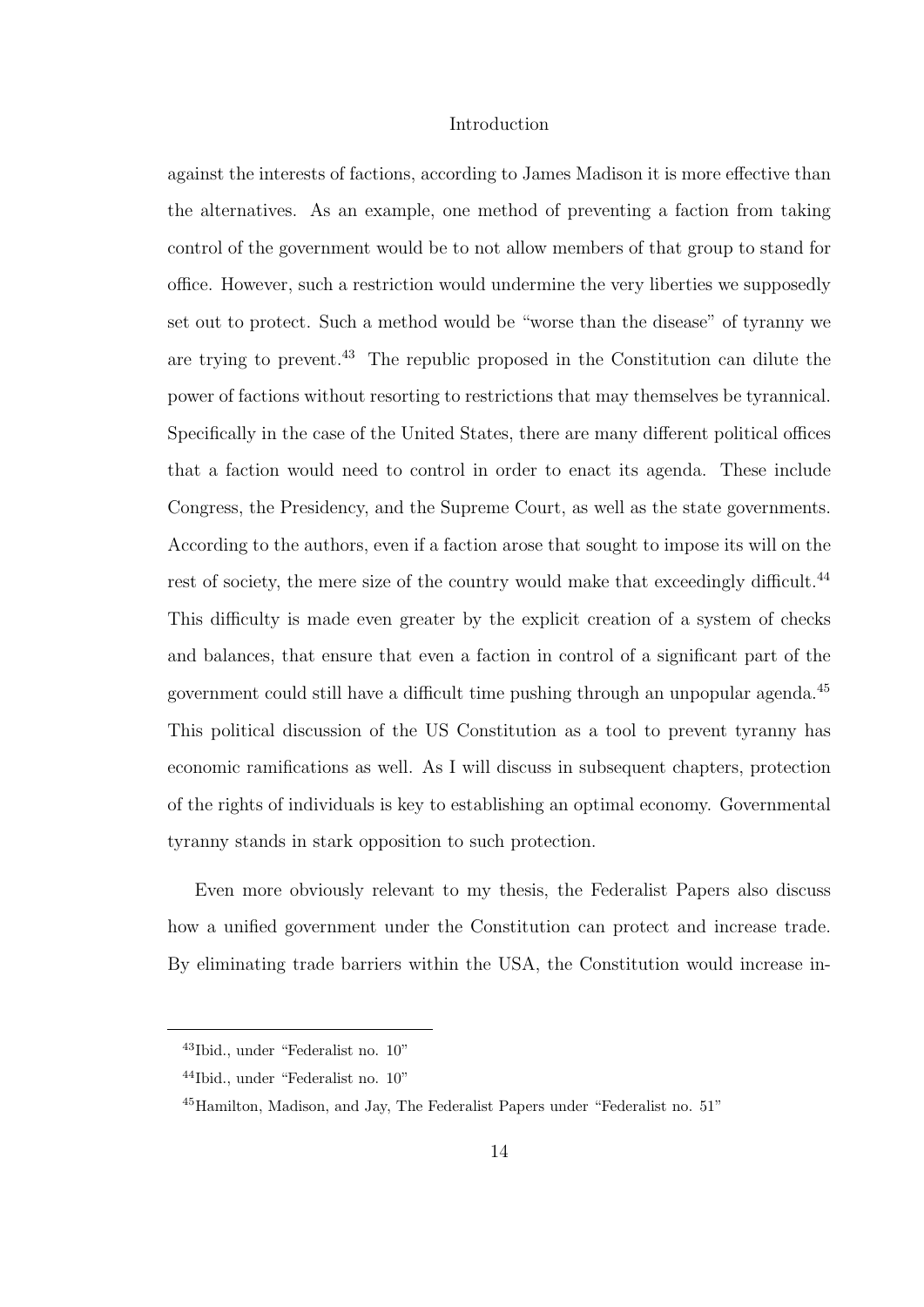ternal trade.<sup>46</sup> This effect would represent an obvious economic benefit of a constitutional republic. As discussed in the prior section, the Commerce Clause of the US Constitution provides specific protection and support for this type of trade.

Interestingly, the writers of the Federalist Papers are hardly proponents of free trade. Specifically, Alexander Hamilton supported the adoption of the Constitution in part because he thought that it would give the United States bargaining power when negotiating trade deals with foreign countries. By unifying the American market Hamilton hoped to force European nations to compete with each other for negotiated access. The negotiating position of the USA could be made even stronger through the existence of a navy - something that the federal government would be able to create under the proposed Constitution.<sup>47</sup> The ability of a government to effectively set tariffs and negotiate trade deals is an important topic for this thesis, and will be discussed in more detail in a later section.

The Federalist Papers also devote some attention to the concept of taxation. This concept is another topic with obvious relevance for my thesis. As discussed subsequently, taxes have significant effects on consumer behavior. Given this effect and the resulting impact to the economy as I will talk about below,  $48$  the provision of the Constitution for taxation is of particular importance. According to Alexander Hamilton, the Constitution would allow the government to collect taxes much more effectively than the previous system. One of the main arguments in favor of the federal government being better able to collect taxes is that a centralized government would be better able to collect and enforce tariffs.<sup>49</sup>

<sup>46</sup>Ibid., under "Federalist no. 11"

<sup>47</sup>Ibid., under "Federalist no. 11"

<sup>48</sup>Crumbley, "Behavioral Implications of Taxation," 759.

<sup>49</sup>Hamilton, Madison, and Jay, The Federalist Papers under "Federalist no. 12"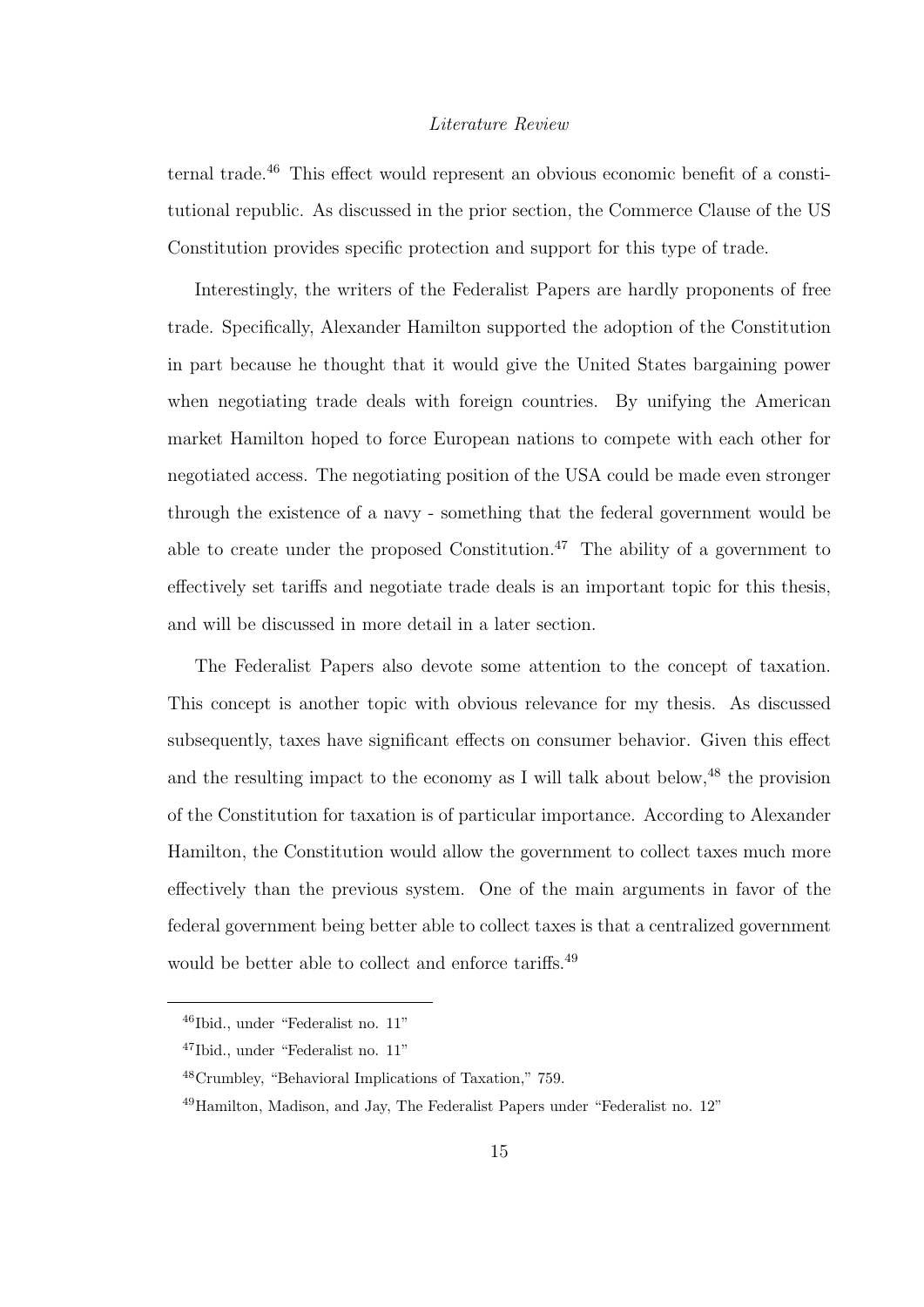No single concurrent source devotes as much effort to elucidating the original language and central concepts of the US Constitution as the Federalist Papers. Despite its underlying political purpose, the ideas discussed can be seen as forming the framework of the fledgling US economy as well. As such, the Federalist Papers are one of the most important sources for my thesis.

The second major source from the time of the original US Constitution is Sir William Blackstone's *Commentaries on the Laws of England*. This source is perhaps the most important work of English legal theory from that time. Blackstone's *Commentaries* grew out of a series of lectures he gave at Oxford in 1753. They were the first class taught anywhere on the subject of English law. The lectures were so well received that Blackstone collected them and published them as a free standing guide to the laws of England.<sup>50</sup> One interesting feature of Blackstone's *Commentaries* is that it was not just an attempt to summarize English Common Law for the legal profession, but it was also an attempt to present said Common Law to the average Englishman. It was Blackstone's belief that, given the broad importance of the law in everyday life, it was a subject that should be available for study to all educated people.<sup>51</sup> It is thus impressive that the *Commentaries* ended up being both "an attractive piece of literature" as well as "remarkably sound law."<sup>52</sup> This seminal summation of English Common Law was widely read in the colonies that would go on to form the United States.<sup>53</sup> This was in part because it was the best way for

 $50$ Julius S. Waterman, "Thomas Jefferson and Blackstone's Commentaries," in Essays in the History of Early American Law, ed. by David H. Flaherty, (Chapel Hill, NC: University of North Carolina Press, 1969) 451

 $51$ Theodore Plucknett, A Concise History of the Common Law, (1956; repr., Indianapolis: Liberty Fund, 2010), 328, https://oll-resources.s3.us-east-2.amazonaws.com/oll3/store/ titles/2458/Plucknett\\_1578\\_EBk\\_v7.0.pdf, (accessed April 14, 2021).

<sup>52</sup>Ibid., 328

 $^{53}\rm{Waterman},$  "Thomas Jefferson and Blackstone's Commentaries,"  $452$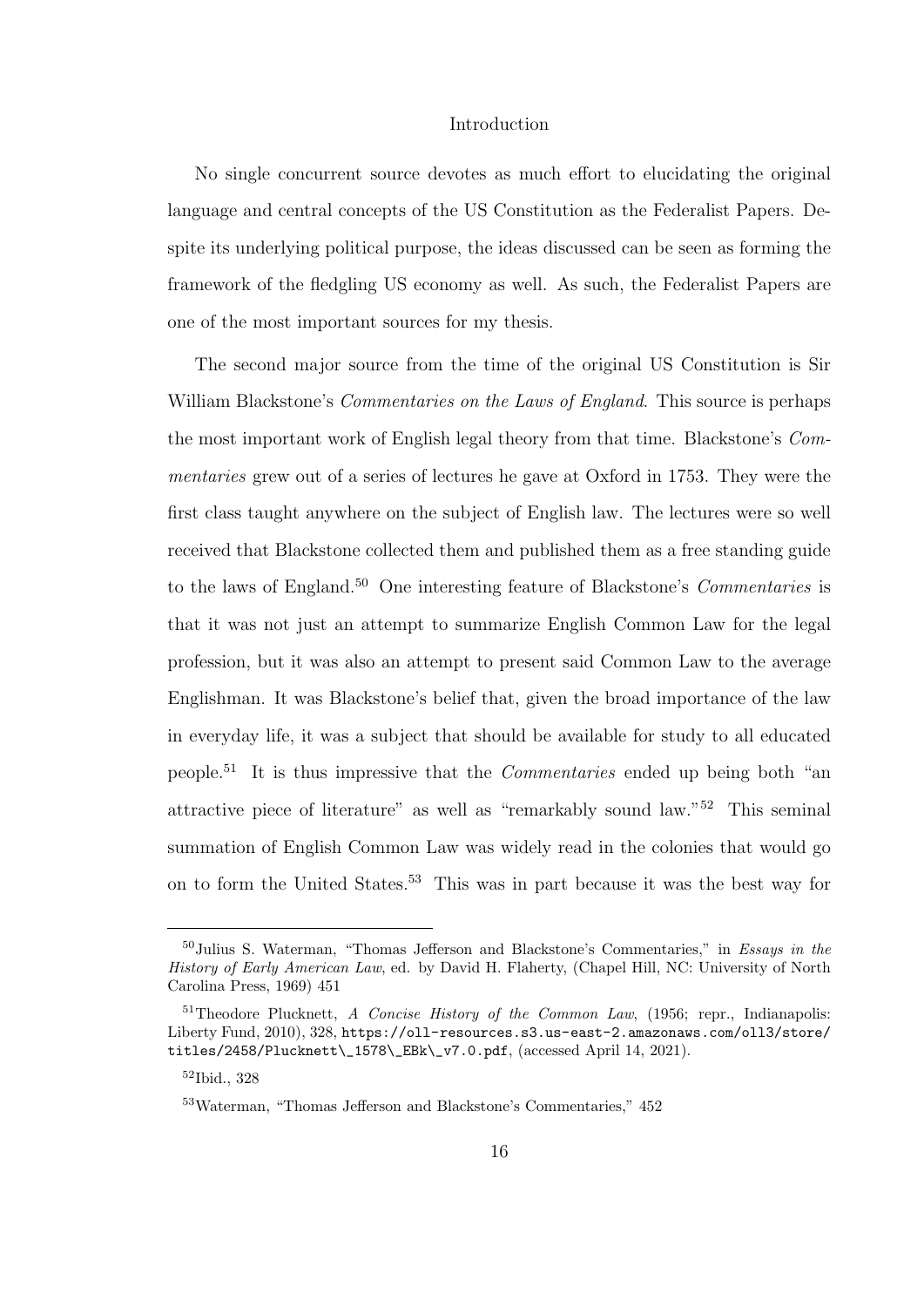American colonists to keep up to date on changes in English Common Law.<sup>54</sup> The fact that Blackstone intentionally wrote his *Commentaries* in such a way as to be understandable by a layman ensured that it was widely read in the future United States - even by those who did not practice law.<sup>55</sup> As a result, Blackstone's summary work had a huge influence on American jurisprudence.<sup>56</sup>

This is not to say that Blackstone was universally accepted in the early United States. No less a figure than Thomas Jefferson saw Blackstone's influence on the judicial system of the United States to be a major problem.<sup>57</sup> One reason that Jefferson may have disliked Blackstone's *Commentaries* is because Blackstone himself was a proponent of many political beliefs that Jefferson greatly disliked. For example, Blackstone was a believer in the divine right of kings.<sup>58</sup> For this reason, Jefferson - a committed republican<sup>59</sup> - might have felt ill at ease with Blackstone's influence over the early American legal system.

However, even with such an important figure in the early United States opposing his work, Blackstone remained an influential figure in the American legal system both then and now. His authority is such that he is cited in Supreme Court cases right up to the present day.<sup>60</sup> As such I often rely on his work in my analysis of the original meaning of the US Constitution.

<sup>54</sup>Plucknett, A Concise History of the Common Law, 329

<sup>55</sup>Ibid., 329

<sup>56</sup>Waterman, "Thomas Jefferson and Blackstone's Commentaries," 455

<sup>57</sup>Ibid., 457-458

<sup>&</sup>lt;sup>58</sup>John L. Thomas, *The Law of Constructive Contempt*, (St. Louis: The F. H. Thomas Law Book CO., 1904) 22

<sup>59</sup>Waterman, "Thomas Jefferson and Blackstone's Commentaries," 448. For clarification, I mean republican as in that he believed that republics were a better form of government than monarchy.

 $^{60}$ Printz v. United States, 554 U.S. 570, under "Keep and bear Arms.' We move now from the holder of the right—'the people'—to the substance of the right: 'to keep and bear Arms.' (2008)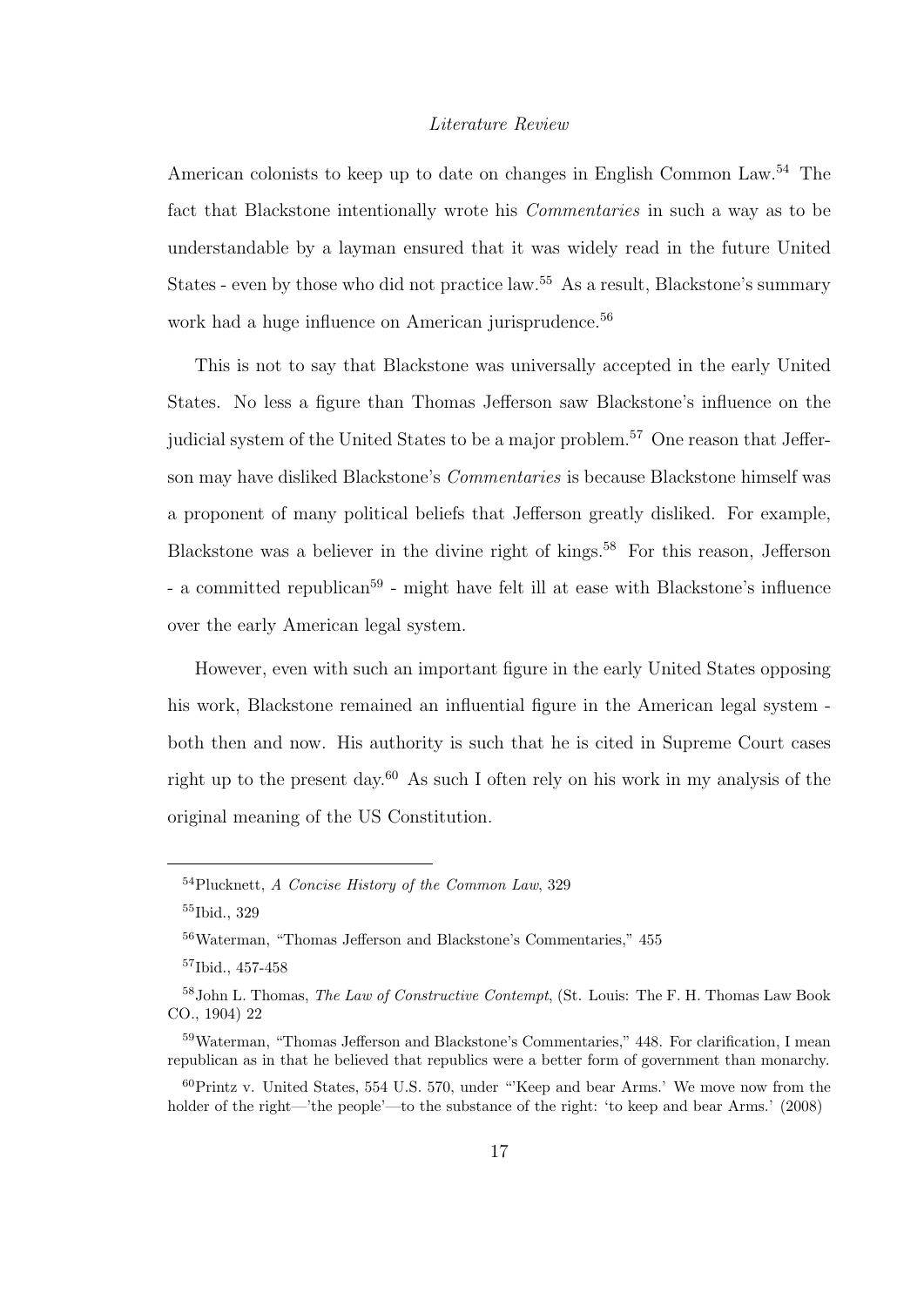#### *Modern Analysis of the Original Meaning of the US Constitution*

In addition to sources concurrent to the adoption of the US Constitution, there is also a body of modern literature on how the Constitution was originally intended to be understood. Two of the most important of these sources are the *Constitution of the United States of America: Analysis and Interpretation* (also known as the *Constitution Annotated*) and the *Heritage Guide to the Constitution*. I will discuss each of these sources and how they apply to my thesis in more detail below.

*The Constitution Annotated* is an in depth summary of the meaning and interpretation of the US Constitution. It takes the Constitution clause by clause, breaking down the Constitution in the order that it is written. Each clause of the Constitution has at least one essay on it.<sup>61</sup> Most of the clauses have multiple essays written on them. The structure of the series of essays for each of the clauses of the Constitution follows. First, there is an essay that provides a brief overview of the essays on the clause in question. Next, there is an essay on the historical background of a clause. Then there is an essay on how the clause has been interpreted following its ratification. In the case of clauses whose interpretation has changed greatly over time, the interpretations will each be presented in chronological order. Finally, if applicable, there will be additional essays on how the doctrine laid out in the previous essays applies to related areas of legal theory.<sup>62</sup> When a particular clause does not merit a longer discussion, these topics of normally separate essays can be combined.<sup>63</sup>

*The Constitution Annotated* primarily consists of Supreme Court case law, since

<sup>61</sup>Congressional Research Services, "Organization of the Constitution Annotated: Overview," Constitution Annotated.

<sup>62</sup>Congressional Research Services, "Organization of the Constitution Annotated: Preamble, Articles, and Amendments," Constitution Annotated.

<sup>63</sup>Ibid., "Organization of the Constitution Annotated: Preamble, Articles, and Amendments," Constitution Annotated, 1n.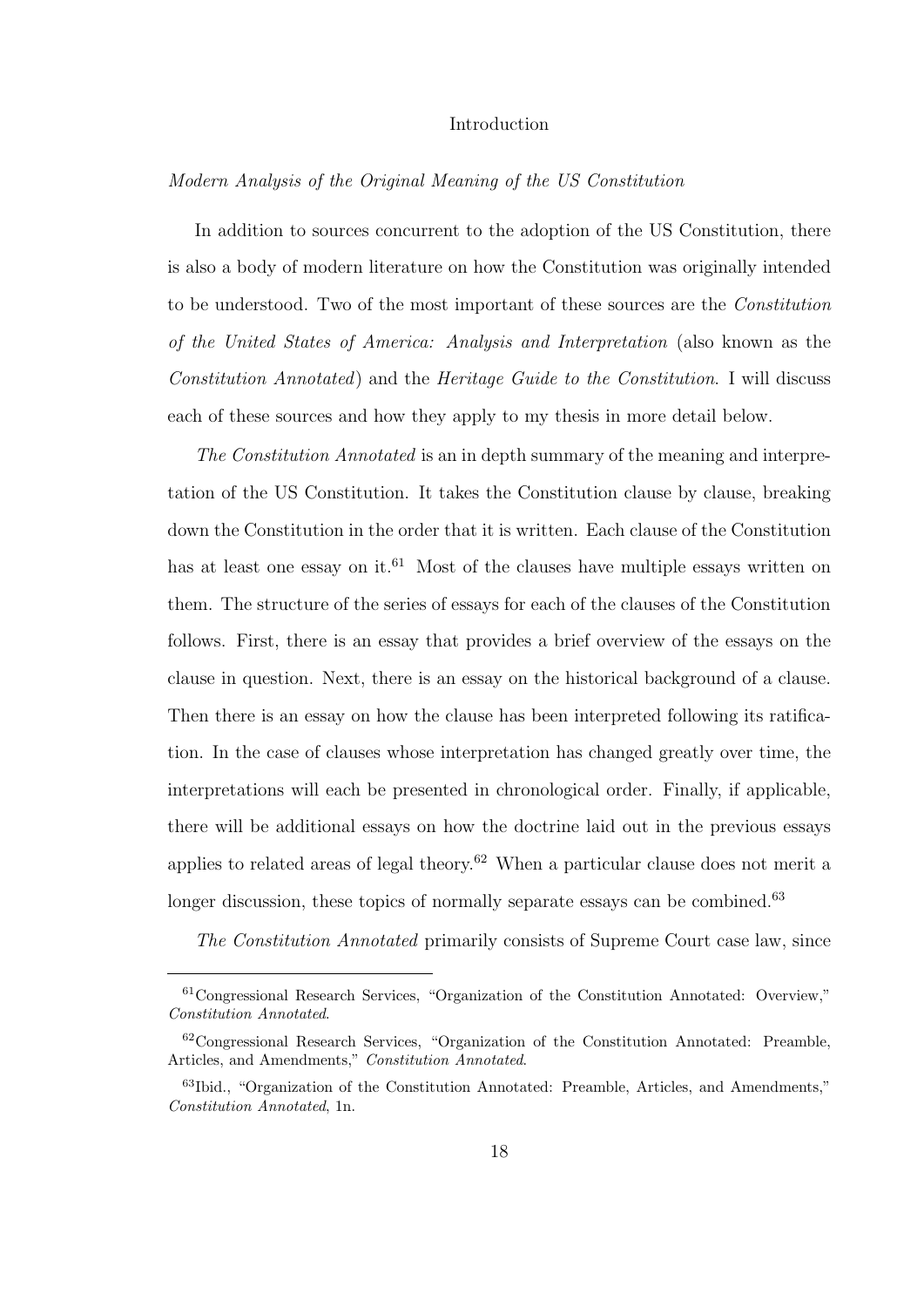they often have the "final word" on how the Constitution is to be interpreted.<sup>64</sup> In addition to Supreme Court Decisions *the Constitution Annotated* also makes use of other sources, such as lower court decisions.<sup>65</sup> Since *the Constitution Annotated* is a comprehensive work on the Constitution, I do not make use of large parts of it. Instead, I focus on topics which have direct or indirect effects on the economic efficiency of the United States. Furthermore, because *the Constitution Annotated* is meant to document changes in Constitutional interpretation from before its ratification right up to the present day,  $66 \text{ large segments of its analysis are beyond the scope of my}$ thesis. For my purposes, I rely primarily on the essays on historical background and early doctrine for clauses of the Constitution that are particularly important to establishing economic efficiency. Some good examples of such clauses are the Commerce Clause,  $67$  the Coinage Clause,  $68$  Article I Section 8 Clause  $1,69$  and Article I Section 9 Clause  $4^{70}$  In addition to these clauses that are obviously of economic

<sup>64</sup>Ibid., "What Is Included and Sourced in the Constitution Annotated: Supreme Court Cases Overview," Constitution Annotated. "As one of the central actors in interpreting the Constitution, the Supreme Court regularly issues opinions that discuss, and often provide the final word on, how particular provisions of the Constitution are to be understood."

<sup>65</sup>Ibid., "What Is Included and Sourced in the Constitution Annotated: Lower Court Decisions Overview," Constitution Annotated.

<sup>&</sup>lt;sup>66</sup>Ibid., "Methodology for the Constitution Annotated: Overview," Constitution Annotated. "In addition, the Constitution Annotated confronts the unique challenge that it is not intended to be a static document; federal law requires that it be updated regularly by attorneys within the Library of Congress's Congressional Research Service."

 $67$ "[The Congress shall have Power . . . ] To regulate Commerce with foreign Nations, and among the several States, and with the Indian Tribes;" U.S. Constitution, art. 1, sec. 8, cl. 3.

<sup>68</sup>"[The Congress shall have Power . . . ] To coin Money, regulate the Value thereof, and of foreign Coin, and fix the Standard of Weights and Measures;" U.S. Constitution, art. 1, sec. 8, cl. 5.

<sup>&</sup>lt;sup>69</sup> "The Congress shall have Power To lay and collect Taxes, Duties, Imposts and Excises, to pay the Debts and provide for the common Defense and general Welfare of the United States; but all Duties, Imposts and Excises shall be uniform throughout the United States;" U.S. Constitution, art. 1, sec. 8, cl. 1.

<sup>70</sup>"No Capitation, or other direct, Tax shall be laid, unless in Proportion to the Census or enumeration herein before directed to be taken." U.S. Constitution, art. 1, sec. 9, cl. 4.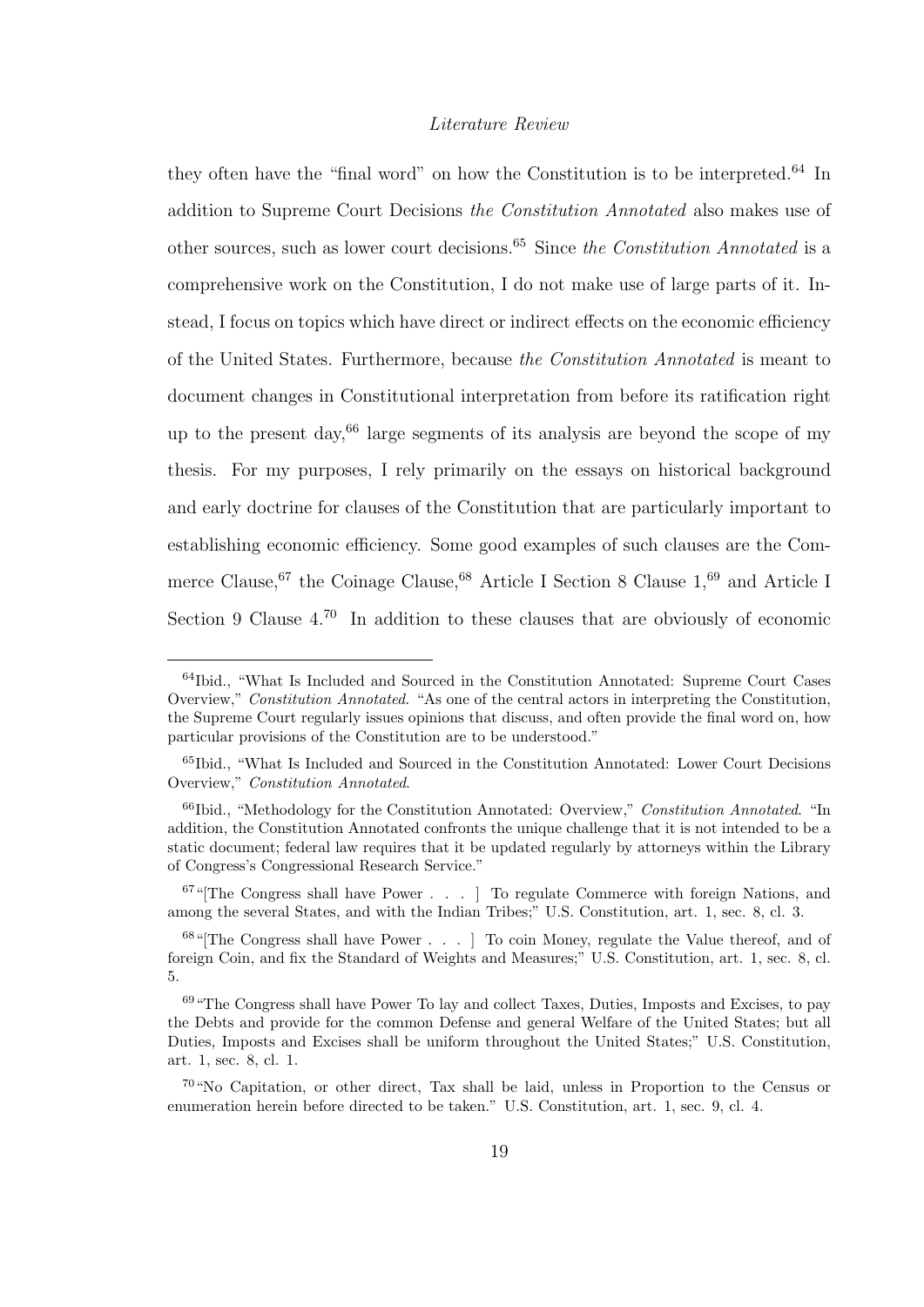importance, there are several other clauses that have secondary importance. For example, while it may not seem directly related to economic efficiency, the prohibition on Ex Post Facto laws also affects the economic efficiency of the US Constitution.<sup>71</sup> On these topics *the Constitution Annotated* provides a very authoritative voice.

The other significant modern work that I used for my thesis was *the Heritage Guide to the Constitution.* Collected by the Heritage Foundation, *the Heritage Guide* is another annotation of the US Constitution. Similar to *the Constitution Annotated*, *the Heritage Guide* evaluates the Constitution clause by clause. For each clause, there is a corresponding essay. Each essay seeks to describe both the "original understanding" of the clause and how it is interpreted today.<sup>72</sup> While not as comprehensive as *the Constitution Annotated*, *the Heritage Guide to the Constitution* places an especially large emphasis on the original interpretation of the clauses of the Constitution. As such, it is of particular interest for my thesis.

The authors of the *Heritage Guide* often had similar interpretations as *the Constitution Annotated*. But on occasion they seem to diverge slightly. For example, one such minor disagreement arises while discussing the Fourth Amendment.<sup>73</sup> Specifically, the two sources differ slightly in their interpretation of "reasonable search." *the Constitution Annotated* seems to leave open the question of what stipulations are required of a warrant in such a search. The closest they come to taking a specific stance is when they say that "the right to search the person of the arrestee with-

<sup>71</sup>"No Bill of Attainder or ex post facto Law shall be passed." U.S. Constitution, art. 1, sec. 9, cl. 3.

<sup>&</sup>lt;sup>72</sup>ed. David F. Forte, Matthew Spalding, and Edwin Meese III, "About This Guide," in the Heritage Guide to the Constitution (Washington, D.C.: The Heritage Foundation) https://www. heritage.org/constitution (accessed April 22, 2021)

<sup>73</sup>"The right of the people to be secure in their persons, houses, papers, and effects, against unreasonable searches and seizures, shall not be violated, and no Warrants shall issue, but upon probable cause, supported by Oath or affirmation, and particularly describing the place to be searched, and the persons or things to be seized." U.S. Constitution, amend. 4, sec. 2.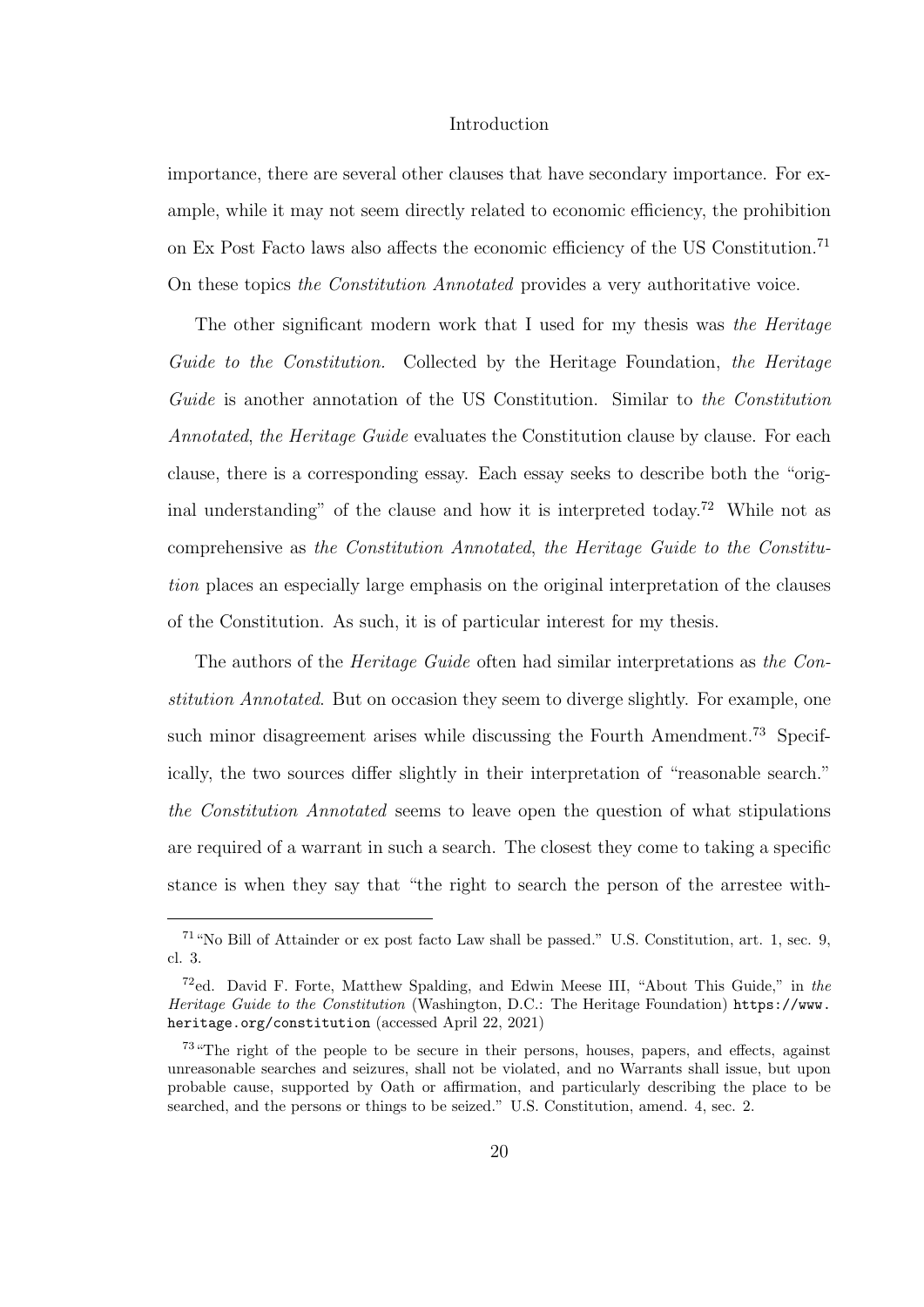out a warrant is unquestioned."<sup>74</sup> On the other hand, *the Heritage Guide* is much more explicit with their stance. They claim that the pertinent section of the Fourth Amendment is only meant to establish what is required to get a warrant, not that a warrant is always necessary.<sup>75</sup> What constitutes a reasonable search is important for the establishment of Property Rights. As such, this question has significant economic implications.

In some cases *the Heritage Guide* includes information not mentioned in *the Constitution Annotated*. For example, Article I Section 10 Clause 1 of the Constitution in part prohibits states from creating its own currency.<sup>76</sup> *The Constitution Annotated* covers this clause only briefly – stating the legal doctrine adopted by the Supreme Court.<sup>77</sup> By contrast, the authors of *the Heritage Guide* expand on this topic. Their essay on that clause of the Constitution talks about how, despite the fact that the Constitution prohibits states from printing money themselves, they were able to get around this limitation by establishing state banks. These banks were technically private institutions, and thus were able to emit bank notes that functionally acted as a currency. This practice thus avoided violating the Constitutional prohibition. <sup>78</sup> Although *the Constitution Annotated* mentioned this legal loophole, the authors didn't highlight the economic implications of the states being able to work around this

<sup>74</sup>In later sections the Constitution Annotated does provide a more definitive interpretation. However, that interpretation only is established much later in time - beyond the scope of my thesis. Congressional Research Services, "Exceptions to the Warrant Requirement: Overview," Constitution Annotated.

<sup>75</sup>William J. Stuntz, "Warrant Clause," in the Heritage Guide to the Constitution, edited by David F. Forte, Matthew Spalding, and Edwin Meese III, (Washington, D.C.: The Heritage Foundation) https://www.heritage.org/constitution/\#!/amendments/4/essays/145/ warrant-clause (accessed April 22, 2021)

<sup>76</sup>"No State shall... coin Money; emit Bills of Credit; make any Thing but gold and silver Coin a Tender in Payment of Debts...." art. 1, sec. 10, cl. 1.

<sup>77</sup>Congressional Research Services, "ArtI.S10.C1.2.1 States and Coining of Money and Issuing Bills of Credit: Overview," Constitution Annotated

<sup>78</sup>Todd Zywicki, "Coinage Clause," in the Heritage Guide to the Constitution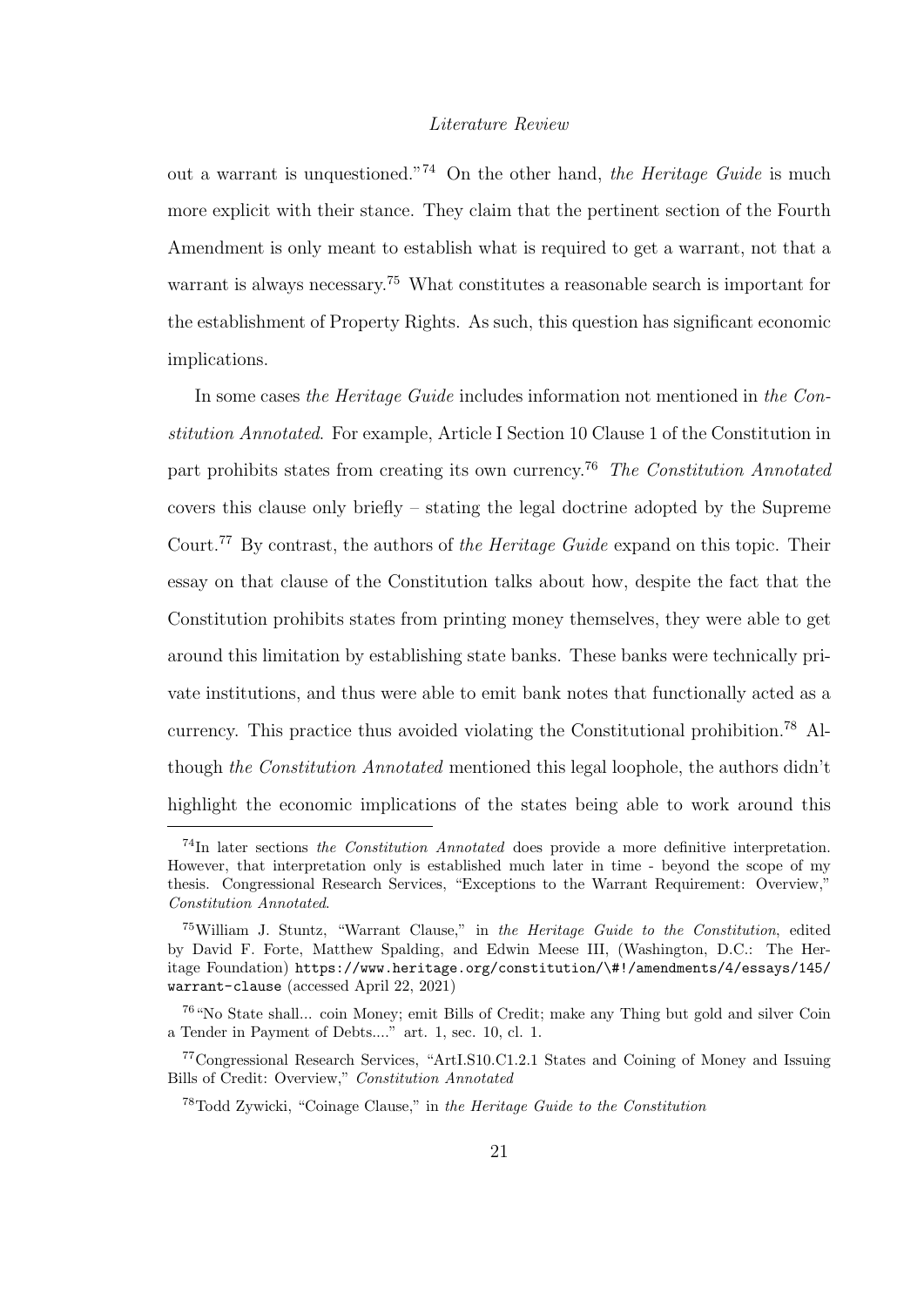prohibition.<sup>79</sup> Interpretation of this clause is of obvious importance for my thesis. What the Constitution has to say about how currency is issued is very important to economic efficiency.

Reviewing these two large reference works made up the bulk of my early research. In addition to providing me with important information, they also served as a way for me to discover other source material. For example, it was through *the Heritage Guide* that I learned about Alexander Hamilton's "Report on the Subject of Manufactures."<sup>80</sup>

In addition to leading me to other sources, these two constitutional guides also gave me ideas on how to flesh out my thesis. For example, prior to reading *the Heritage Guide*, I was unaware of the monetary instability in the early United States.<sup>81</sup> The in depth analysis provided by these two modern guides to the original US Constitution were vitally important to the development of my thesis.

Once I had gone through these two general looks at the Constitution, I also looked for more focused articles on the original meanings of particularly important parts of the Constitution. For instance, I looked at Johnson's paper on the original meaning of the Public Use Clause. This article was primarily written as a reaction to Justice Thomas' Dissenting Opinion in the Kelo v. City of New London case.<sup>82</sup>

#### *Economic E*ffi*ciency and Welfare Economics*

The final category of sources related to my thesis are those that deal with economic efficiency and the related topic of welfare economics. To close the gap between

<sup>79</sup>Congressional Research Services, "ArtI.S10.C1.2.1 States and Coining of Money and Issuing Bills of Credit: Overview," Constitution Annotated

<sup>80</sup>John C. Eastman, "Spending Clause," in The Heritage Guide to the Constitution

 $81$ Todd Zywicki, "Coinage Clause," in the Heritage Guide to the Constitution

 $82$ Emily A. Johnson, "Reconciling Originalism and the History of the Public Use Clause," Fordham Law Review 79 no. 1 (November 2011): 267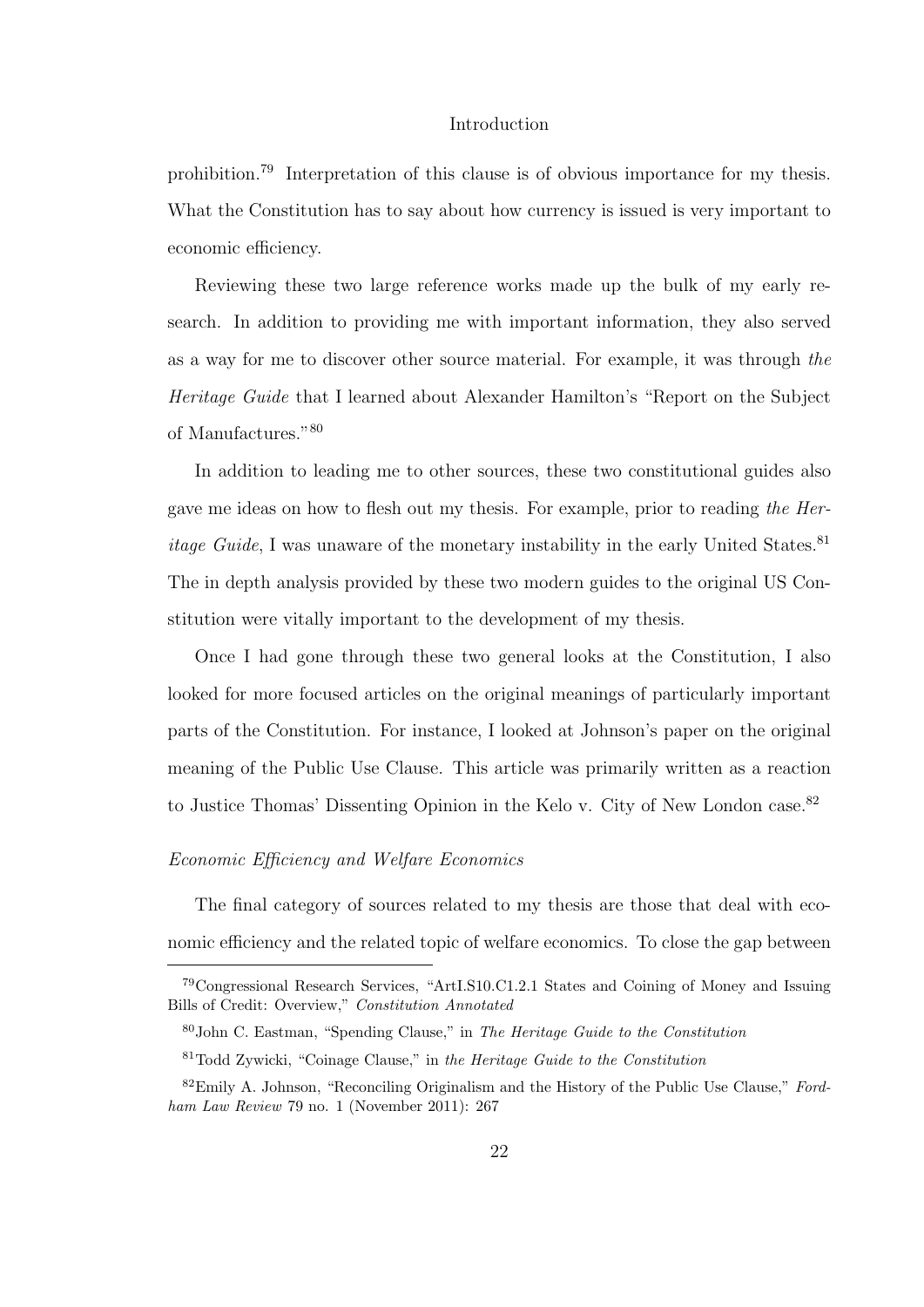sources explaining the original meaning of the US Constitution and how that document might establish an efficient economy, I relied on many sources that were introduced to me through my coursework at Baylor. Two of these sources were of particular importance for my analysis. The first of these was the textbook *Microeconomics* by Grinols, which I used during my courses on both microeconomics and welfare economics. The second consisted of selected works by Duncan K. Foley in which he discusses specific concepts around equilibrium and optimality regarding public goods. I will discuss each of these sources in more detail below.

Grinols's textbook, *Microeconomics* introduced many of the economic concepts that I refer to in my thesis. As such, I often cite it when discussing general economic topics. Specific sections of the text that pertain to my subject include the general description of markets,  $83$  as well as more focused topics such as consumer preferences,  $84$ how firms make decisions,  $85$  and the effects of monopolies on markets.  $86$ 

In addition to laying out basic microeconomic theory, Grinols' book contains a series of chapters on welfare economics. The first of these chapters lays out the requirements for an economy to be considered efficient.<sup>87</sup> This exact economic definition of efficiency is of critical importance for my thesis. As such, I will be laying out the criteria for efficiency more fully in the next chapter. The next chapter in Grinols's discussion of welfare economics focuses on the relationship between optimality and competitive markets. This chapter makes the foundational assertion that a competitive market for private goods will be economically efficient if no externali-

<sup>83</sup>Earl Grinols, Microeconomics, 1994. Reprint, (San Diego: Cognella, 2018) 32-66

<sup>84</sup>Ibid., 88-119

<sup>85</sup>Ibid., 220-259

<sup>86</sup>Ibid., 300-344

<sup>87</sup>Ibid., 483-509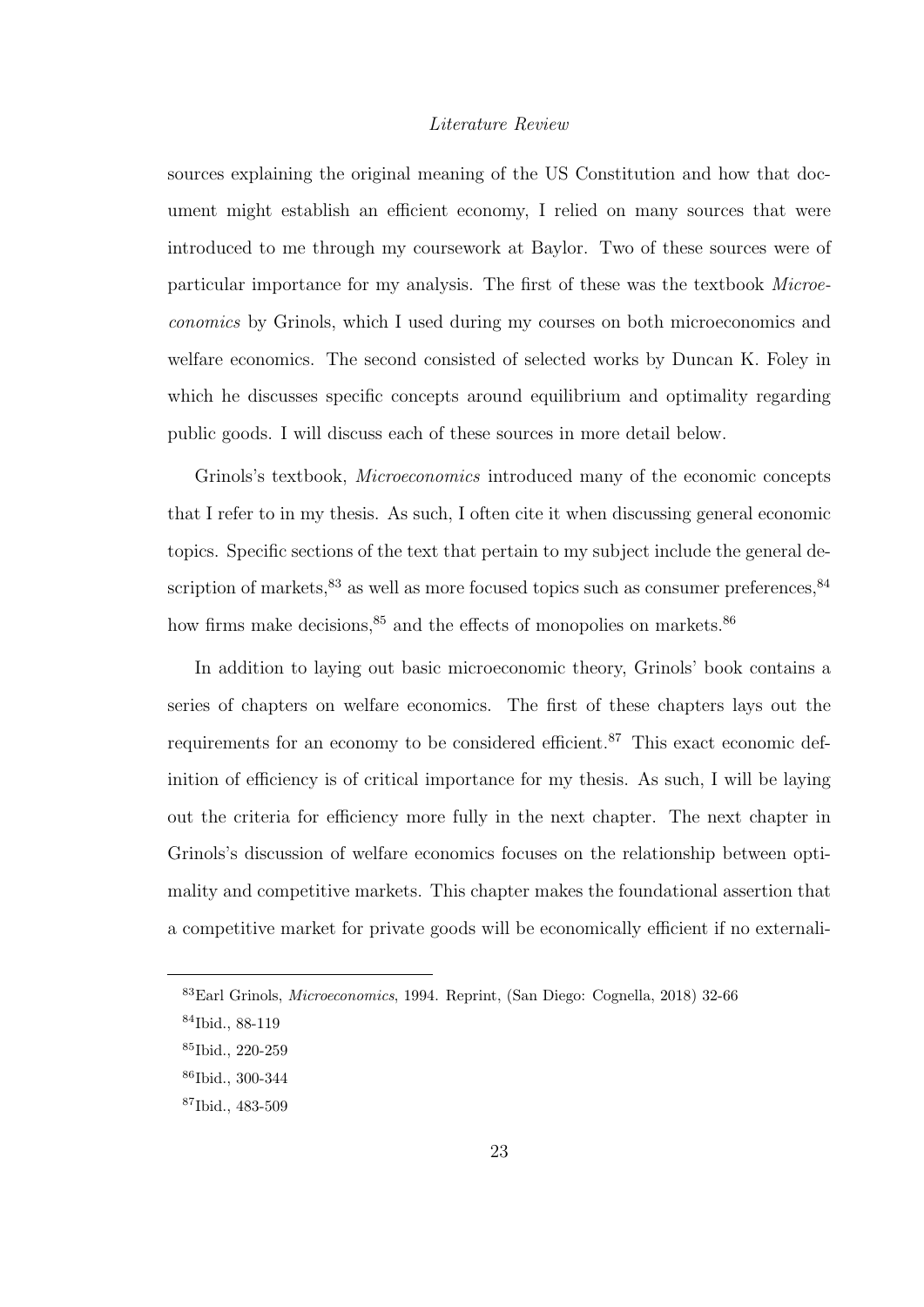ties are present.<sup>88</sup> This chapter also lays out a few necessary roles for government in the private sector.<sup>89</sup> This discussion is also obviously central to my thesis topic and I will discuss it extensively in a subsequent chapter.

The final chapter on welfare economics in Grinols's text shifts the focus away from economic efficiency in markets for pure private goods. The chapter focuses instead on public goods and externalities. Public goods are goods which are both non-rival and non-excludable in consumption. That means that multiple people can enjoy the good at the same time without issue and that it is impossible for those who don't pay for the good to be kept from consuming it.<sup>90</sup> Since public goods can be consumed equally by everyone in society, the amount of public goods produced should be related to the sum of the demand for the public good across all members of society.<sup>91</sup> I will spend more time on how an efficient economy can determine the appropriate amount of public good production and address the "free rider" problem in a subsequent chapter. Externalities arise when the actions of a firm or household impact another firm or household directly, rather than through a market.<sup>92</sup> Due to their importance in determining if an economy is efficient, I will discuss externalities - and how best to deal with them - in a later chapter.

This textbook provided a very good introduction to welfare economics. It introduced and described many of the economic principles that I make use of in this thesis. While it was rarely the last source on a topic that I consulted, it acted as an important framework and starting point for my research into what constitutes an economically efficient economy. From this baseline source, I branched out into other

<sup>88</sup>Grinols, Microeconomics, 520

<sup>89</sup>Ibid., 428-431

<sup>90</sup>Ibid., 563

<sup>91</sup>Ibid., 564-567

<sup>92</sup>Ibid., 545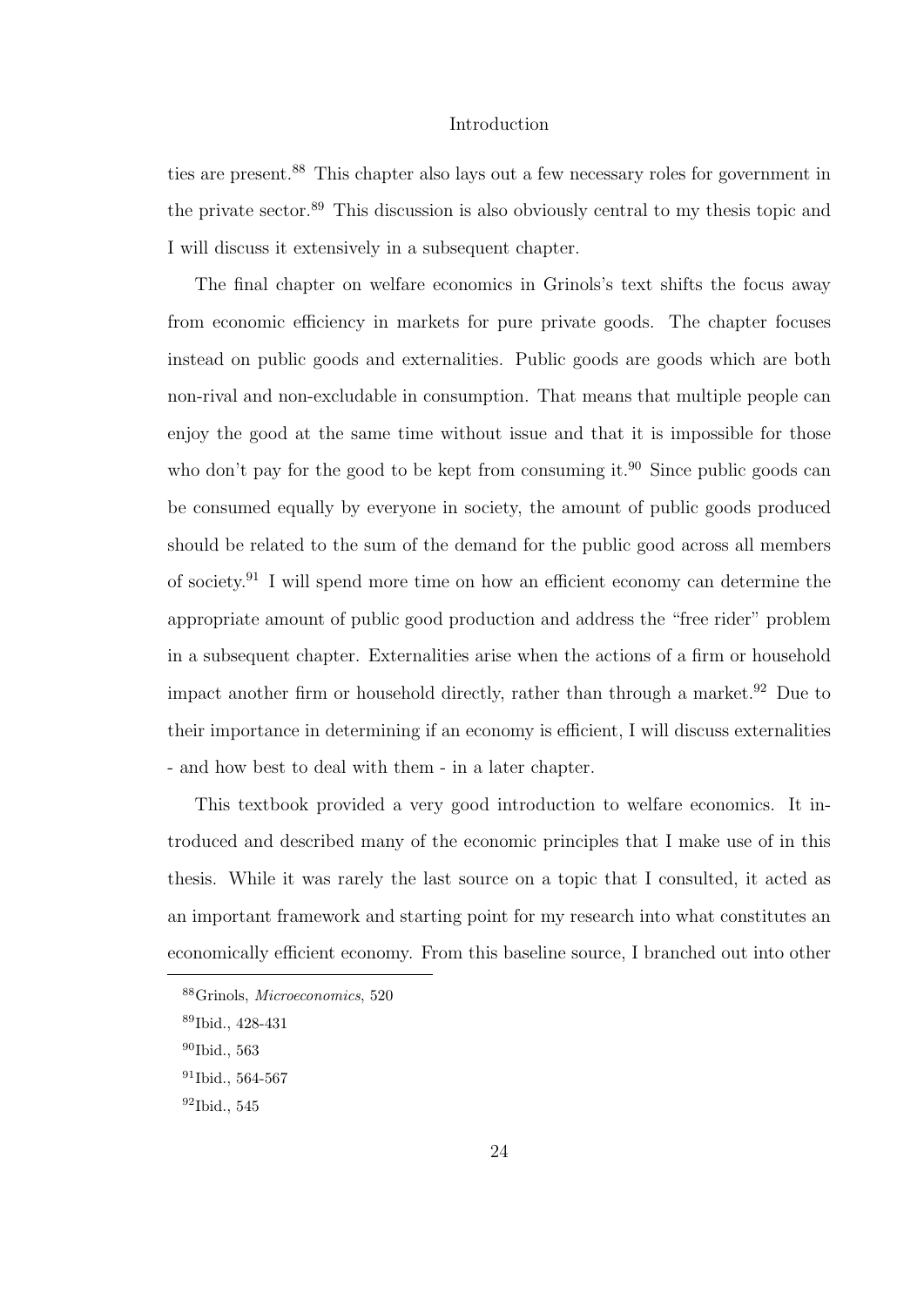sources including Foley (1970).

One of the topics regarding welfare economics that was important for my thesis is the concept of a Lindahl equilibrium. Although this concept was touched on in Grinols's *Microeconomics*, I needed a deeper understanding for my discussion of how the US Constitution provides public goods. For this purpose, I used Foley (1970). The efficient production of public goods is a topic of critical importance to my evaluation of the original US Constitution. I will describe Foley's discussion of these concepts in more detail below.

Foley begins his discussion by defining his terminology and establishing some assumptions about the economy. He describes an economy made up of both public and private goods, where each consumer begins with an endowment of private goods.<sup>93</sup> It is assumed that each consumer has a "complete and transitive preference ordering" of consumption bundles. For a consumer to have complete preference ordering means that, for any two consumption bundles, the consumer knows which they prefer. For a consumer to have transitive ordering means that it is impossible for a single consumer to prefer the bundle of consumer goods A to bundle B, prefer the bundle of consumer goods B to the bundle C, but still prefer the bundle of consumer goods C to bundle A. Instead, there must be a perfect, not looping order of preference for all possible bundles of consumption.<sup>94</sup>

Foley also models the productive capacity of society. This model includes a set of all possible mixtures of production. This set of possible amounts of total production is based on the existing endowments of the society and the technology available to produce other goods.<sup>95</sup> Within this model of an economy, an allocation is a quantity

 $^{93}$ Duncan K. Foley, "Lindahl's Solution and the Core of an Economy with Public Goods," Econometrica, 38, No. 1. (Jan., 1970) 66

<sup>94</sup>Ibid., 66

<sup>95</sup>Foley, "Lindahl's Solution and the Core of an Economy with Public Goods," 67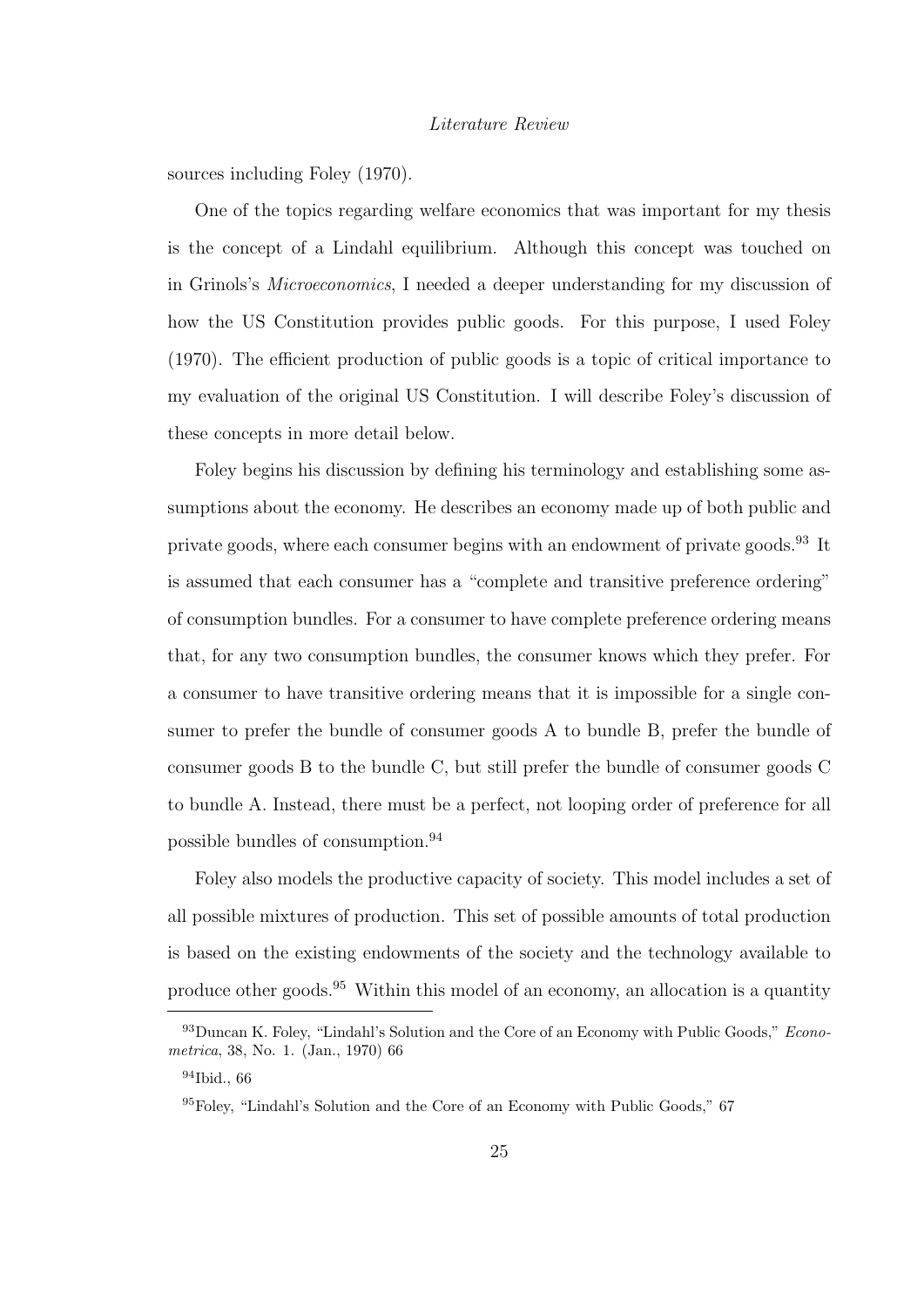of output for both public and private goods, with the total production of private goods divided up amongst the population. An allocation is feasible if the amount of goods necessary to meet the allocation - minus preexisting goods - is able to be produced, given endowments and technology. An allocation is considered Pareto Optimal if there is no other allocation where each individual could have a bundle that is either better than or as good as their current bundle.<sup>96</sup> This concept of Pareto Optimality is central to the discussion of the market for public goods.

Foley goes on to define the term "public competitive equilibrium." He defines this equilibrium as a feasible allocation of goods, a set of prices for all public and private goods, and a set of taxes on all private goods which satisfy several conditions. First, the total amount of taxes collected equals the total amount of spending on public goods. Second, the total size of the economy in dollars is maximized.<sup>97</sup> Third, each person stays within their budget.<sup>98</sup> Fourth, for any consumer any bundle of private goods that is preferable to their current bundle must cost more than their current bundle, given the current production of public goods. Fifth and finally, there must not be a different bundle of public goods and taxes such that, for every consumer in society, it would be possible to be better off.<sup>99</sup> If these conditions are met, a public competitive equilibrium is attained. Furthermore, as long as producers are profit maximizing and consumers are utility maximizing, a public competitive equilibrium will always be Pareto Optimal.<sup>100</sup>

<sup>96</sup>Ibid. 67

<sup>&</sup>lt;sup>97</sup>The size of an economy is usually defined using GDP.

<sup>98</sup>Specifically, they spend the entirety of their wealth - represented here as the goods in their endowment times the prices of those goods - on consumption of private goods, minus the amount they pay in taxes.

<sup>99</sup>Foley, "Lindahl's Solution and the Core of an Economy with Public Goods," 67

<sup>100</sup>Duncan K. Foley, "Resource Allocation and the Public Sector," PhD diss., Yale University, 1966. In ProQuest Dissertations and Theses, https://search-proquest-com.ezproxy.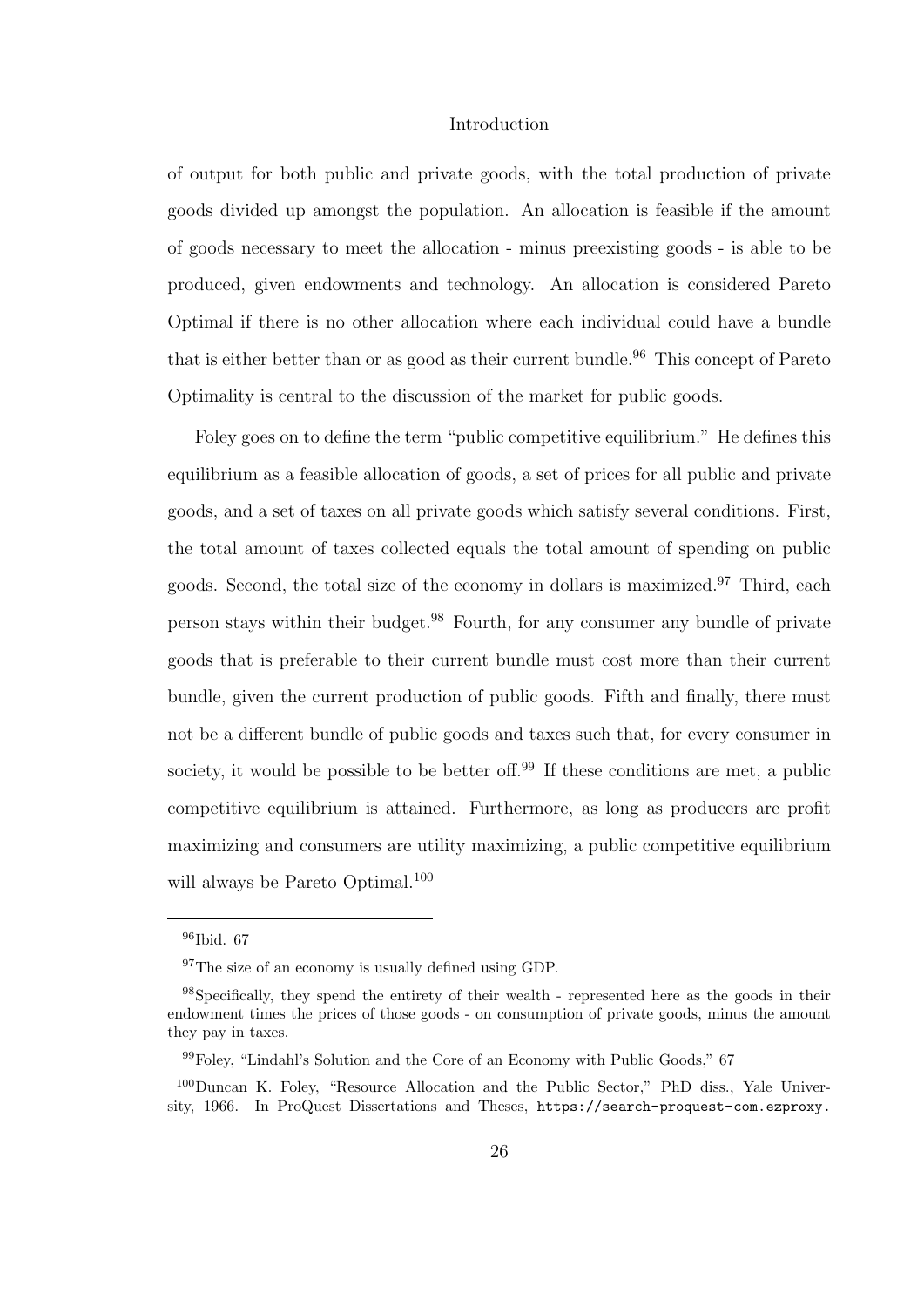Foley additionally demonstrates that in this public competitive equilibrium there can be a different set of prices for public goods for each consumer. In this case, the price of the public goods comes in the form of taxes paid. This set up is different from private goods, where all consumers pay the same prices. In order to be a public competitive equilibrium, the prices must be set up to maximize the size of the economy, as per condition two. Similarly, the prices must satisfy the fourth condition as well: that any bundle that is preferable to an individual must cost more than the bundle they chose given the prices that individual faces.<sup>101</sup> Foley then goes on to prove this statement mathematically.<sup>102</sup>

Now that he has established the public competitive equilibrium, Foley moves to further refine this equilibrium with the concept of Lindahl equilibrium. Under a public competitive equilibrium, it is possible for the tax burden on an individual to be positive or negative, and thus for a person to consume more or less than their endowments would allow them to afford without government redistribution. The difference between what an individual would be able to consume without redistribution and what they consume after redistribution is referred to in the article as a lump-sum transfer.<sup>103</sup> A Lindahl equilibrium, however, is intended to further restrain a public competitive equilibrium by requiring that there are no lump-sum transfers through the provision of public goods. Instead, the idea is to have each individual pay taxes in relation to the benefit that individual receives from the production of the public good. This concept is refered to as the Benefit Principle of Taxation, and it explicitly

baylor.edu/docview/302230213/fulltextPDF/9C5D12C3B1C74962PQ/1?accountid=7014, (Accessed April 24, 2021) 26-28.

<sup>&</sup>lt;sup>101</sup>Foley, "Lindahl's Solution and the Core of an Economy with Public Goods," 68

<sup>102</sup>Ibid., 68-69

<sup>103</sup>Ibid., 69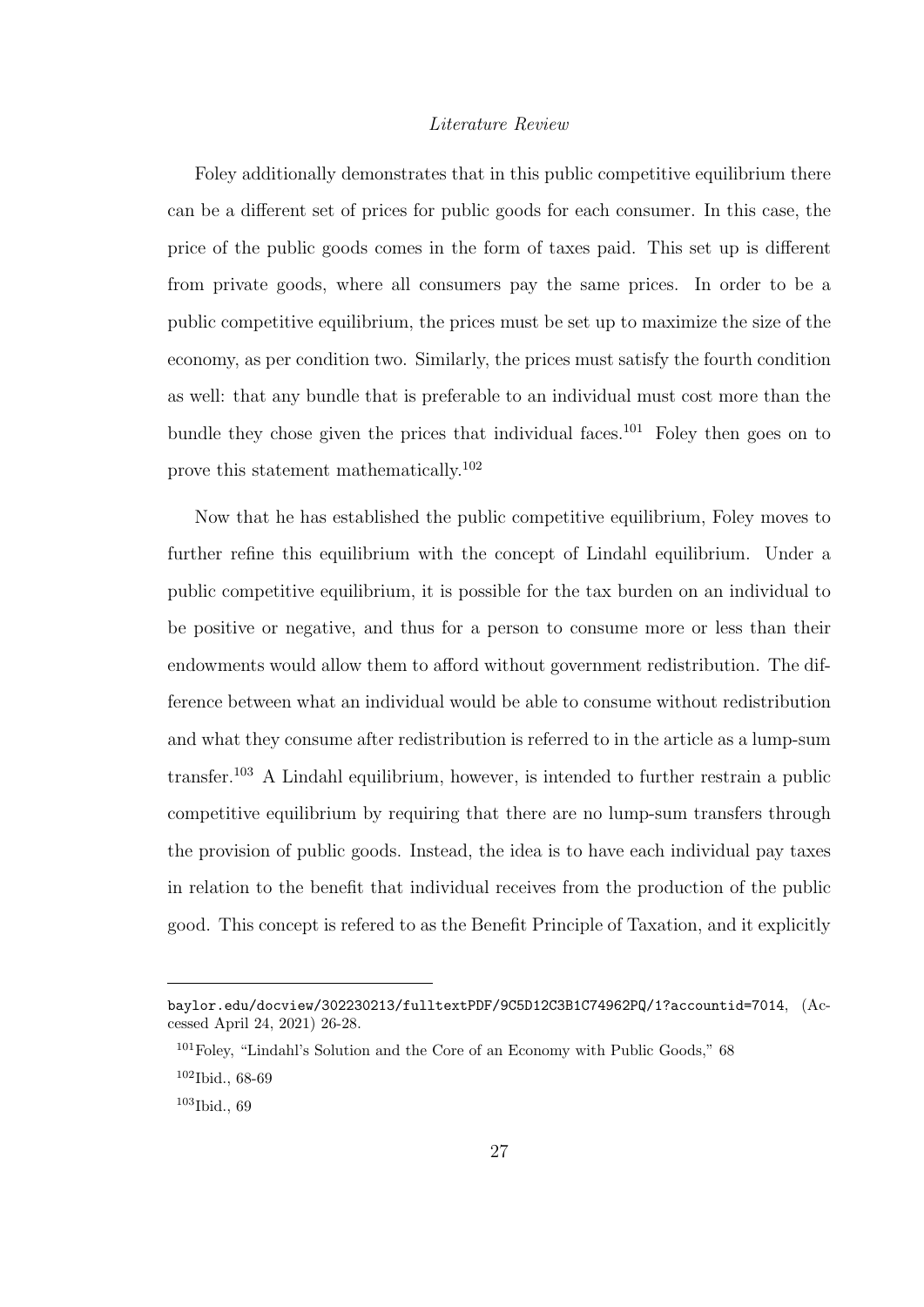forbids wealth redistribution through the provision of public goods.<sup>104</sup> Thus, in a Lindahl equilibrium there isn't any wealth redistribution through the provision of public goods.<sup>105</sup> Having defined a Lindahl Equilibrium, Foley goes on to prove that in any economy there will be a potential Lindahl equilibrium.<sup>106</sup>

With the definition and existence of a Lindahl equilibrium established, Foley then introduces another concept - termed "the core." The core is a set of allocations for which it is impossible for any group of individuals to leave the society and be better off. These individuals are assumed to take their endowed resources with them if they leave.<sup>107</sup> In general, it is difficult for an individual or group of individuals to withdraw from society and still be better off. The reason for this is that public goods benefit everyone in the society. As such, the more people in society, the more money is available to spend on public goods, and thus the better off each person is. If a subset of society breaks away with their resources, they will likely be unable to afford as much expenditure on public goods as the society could.<sup>108</sup> One possible exception to this generality would be if a subset of the population is being taxed a disproportionate amount. In such a case, this group might be able to do better for themselves if they withdrew from society. This concept is critical for efficiency of public markets – and thus the core is an important concept for my thesis.

In addition to these two foundational sources on welfare economics, there were other works that I drew from. For example, Crumbley (1973) is about how taxation changes how taxpayers behave, with the argument being that more attention must

<sup>104</sup>Foley, "Lindahl's Solution and the Core of an Economy with Public Goods," 69-70

 $105$ Ibid., 70

 $106$ Ibid., 70-71

<sup>107</sup>Ibid., 71

<sup>108</sup>Ibid., 72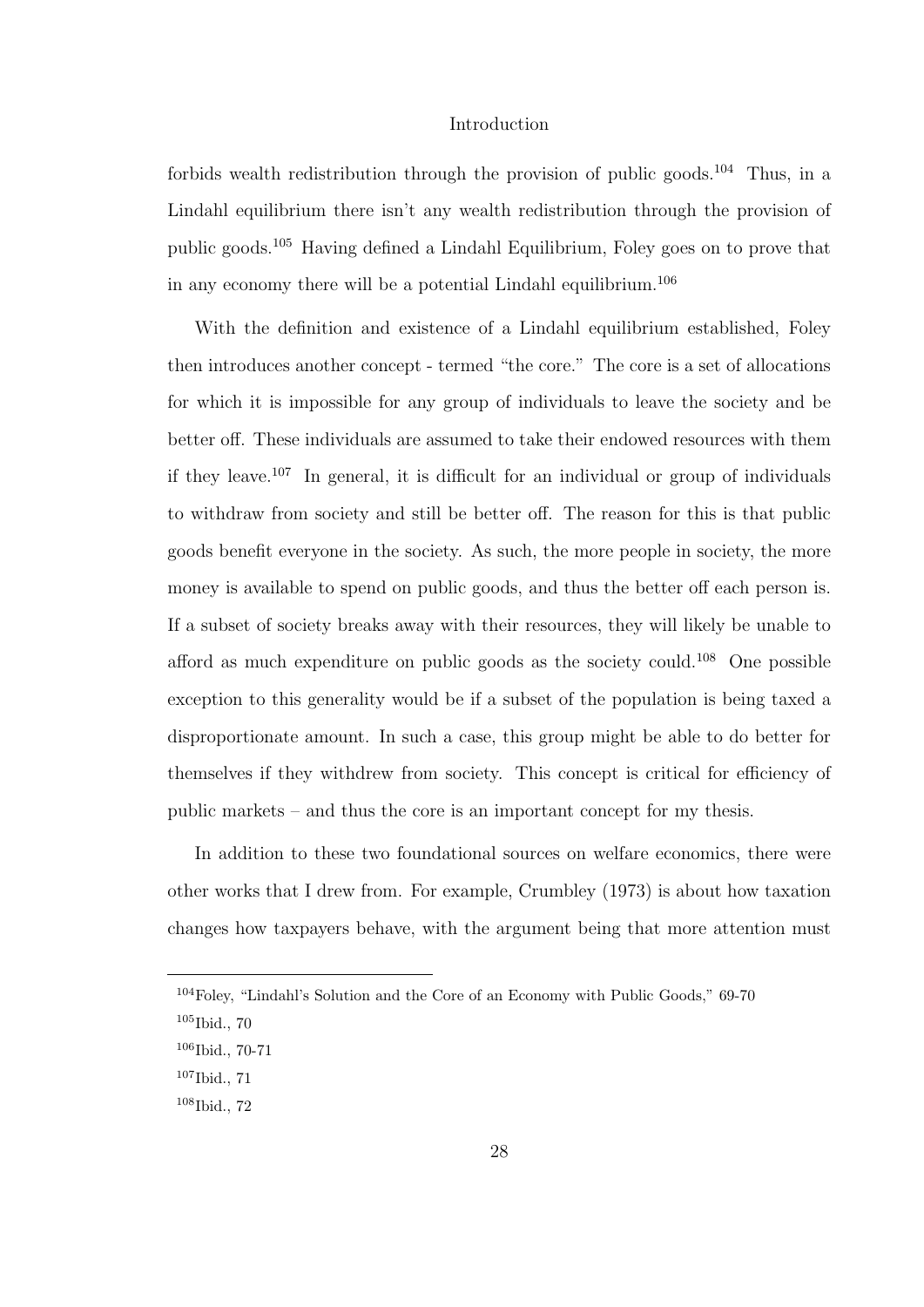be payed to how taxes change behavior.<sup>109</sup> To support this argument, Crumbley gave an example of taxation affecting behavior. Specifically, he talks about a speech by President Teddy Roosevelt that proposed an inheritance tax. The result of this speech was that rich individuals moved their assets into forms that could escape the tax.<sup>110</sup> In addition to this quick example, the article then goes on to discuss the impact on the economy of the welfare system of the time. Specifically, Crumbley attempts to compare the existing welfare system to proposed plans for a negative income tax.<sup>111</sup> Crumbley then goes through several studies that had been made on the subject. While the results of the tests on a negative income tax were not definite,<sup>112</sup> Crumbly makes it clear that differences in tax structure clearly do have an impact on how people behave.<sup>113</sup> By extension then, it is clear that taxation effects economic efficiency.

It was on the basis of these sorts of sources that I was able to put together all of the requirements for an economy to be efficient. That undertaking will be the purpose of chapter two. From there, I outline a basic theoretical plan for what an efficient economy must look like. That extension will occur in chapter three. From there, I will continue to use these sources on welfare economics to evaluate the efficiency of the US Constitution as it was originally understood through the rest of my thesis.

<sup>109</sup>D. Larry Crumbley, "Behavioral Implications of Taxation," The Accounting Review 48, no. 4 (October, 1973): 759-760.

<sup>110</sup>Crumbley, "Behavioral Implications of Taxation," 759.

 $111$ Ibid., 760-761.

<sup>112</sup>Ibid., 761-762.

<sup>113</sup>Ibid., 763.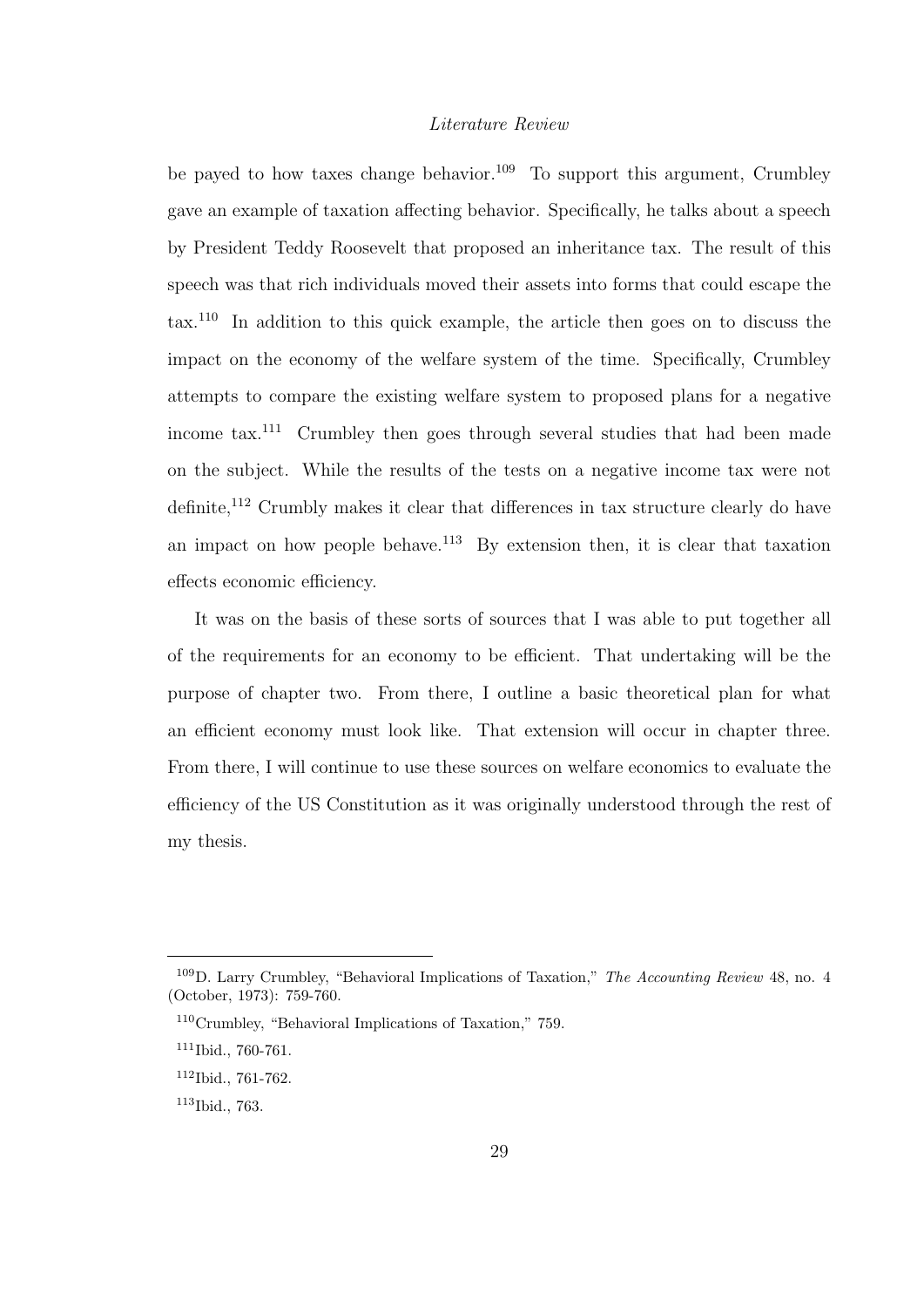#### Defining Optimality

#### *A Crash Course on Welfare Economics*

Before we can discuss the economic efficiency of the original US Constitution, we must first define what we mean by "efficient." I believe that most people have a basic idea of what they mean when they say "efficiency," but they may not have taken the time to rigorously define it. In this paper, I will be defining efficiency in terms of Pareto Optimality. An economic system is Pareto Optimal when it is impossible to make any one person better off without making at least one person worse off.<sup>1</sup> It is a simple concept, but it has very far reaching implications.

These implications are most easy to see in the market for private goods. Imagine that we have two individuals, Joe and Ann, and two goods, apples and oranges. Joe starts with five apples and one orange. Ann starts with one apple and five oranges. Further, let's imagine that both Joe and Ann would prefer to have the same number of apples and oranges. As we can see, the allocation of our little economy is not Pareto Optimal. If Joe traded one of his apples for one of Ann's oranges, the result would be that both of them are better off. As such, the state of the market before any trading is not Pareto Optimal. However, if we allow Joe and Ann to trade they will keep trading until both of them have three apples and three oranges. Thus, trading will move us from our original position to a different one prefered by both individuals. In fact, regardless of how we redistribute the starting ownership of these goods, we will always end up in a Pareto Optimal outcome as long as Joe

<sup>&</sup>lt;sup>1</sup>Grinols, *Microeconomics*, 377-378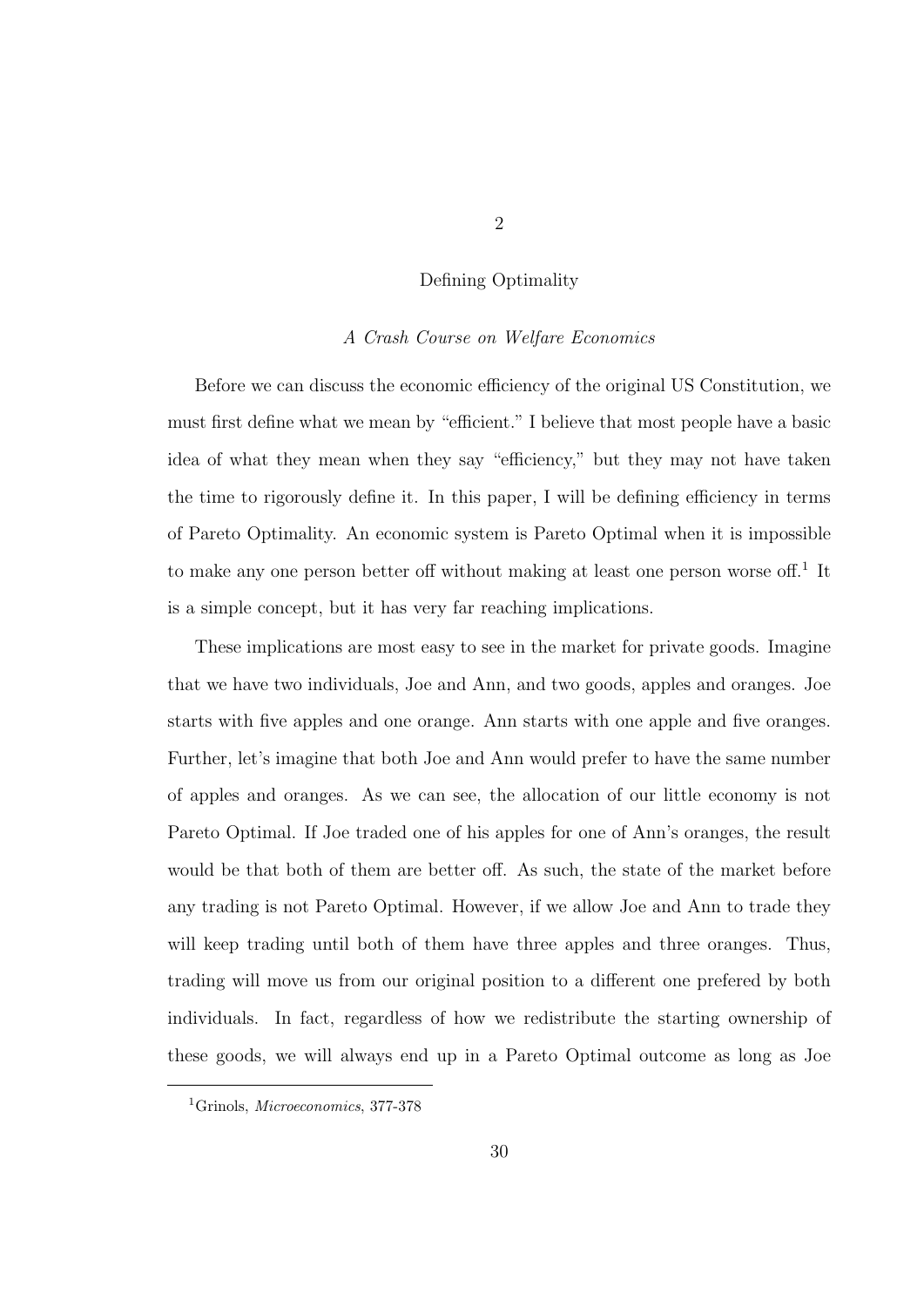#### *A Crash Course on Welfare Economics*

and Ann have the opportunity to freely trade with one another. This is the essence of the 1st Fundamental Theorem of Welfare Economics. Any outcome resulting from a competitive equilibrium will result in a Pareto Optimal economic allocation.<sup>2</sup> A market is in competitive equilibrium when both producers and consumers take prices as given, producers are maximizing profits subject to technological restraints, consumers are maximizing utility subject to budgetary constraints, and the market clears. An economy as a whole experiences competitive equilibrium if every market in the economy is in competitive equilibrium.<sup>3</sup>

The 2nd Fundamental Theorem of Welfare Economics is a bit more complex. It states that that any Pareto Optimal outcome of the economy can be produced by a competitive equilibrium, given the appropriate prior assigned ownership.<sup>4</sup> In our examples, that means that we could achieve any feasible Pareto Optimal economic allocations by changing the ownership of apples and oranges before trade began. From the previous example, if Joe started with five apples and one orange, while Ann starts with one apple and five oranges, then we might expect both Joe and Ann to end with three apples and three oranges. Such an allocation would meet the definition of Pareto Optimality. If the initial allocation was changed so that Joe started with five apples and three oranges, while Ann started with one apple and three oranges, the allocation that results from trade will likely be different. We might expect that Joe would end with four apples and four oranges, while Ann would only have one apple and one orange after trading. This allocation would also satisfy the definition of Pareto Optimality.

Depending on how ownership of the different items is set up, we can get very

<sup>&</sup>lt;sup>2</sup>Gerard Debreu, *Theory of Value: An Axiomatic Analysis Of Economic Equilibrium* (Hoboken NJ: John Wiley & Sons, Inc., 1959), 93.

<sup>3</sup>Grinols, Microeconomics 519.

<sup>4</sup> Ibid., 412.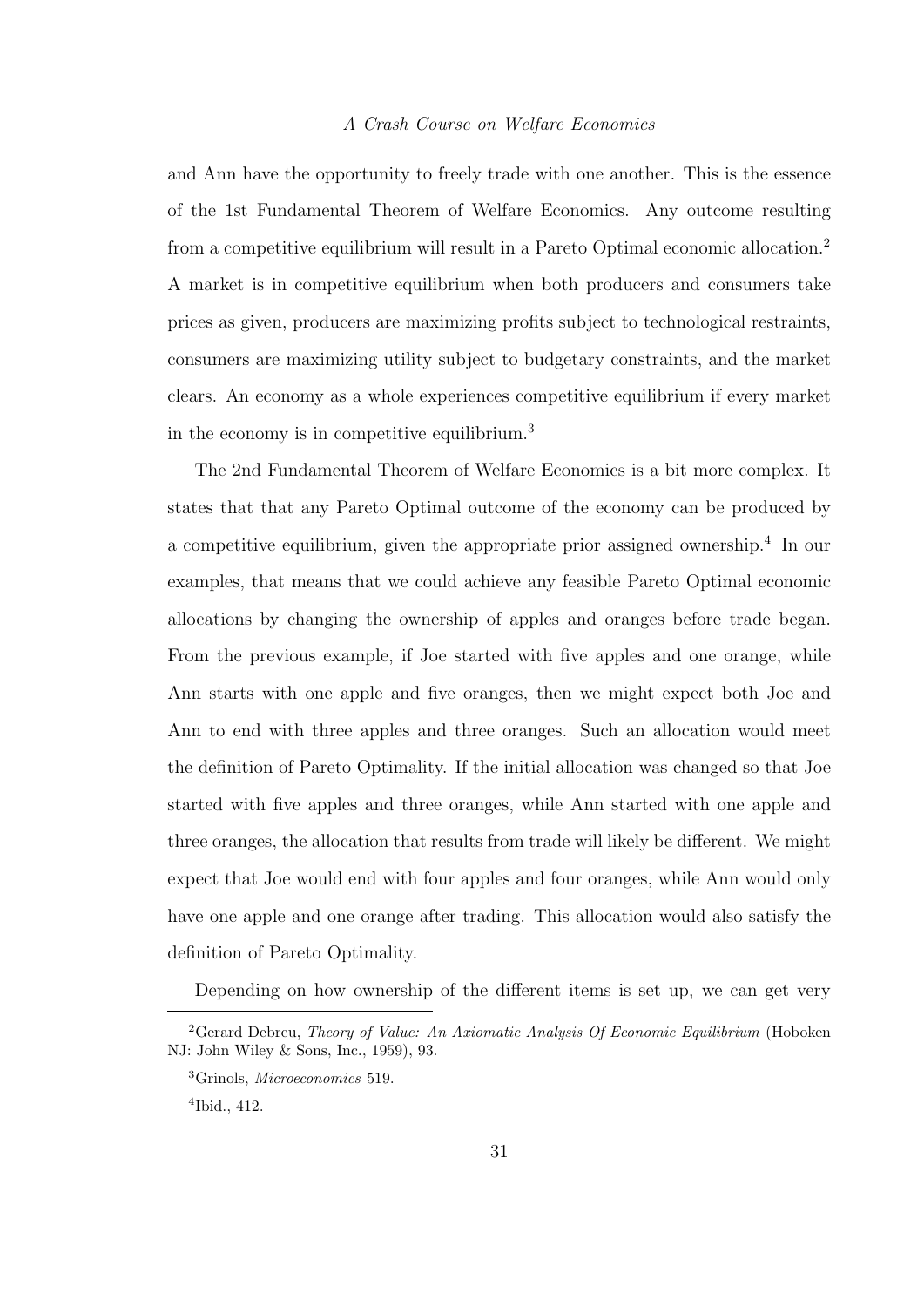#### Defining Optimality

different economic outcomes. However, all of these outcomes would be considered Pareto Optimal as long as they resulted from trade.

The most simple form of the 1st and 2nd Fundamental Theorems of Welfare Economics are designed to work in economies that only include purely private goods. A private good is defined as something that is both excludable and rival in consumption. One example of a purely private good would be a sandwich. If I make a sandwich, I can keep anyone else from consuming my sandwich without my consent. It is excludable in production. Furthermore, if I consume a sandwich, you cannot consume that sandwich. We are rivals in our consumption.<sup>5</sup> While most goods that we deal with are purely private goods, there are exceptions. For instance, one good that we regularly consume is national defense. In one sense, national defense is very similar to a sandwich. Both cost money and both provide benefit. However, national defense is both non-rival in consumption and non-excludible in production. When I benefit from national defense, you are not prevented from benefitting as well. Similarly, if national defense was produced in the free market, there would be no way to keep those who didn't pay for the good from still enjoying it. As such, our concept of a competitive equilibrium doesn't work as well when confronted with other kinds of goods. Fortunately, we can preserve our original concept of Pareto Optimality in an economy that includes both private and non-private goods. Unfortunately, the examination of this kind of efficiency becomes more complicated. I will discuss an economy with such complications shortly.

Pareto Optimum tells us something about values. If Ann considers apples more valuable relative to other goods (in this case oranges) than Joe does, they can both be made better off through trade. For an economy to be Pareto Optimal, it must

<sup>5</sup>Grinols, Microeconomics 455-456.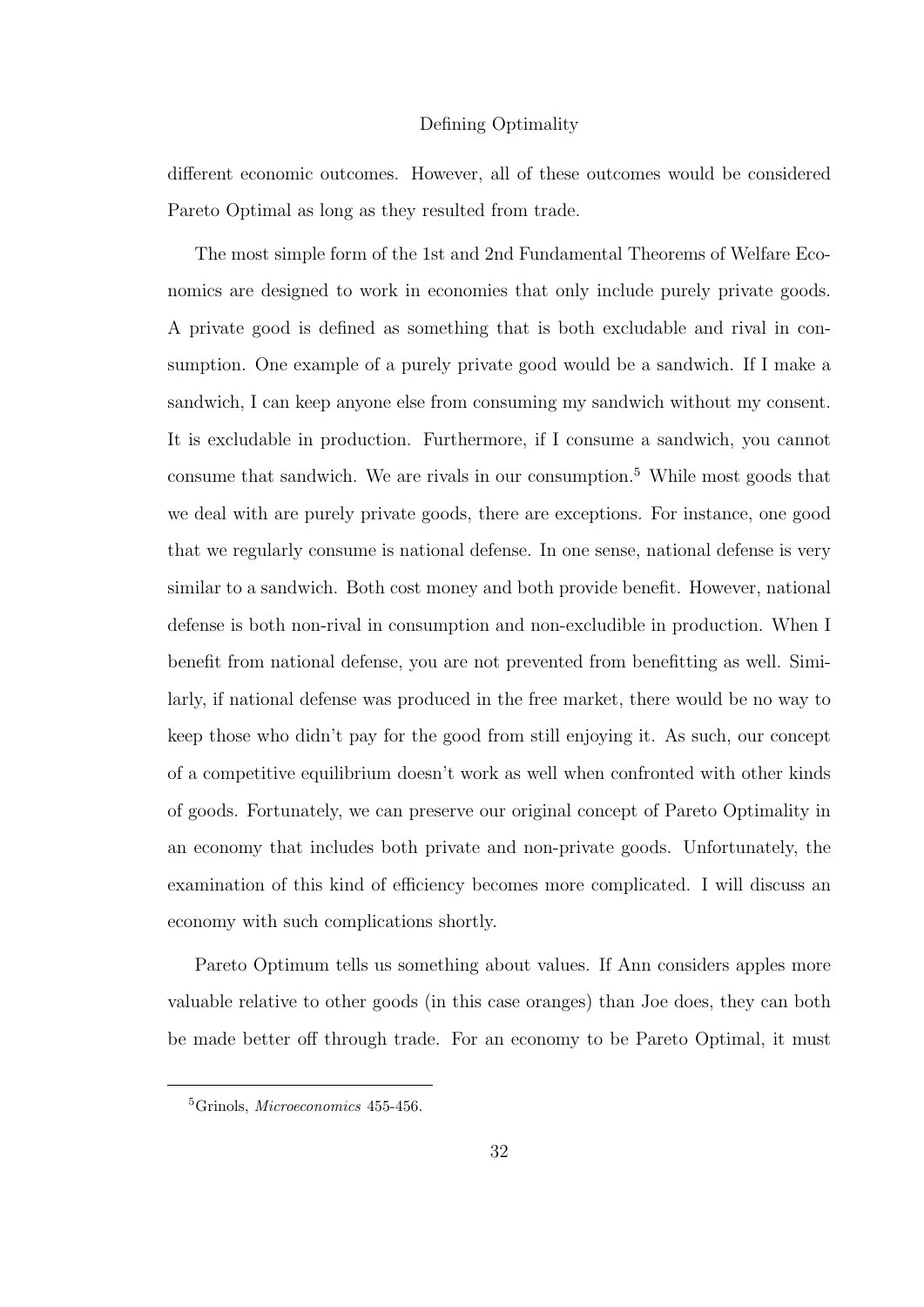#### *A Crash Course on Welfare Economics*

be impossible for any one person to be made better off while anyone else is made worse off. As a result, if an economy were truely Pareto Optimal, all opportunities for mutually beneficial trade between Joe and Ann must have been exhausted. If there are no more opportunities for trade, it must be because both Joe and Ann place the same value on apples relative to all other goods in the economy that they would give up for them. We can write this in mathematical terms as

$$
(MU_{\textit{Apples}}^{\textit{Ann}})/(MU_{\textit{orange}}^{\textit{Ann}}) = (MU_{\textit{Apples}}^{\textit{Joe}})/(MU_{\textit{orange}}^{\textit{Joe}})
$$

Where MU is defined as Marginal Utility of consuming the good in question. If an allocation satisfies this requirement, we say that it exhibits Distributive Efficiency. In a barter system like Joe and Ann have established, we would measure the value of each good as the exchange rate between that good and any other good in the market. In a modern economy we express the value of that good at its exchange rate with money - aka its price. Specifically, we are looking at the amount of money that an individual would be willing to spend on the good in question rather than on other goods in the market at current price levels. This phenomenon is expressed as all goods have the same money value to Joe and Ann. This implication of Pareto Optimality is called Distributive Efficiency.<sup>6</sup> If Distributive Efficiency holds it is impossible to re-arrange goods between Joe and Ann to make one better off without harming the other.

In our simple example economy, neither Joe nor Ann is producing any of the goods being consumed. When we introduce the possibility of production, we discover additional requirements to maintain Pareto Optimality. Perhaps the most obvious additional requirement is that all factors of production (i.e. labor and capital) are

<sup>6</sup>Grinols, Microeconomics, 503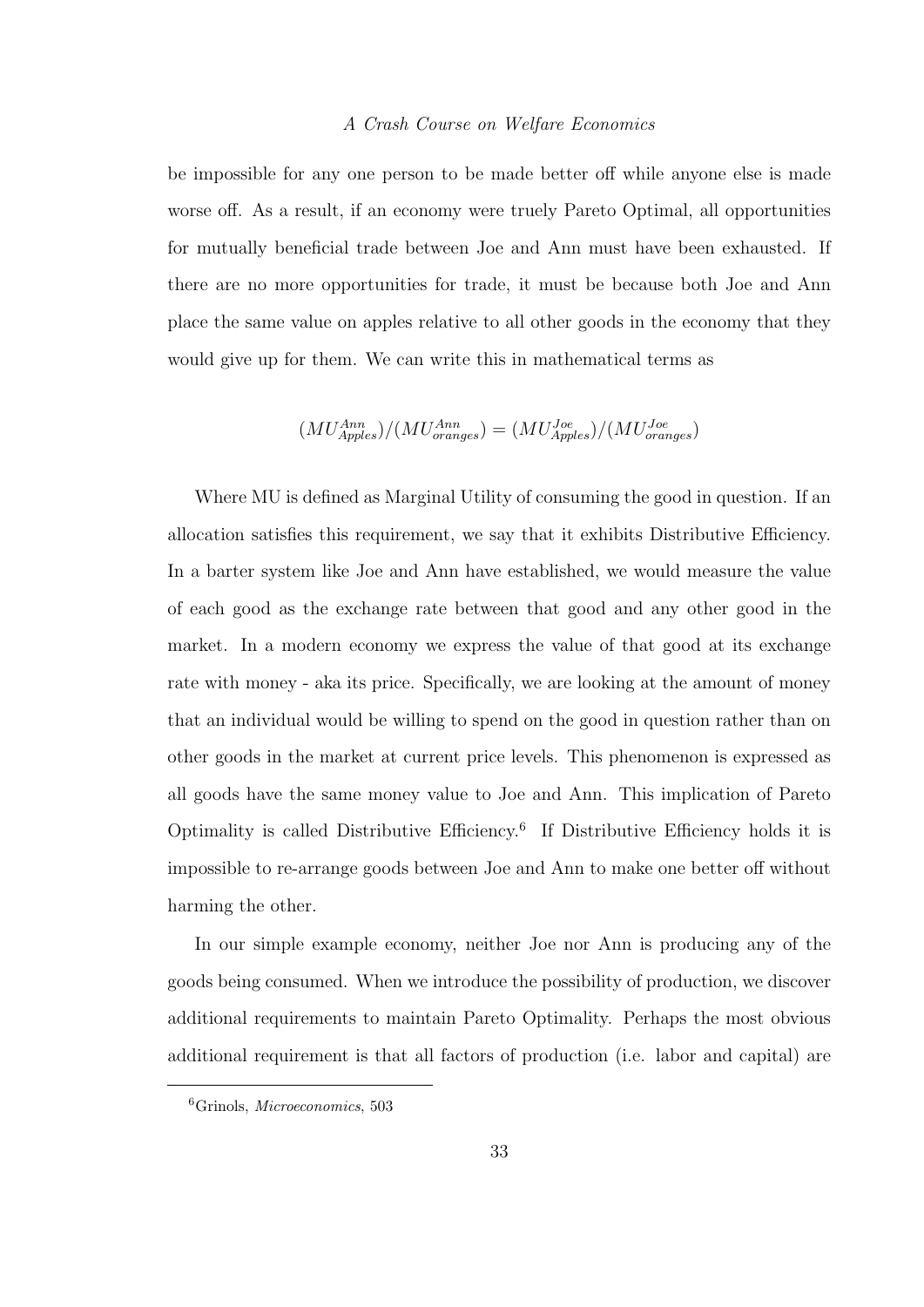#### Defining Optimality

being employed. This condition is referred to as Full Employment.<sup>7</sup> A second, more subtle requirement is that, for each producer in an area, the relative value of labor and capital must be equal to one another. This requirement is very similar to the distributive principle for consumption outlined above. In economics, we call this Input Efficiency.<sup>8</sup> Distributive Efficiency required that no rearrangement of goods amongst consumers could make anyone better off. Similarly, Input Efficiency says that no re-arrangement of inputs can increase output of one type of good without lowering output of another. Thus, any two inputs must have the same relative usefulness in production to different users. That means that two firms place the same relative value on an additional unit of labor versus an additional unit of capital. This consistency of relative value across firms manifests as a single price for all inputs of production. In mathematical terms we would write this principle as such.

$$
(MP_{Labor}^{IndustryA})/(MP_{Capital}^{IndustryA}) = (MP_{Labor}^{IndustryB})/(MP_{Capital}^{IndustryB})
$$

As mentioned above, Input Efficiency deals with inputs for firms in the same area. Another principle, Sector Allocative Efficiency,<sup>9</sup> concerns groups of firms. We can group firms into sectors in a number of different ways. Perhaps most obviously, we can group firms by geography - firms being near each other being in the same sector. We can also often define a sector based on what the firms produce. For instance, the electronics sector might be a collection of all the firms that produce electronic devices. Finally, we can also define a sector in terms of the firms inputs. We could define a sector of all the firms that purchase rubber, for example. According to Sector Allocative Efficiency, if two or more sectors are trading with each other, then the

<sup>7</sup>Grinols, Microeconomics, 491

<sup>8</sup> Ibid., 494

<sup>9</sup> Ibid., 497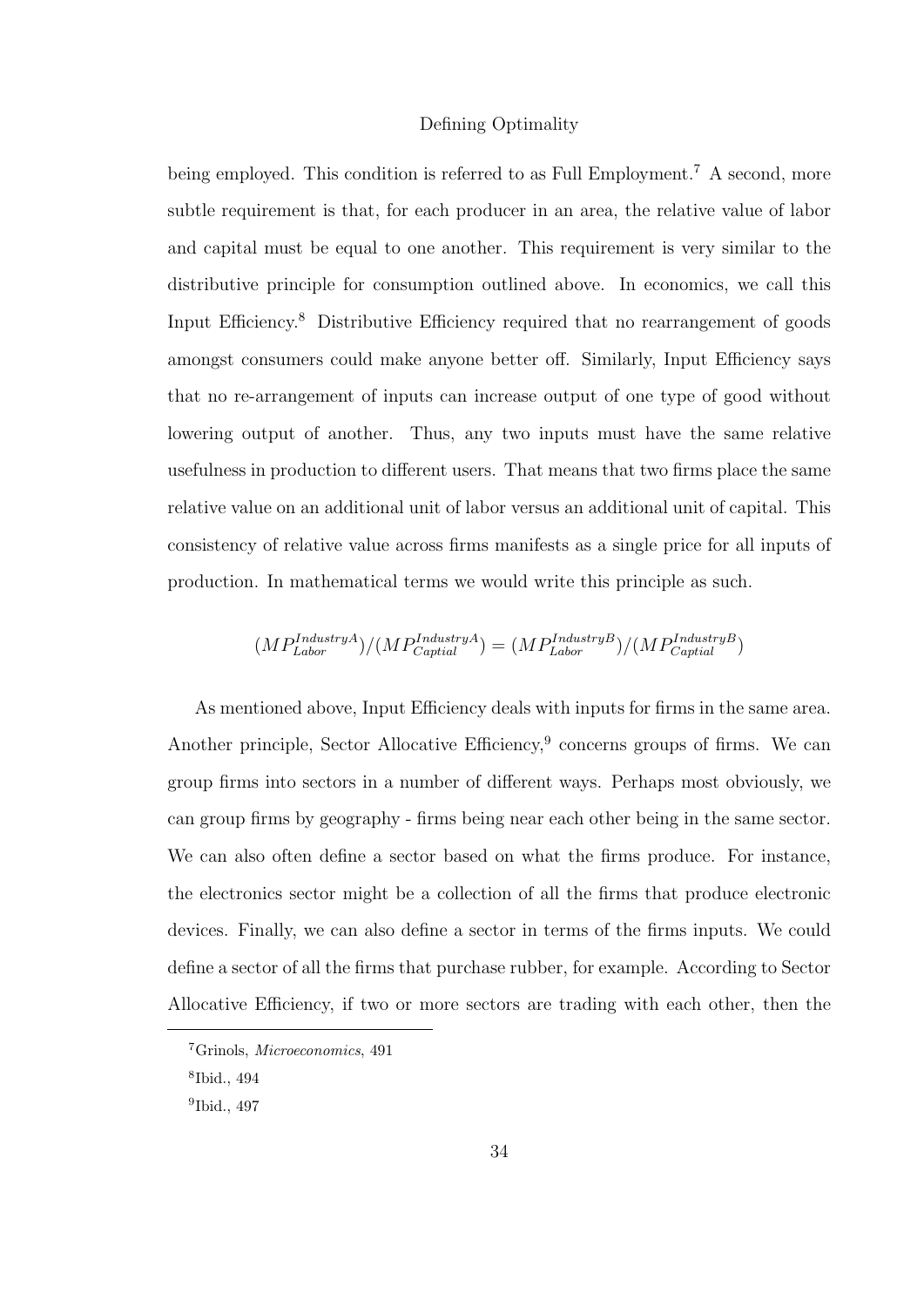#### *A Crash Course on Welfare Economics*

costs of different goods will equalize across sectors. For instance, if the Georgetown sector has a higher cost of producing apples than the sector Annsburg does, then over time apple production will fall in Georgetown and rise in Annsburg. This will go on until the costs of producing apples in terms of forgone production of oranges in both sectors is equal. In the case of sectors that doing produce the same goods, we can say that the price of common inputs will equalize across sectors. In math we would represent this principle as such.

$$
MRT_{\text{Apples},Oranges}^{Sector1} = MRT_{\text{Apples},Oranges}^{Sector2}
$$

Combining our principle of Distributive Efficiency with Sector Allocative Efficiency, we find that a Pareto Optimal economy exhibits another rule of efficiency. Specifically, the cost of production of apples in terms of foregone orange production across all sectors will equal the relative benefit that each consumer gets from an additional apple or orange. This principle is called Consumer Sovereignty.<sup>10</sup> In mathematical terms, we can write that priciple as such.

# $MRS_{\text{Apples},\text{Oranges}} = MRT_{\text{Apples},\text{Oranges}}$

Thus Distributive Efficiency, Full Employment, Input Efficiency, Sector Allocation Efficiency, Consumer Sovereignty are all specific implications of Pareto Optimality.

# *Pareto Optimality with Externalities and Public Goods*

Up until now we have been discussing Pareto Optimality in an economy of only private goods. However, not all goods can be considered private goods. The two main kinds of goods that don't fit our description of optimality are goods with externalities and public goods.

<sup>10</sup>Grinols, Microeconomics, 505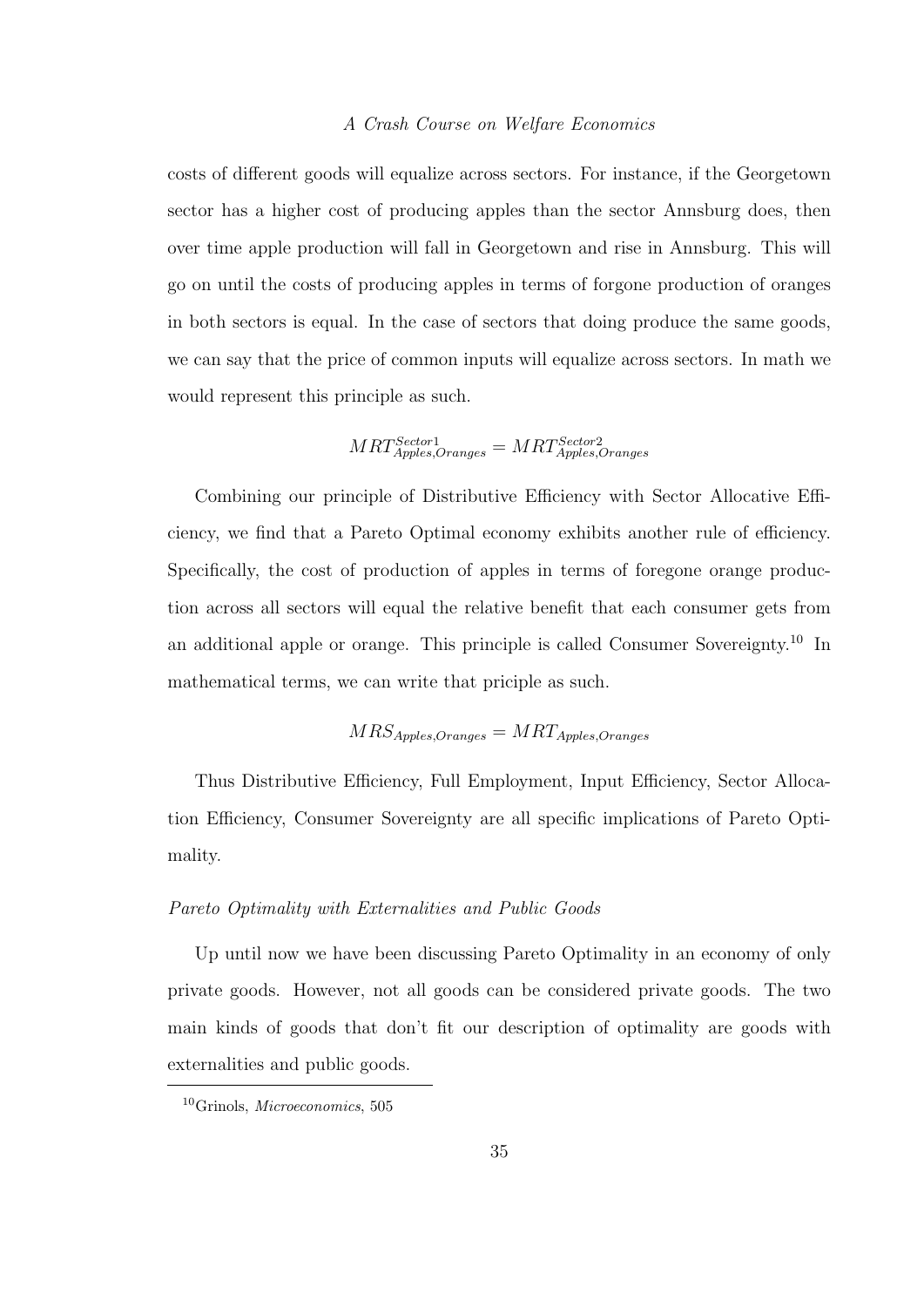#### Defining Optimality

An externality occurs when the production, sale, or consumption of a good affects someone other than the producer and consumer of said good and the effect does not occur through a market. This affect can be in the form of a benefit provided or a cost incurred.<sup>11</sup> Regardless of which is the case, externalities cause problems for private markets. The reason that externalities cause efficiency problems is that, in a free market, a rational producer will continue to produce more of their product until the cost of producing another unit is greater than the amount that a consumer would be willing to pay for the good. In mathematical terms we would write this as such.

$$
MB_{\text{private}} = MC_{\text{private}}
$$

This behavior is fine in the case of a private good with no externality because the only two people who are involved in the production and consumption of the product are both represented. As such, the market naturally accounts for the entire cost and entire benefit of the production and consumption of this good. However, for goods that have an externality, a private market will not naturally produce the efficient outcome. The problem occurs because the market only really takes into account the benefits and costs of the two individuals engaged in the trade. If those outside the trade have their own benefits and costs, these will not be taken into account by the free market.

Given the existence of this problem, government intervention is reasonable. There are three basic methods a government can use to deal with an externality. The first of these is for the government to create a new property right attached to the action causing the externality. By creating this property right, a new market can be formed that will ensure that the externality will be internalized. The issue with externalities

<sup>11</sup>Earl Grinols, Microeconomics 545.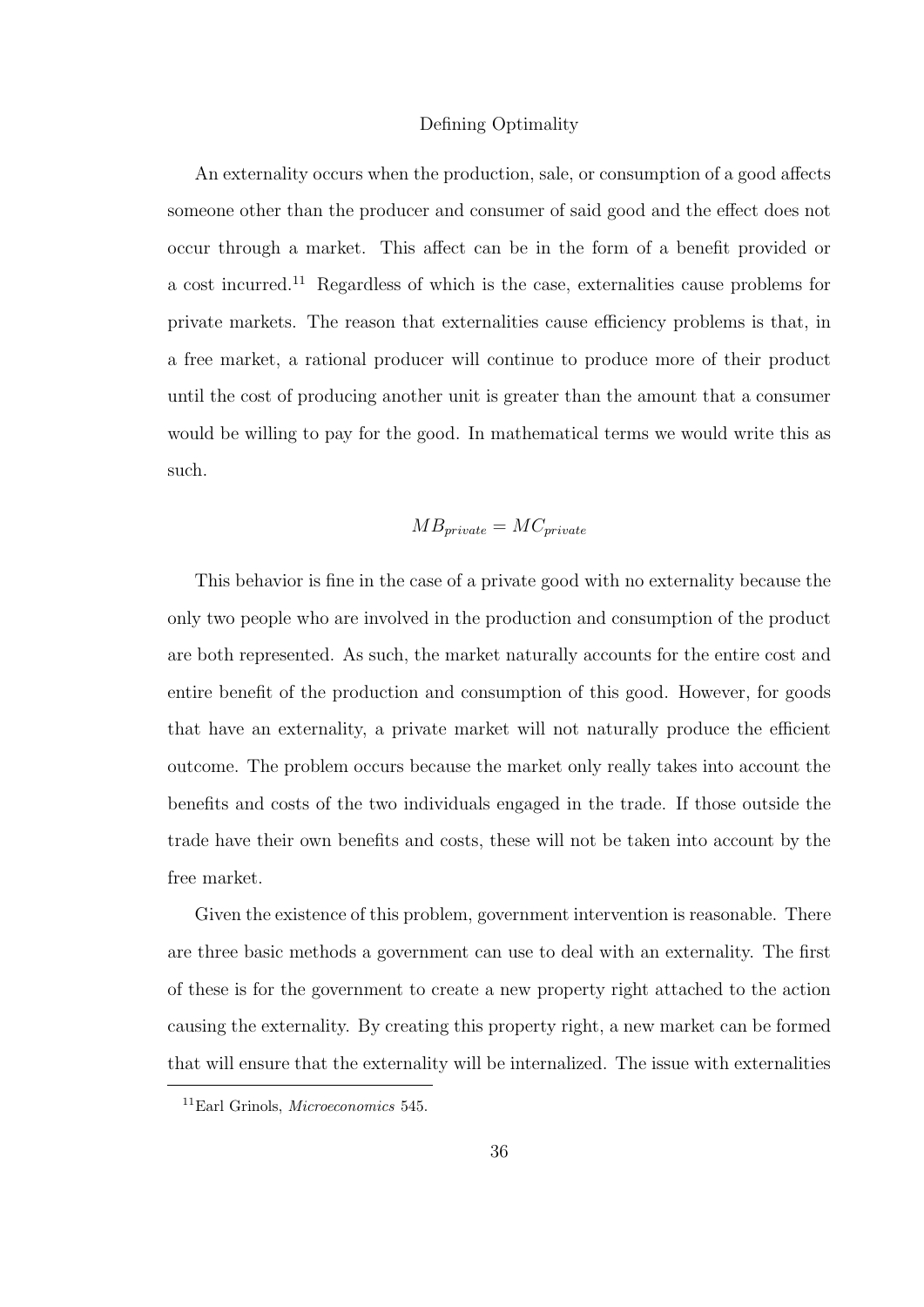# *A Crash Course on Welfare Economics*

is that the market can not effectively account for the costs and benefits of those not engaging in the market transaction. By creating a new market that does include these third parties and their interests, the externality can be eliminated.<sup>12</sup> The second method is for the government to apply corrective taxes or subsidies to achieve the optimal output. This tax or subsidy is designed to insure that the creators of the externality - positive or negative - will take that externality into account. As long as the tax is set equal to the marginal social cost or benefit at the societal equilibrium point, the requirements for efficiency will hold.<sup>13</sup> The final of the main methods for dealing with externalities is for the government to directly regulate the industry producing the externality. Rather than apply a tax or subsidy, the government will directly intervene to prevent too much or too little of the good in question from being produced.<sup>14</sup>

In the case of public goods Distributive Efficiency doesn't work very well. If Ann values national defense more than Joe does, she can't really trade some apples for his share of the military. However, with some small modifications, our condition of Consumer Sovereignty will work for public goods. Previously, we understood Consumer Sovereignty to mean that the relative value of a good to each individual consumer is equal to the relative cost of producing that good. It made sense to just look at the values of the good to a single consumer in our earlier case, because a private good can only be consumed by a single person. On the other hand, since a pure public good is consumed by the entire society, we calculate its total benefit to society as the sum of its benefits to each member of society. We then say that the

 $12$ Grinols, *Microeconomics*, 553-554

<sup>13</sup>Ibid., 555-557

<sup>&</sup>lt;sup>14</sup>Ibid., 557-558. While all three methods can theoretically be used to deal with externalities efficiently, in practice certain methods may be more or less effective than others. The question of how best to deal with externalities in an economy is discussed in more depth in chapter 3.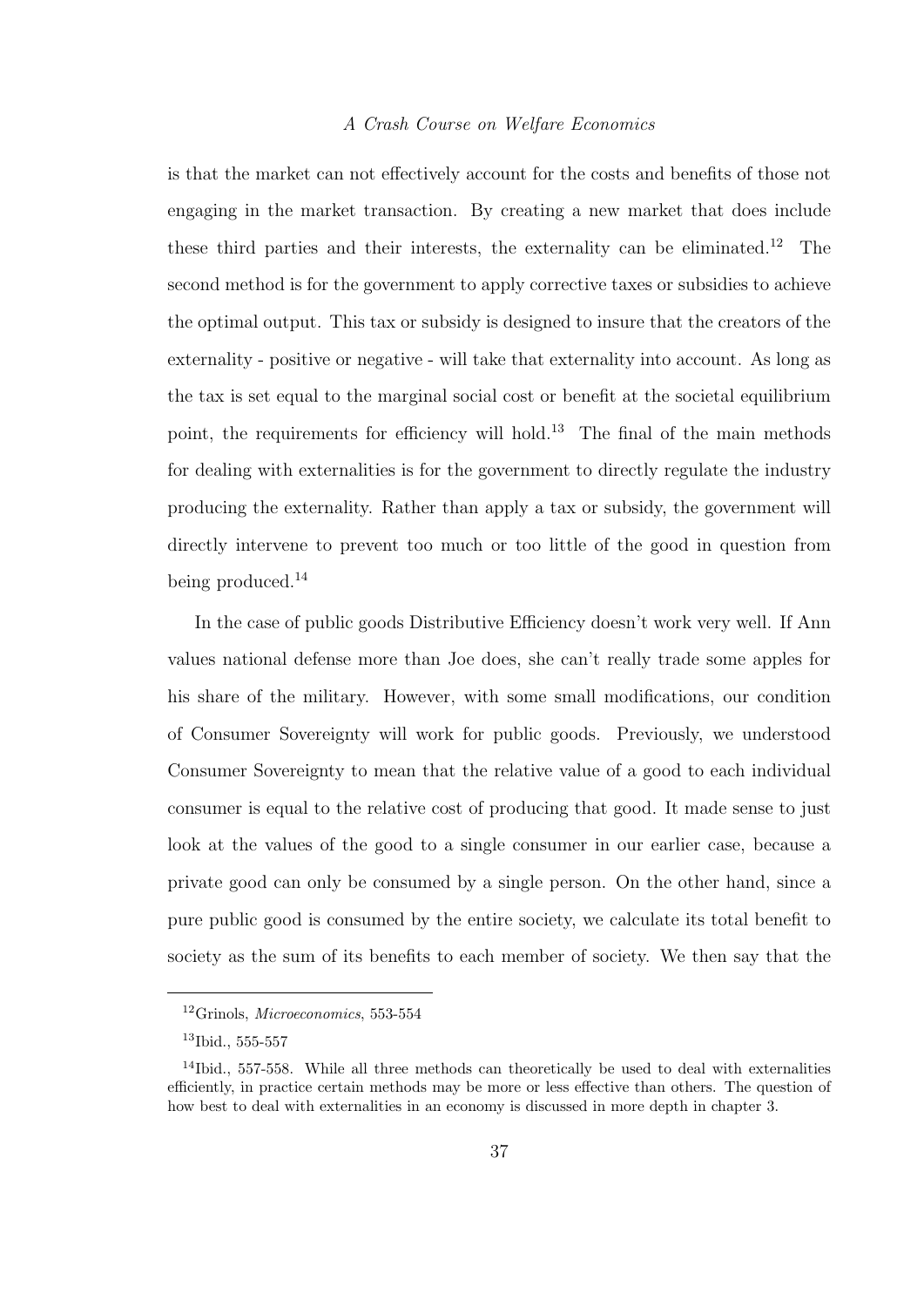## Defining Optimality

total value of the public good relative to other goods should equal the relative cost of producing the public good.<sup>15</sup>

Once we have determined the total amount that should be spent on a public good, we need to determine how much each consumer should pay for it. Using our previous example, this becomes a question of how much each taxpayer should contribute to fund the national defense. Discussions of where to place the burden of taxation frequently focus on achieving non-economic goals. For instance, progressive taxation has been proposed as a method to reduce income inequality. While such a method of taxation can make sense when looking at non-economic goals, this thesis is focused only on maximizing economic efficiency. In order to accomplish that goal, I shall revisit the concept of a Lindahl Equilibrium introduced in the literature review. As discussed before, a Lindahl Equilibrium occurs where each taxpayer pays taxes on each individual government program in proportion to the amount of benefit they receive from said program. This method of divvying up tax burden is referred to as the Benefit Principle of Taxation. In the end, we will have a set up that includes public goods "purchases" by taxpayers that mimics a competitive equilibrium. In a competitive equilibrium, different consumers buy different quantities of goods, but each pays the same price for each good. In this equilibrium, which we call a Lindahl equilibrium, each taxpayer willingly consumes the same quantity of the public good because they pay different prices that reflect the benefits they get from their effective purchase of the public good.<sup>16</sup> In this way, the Lindahl equilibrium mirrors the Competitive equilibrium.<sup>17</sup>

<sup>&</sup>lt;sup>15</sup>Paul A. Samuelson, "The Pure Theory of Public Expenditures," Review of Economics and Statistics 36, no. 4 (November 1954): 387.

<sup>&</sup>lt;sup>16</sup>Duncan K. Foley, "Lindahl's Solution and the Core of an Economy with Public Goods," Econometrica 38, no. 1 (January, 1970): 69-70.

<sup>&</sup>lt;sup>17</sup>Leif Johansen, "Some Notes on the Lindahl Theory of Determination of Public Expenditures,"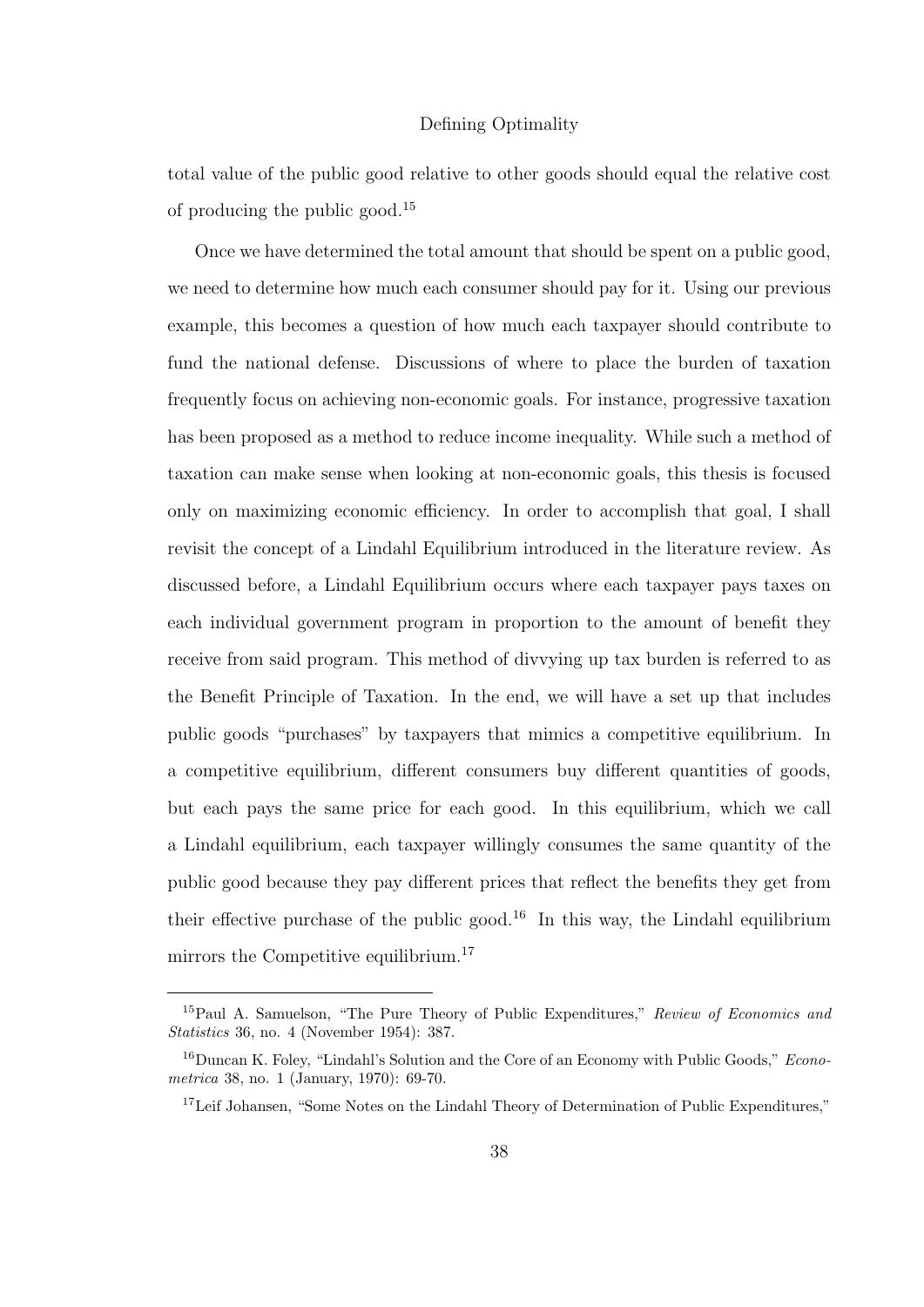#### *A Crash Course on Welfare Economics*

As discussed in the literature review, this method of taxation would lead to a Pareto Optimal outcome. However, in that same paper Foley also introduced the idea of a Public Competitive Equilibrium. The requirement for this equilibrium is very similar to a Lindahl Equilibrium. The only difference is that a Lindahl equilibrium requires that each person pay taxes in proportion to the benefit they receive from the government. On the other hand, a Public Competitive Equilibrium does not require the Benefit Principle of Taxation be followed. As such, redistribution of wealth is allowed through taxation and public provision of goods.<sup>18</sup> A Public Competitive Equilibrium will still be Pareto Optimal, but it will not necessarily be in the core. Suppose a society existed in which one group of people - perhaps those with red hair - were responsible for pay all the taxes. Technically speaking, this society could be Pareto Optimal as long as it held to the other requirements of a Public Competitive Equilibrium. It would be impossible make those with red hair better off without hurting other members of the society.

Why then do we prefer a Lindahl Equilibrium to a Public Competitive Equilibrium for the purpose of this thesis? The first reason is that the redistribution that can occur in a Public Competitive Equilibrium is done for non-economic reasons. Thus, discussing the desire for such redistribution is beyond the scope of this thesis. Second, while a Public Competitive Equilibrium will be Pareto Optimal, it will not necessarily be in the core of an economy. The idea of the core is that, to be efficient, it must be impossible for any group of individuals to withdraw from the society along with all their resources and do better on their own.<sup>19</sup> In the example above, red-heads could withdraw to form their own society, lower spending on the public

International Economic Review 4, no. 3 (September, 1963): 349-350

<sup>18</sup>Foley, "Lindahl's Solution and the Core of an Economy with Public Goods," 69. <sup>19</sup>Ibid., 71-72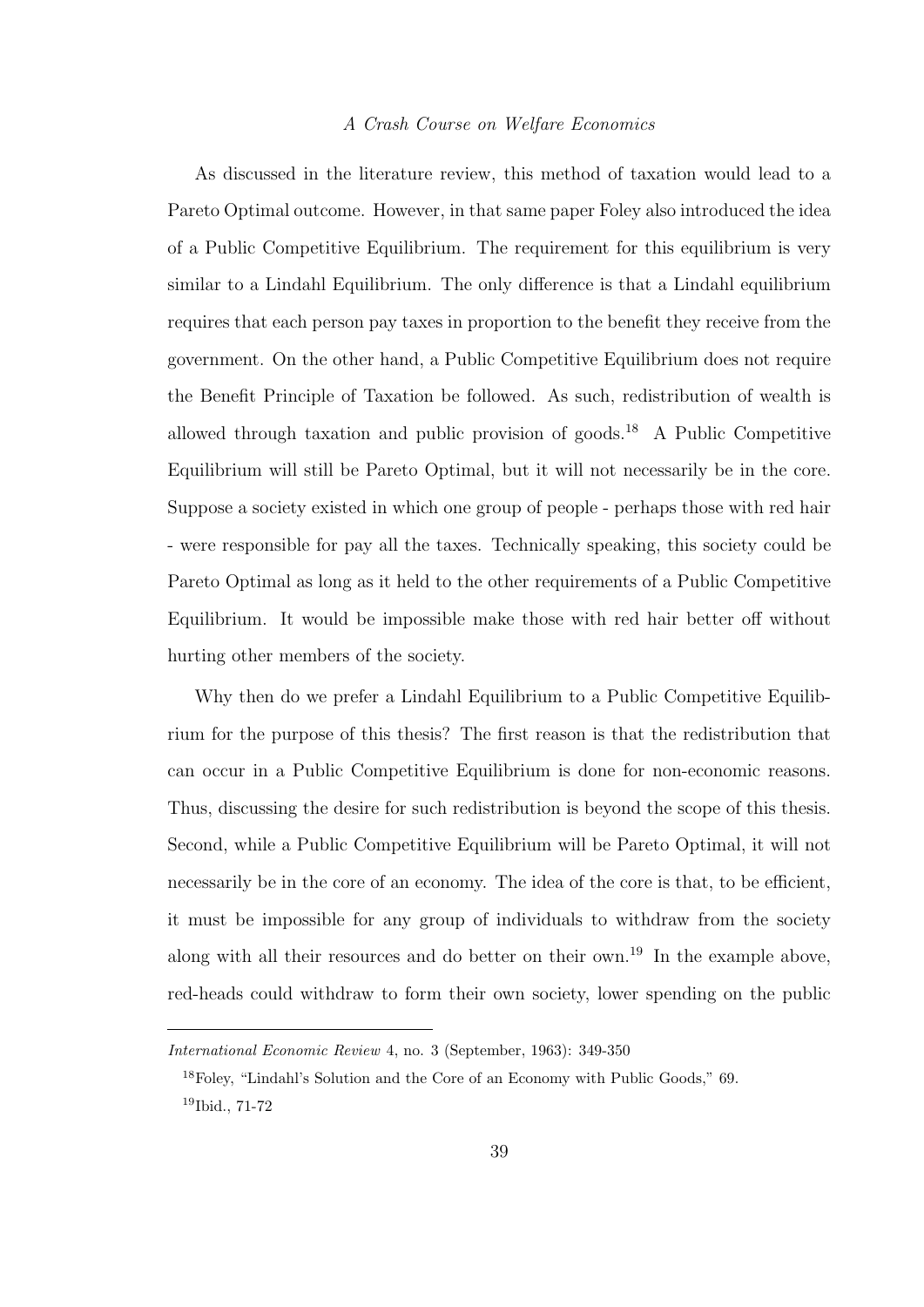#### Defining Optimality

good, and end up doing better for themselves. As such, the example above – while Pareto Optimal – would not be in the core.

The core is taken to be an important concept since, if a society is not in the core, we would expect in equilibrium that any over-taxed minority would leave. Thus a society not in the core is arguably not an equilibrium. A government might want to disallow people with red hair from taking their property and leaving the society. However, this would violate one of our primary guarantees of efficiency. The reason that we can rely on a competitive free market to produce a Pareto Efficient outcome is because no one will willingly agree to a trade that will make them worse off. That guarantee evaporates when coercion is involved. When individuals are allowed to use force to get what they want, Pareto Optimality is no longer likely. The same holds true when public goods are present. When coercion is used to prevent an individual or minority from leaving society, who could do better for themselves by leaving, something similar occurs. As such, requiring that our economy be in the core is important to avoid these sorts of abuses. For this reason, the thesis will be making use of Lindahl Equilibrium rather than a Public Competitive Equilibrium.

# *Weaknesses of Pareto Optimality*

Pareto Optimality is our definition for economic efficiency. Unfortunately, Pareto Optimality is not without its weaknesses. Referring back to the 2nd Fundamental Theorem of Welfare Economics, we know that changing the initial ownership of the different endowments in the economy can yield different Pareto Optimal outcomes. But what if we assigned the rights to all property to one individual – including ownership of the product of the labor of other participants in the economy? In our previous examples, that would be if Joe owned all the apples and oranges, as well as anything else Ann produced. Technically speaking, such an allocation would be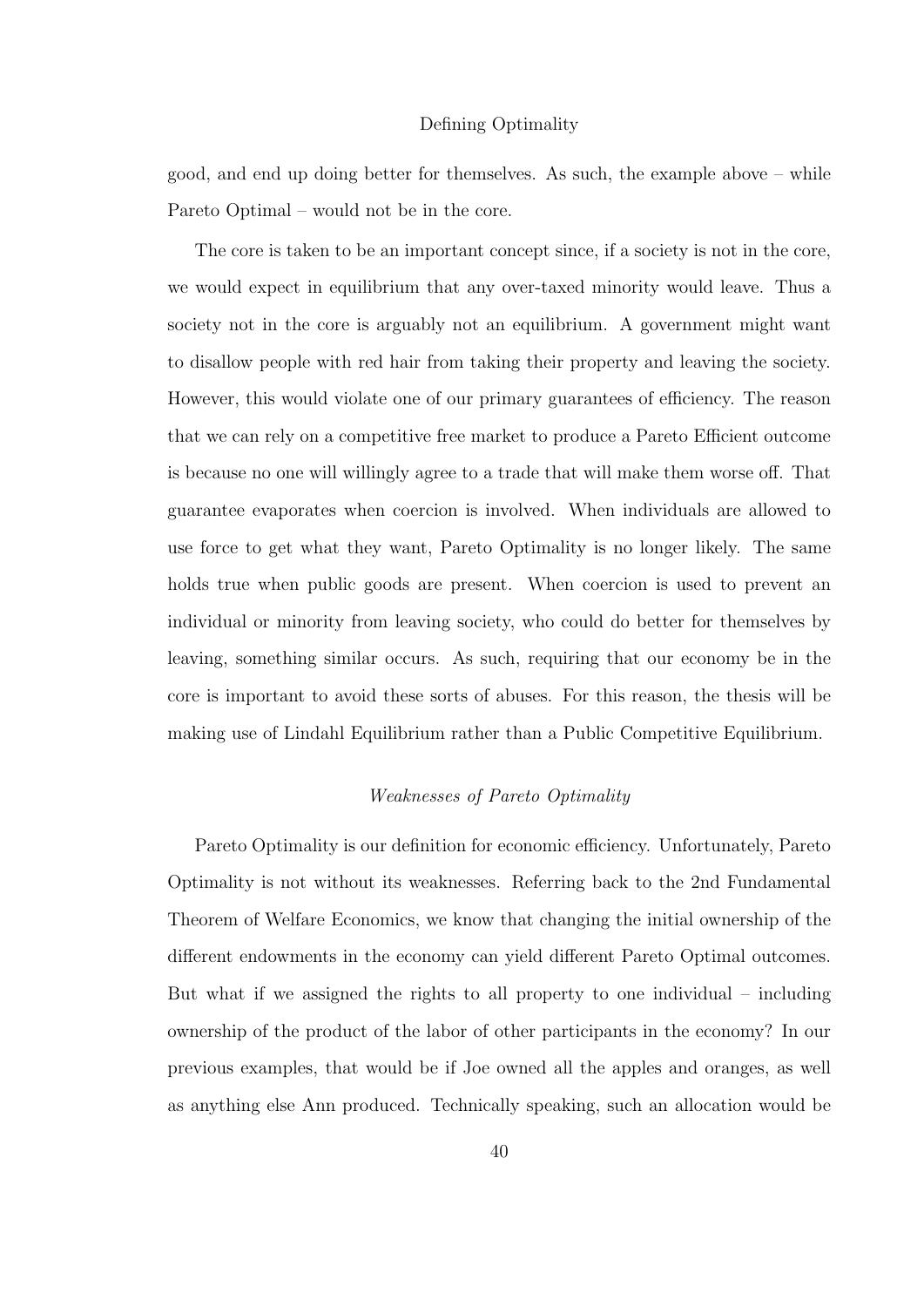## *Weaknesses of Pareto Optimality*

Pareto Optimal.<sup>20</sup> It would be impossible to improve the wellbeing of Ann without making Joe worse off. For similar reasons, slavery - such as practiced in the United States - can be considered Pareto Optimal. However, such an economic system is clearly unacceptable for non-economic reasons. Is there any economic methodology we can use to rule out such systems?

One possible method to rule out such obviously unacceptable economic distributions is to make use of a different definition of economic efficiency. One alternative to Pareto Optimality would be Kaldor-Hicks Efficiency. Functionally, Kaldor-Hicks Efficiency is very similar to Pareto Optimality. However, while Pareto Optimality requires that everyone in society is made better off or left the same, Kaldor-Hicks Efficiency is not so stringent. It only requires that those that benefit from a change have benefits that are larger than the costs to others caused by the change.<sup>21</sup> Using this definition of efficiency, it seems easy to rule out slavery. After all, it seems likely that someone who is enslaved would value their freedom more than a slave owner would value their inexpensive labor.

This raises the question of why not use Kaldor-Hicks Efficiency everywhere in the thesis. Why not make greater use of this definition of efficiency? The problem is that it is impossible to actually compare utility across individuals. After all, utility is entirely subjective. As such, it is impossible to rule out any shift in the economy based on Kaldor-Hicks Efficiency. After all, regardless of the situation, it is never possible to objectively know that those that suffer lose less than those that gain. Because of this, Kaldor-Hicks Efficiency is often not helpful in describing an efficient economy. As such, in general, I shall be relying on Pareto Optimality rather than

<sup>&</sup>lt;sup>20</sup>Ted Bergstrom, "On the Existence and Optimality of Competitive Equilibrium for a Slave Economy," The Review of Economic Studies 38, no. 1 (Jan. 1971): 32

<sup>21</sup>Jules L. Coleman, "Efficiency, Utility, and Wealth Maximization," Hofstra Law Review 8, no. 3 (Spring 1980): 513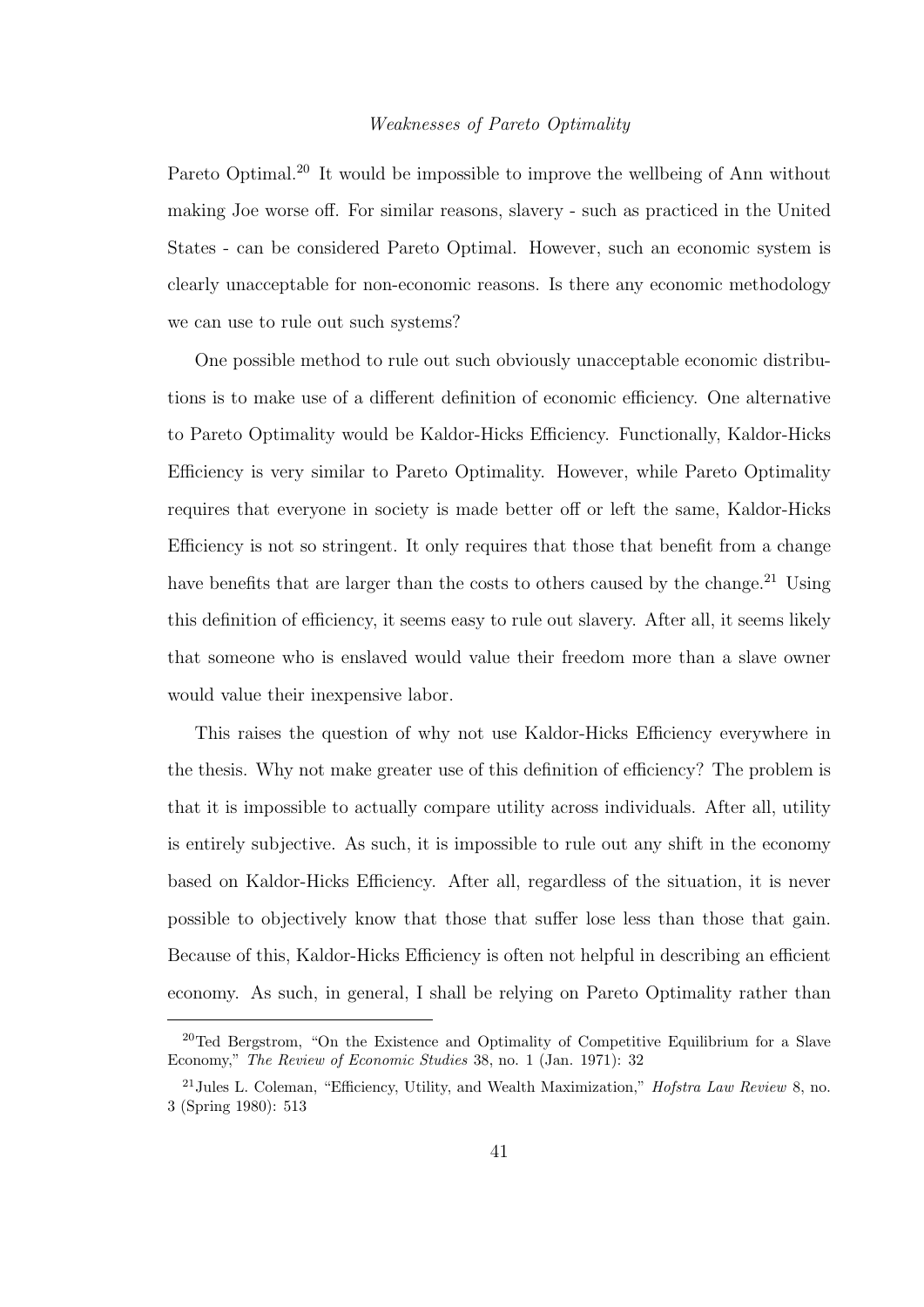# Defining Optimality

Kaldor-Hicks Efficiency.

From our definition of economic efficiency, drawn primarily from Pareto Optimality, we can now begin to discuss the actual functions that any government needs to accomplish. Once we have what a government should be doing in theory, we can begin to analyze whether the original US Constitution allows for economic efficiencies in their practice.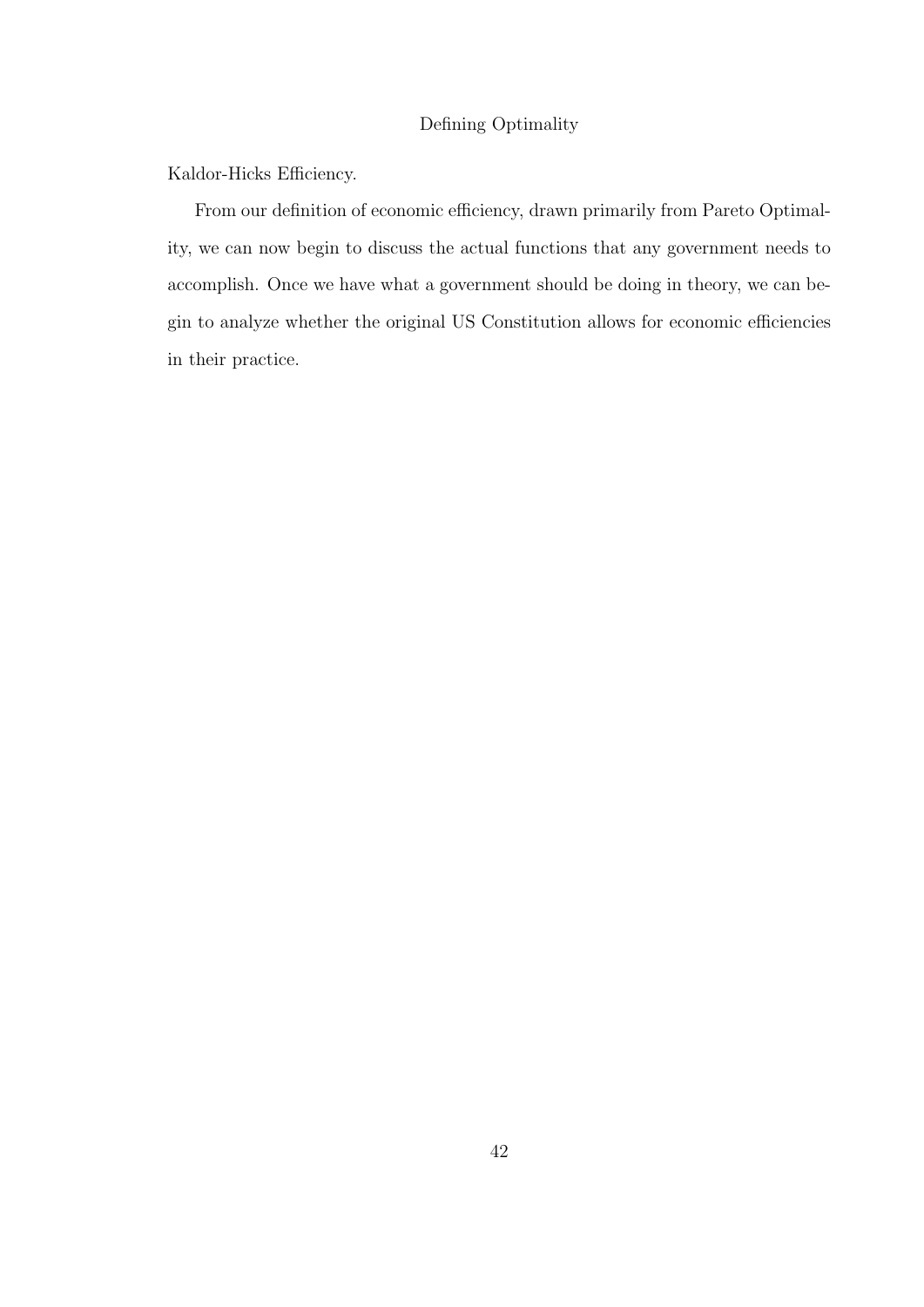The second chapter defined Pareto Optimality and discussed several of its implications. It also briefly introduced the similar concept of Kaldor-Hicks efficiency as a potential supplement to Pareto Optimality. These principles will be used as our criteria to evaluate the economy created by the US Constitution. Next, we need to outline the tasks a government must accomplish in order to create such an economy.

## *Civil Commerce*

At its core, an economy is simply a bunch of people willingly producing and trading goods and services amongst themselves. Therefore, in order for an economy to exist, two fundamental elements are very helpful. The first is property rights rules governing who owns what, how someone can use their property, and how that ownership can be transferred. The second is law and order - enforcement of the rules established as a part of property rights. In addition to these two foundational requirements, we also have a third item: money - a unified medium of exchange. Theoretically, we could have a fully efficient economy run entirely on the barter system. However, in practice it is of vital importance to an economy to have a single, universal currency. Among these three elements, we can establish the basis of commerce within a society.

#### *Property Rights*

Before we discuss how governments should establish property rights, we need to define what we mean by property rights. While this definition may seem straight-

3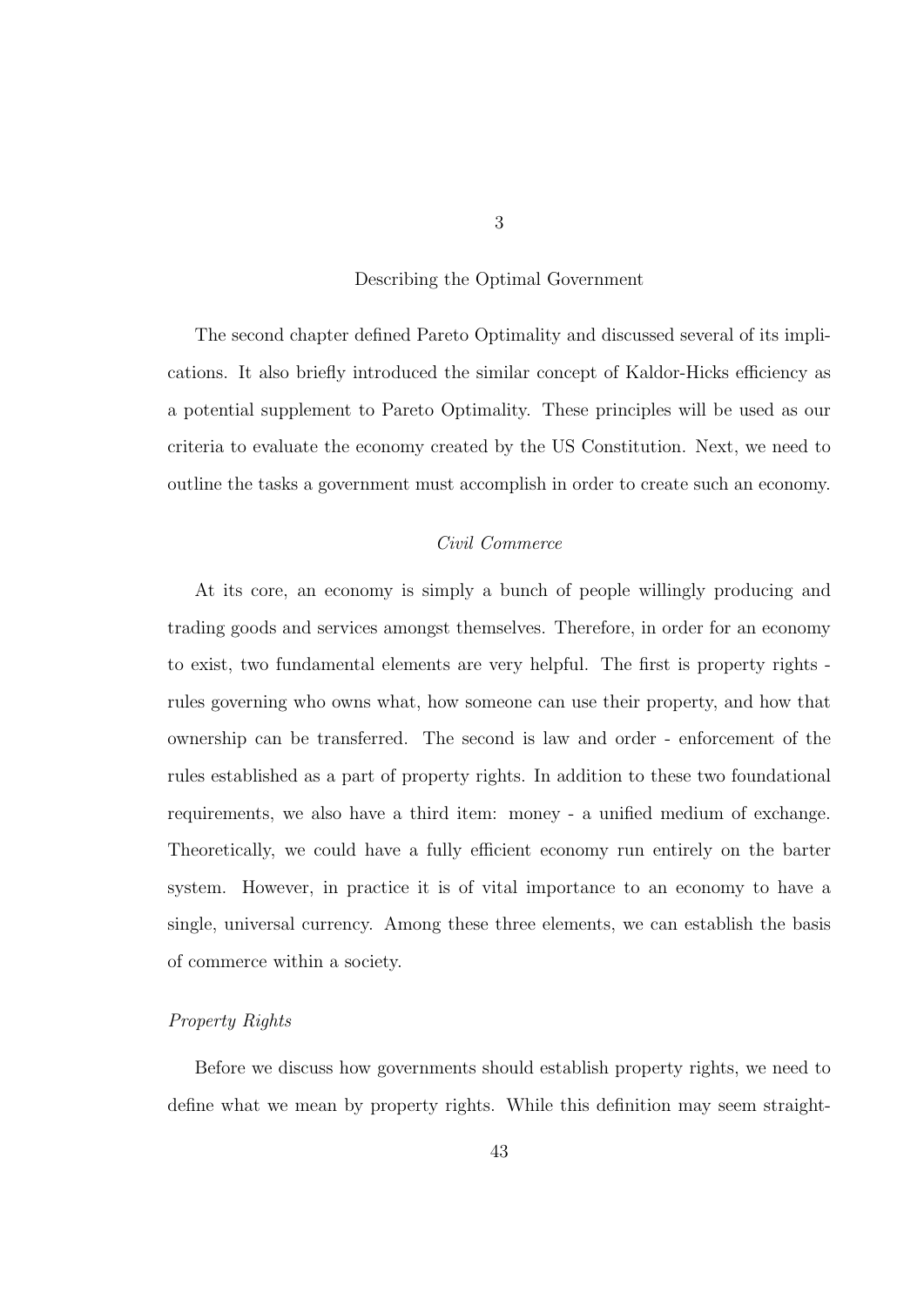forward, it is actually quite complex. On the surface level there is legally recognized ownership of property. For instance, if a person owns a plot of land, his or her name will appear on the deed, thus asserting his or her ownership of the area. If an individual does own a piece of property, that means - according to the renowned legal scholar Blackstone - that they have the right of "free use, enjoyment, and disposal" of that property "without any control or diminution, save only by the laws of the land."<sup>1</sup> Later legal theorists have expanded on these three basic pieces, but the basic elements - the ability to use, profit from, and transfer property - were already acknowledged at the time of the founding.

In any society some property rights will be forfeited. For instance, using a firearm to murder another person is universally prohibited across societies. Similarly, governments may restrict the production of certain goods - such as illegal drugs. These sorts of restrictions grow naturally out of the passage of different laws by society. Some are clearly for the best, others are more controversial. An attempt to determine all restrictions on property rights that should be enacted by the government would be both futile and beyond the scope of this paper. What can be done is to establish some basic rules. In general, restricting property rights through new laws can seriously harm an economy. If the law is passed for non-economic purposes - such as the reduction of drug use - then its legitimacy is beyond the scope of this paper. If it was passed in pursuit of an economic goal, the law should be evaluated based on the proper roles of government laid out in this chapter. In all cases, property rights should be infringed upon as little as possible in the pursuit of the goal at hand.

<sup>&</sup>lt;sup>1</sup>William Blackstone, *Commentaries on the Laws of England*, (Philadelphia: J.B. Lippincott Co., 1893), 1:138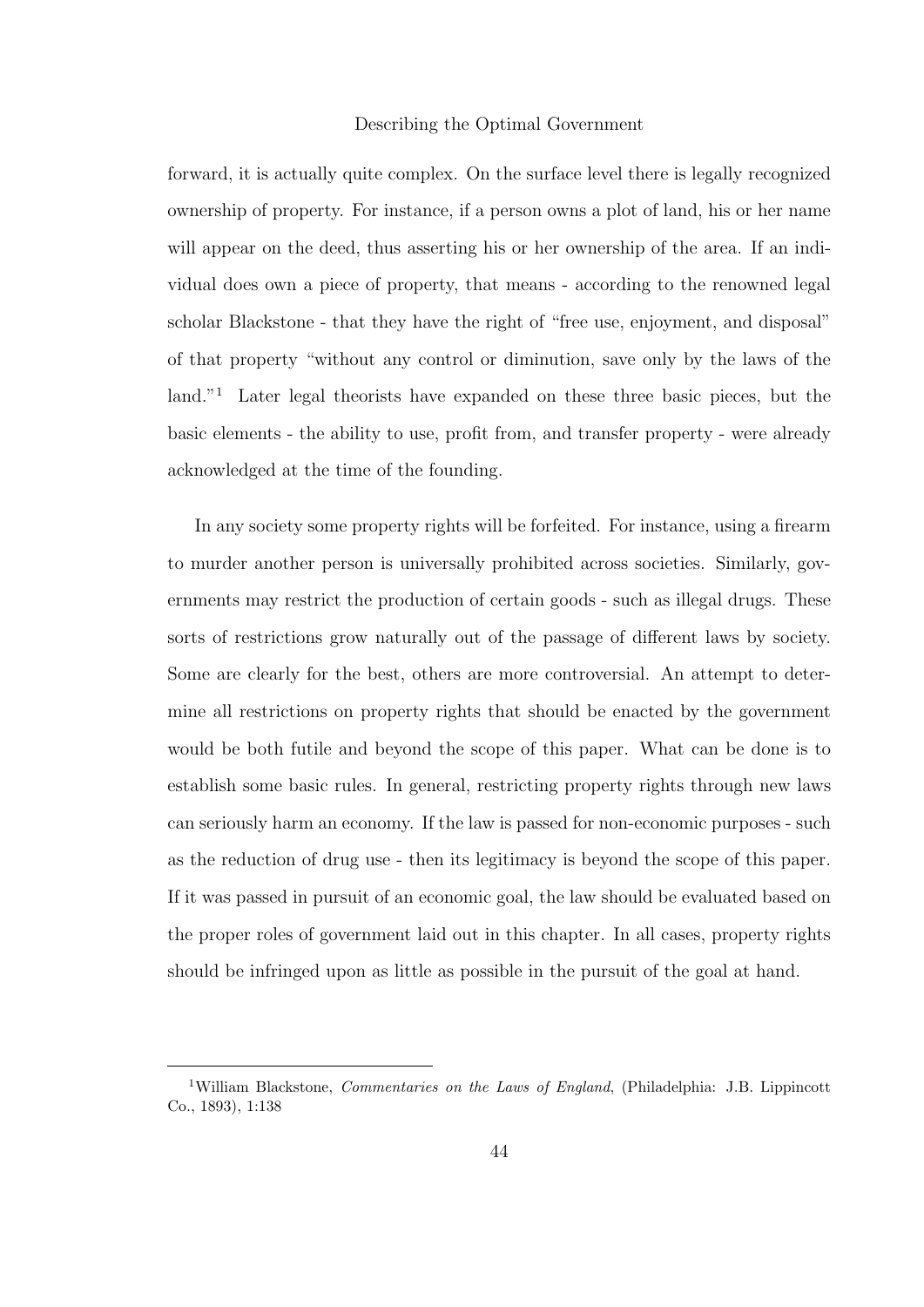#### *Civil Commerce*

#### *Law and Order*

As discussed above, property rights deals with what individuals within society are allowed to do with their property. In contrast, law and order refers - in the economic sense - to the enforcement of said rights. Perhaps the most obvious application of law and order is protection of an individual from physical harm by another. This protection covers threats, attacks, and coercion by others. Law and order also includes protection of property from destruction or theft by those others in society. However, such protections of property do not encompass the full extent of law and order. For the purpose of this paper, law and order will refer to any government policy or action that protects the ability of property owners to enjoy any of the aspects of property rights. Thus, law and order would refer to police protecting a business from being robbed. Similarly, it would also cover contract enforcement, which may be necessary for an individual to dispose of or sell property.

One of the key elements of law and order is that the government's enforcement of property rights needs to be consistent. It is easy to imagine a totalitarian state which maintains stability through ruthless suppression of dissidents. Such a state might appear to have "law and order" in abundance. However, political stability is not enough to ensure that the economy is able to function. There must also be a degree of stability in property rights as well and they must be predictably enforced.<sup>2</sup> For example, if a restaurant is required to comply with a certain set of health codes today, a different set of codes tomorrow, and a completely new set the day after that, pretty soon all restaurants would be forced to close. Similarly, any commercial activity whose regulation changes too frequently would be functionally eliminated

<sup>&</sup>lt;sup>2</sup>Susan E. Dudley and Jerry Brito, Regulation: A Primer (Arlington, VA: Mercatus Center, 2012), 2nd ed. 1, https://www.mercatus.org/system/files/RegulatoryPrimer\ \_DudleyBrito\\_0.pdf (accessed March 1, 2021).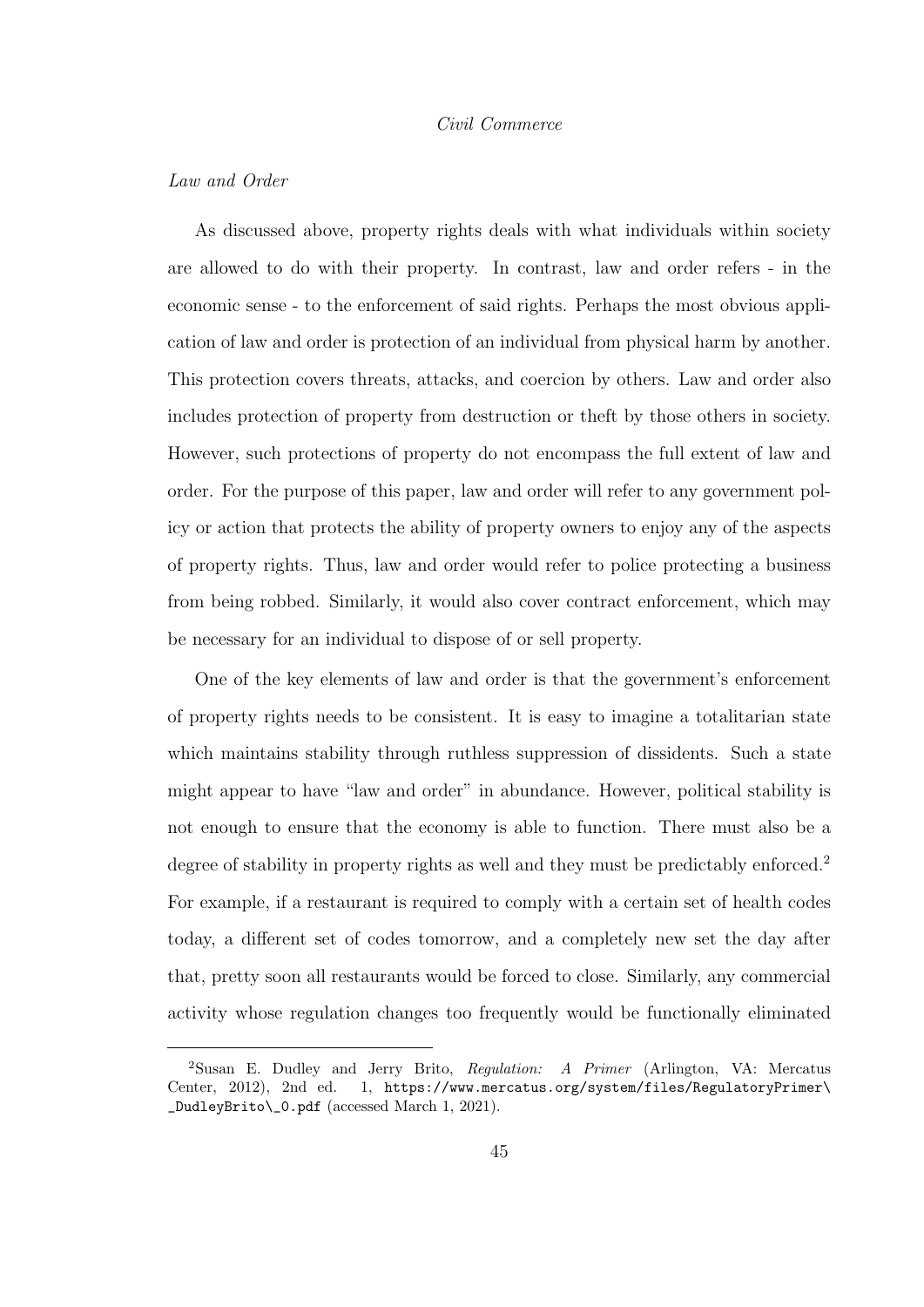from the legal economy. As such, it is important not merely that laws exist, but also that they are enforced consistently to allow commerce to occur without undue or unintentional hindrance.

The distinction between property rights and law and order can at times be subtle. For instance, in some countries small businesses are consistently harassed by police and organized crime at the behest of their larger competitors. The Russian economy is notorious for this sort of corruption.<sup>3</sup> Although consistent, such harassment could make starting a business functionally impossible in certain sectors. Preventing establishment of new businesses is obviously not efficient for an economy. Depending on the circumstances, we might say that this inefficiency in the economy is a failure of property rights or of law and order. If it is literally illegal to start a new business in a certain sector, we would call that a failure of property rights. Someone has a good or service they are unable to sell. This situation violates one of the basic aspects of property rights - disposal of property. On the other hand, if it is theoretically legal for an individual to start a business, but they are prevented from doing so through extra-legal or illegal means, we would refer to this as a failure of law and order. In this second case, the government has established a property right, but is failing to enforce it correctly.

# *Money*

As discussed in chapter two, it is theoretically unnecessary for an economy to have a currency. However, in practice it is significantly easier to achieve optimality if an economy has a currency to act as a universal medium of exchange, unit of

<sup>&</sup>lt;sup>3</sup>Yulia Krylova, Corruption and the Russian Economy: How Administrative Corruption Undermines Entrepreneurship and Economic Opportunities (Abingdon, UK: Routledge, 2018), Kindle e-book, 26-27.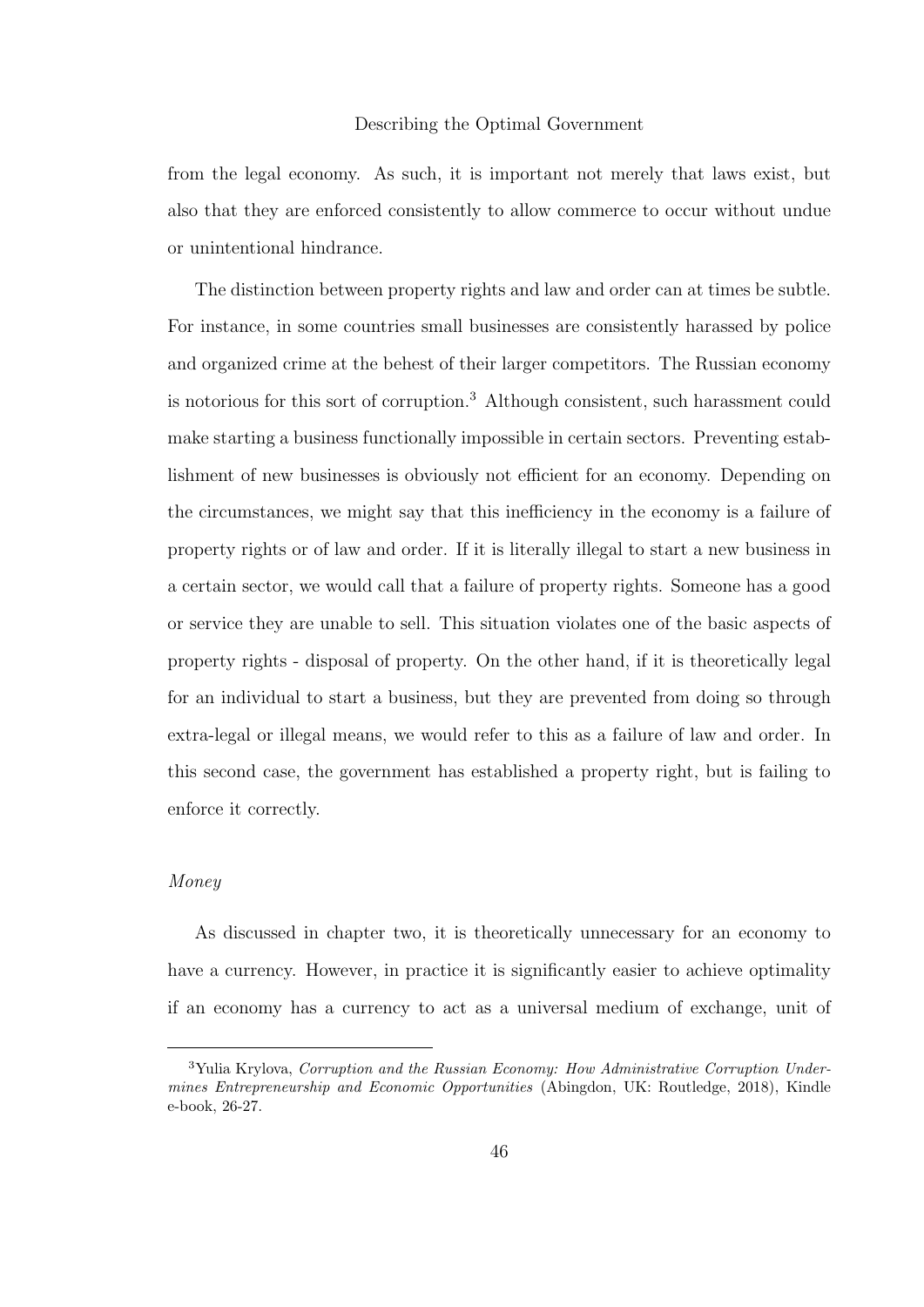#### *Establish Private Markets*

account, and store of value.<sup>4</sup> For instance, with a currency it becomes possible to effectively compare the relative value of many different goods and services. Rather than having to compare every good to every other good, we can instead merely compare each good to money (which, after all, is just another kind of good). This is important, since Pareto Optimality requires that the relative marginal value of goods is equalized across all consumers.

Another important aspect of a currency is that it have a relatively consistent value. Like we saw under law and order, a certain level of stability is required for commerce to occur. If the future value of money is difficult for consumers to predict due to significant or volatile inflation, then the result is an economy which will have a difficult time actually being able to exchange goods effectively.<sup>5</sup> While devaluing a currency may have appealing benefits, such as getting out of debt, it comes at a high cost. As such, it is very important for the government to keep the value of its currency relatively stable.

#### *Establish Private Markets*

The three tasks under Civil Commerce are necessary in order for any sort of economy to exist at all, but they are especially important for the formation of private markets. By defining property rights, creating and enforcing a consistent legal structure, and establishing a universal medium of exchange, the government has created all of the prerequisites necessary for a private sector to emerge.<sup>6</sup> True, certain assignments of property rights might preclude the creation of a private sector - for instance, if the ownership of all property (including people) was assigned to a single

<sup>4</sup>John Sloman, Alison Wride, and Dean Garratt, Economics, 8th ed. (Harlow, UK: Pearson Education, 2012) 525-526.

<sup>5</sup> Ibid., 448-449.

<sup>6</sup>Grinols, Microeconomics, 537.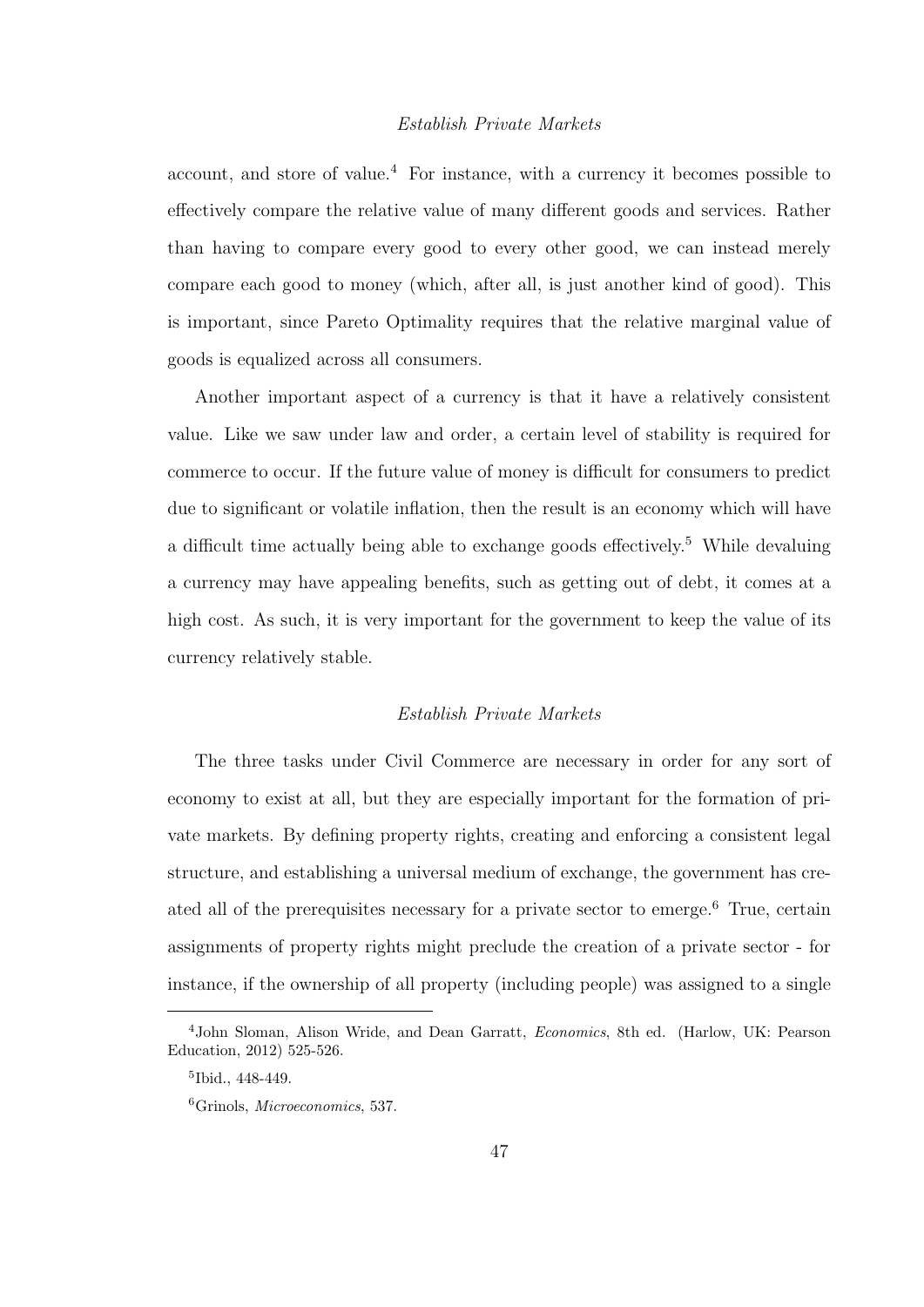individual or group. However, barring those edge cases, a private sector can be expected to emerge given the conditions already discussed are met. The private sector has its own set of requirements for Pareto Optimality.

#### *Private Markets*

Our newly arisen private sector can be expected to effectively provide private goods, as discussed in the second chapter. As long as the prerequisites for civil commerce are present, the private sector should naturally conform fairly well to the five aspects of Pareto Optimality. Similarly, we would expect that the private market would efficiently provide club goods.<sup>7</sup> Club goods are like private goods in that they are excludable in consumption but are distinct from private goods in that they are non-rival in consumption.<sup>8</sup> Club goods are fundamentally distinct from private goods, and much research has gone into how they are provided for in the economy. However, as long as club goods are excludable in production, they can be provided by the private market effectively. The reason that club goods are excludable in consumption is because the property rights for these goods are set up such that there is a clear owner and that owner is able to keep other people from consuming the good without paying for it. Thus, as long as their property rights are sufficiently well defined and enforced, club goods do not need to be specifically dealt with in a general analysis of economic efficiency.

While private markets can generally be expected to handle the production of private goods fairly efficiently, there are a few problems that can arise. The first of these relates to competition. In general, private markets are most efficient when

<sup>7</sup>James M. Buchanan, "An Economic Theory of Clubs," Economica 32, no. 125 (February 1965): 7.

<sup>8</sup>Despite being non-rival, club goods often suffer from congestion, which means that more people sharing the club good decreases each persons personal enjoyment of it.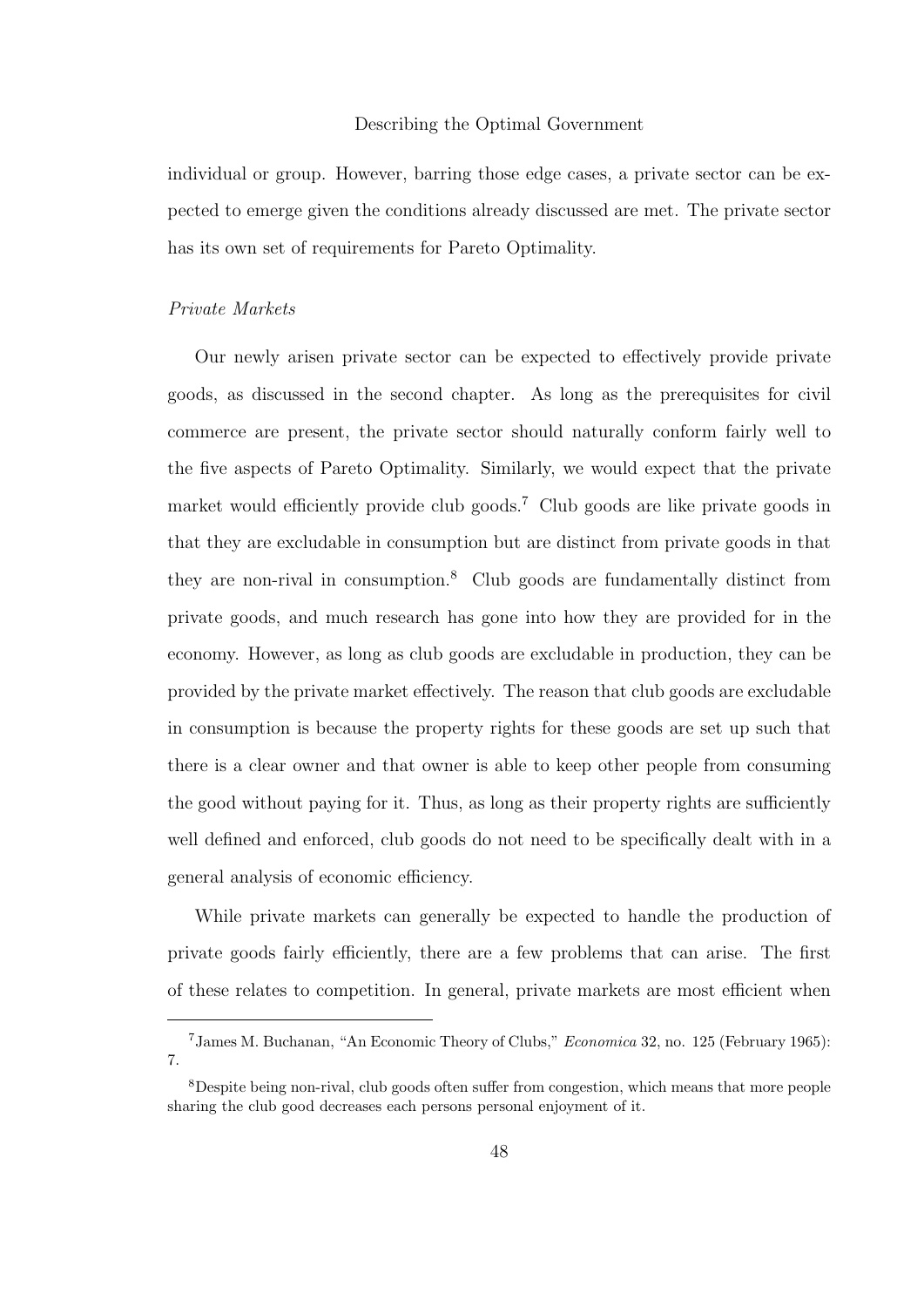## *Establish Private Markets*

they are competitive. If competition is allowed to wane, monopolistic behavior can set in. Without competition to keep prices down, producers can raise prices above the marginal cost of production.<sup>9</sup> This effect distorts the market and violates the Consumer Sovereignty requirement of Pareto Optimality. In order to prevent this sort of behavior, the government needs to be ready to intervene where monopolies form. Similarly, the government must be on the lookout for groups of firms that form cartels. These groups of firms can try to collude to collectively raise prices, thus forming a pseudo-monopoly.

In most markets, the government should take steps to maintain competition. This requirement usually entails steps such as breaking up monopolies and cartels and making it easy for new businesses to enter the market.<sup>10</sup> However, certain industries exhibit traits that make a competitive equilibrium impossible to maintain. For example, some industries exhibit large economies of scale. That means that the larger the business gets, the lower its costs of production become. In such an industry it would actually be more efficient for a single large company to exist rather than a bunch of smaller competing firms.<sup>11</sup> However, while costs of production may be kept down by the presence of a monopoly, those savings may not be passed on to the consumer due to a lack of competition. Thus, to keep cost of production down while also maintaining low prices, it might be necessary for the government to step in. This government intervention can take the form of direct ownership of the monopoly or of regulations on how much a monopoly should produce and charge. Regardless of the method used, theoretically this intervention can be made to be efficient.<sup>12</sup>

<sup>9</sup>Sloman, Wride, and Garratt, Economics, 183.

 $10$ Grinols, *Microeconomics*, 537-538

<sup>&</sup>lt;sup>11</sup>Kenneth Train, *Optimal Regulation: The Economic Theory of Natural Monopoly* (Cambridge, Mass: The MIT Press, 1991), 1

<sup>12</sup>Grinols, Microeconomics, 538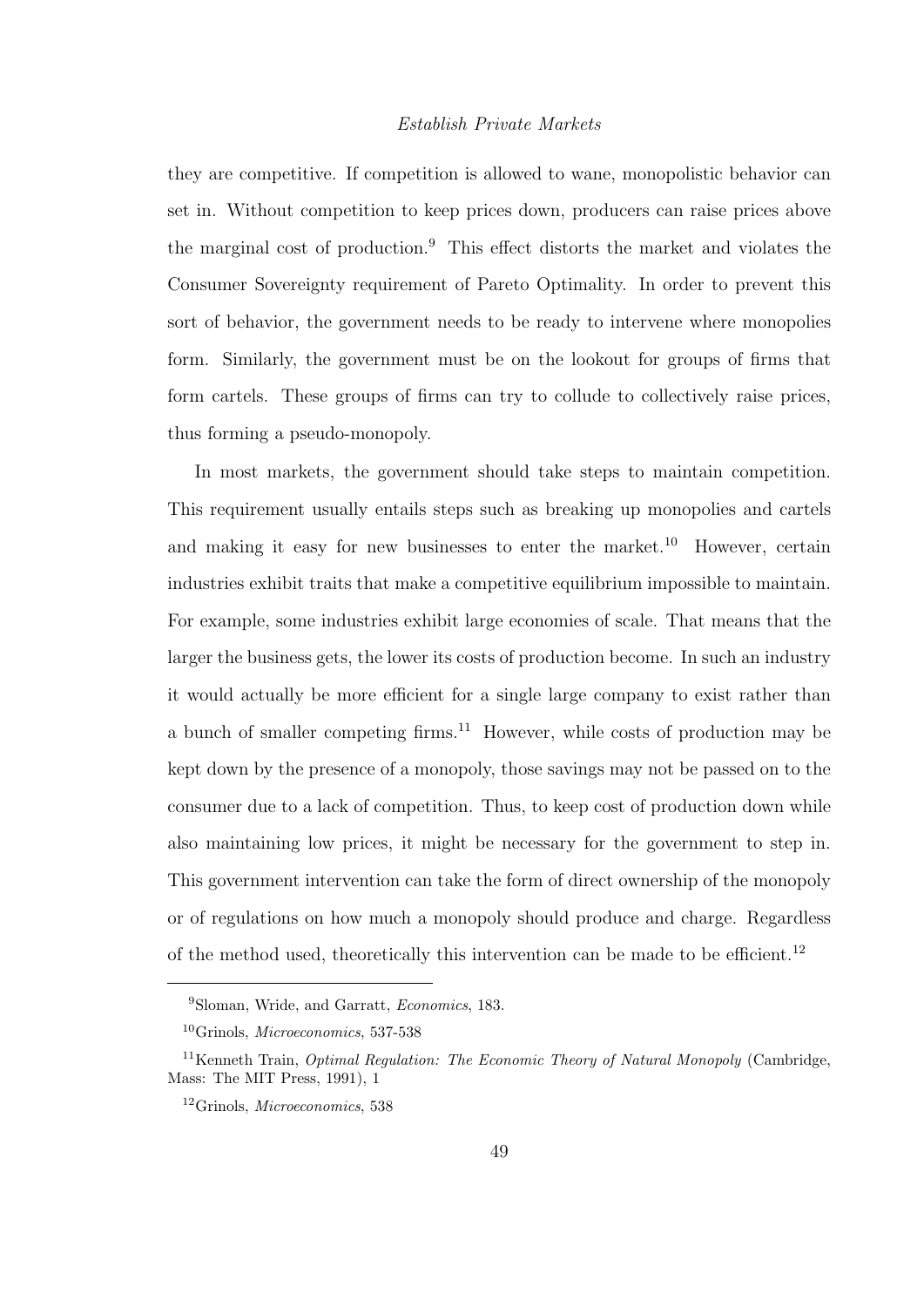However, in practice government run and regulated monopolies tend to not be entirely efficient. The way in which these public monopolies manifest inefficiency is sometimes different from purely private monopolies. In a well governed country with proper means of overseeing the managers, a publicly owned or regulated monopoly typically won't be as aggressive about raising its prices as a private monopoly. Unfortunately, a public monopoly will still likely violate the principle of Consumer Sovereignty by failing to keep costs down. This failure is referred to as "X-inefficiency" and occurs when a company has no incentive to keep costs down.<sup>13</sup> Since costs are not kept down, the price of the good will inevitably rise. Whether these costs are paid by the consumers of that good or by taxpayers, this system will violate Consumer Sovereignty. It can be difficult to know just how much inefficiency is created in a public monopoly. However, even at its best it is unlikely to be as efficient as a competitive market. While certain circumstances - such as the presence of a public good or large economies of scale - may necessitate public monopolies, they are usually a suboptimal solution.

Two other sources of inefficiency that can occur in private markets are a lack of complete information<sup>14</sup> and high transaction costs.<sup>15</sup> Both of these causes of inefficiency would be described as violations of the assumptions of our model of a competitive market. Of course, it is impossible for consumers and producers in any market to have perfect information and zero transaction costs. However, in certain markets these imperfections can be a significant barrier to an efficient private market. As a result, the government may need to take steps to mitigate these sources of inefficiency. For example, it might create truth-in-advertising laws to ensure that

<sup>&</sup>lt;sup>13</sup>Harvey Leibenstein, "X-Efficiency: From Concept to Theory," *Challenge* 22, no. 4 (September/October 1979): 10.

<sup>14</sup>Grinols, Microeconomics, 266

<sup>&</sup>lt;sup>15</sup>Ronald H. Coase, "The Nature of the Firm," *Economica* 4, no. 16 (November, 1937): 390-392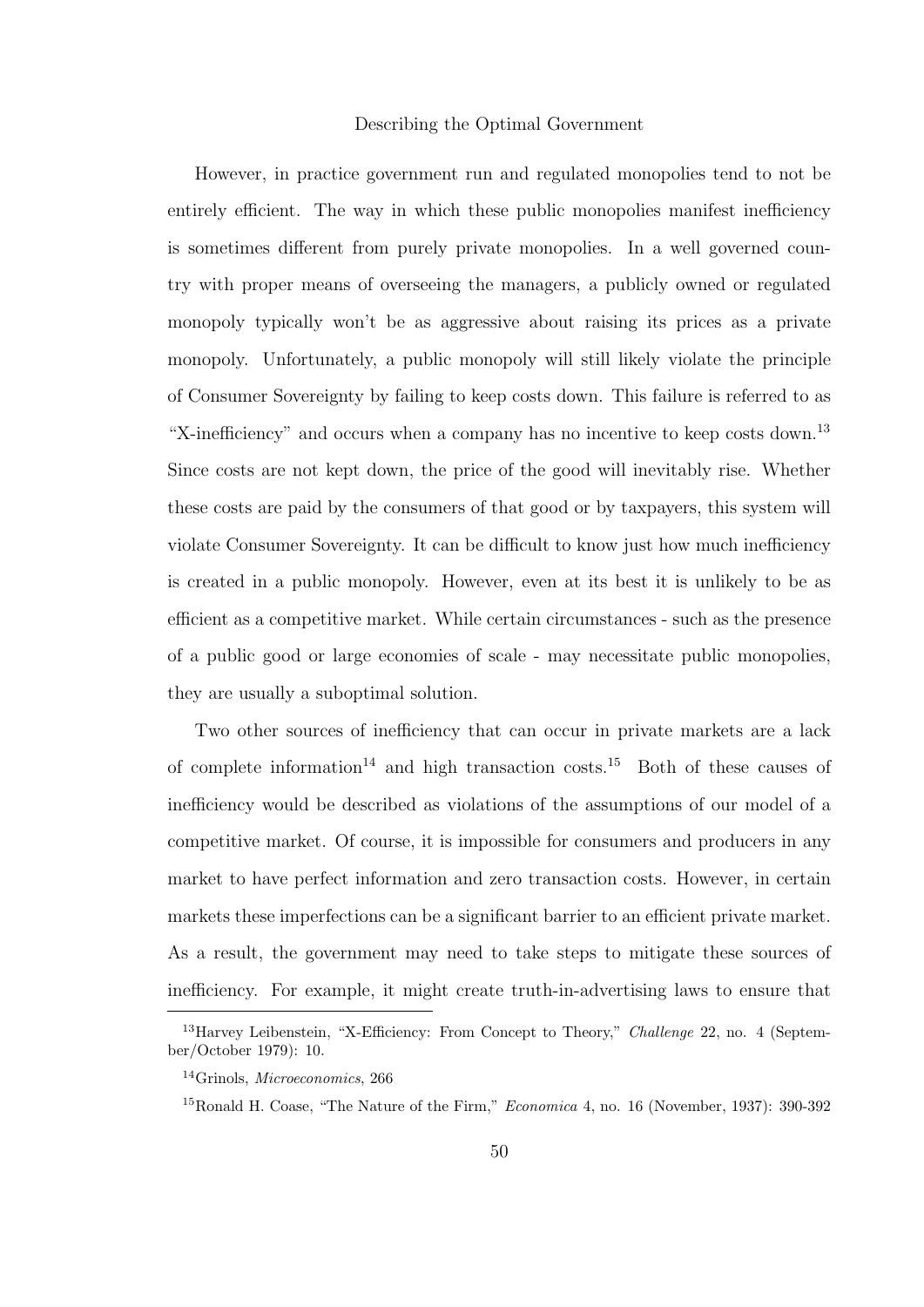## *Establish Private Markets*

customers have better information about what they are purchasing. Similarly, it can make it easy to create and enforce contracts to keep transaction costs low.

Despite government intervention to ensure that private markets run smoothly, creation of fully competitive markets can be a challenge. Although unfortunate, this situation is not overly problematic. Even a relatively competitive market will be significantly more efficient than a public or private monopoly.<sup>16</sup> As such, while perfect competition is usually unattainable, it is still an ideal to strive for when setting up an economy.

#### *Externalities*

The second threat to the efficiency of private markets relates to externalities. An externality is any effect of economic decision that affects other members of society directly, rather than through market forces.<sup>17</sup> A classic example of a negative externality is pollution. If Ann drives a car that pollutes the air, Joe may incur part of the cost of that pollution without receiving the benefit of transportation. Not all externalities are negative. If Ann raises bees in order to produce honey, Joe's apple orchard may benefit from improved pollination.<sup>18</sup>

For an economy to function efficiently, it needs to handle both negative and positive externalities. Unfortunately, a competitive equilibrium is only Pareto Optimal as long as there are no externalities present in the marketplace.<sup>19</sup> A competitive market will eventually arrive at the point where the price of producing one more unit of output would exceed any consumer's willingness to pay for that additional

<sup>&</sup>lt;sup>16</sup>Wolfe, Markets or Governments: Choosing Between Imperfect Alternatives, (Santa Monica: Rand, 1986) viii.

<sup>17</sup>Grinols, Microeconomics, 545.

<sup>18</sup>Grinols, Microeconomics, 549-550.

<sup>19</sup>Sloman, Wride, and Garratt, Economics, 320-321.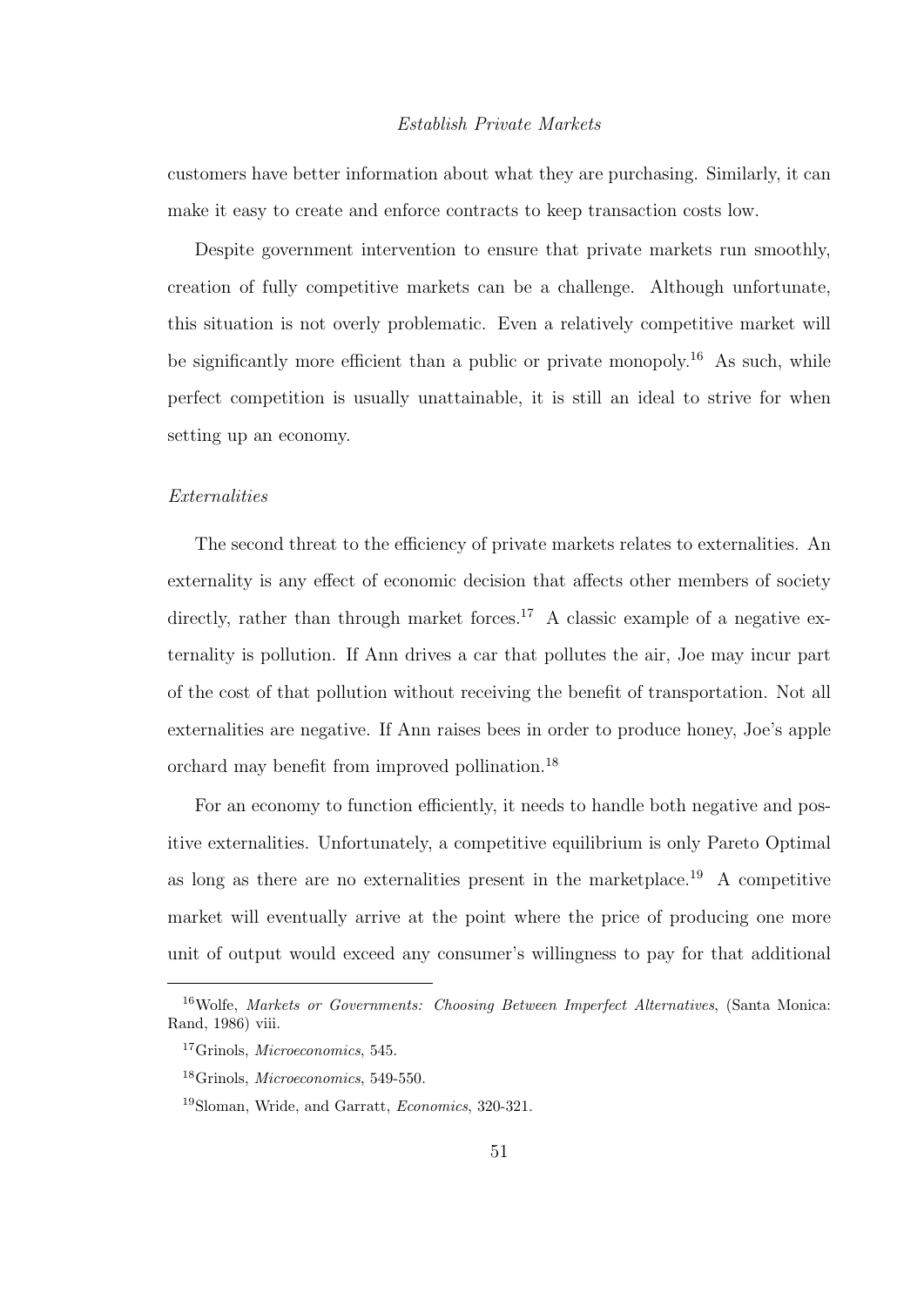unit. Once externalities enter the economy, we have a problem. Consider the market for the gasoline Ann uses in her car. As before we would expect our competitive market to continue to sell Ann gasoline until the competitive equilibrium is reached. But now we have a new cost to consider. When Ann buys a gallon of gasoline, there is an additional cost not captured in the supplier's marginal cost function. Ann's driving might be lowering the air quality, creating noise pollution, and contributing to global climate change. These unintended effects can be described as costs to other people in society. We will group these costs together under the term marginal external cost. As a result of this external cost, we would expect the private market to keep selling gasoline even after the sum of the supplier's marginal cost and the external marginal cost exceeded the marginal benefit. As a result, we would see an inefficiency in this marketplace. A similar result would be seen with a positive externality, such as Ann's bees. In this case, fewer bees will be purchased than would be optimal for society as a whole. We will reach a market equilibrium where the sum of the marginal benefit to Ann and her neighbors exceeds marginal cost. Again, there is inefficiency in the market. These market inefficiencies provide an opportunity for utility-improving government intervention.<sup>20</sup>

If the government identifies what it believes to be an externality, it is first faced with the question of whether or not to intervene. Thus far in our analysis we have acted as though the government has perfect information. In practice this is seldom true. It is possible the government has identified an externality when none actually exists. Alternatively, if the externality is small or difficult to quantify, the best course of action may be to do nothing.<sup>21</sup> Once the government has established that intervention is warranted though, it is faced with three basic options. The first

<sup>20</sup>Grinols, Microeconomics, 538.

<sup>21</sup>Charles Wolf, Jr., Markets or Governments: Choosing Between Imperfect Alternatives 84-85.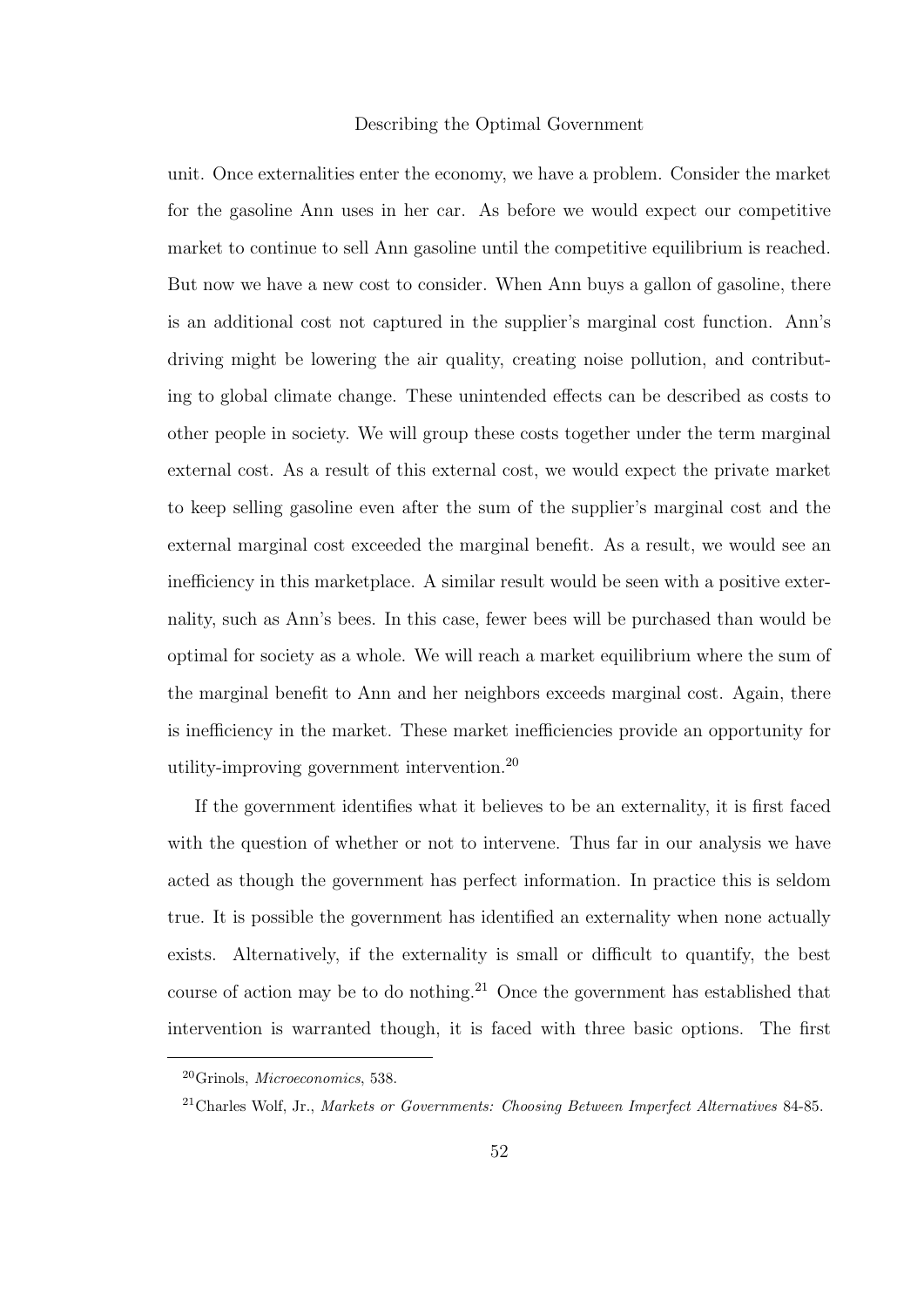# *Establish Private Markets*

option available is to establish the property rights pertaining to the externality, as well as the ability to make legally binding contracts related to those property rights. All externalities arise from a lack of appropriate property rights. For instance, the negative externality from the emissions of Ann's car only exists because there is no market for Joe - and everyone else affected by the pollution - to pay Ann to not pollute. If such a market did exist, Ann would consider the external costs when she decides whether or not to drive her car. Similarly, if Ann had to pay everyone affected each time she polluted, the externality would also be eliminated. In the case of many externalities, the reason that no market exists is because the property right hasn't been established. Often such property rights are difficult to establish. For instance, establishing a property right for clean air would be a challenge. However, where it is possible to establish a property right, that method is generally an efficient solution.<sup>22</sup>

The second option is to apply corrective taxation to the production of the externality. By taxing the production of the externality equal to the marginal external cost, we can internalize its cost into the market. In the case of a positive externality, the government would instead subsidize production of the good in question equal to its marginal external benefit. Issues can arise from this solution in cases where it is difficult to estimate the marginal cost or benefit of the externality. A tax or subisdy set too high might cause unnecessary damage to the private sector, but if set too low it could fail to fully internalize the externality. However, this option can be useful when it is infeasible to establish a property right, such as when transaction costs would make it difficult for bargaining to occur between those creating the externality and those affected by it.<sup>23</sup>

<sup>22</sup>Grinols, Microeconomics, 553.

<sup>23</sup>Grinols, Microeconomics, 555-557.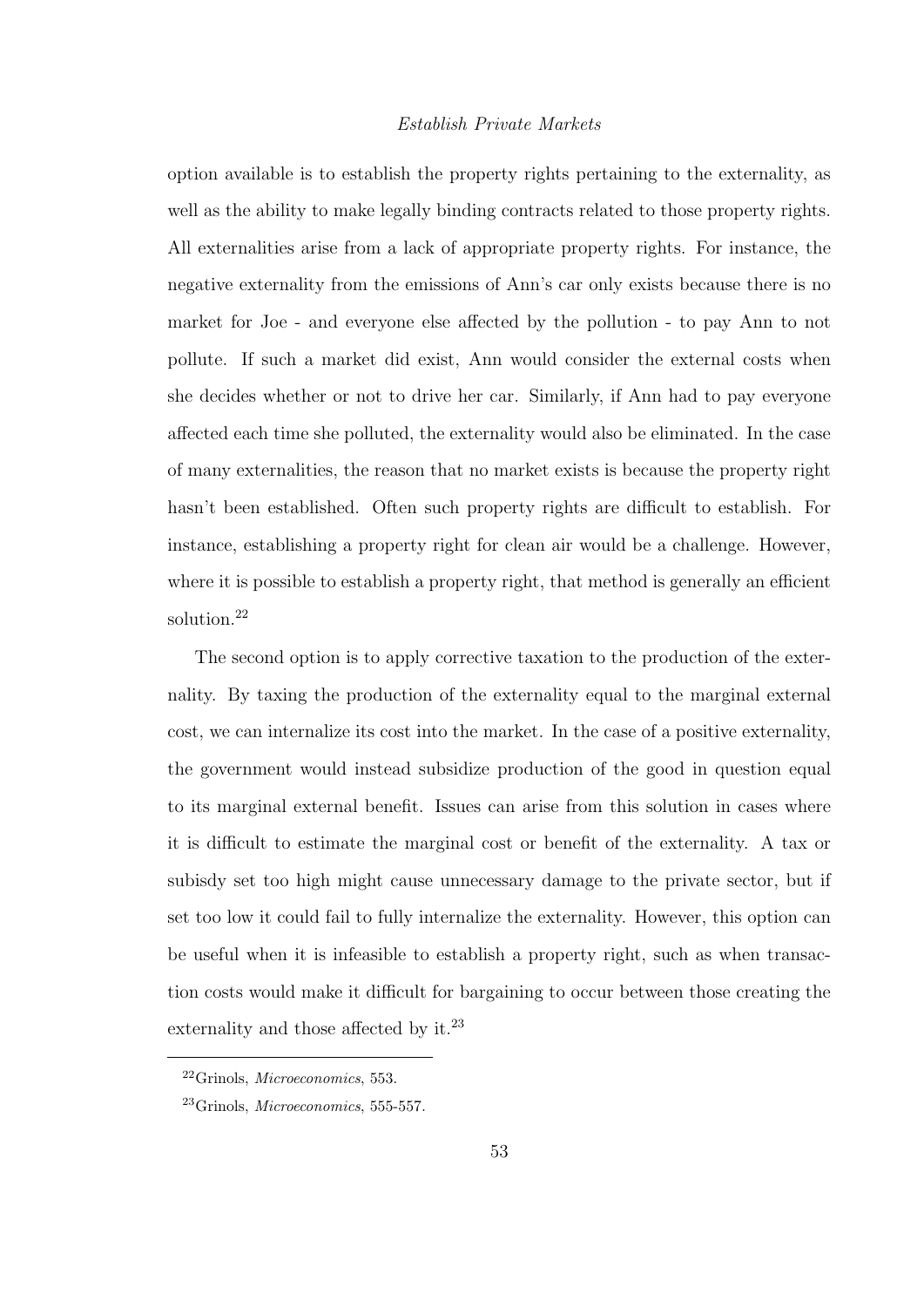The third method is for the government to directly regulate the firms creating the externality. One way the government could intervene is by applying price and quantity controls to the firms creating the externality. As before, without perfect information it can be difficult for the government to correctly set these controls. As a result, the corporations involved may be left with neither opportunity nor incentive to innovate in reducing the cost of the externality. <sup>24</sup> A more extreme form of direct regulation might be for the government to own and operate the industry producing the externality. This method has all the same potential for inefficiency of direct regulation, combined with the weaknesses of any government owned industry discussed above.

# *Public Activity*

To this point, our discussion has focused on optimality in private markets. However, the function of government extends beyond establishing and supporting a market for private and club goods. As we move into the public arena, the role of government becomes more central and its intervention becomes more direct.

#### *Public Goods*

As described in the first chapter, public goods are those that are non-rival and non-excludable in consumption. Since it is impossible to prevent a citizen from consuming a public good, a common issue that arises is the free rider problem.<sup>25</sup> The free rider problem comes about because by definition it is impossible to keep people from consuming a public good even if they do not pay for it. As such, any business that tried to sell a public good in the free market would have a difficult time convincing anyone to pay for said good. A common solution to this problem is to

<sup>24</sup>Ibid., 557-561.

<sup>25</sup>Grinols, Microeconomics, 569.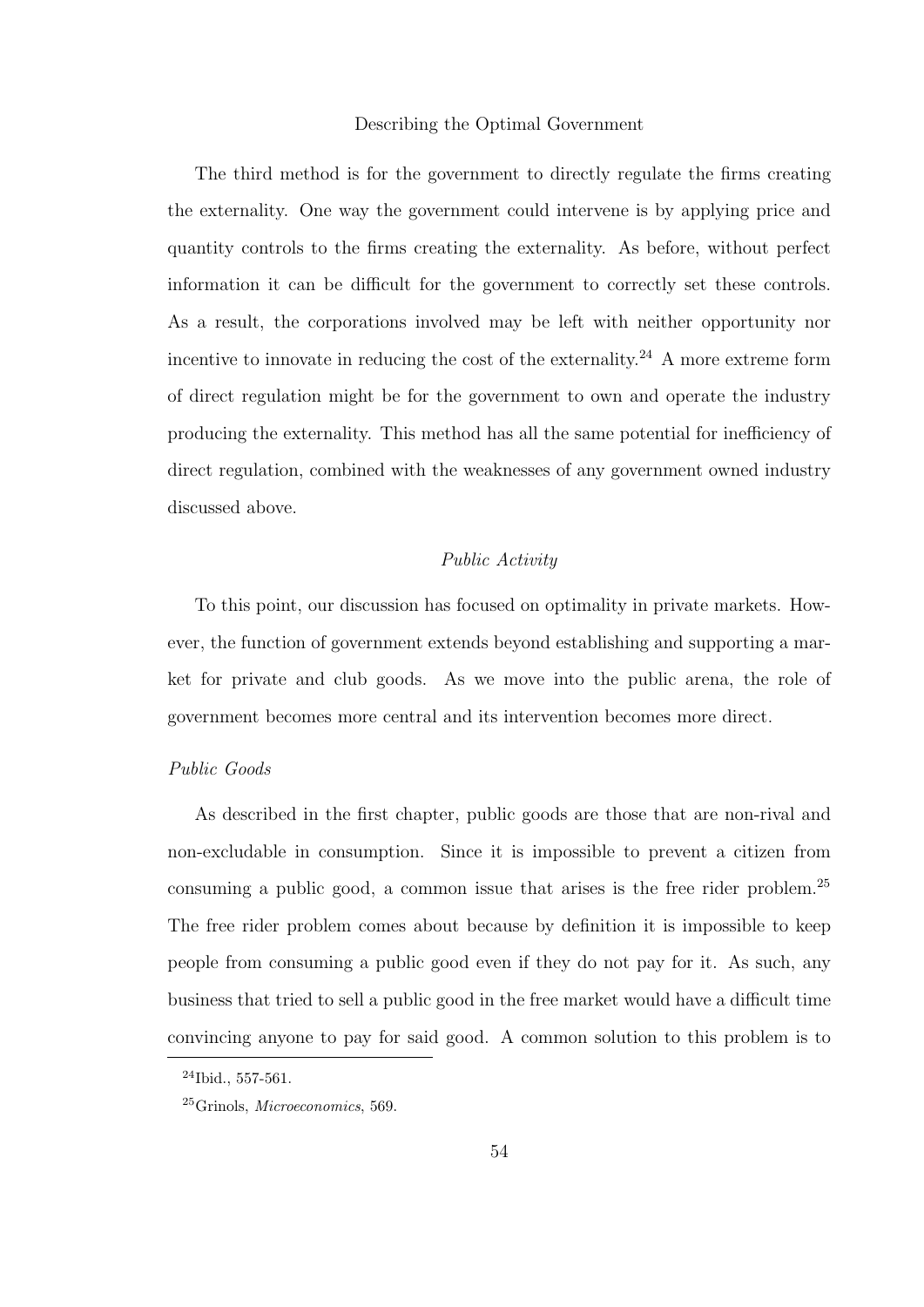# *Public Activity*

have the government either directly provide the good or purchase it from a private supplier. The government pays for this provision through tax revenue. Taxes allow the cost of a good to be spread across the population, presumably including all the consumers of the good.<sup>26</sup>

While this system seems straightforward, there is still some room for individual variation. For instance, public goods may be provided directly by the government. In this case the government would not only collect the payment for the good provided but would also manage production of that good. One classic example is the military. In this case, we have the government directly providing national defense, which we describe as a public good. While such a method is elegant in its simplicity, it can also result in waste due to governmental inefficiency.<sup>27</sup> Another method is for the government to collect taxes to pay for a public good but outsource the actual production of the good itself. An example might be the government contracting with a private corporation to provide road construction. Depending on the good in question, one or the other of these two methods of production might be the better choice.

# *Ideal Taxation*

In order for the government to provide public goods, two things need to occur. First, the government needs to decide on the quantity of the public good to produce. Second, the government needs to collect taxes in order to pay for it. As discussed in the first and second chapters, in order to achieve Pareto Optimality, the production of goods should adhere to the conditions of Lindahl Equilibrium. Taxpayers should contribute in proportion to the benefit they receive from a public good. Adhering

 $26$ Ibid., 570.

<sup>27</sup>Leibenstein, "X-Efficiency: From Concept to Theory," 10.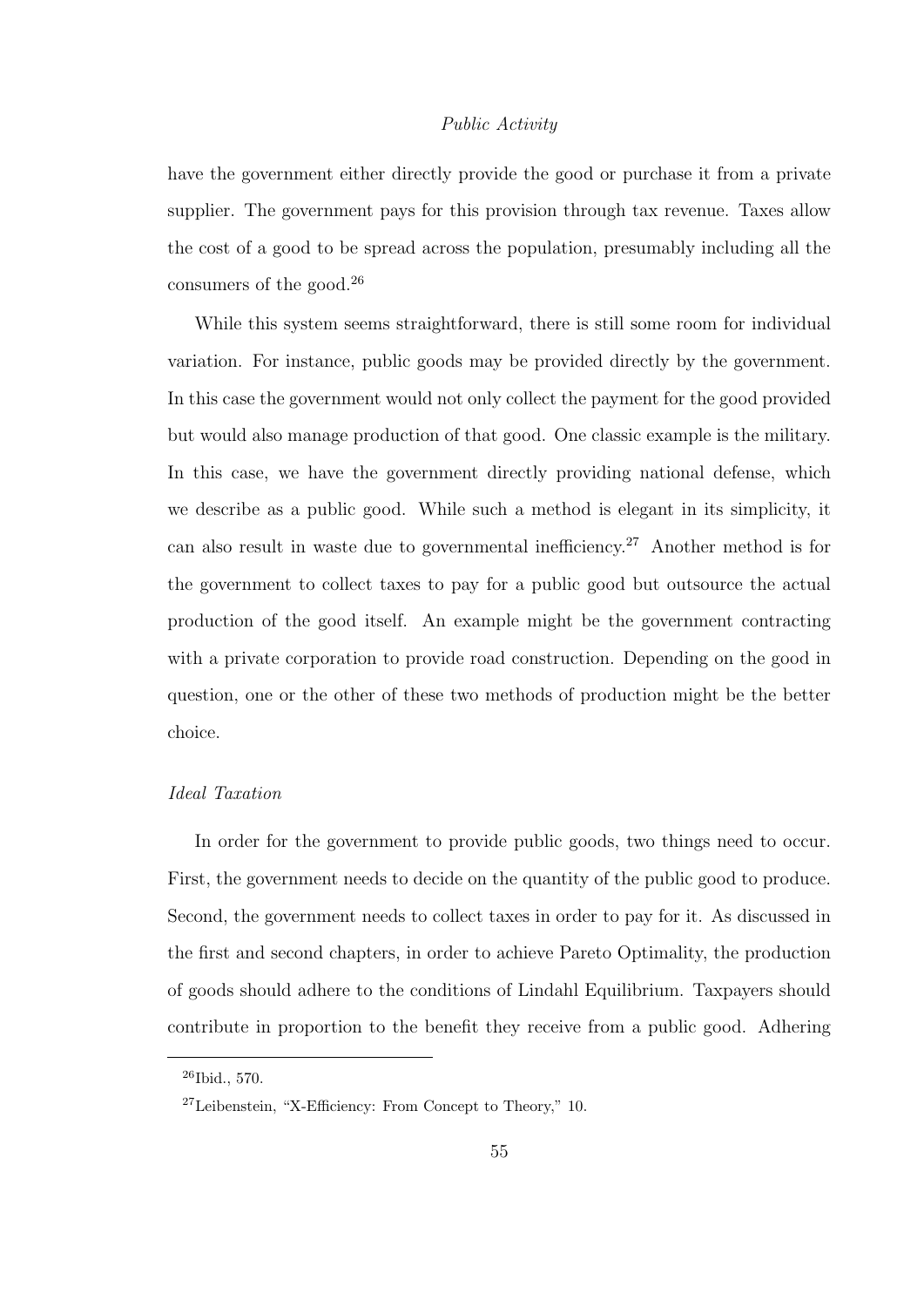to this principle will ensure the market for public goods will mirror the market for private goods. Thus optimality will be achieved.<sup>28</sup> Of course, in practice it is very difficult to calculate the marginal value each individual taxpayer accrues from a public good. Even if we could know how much value each individual places on the public good, it could be administratively challenging to charge each individual exactly that amount in taxes. However, to the extent that it is possible to tell how much an individual benefits from a public good, that person should be taxed directly in proportion to that amount.

# *Gifts, Grants, and Transfers*

In addition to public goods, there are many other goods and services that citizens often want or expect the government to provide. Perhaps the most common examples are education and charity, but many more examples exist - from healthcare to daycare. Some of these examples, such as education and certain kinds of medical care, may have a large enough externality present in their consumption that significant government intervention is warranted. In some cases, the direct provision of services by the government may be the best option. However, many existing or proposed government programs are designed to provide private goods that do not have any externalities. Such programs run afowl of the Benefit Principle of Taxation and Pareto Optimality, and are thus economically inefficient.

# *Inducement to Innovate*

If a government follows the above recommendations, economic growth should happen almost as a matter of course. Once property rights are established and enforced, a medium of exchanged is created, and competition is enabled, the private

<sup>28</sup>Foley, "Lindahl's Solution and the Core of an Economy with Public Goods," 68.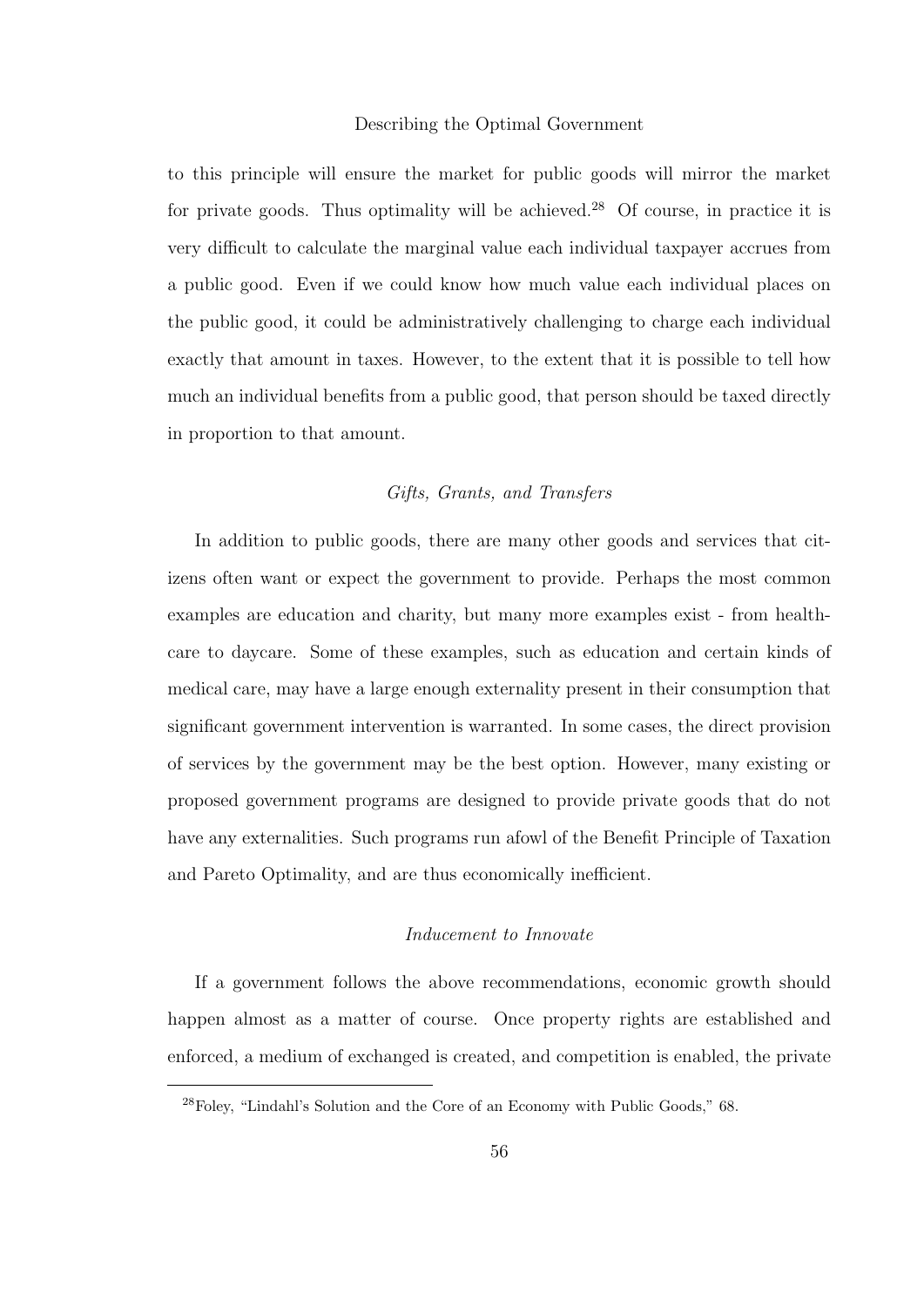#### *Inducement to Innovate*

market will begin to grow. However, there are still some actions a government can take to encourage economic growth. Of these actions, the most important is the inducement to innovate.

One of the primary methods of growing the economy is through the development of new technologies or methods of production. For instance, the development of the assembly line reduced the cost of producing many different goods. This innovation reduced prices, improved the lives of consumers, and expanded the economy. In a similar way, the invention of new products also expands the economy. If a new product makes consumers better off - either by improving on prior products or by fulfilling a previously unmet demand - its development will also grow the economy.

However, without government intervention, it can be difficult to properly reward an inventor for their creation. The laws created to protect physical property may not be sufficient to protect intellectual property as well. Without safeguards to protect intellectual property, research and development slow considerably. As an example, consider the pharmaceutical industry. Every year pharmaceutical corporations spend billions of dollars on drug development.<sup>29</sup> Under our current patent laws these companies are willing to spend this massive amount of money on research and development because they know that, if they can develop a new drug, they will be able to sell it with little to no competition until their patent runs out. Because other companies are not allowed to sell the same drug at first, the company that developed the drug will be able to sell it above marginal cost for a few years. Because the drug is being sold above marginal cost, the market will be inefficient and the company that developed the drug will be making unusually high profits until the patent expires.<sup>30</sup>

<sup>29</sup>John-Arne Rottingen et al., "Mapping of available health research and development data: what's there, what's missing, and what role is there for a global observatory?" The Lancet 382 no. 9900 (October 2013): 1299

<sup>30</sup>Earl L. Grinols and Hwan C. Lin, "Patent replacement and welfare gains," 1586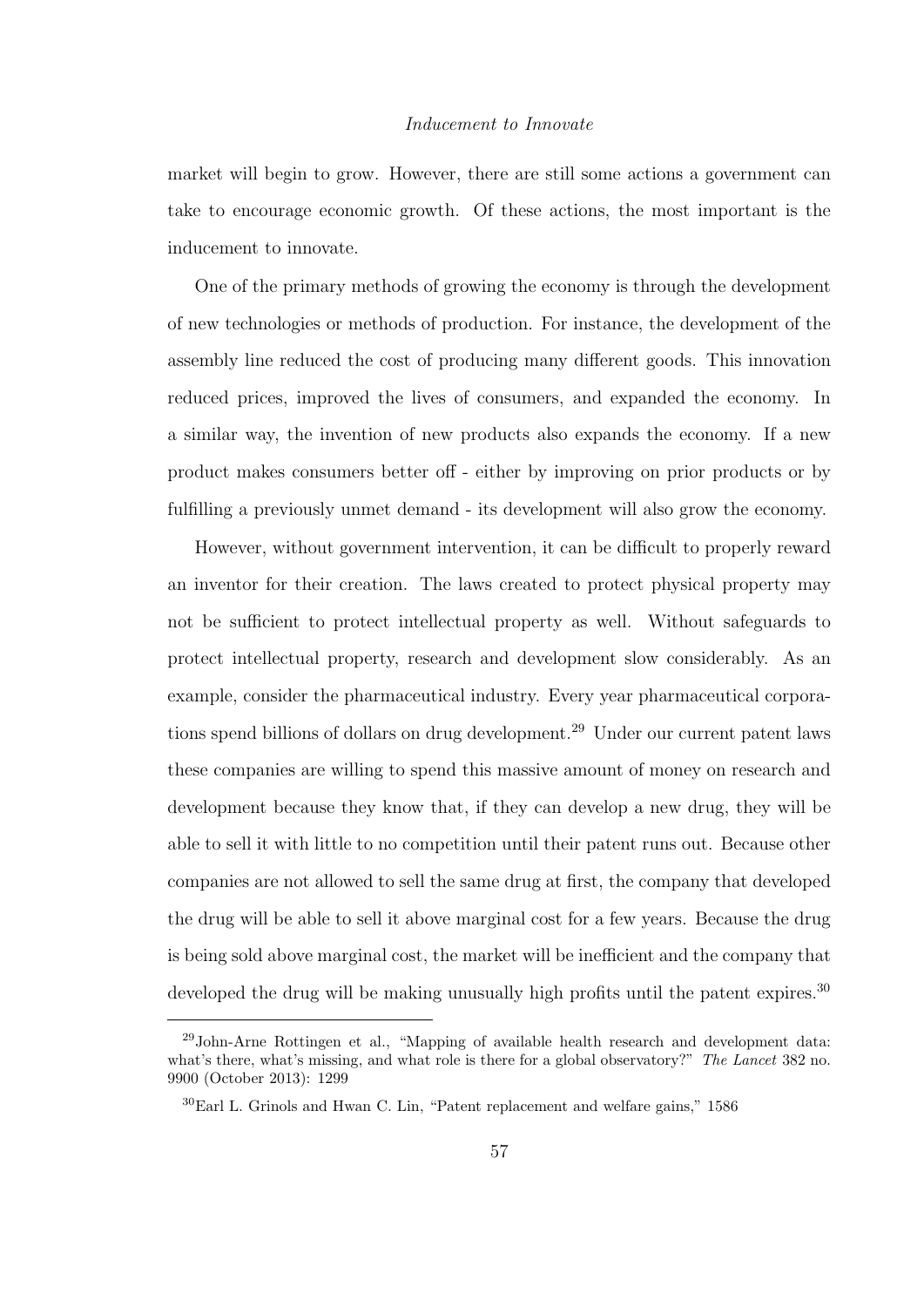Normally, this result would be considered inefficient, but when it comes to research and development a traditional competitive market can have negative consequences. For example, say that there were no protections for intellectual property. In that case, once one company developed a new drug, all of them will be able to produce it. This competition will drive the price of the drug down to marginal cost, which is good for consumers in the short run. However, because the company that developed the drug was not able to make a significant profit, it has no incentive to continue to invest in research and development. Similarly, other pharmaceutical companies will likely avoid making similar investments into research and development. Thus, if an economy fails to create an incentive to research, it will likely have slower economic growth in the long run.

Patents are one method of incentivizing research and development, but they are not the only option. A time-limited patent creates a temporary monopoly. This monopoly creates a deadweight loss in the short term. While this temporary loss is likely outweighed by long term growth, there are other methods that may produce better results. Perhaps the most obvious alternative to patents is to have the government directly fund research itself. Since the benefits to the economy of research are just a specific kind of positive externality, this would be the equivalent of the third method of dealing with externalities. However, as I discussed above, this method is open to a significant loss of efficiency.<sup>31</sup>

Another way to incentivize research is an intertemporal bounty system. The basic goal of the intertemporal bounty system is to eliminate the temporary monopolies created by the patient system while still rewarding the individual or institution that came up with the invention. In this new system, when a company or individual files

<sup>31</sup>Grinols and Lin, "Patent replacement and welfare gains," n4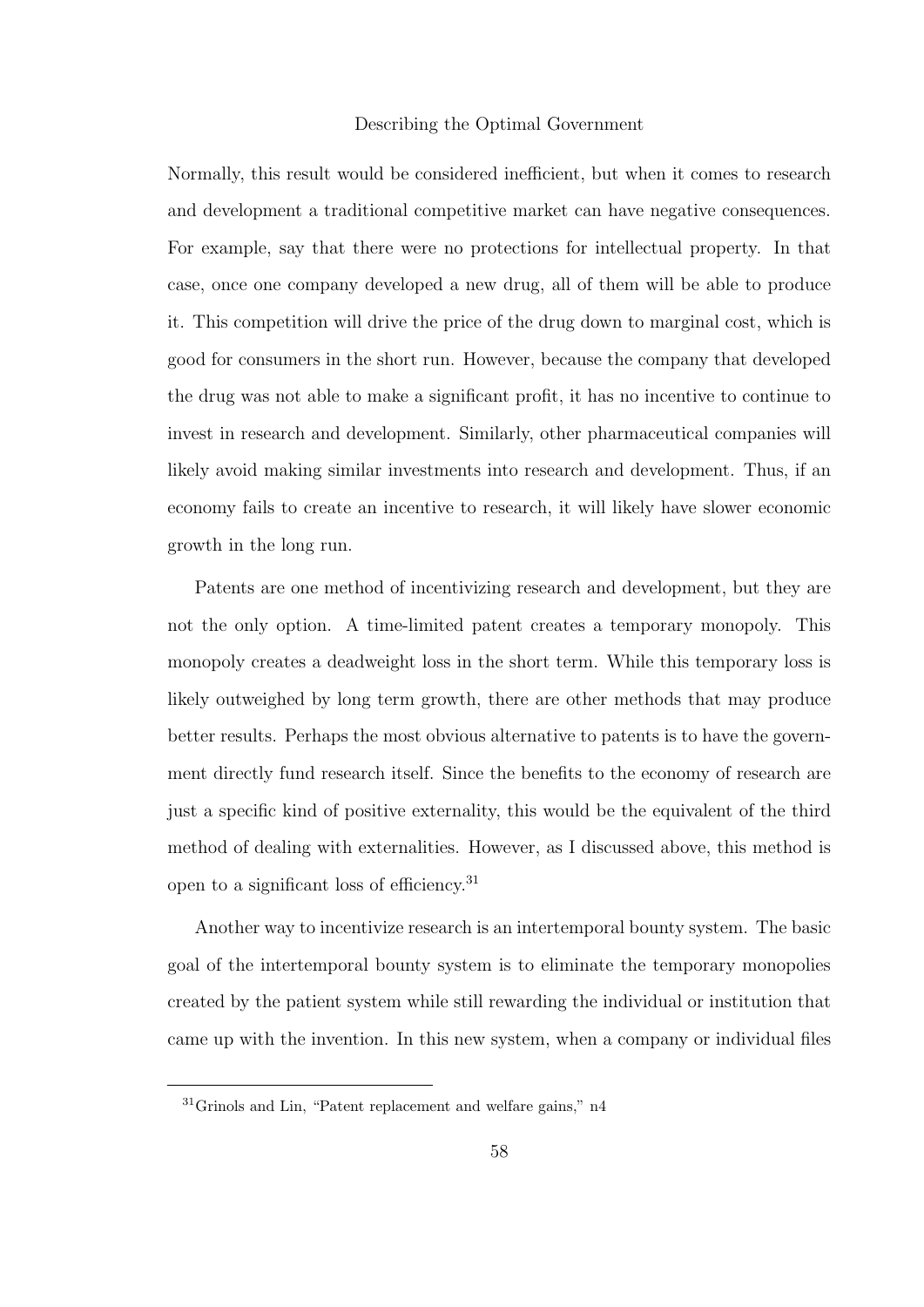# *Inducement to Innovate*

for a patent they would be required to release to the public exactly how to create their product. In exchange, the inventor would receive a bounty for the development of the new product. This bounty would be paid for through tax revenue, which would lead to some distortion of the economy. Despite this distortion, a change would likely be a significant welfare gain when compared to our current system.<sup>32</sup>

<sup>32</sup>Ibid., 1602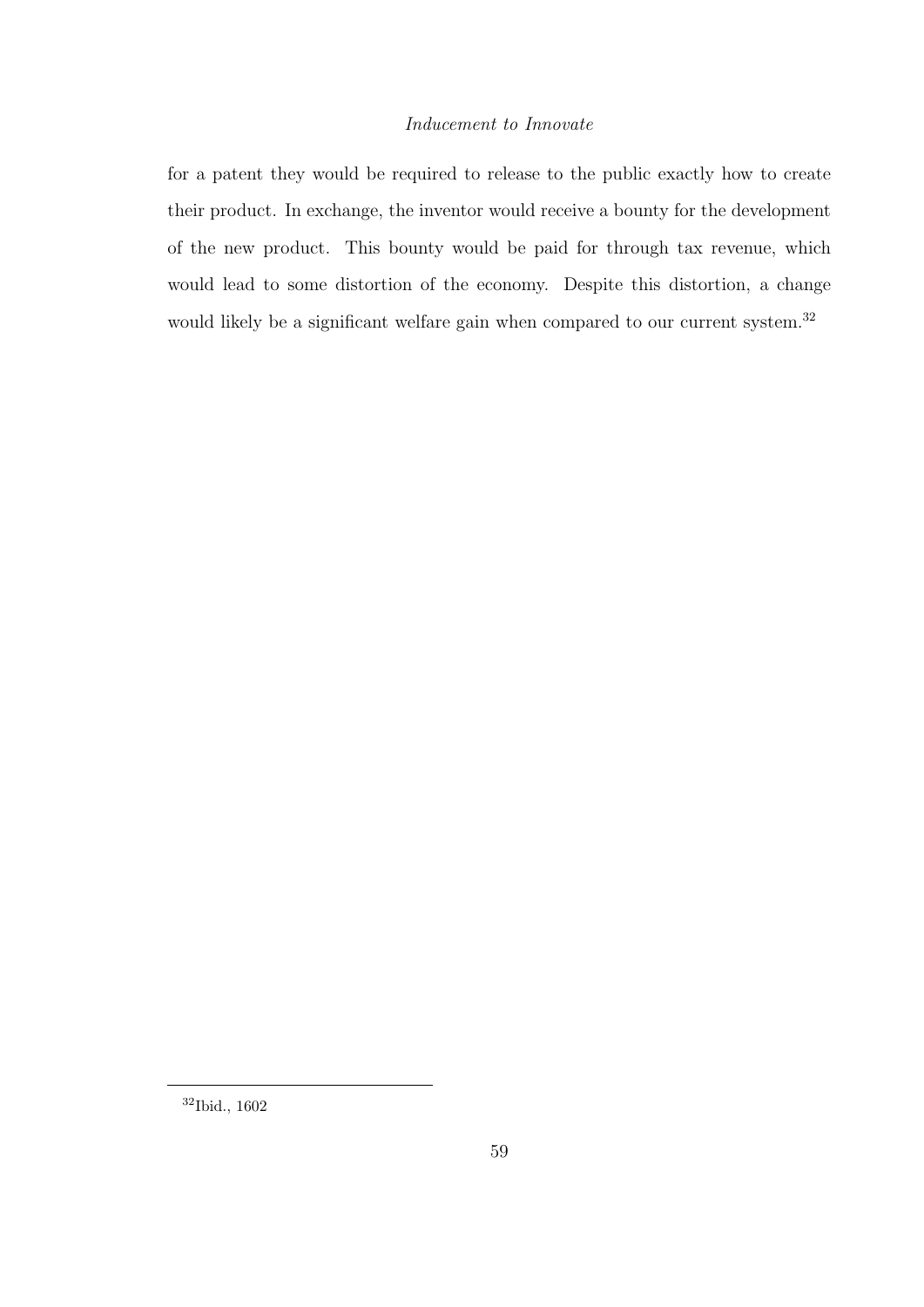The Efficiency of the Constitution - Civil Commerce and Private Markets

Now that we have discussed Pareto Optimality and established the features of an economy that support it, we can begin to evaluate the economic efficiency of the original US Constitution. In this chapter, I will examine how the Constitution establishes civil commerce. Additionally, I will discuss how the proscriptions of the Constitution conform to the optimal configuration of the private sector.

# *Civil Commerce*

As in chapter three, before discussing how the original US Constitution sets up the private sector, we must first discuss its effects on a few features common to almost all economies. These features are property rights, law and order, and currency.

#### *Property Rights*

The body of the Constitution is primarily focused on establishing the political structure of the United States of America. As such, it does relatively little in the way of protecting Property Rights. Furthermore, since the Constitution was basically being grafted onto a pre-existing political structure, there was little need to specify property rights. However, the Fourth and Fifth amendments of the Bill of Rights do add a little in terms of property rights to the Constitution itself. Built on English Common Law and the colonial experience, $<sup>1</sup>$  the 4th amendment protects those living</sup> in the United States not just from having their property unreasonably searched, but

<sup>&</sup>lt;sup>1</sup>Congressional Research Service, Fourth Amendment: Historical Background, in the Constitution of the United States: Analysis and Interpretation, https://constitution.congress.gov/ browse/essay/amdt4\\_1/\#ALDF\\_00007422 (last visited March 3, 2021).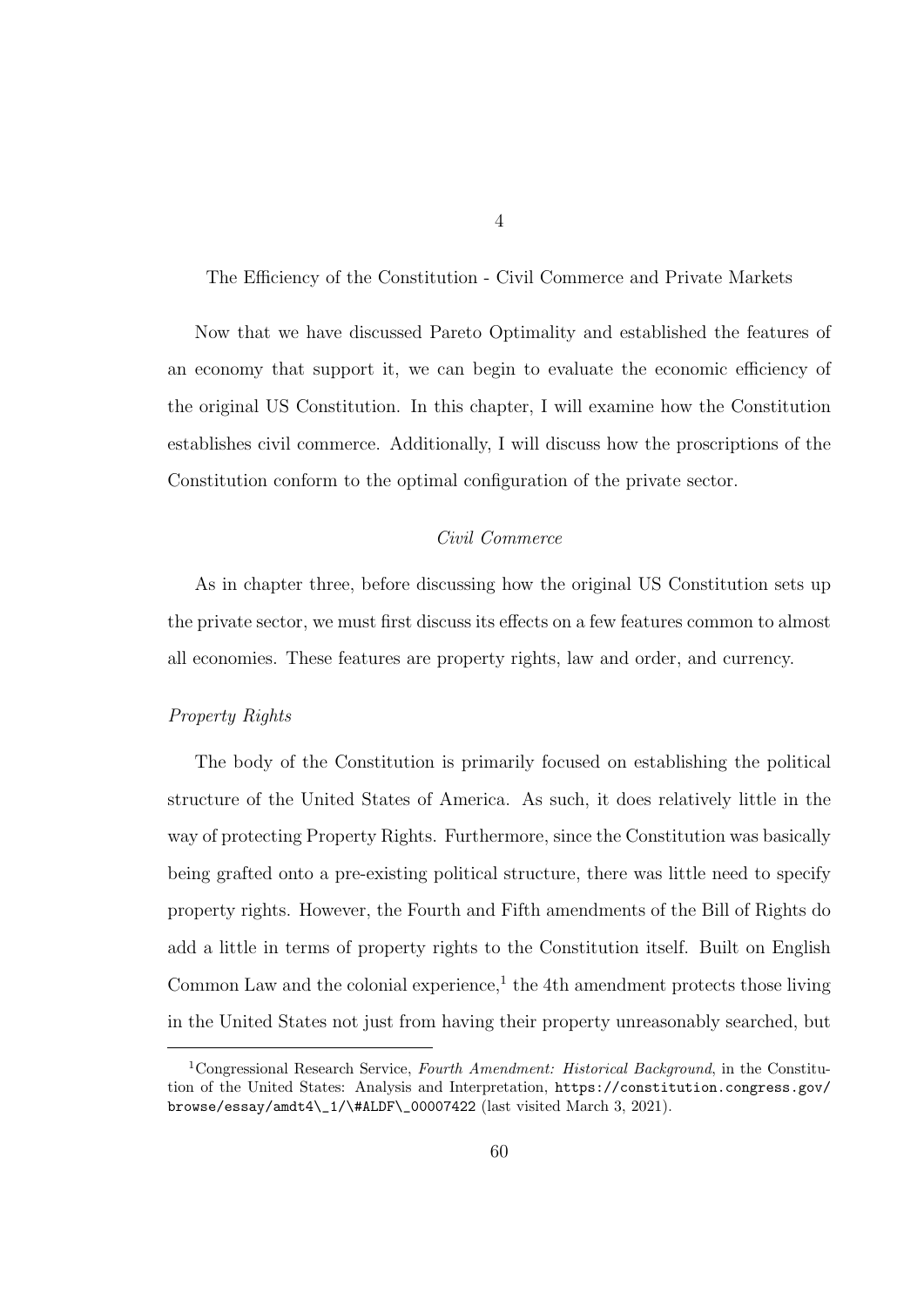# *Civil Commerce*

also from having it seized by law enforcement. The Fifth Amendment expands that protection and adds an economic element. Specifically, the Fifth Amendment states that "No person shall... be deprived of life, liberty, or property, without due process of law; nor shall private property be taken for public use, without just compensation." These two amendments create a solid foundation for protection of individual property rights. As previously discussed, the establishment and protection of property rights is necessary for the function of any economy. As such, these basic protections are incredibly important for the economic efficiency of the US Constitution.

Additionally, since the 5th amendment uses the general term "person," this safeguard is extended to corporations.<sup>2</sup> and non-citizens.<sup>3</sup> Although perhaps not obvious, the protection of corporate property is very important. Private corporations and their investors - are a critical component of the ideal economy outlined in chapter three. If the property of a corporation were denied these constitutional protections, the constant risk of government seizure could prevent corporations from developing. Corporations typically exist as a result of investor activity. In their absence, the business community would be dominated by the wealthy classes who personally own their own assets. This limitation would reduce participation in the economy by poor and middle-class households. The result would be an overall decrease in the number of firms. Fewer firms results in less competition. Less competition means less efficiency in the economy as a whole. In addition, by making investment more difficult for low- and middle-income individuals, many profitable investment opportunities would be reserved for those who are already wealthy. The economy as whole would suffer.

Importantly, the 5th amendment applies to non-citizen residents and foreign in-

<sup>2</sup>Sinking Fund Cases, 99 U.S. 700, 719 (1879)

<sup>3</sup>Wong Wing v. United States, 163 U.S. 228, 238 (1896)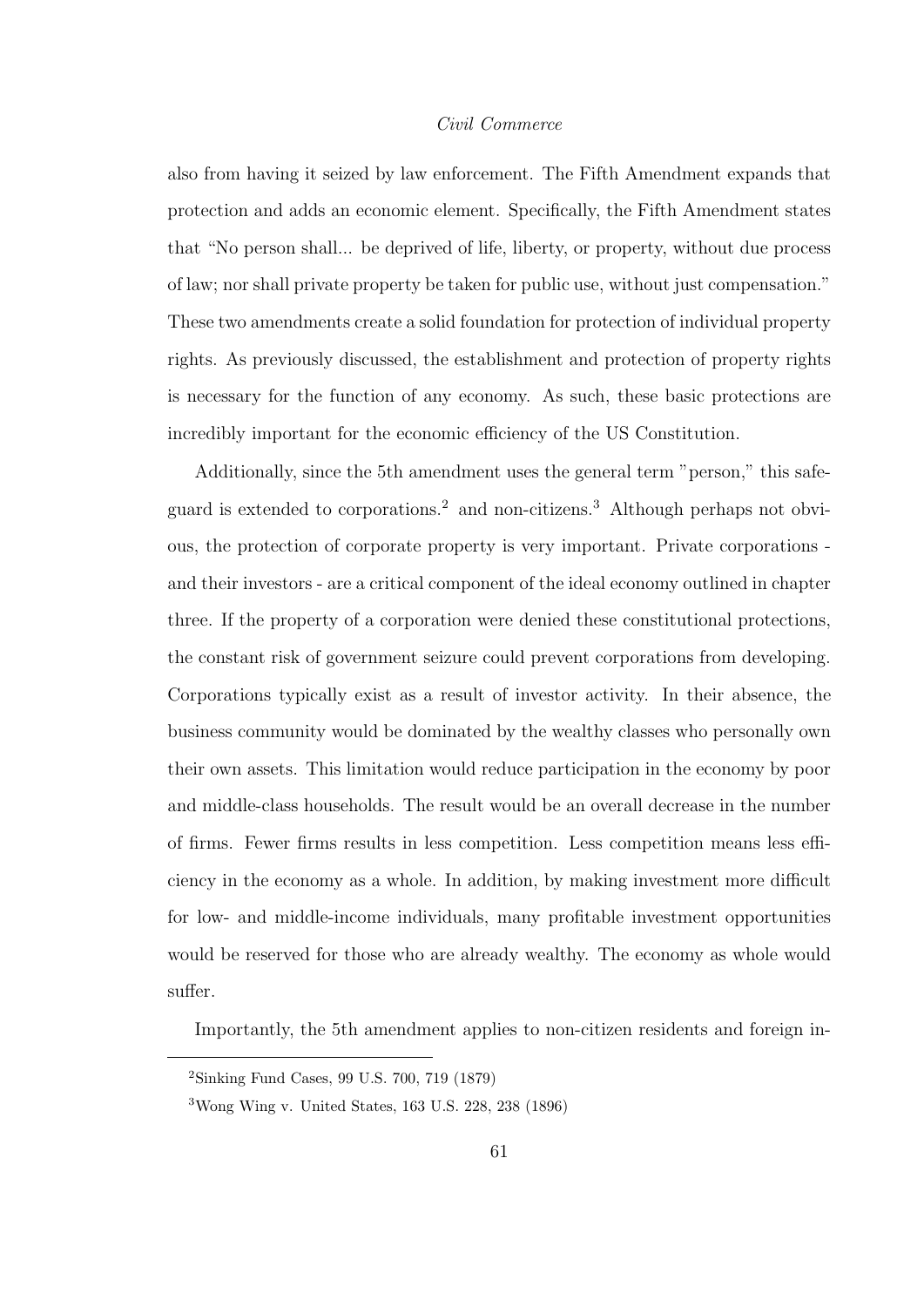#### Civil Commerce and Private Markets

vestors. As such, all of the same property rights are guaranteed to foreigners considering moving to or investing in the USA. Foreign investors actually receive an additional protection in the body of the Constitution. Article I, Section 8, Clause 11 of the Constitution establishes the right of Congress to make laws governing the seizure of enemy property during wartime. In an early Supreme Court case Chief Justice Marshall made clear certain specifics regarding this power. Congress has the legal right to confiscate any enemy property within the United States during a war. However, it does not automatically do so upon declaration of war. In theory, this reassurance should further entice foreign investors to invest in the United States. Between its universal protections of property rights and the additional protections given to foreign investors, the United States is seen as safe choice for investment.<sup>4</sup>

Another provision of the Constitution is to protect the obligation of contracts. This provision offers additional protection of property rights. In fact, in economic terms protection of property rights and contract enforcement are almost indistinguishable. Theoretically, a contract just describes property that an individual is trading in the future or on an ongoing basis. As such, when the Constitution says that "No State shall... pass any... Law impairing the Obligation of Contracts," it was in effect protecting the property rights of those within the United States from interference by state governments. While this protection is important, it does not apply to the Federal Government itself. As such this protection of property rights is incomplete.

<sup>4</sup>Fred L. Morrison, "The Protection of Foreign Investment In The United States of America," The American Journal of Comparative Law 58 (2010): 453.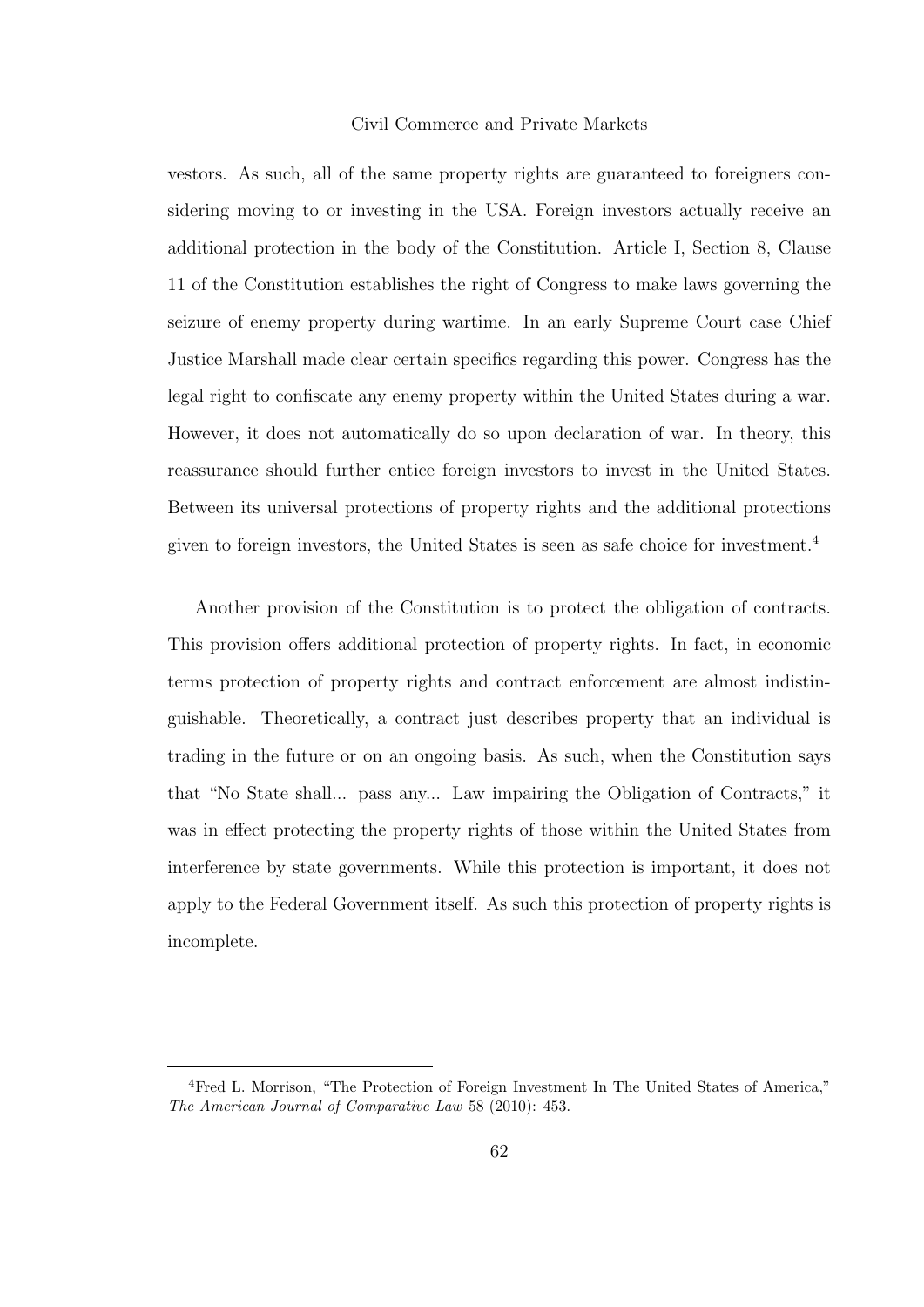#### *Civil Commerce*

#### *Eminent Domain*

Although the Constitution establishes several protections for property rights, it also allows for one major exception. This exception is the concept of eminent domain - the right of a government to seize private property for public use. While the founders did not explicitly mention eminent domain in the body of the Constitution, it was seen at the time as an implicit power of any sovereign government.<sup>5</sup> However, in the Bill of Rights the framers took steps to limit its use by the federal government. Specifically, the Fifth Amendment states that private property shall not "be taken for public use, without just compensation." There are two parts to this provision. First, private property should only be seized for public use. Second, the owner of that property should be adequately compensated.

To address the latter limitation first, we must establish what should be considered "just compensation." In general, the standard today for "just compensation" is based on the market value of the property taken. It could be argued that the owner should be given more than the market value for their property, since they were apparently unwilling to part with it at that price (otherwise they would already be trying to sell).<sup>6</sup> Theoretically this argument carries a lot of weight. However, in practice it is often very difficult to determine the value that a person places on their property. Even in an ideal situation this amount would be difficult to determine, given the fact that the value of property is inherently subjective. For example, two individuals are likely to value a house differently based on its location, how it is painted, and

<sup>5</sup>Kohl et al. vs United States, 91 U.S. 367, 372 (1875).

<sup>6</sup>Roger Pilon, "Cato Handbook For Policymakers, 8th Edition (2017): Property Rights and the Constitution," under "Follow the Traditional Common Law in Defining 'Private Property,' 'Public Use,' and 'Just Compensation,"' https://www.cato.org/cato-handbook-policymakers/catohandbook-policy-makers-8th-edition-2017/property-rights-constitution\#whatcongress-should-do (accessed March 9th, 2021).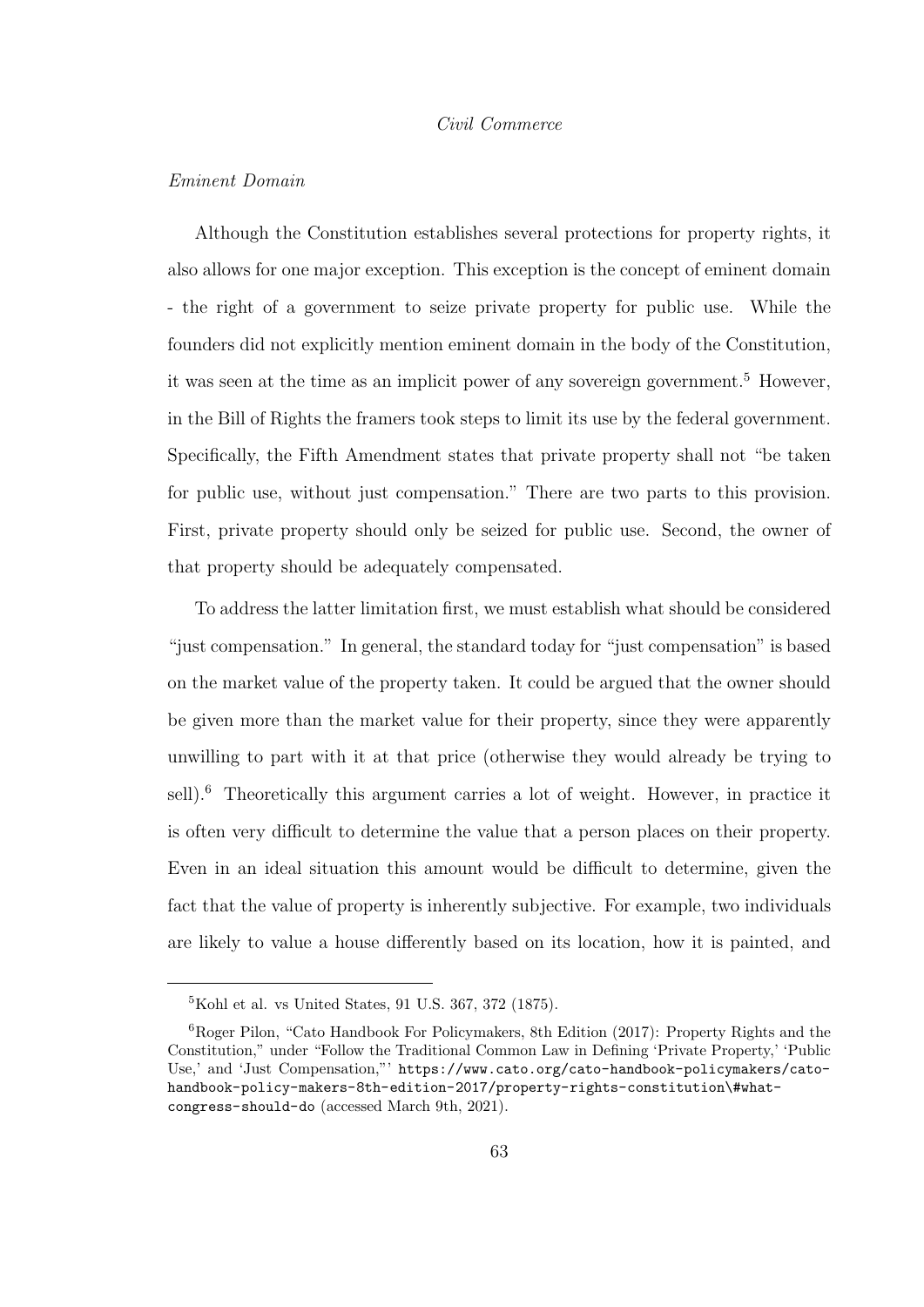#### Civil Commerce and Private Markets

other considerations. It is even possible for an individual to place value on a piece of property - for example, a childhood home - greatly in excess of the market value of that property.

Furthermore, in real life the situation can be muddied still further by the holdout problem. The holdout problem is a situation where a buyer wishes to acquire a piece of property that they value more than the seller. However, for whatever reason, the buyer can only buy from this specific seller or group of sellers. As such, the seller has the ability and incentive to demand a price well in excess of the value they actually place on their property. The holdout problem is often associated with land purchases similar to those done with eminent domain.<sup>7</sup> When the government makes use of eminent domain a similar problem occurs. Each individual property owner has an incentive to overstate the value of their property. Without a relatively objective method of determining just compensation, eminent domain would be very difficult to make use of. As such, using market values is likely a sufficiently good proxy for the owner's loss when the property is taken. This protection has been applied many times since ratification with relatively little legal controversy. The other protection is the one that has been somewhat troublesome.

The concept of "public use" has been a major focus of judicial interpretation throughout the years since ratification. The specific issue regards what limitations, if any, should be applied to public use. This is a key question for our purposes. Constitutional limitations on the government's ability to seize private property are important to establishing an optimal economy. Unfortunately, there just isn't very much evidence of what they meant from the time. The power of eminent domain was rarely used by the Federal Government prior to the late 18th century. In fact,

<sup>&</sup>lt;sup>7</sup>Lloyd Cohen, "Holdouts and Free Riders," *The Journal of Legal Studies* 20, no. 2, (June 1991): 358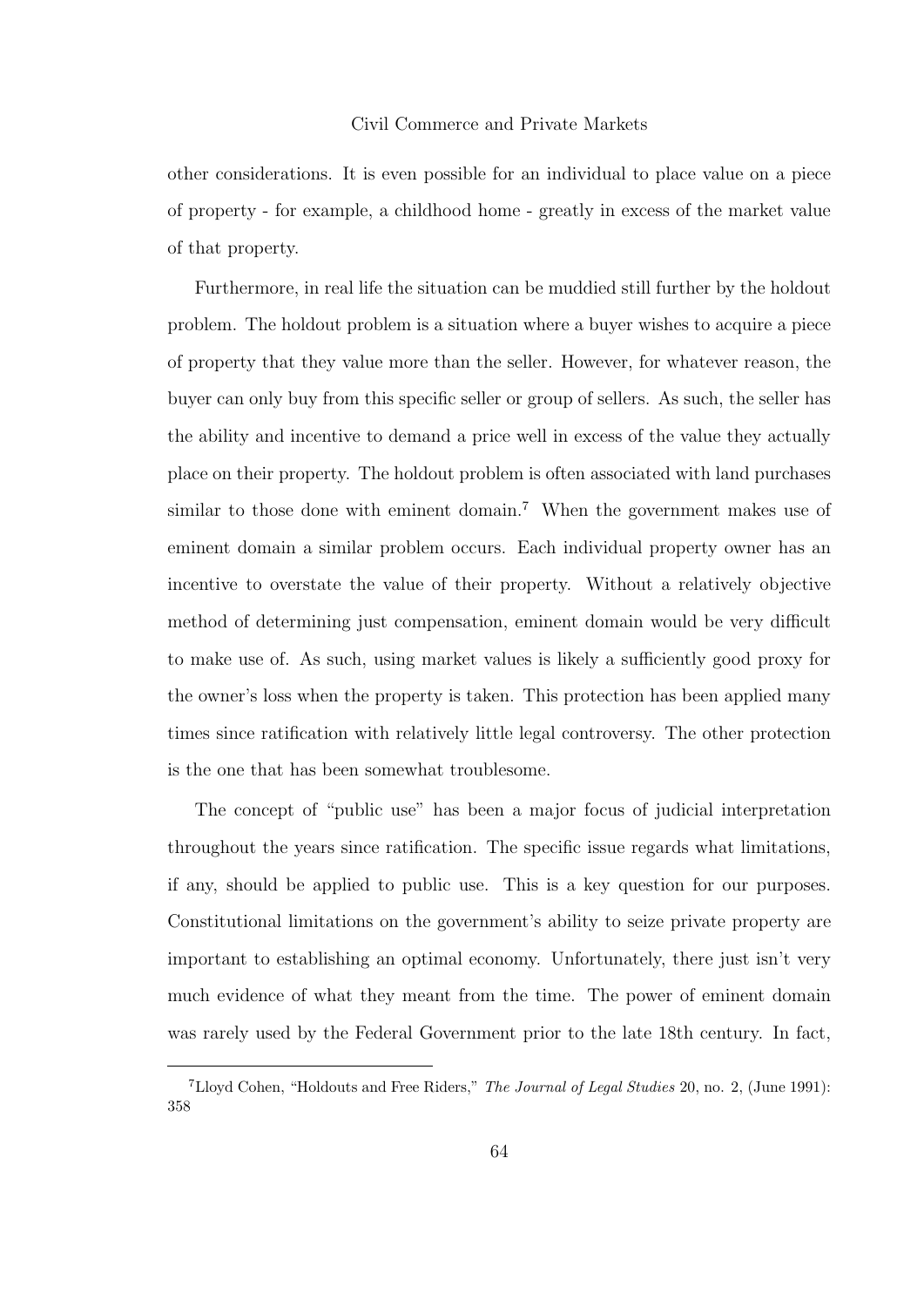## *Civil Commerce*

there was no specific discussion of the takings clause when the Bill of Rights was ratified.<sup>8</sup> Some have hypothesized the reason such a seemingly important clause went undiscussed was because the British never abused that particular government power in the colonies. As such, it was simply not on people's minds.<sup>9</sup> For example, the early American Common Law writer James Kent was not specific about if the term "public use" was meant as a limitation on the power of eminent domain.<sup>10</sup>

In general, most scholars who discuss the Public Use clause fall into one of two camps - the narrow view or the broad view.<sup>11</sup> The narrow view holds that the government is only allowed to use eminent domain to take property on the condition that it will be available for use by the public.<sup>12</sup> The broad view states that the federal government is afforded wide discretion on where it decides to make use of eminent domain. As such, the government is allowed to take property from one group and give it to another as long as it is for the public benefit.<sup>13</sup>

Legal scholars have devoted significant attention to this debate. In recent years, Justice Clarence Thomas has argued in favor of the "narrow view" of the Public Use clause. The argument he makes in Kelo v. New London is of particular relevance because it attempts to interpret the original US Constitution as the Framers intended it. To support his "natural reading" of public use,  $^{14}$  Justice Thomas relies on a variety of historical sources to support his understanding of the original meaning of

<sup>8</sup>William Michael Treanor, "The Original Understanding of the Takings Clause and the Political Process," Columbia Law Review 95, (1995): 791

<sup>9</sup>Matthew P. Harrington, "Regulatory Takings and the Original Understanding of the Takings Clause," William & Mary Law Review 45, (2004): 2079-2080

 $10$ Emily A. Johnson, "Reconciling Originalism and the History of the Public Use Clause," Fordham Law Review 79, no. 1, (November 2011) 299-300

 $11$ Ibid., 4n.

 $12$ Kelo v. New London, 545 U.S. 469, 509 (2005).

<sup>13</sup>Johnson, "Reconciling Originalism and the History of the Public Use Clause," 4n.

<sup>14</sup>Kelo v. New London, 545 U.S. 469, 509 (2005).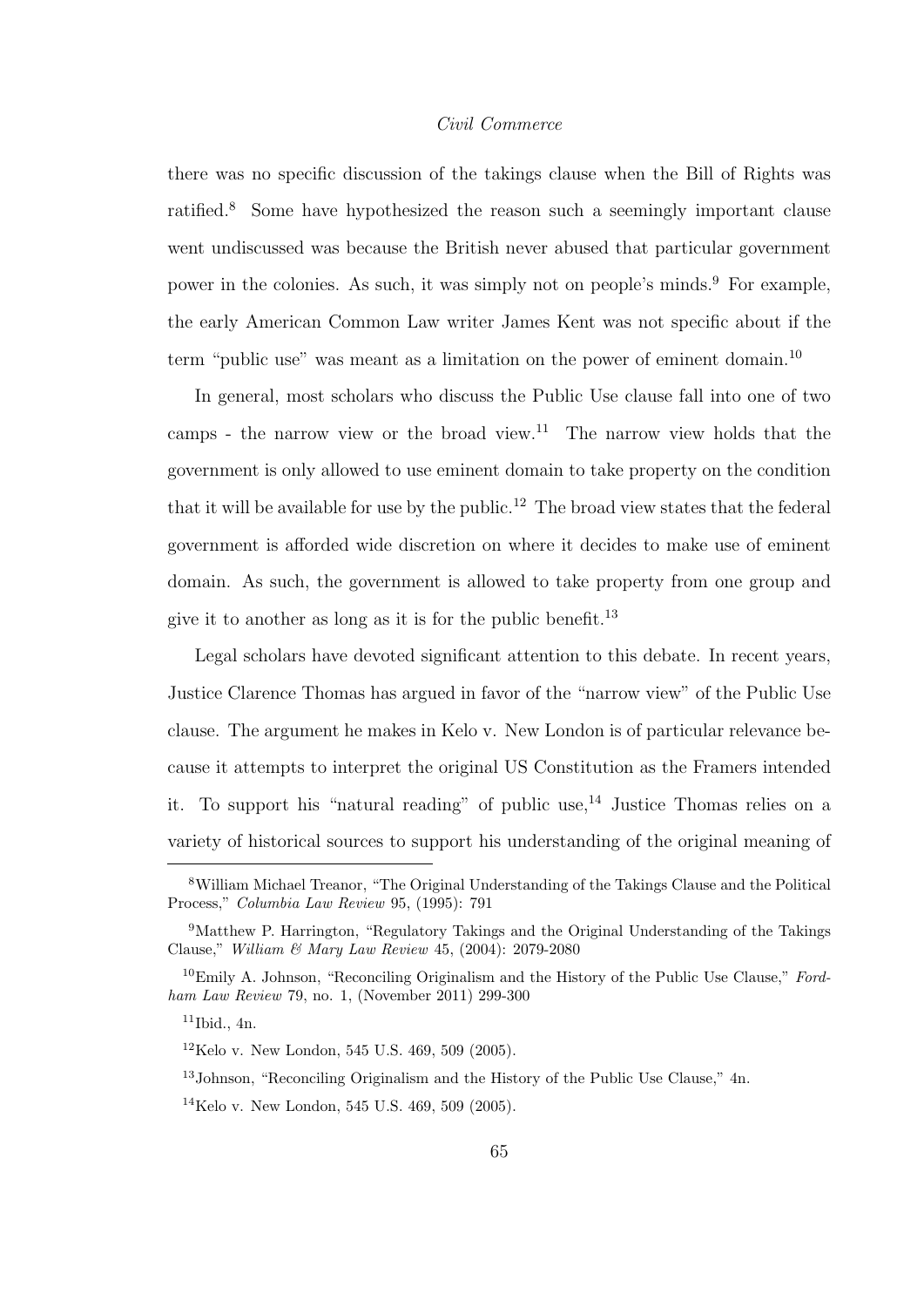## Civil Commerce and Private Markets

the Public Use Clause. For example, he makes use of a well-regarded concurrent dictionary, other instances of the same or similar terms being used in the Constitution, the Common Law roots of American law, and legal precedent from the first century following ratification.<sup>15</sup> Due to its importance to my topic, I will evaluate both sides of this issue in some detail.

In his 2005 Dissenting opinion from the Supreme Court case *Kelo v. New London*, Justice Thomas states that the phrase "for public use" was originally understood as "a meaningful limit on the government's eminent domain power."<sup>16</sup> Specifically, he says that the Public Use Clause doesn't allow the government to take property "for any public purpose or necessity whatsoever." Instead, it allows the government to seize the property - after providing compensation - "only if the government owns, or the public has a legal right to use, the property" after it has been acquired.<sup>17</sup> As further support, Justice Thomas references Blackstone's *Commentaries*<sup>18</sup> to support his claim that English Common Law at the time prevented the Government from taking property except for literal use by the public. Since the passage refers to "[t]he public now considered as an individual," Justice Thomas claims the public took the property "as an individual buying property from another typically would: for one's own use."<sup>19</sup> This understanding of the Framers' wording would limit governmental

<sup>&</sup>lt;sup>15</sup>Ibid., 509-511.

 $16$ Ibid., 507.

<sup>17</sup>Ibid., 512.

<sup>&</sup>lt;sup>18</sup>Blackstone, *Commentaries on the Laws of England*, 140. "So great moreover is the regard of the law for private property, that it will not authorize the least violation of it; no, not even for the general good of the whole community.... But how does [legislature] interpose and compel? Not by absolutely stripping the subject of his property in an arbitrary manner; but by giving him a full indemnification and equivalent for the injury thereby sustained. The public is now considered as an individual, treating with an individual for an exchange. All that the legislature does is to oblige the owner to alienate his possessions for a reasonable price; and even this is an exertion of power, which the legislature indulges with caution, and which nothing but the legislature can perform."

<sup>19</sup>Kelo v. New London, 545 U.S. 469, 511 (2005).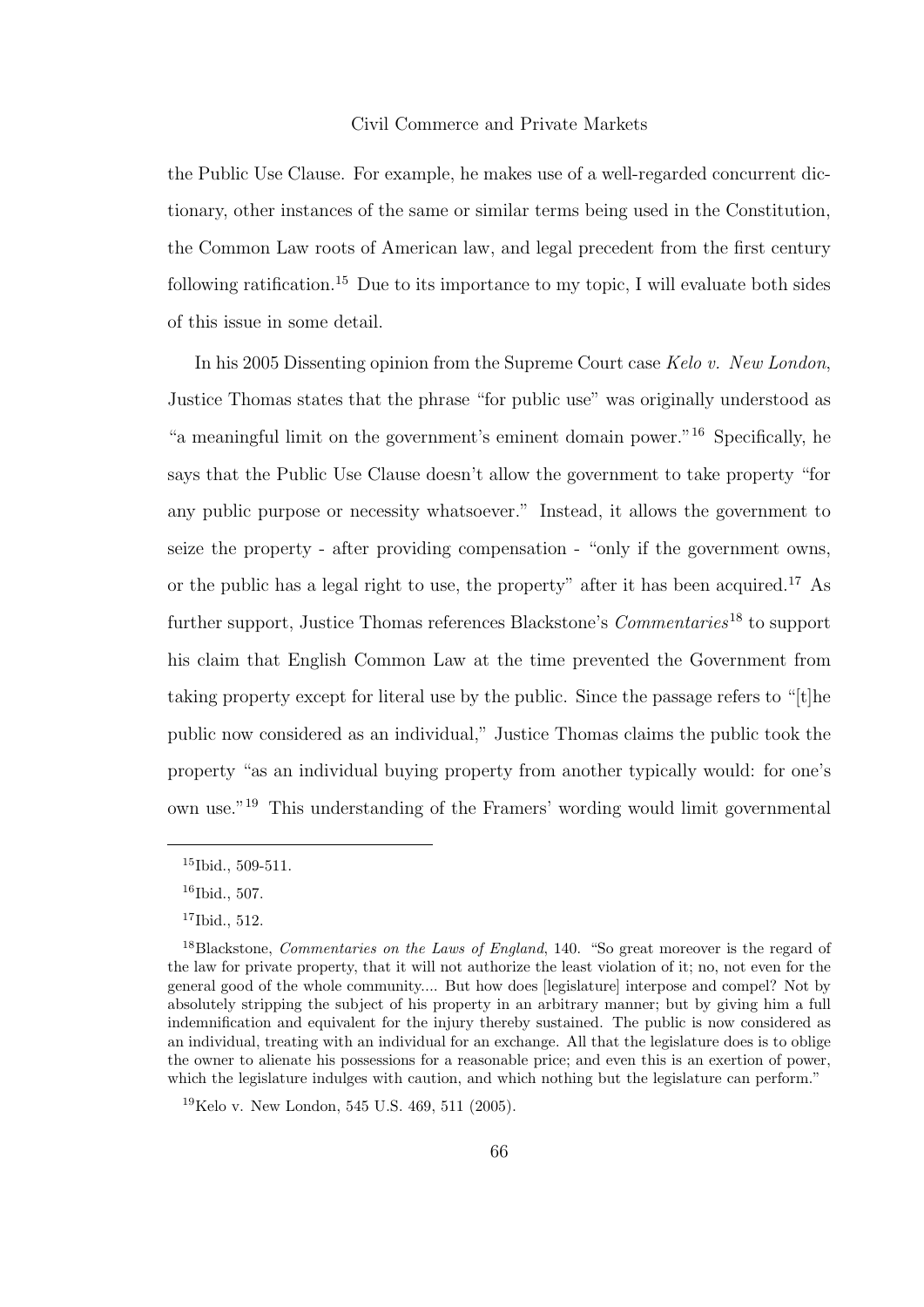## *Civil Commerce*

seizure of property to cases in which the public has a legal right to direct use of that property.

Justice Thomas also draws on early American usage of Eminent Domain to establish his position. He refers to the Mill Acts, which were a series of laws that allowed the owners of mills to flood neighboring land in order to create the buildup of water needed to run their mills. These acts stipulated that the owners of the flooded land were to be compensated for their loss.<sup>20</sup> As such, the Mill Acts functioned as the government delegating the power of eminent domain to private individuals.At first glance, it would appear that these acts violate the narrow interpretation of public use that Justice Thomas has put forward. However, according to Justice Thomas, these mills were required to provide their service to the public at a fixed cost, and thus acted as "quasi-public entities."<sup>21</sup> As such, while the land was not owned by the public directly, the public was still able to make direct use of it.

As we can see, Justice Thomas believes concurrent sources, legal tradition, and early case law in the United States bears out a relatively uniform picture in support of the "narrow" interpretation of the Public Use clause.<sup>22</sup> However, some scholars disagree. For example, proponents of the "broad" interpretation of public use dispute the stipulation on the public use of seized property. As these scholars have pointed out,<sup>23</sup> Blackstone doesn't specifically lay out any limitations on for what purpose property may be taken. He only specifies that the taking be done by the legislature, the owner be fairly compensated, and that the legislature "indulges with caution" whenever taking private property.<sup>24</sup> As such, it is not clear what concrete limitations

 $^{20}$ Head v. Amoskeag Mfg. Co., 113 U.S. 9, 17 (1885).

<sup>21</sup>Kelo v. New London, 545 U.S. 469, 513 (2005).

 $22$ Ibid., 512.

<sup>23</sup>Johnson, "Reconciling Originalism and the History of the Public Use Clause," 292-293 <sup>24</sup>Blackstone, Commentaries on the Laws of England, 140.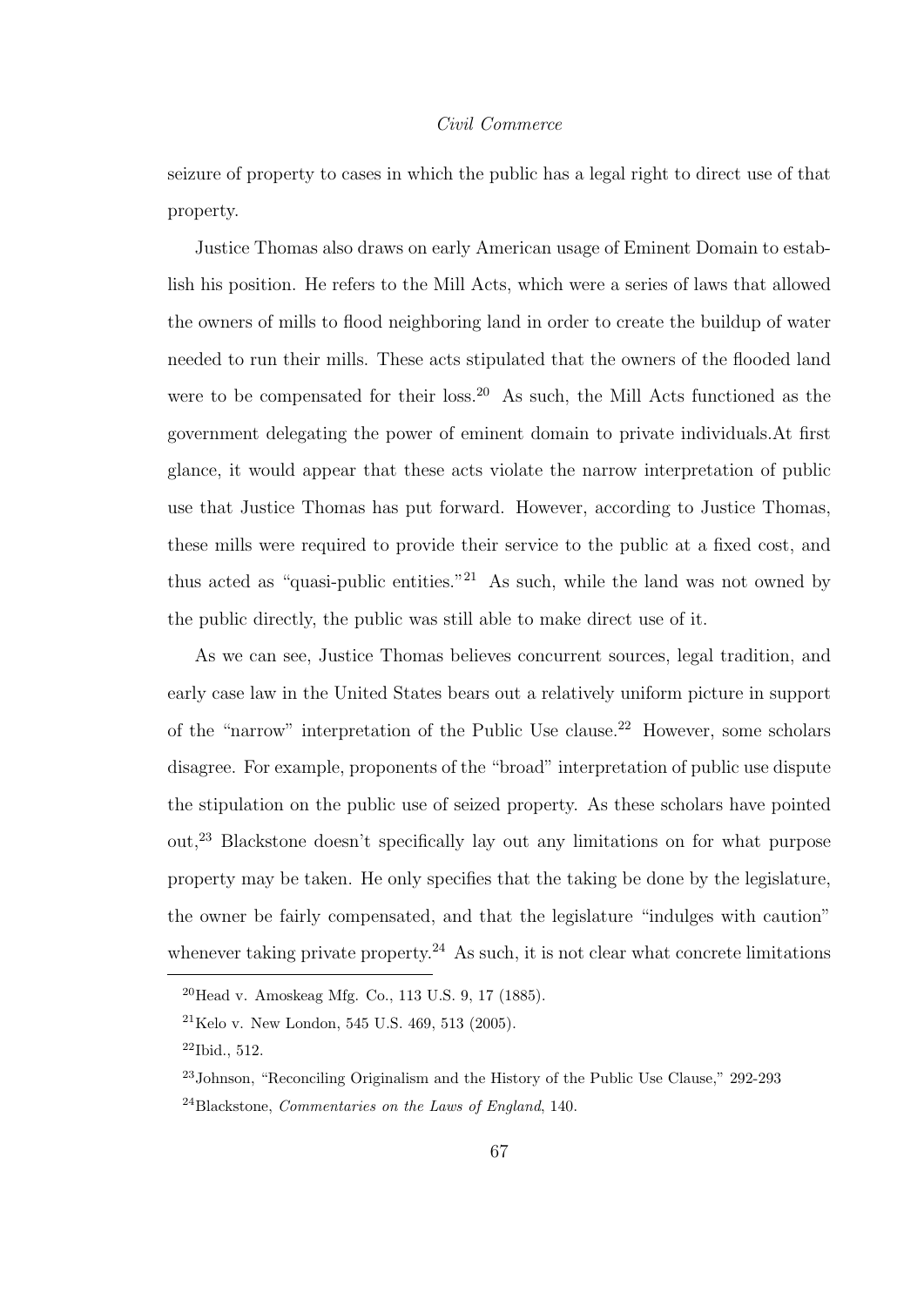## Civil Commerce and Private Markets

English Common law places on the use of eminent domain. Additionally, Thomas's opponents take issue with his reference to the Mill Acts as an original source. These scholars claim the public use requirement that Justice Thomas advocates is only present in later Mill Acts. They claim earlier laws, did not require such stipulations.<sup>25</sup>

Aside from the question of how much the federal government is limited in its use of eminent domain, there is also the topic of the states. Perhaps the most obvious weakness of the original US Constitution's protections is that there was originally no federal restraint on a State's ability to utilize Eminent Domain. Although individual States still could have their own protections against the abuse of Eminent Domain, the Constitution itself failed to provide that protection. It would not be until much later that the restrictions laid out in the Fifth Amendment would be incorporated to the states under the Fourteenth Amendment.<sup>26</sup>

There appear to be good legal arguments for both the "narrow" and the "broad" view of the General Use clause from the original US Constitution. Therefore it seems reasonable to compare the strengths and weaknesses of both perspectives in terms of economic efficiency. At its core, this comparison is a question of when it is economically efficient to use eminent domain.

In general, there is one factor that will lead to eminent domain being economically efficient, and that is the reduction of transaction costs such as those caused by the holdout problem. There are always such costs associated with any transaction, but they are especially significant when a single buyer needs to deal with many sellers or vice versa. For example, if a railroad company wished to build a new rail line, the construction might require a small amount of land to be purchased from a

<sup>25</sup>Shaun A. Goho, "Process-Oriented Review and the Original Understanding of the Public Use Requirement," Southwestern Law Review 38, (2008): 54-57

<sup>26</sup>Green v. Frazier, 253 U.S. 233, 238 (1920).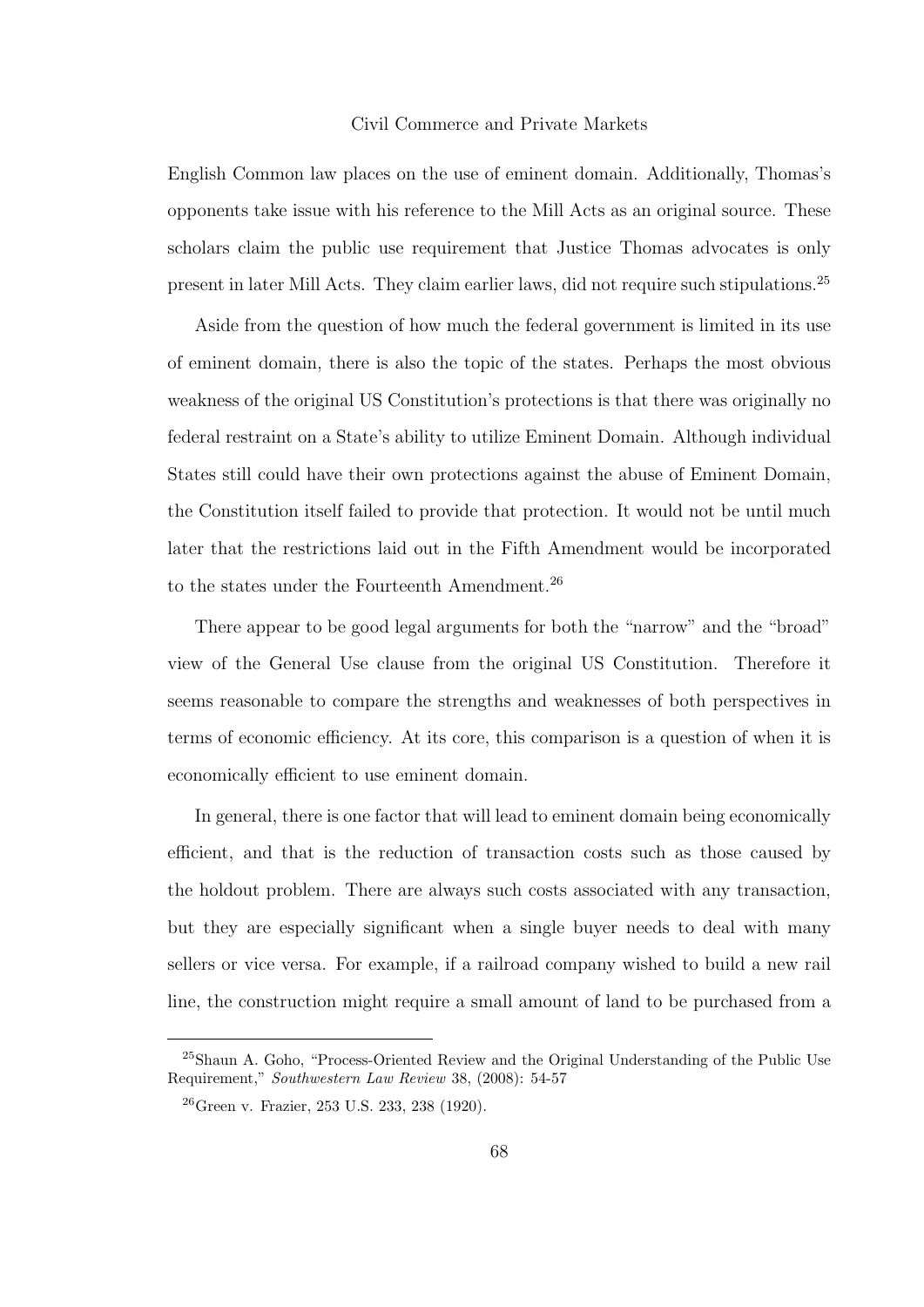# *Civil Commerce*

large number of current owners. For our purposes, the sellers would be the current owners of the land. It might be very expensive in terms of transaction costs for the railroad company to bargain with each individual owner. In this case, it might be less expensive overall if the railroad company was allowed to force the owners to accept a fair price for their land. As a result, transaction costs could be reduced and society as a whole would be better off due to eminent domain. Importantly, it doesn't matter if the buyer is acting in the public interest or not. Even if the only person who is made better off by the use of eminent domain is the eventual recipient of the property, as long as the current owners are compensated fairly and the government doesn't foot the bill, the result will be a Pareto Improvement. Thus, if the only factor we considered was the reduction of transaction costs, the broad view would be more economically efficient, since it allows the transfer of property from one group to another.<sup>27</sup>

However, the reduction of transaction costs is only part of the story. In order for eminent domain to be Pareto Optimal, two conditions had to be met. First, the current owners needed to be compensated at least as much as they lost. As I discussed before, while market value is a decent estimate for the value an owner places on their property, it is by no means perfect. As such, it is quite possible that - in the real world - the current owners will be made worse off by the use of eminent domain. In cases in which the current owner values their property only slightly above market value, the use of eminent domain might not hurt the owners very much. In such a circumstance it is possible that, while not a Pareto Improvement, the use of eminent domain might satisfy Kaldor-Hicks Efficiency. However, in the case of individuals who value their property well above the market value, the problem is

<sup>&</sup>lt;sup>27</sup>Conversly, in situations where transaction costs are insignificant, there is no reason to make use of eminent domain at all.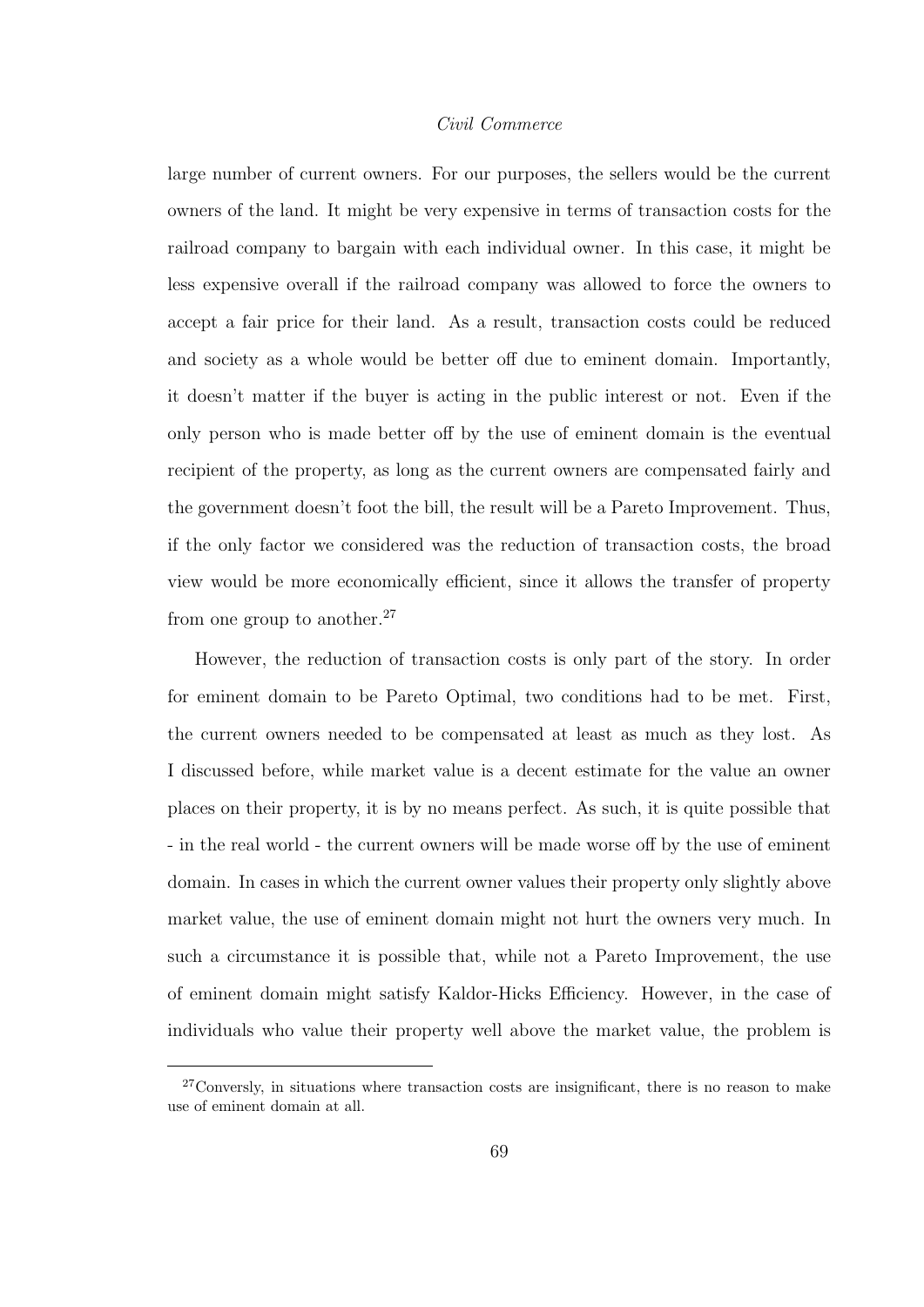## Civil Commerce and Private Markets

more serious. For one thing, the loss to the owner is obviously larger. Additionally, if the ower values the property enough, the use of eminent domain may not even be Kaldor-Hicks Efficient. Critically, because the current owner is not allowed to refuse when eminent domain is used, there is no safeguard to ensure that the transfer of ownership is a Pareto Improvement or Kaldor-Hicks Efficient.

Second, it is important that the rest of society - other than the beneficiaries and victims of eminent domain - are not made worse off. The easiest way that the rest of society can be made worse off through eminent domain is if the government pays for the transfer of property. After all, the payment to the current owners has to come from somewhere. If it doesn't come from the group that receives the property, then it is presumably coming from the taxpayers. As such, it is likely that a transfer of property from one set of private owners to another will make the rest of society worse of f.<sup>28</sup> As a result, the use of eminent domain to transfer property to a private individual is likely to not be a Pareto Improvement. That having been said, it is possible that the transfer could still satisfy Kaldor-Hicks Efficiency.

As a result of these two drawbacks to the use of eminent domain, it is likely that using eminent domain to transfer property from one private owner to another would not lead to a Pareto Improvement. Because this prohibition is the defining difference between the narrow and broad views of the public use clause, it is likely that a narrow interpretation of eminent domain would be more efficient than a broad one by that standard of efficiency.

As touched on above, the situation is differently if Kaldor-Hicks Efficiency is used rather than Pareto Optimality. Under Kaldor-Hicks Efficiency, it is easier to justify

<sup>28</sup>In the case of eminent domain being used to transfer property to a public owner - either in the form of a state-run institution or a heavily regulated quasi-public company - the burden on the taxpayer is akin to any other tax burden. As such, the tax used to pay for the property would need would need to conform to a Lindahl Equilibrium to be efficient.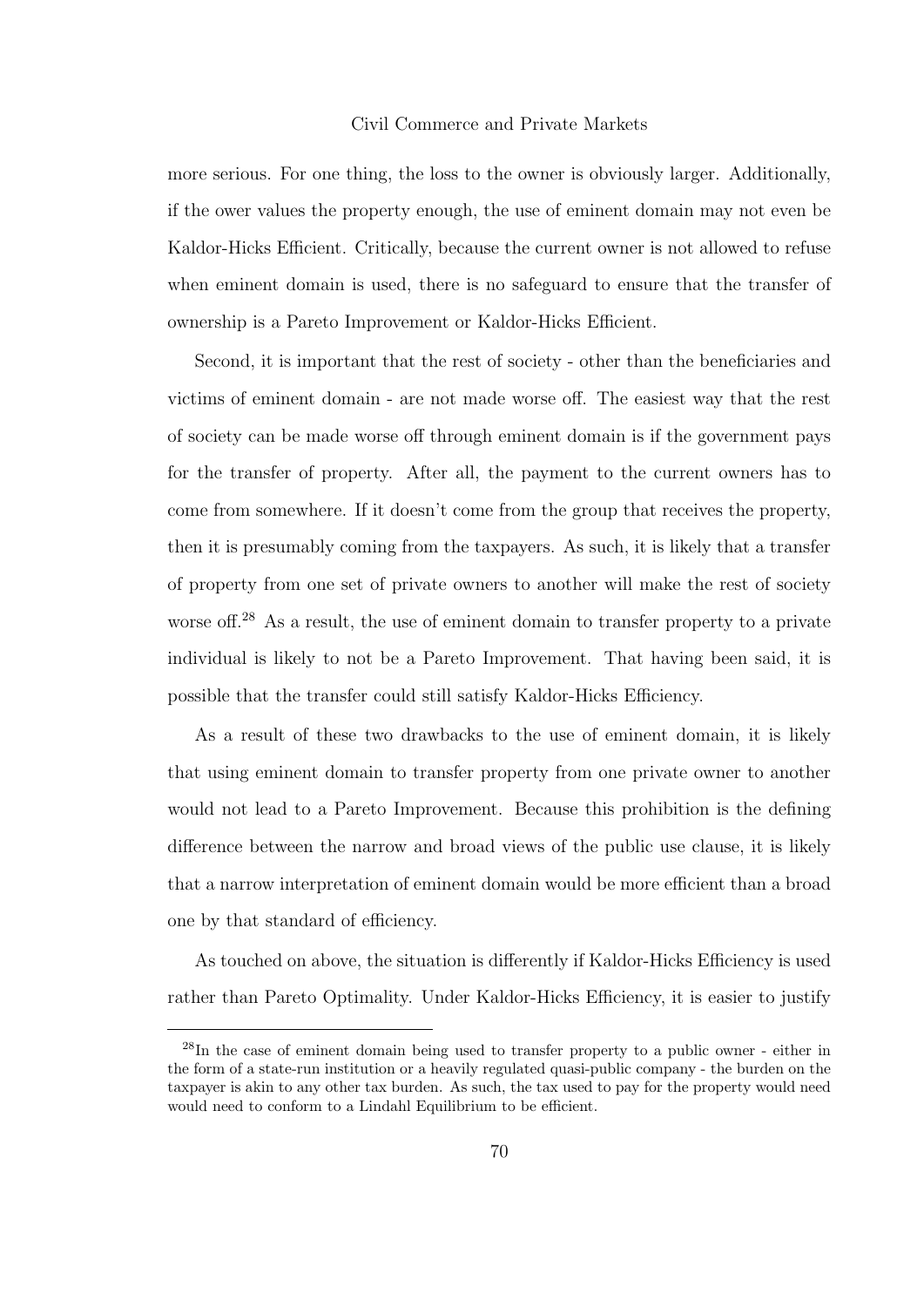# *Civil Commerce*

the use of eminent domain. Kaldor-Hicks Efficiency does not require that all three parties in an eminent domain transaction - the beneficiaries, the current owners, and the taxpayers - must end up at least as well off as before. As a result, the fact that market compensation is likely an underestimate of the property's true value to the owner is not inherently a problem. The only issue arises when eminent domain is used in a situation where the current owner places a unusually high value on their property. Similarly, the fact that the taxpayers are left worse off after paying for the transfer of property does not necessarily lead to a violation of Kaldor-Hicks Efficiency. Because there are more situations in which eminent domain satisfies Kaldor-Hicks Efficiency, the broad view of the Public Use clause is more likely to lead to efficient outcomes according to the Kaldor-Hicks definition.

# *Law and Order*

For the most part, the Constitution does not outline specifics as to how property rights are to be protected by the federal government. This is largely due to the fact that the Constitution was created to sit atop a large, prexisting system of state laws. As such, many of the tasks that fall under law and order are delegated to the states. That having been said, a few protections are specified. For one, it established a court system with the power to resolve contract disputes. As discussed previously, contracts are closely tied to property rights. As such, enforcement of contracts is also enforcement of a property right. Due to the relatively limited jurisdiction of federal courts, this protection is not very large, but it is helpful.

Another way the Constitution protects property rights is by preventing the passage of ex post facto laws. These are laws in which the government retroactively makes certain actions illegal. By preventing states from passing retroactive laws, the Constitution helps to promote the kind of consistency that is necessary for Civil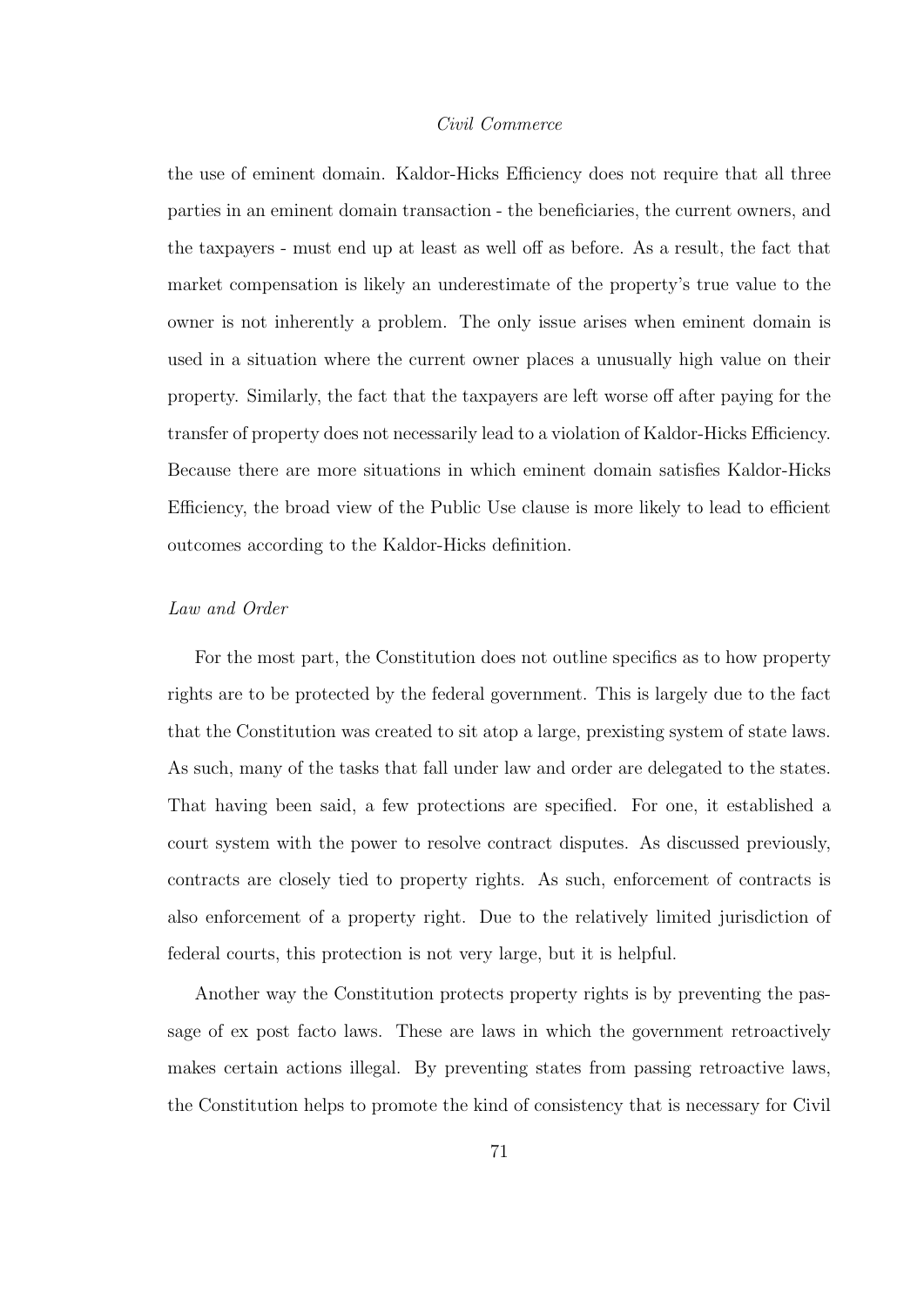## Civil Commerce and Private Markets

Commerce. If States are allowed to pass ex post facto laws, it would be theoretically impossible for the economy to have any level of consistency at all. Any industry could suddenly be rendered retroactively illegal. Those involved in that industry would be incapable of complying with the law, since they can't change their past actions. Now, in practice the effect would likely be less severe than these doomsday predictions. As long as they are properly checked, lawmakers are unlikely to make common professions and industries illegal on a whim. However, some businesses such as casinos - are controversial, yet legal. For such businesses, there would be a significant risk of being retroactively declared illegal. Furthermore, the existence of ex post facto laws might be a source of temptation for unethical politicians. In 2008, it might have been tempting to declare investment banking illegal, due to how unpopular it was at that time. Such action would have allowed government seizure of massive amounts of property. There would have been no need to work within the constraints of eminent domain. This possibility would be very destabilizing to the US economy.

# *Money*

The Constitution makes two major references to monetary power. The first comes in Article 1 Section 8 – "The Congress shall have Power... To coin Money, regulate the Value thereof, and of foreign Coin...." Further, in Article 1 Section 10, the Constitution states that "No State shall... coin Money; emit Bills of Credit; make any Thing but gold and silver Coin a Tender in Payment of Debts...." Between these two statements - one granting monetary power to the Federal Government and the other in some sense prohibiting it to the States - the Constitution seems to satisfy our requirement for a stable currency.

Unfortunately, in practice the situation is not so straight forward. States were not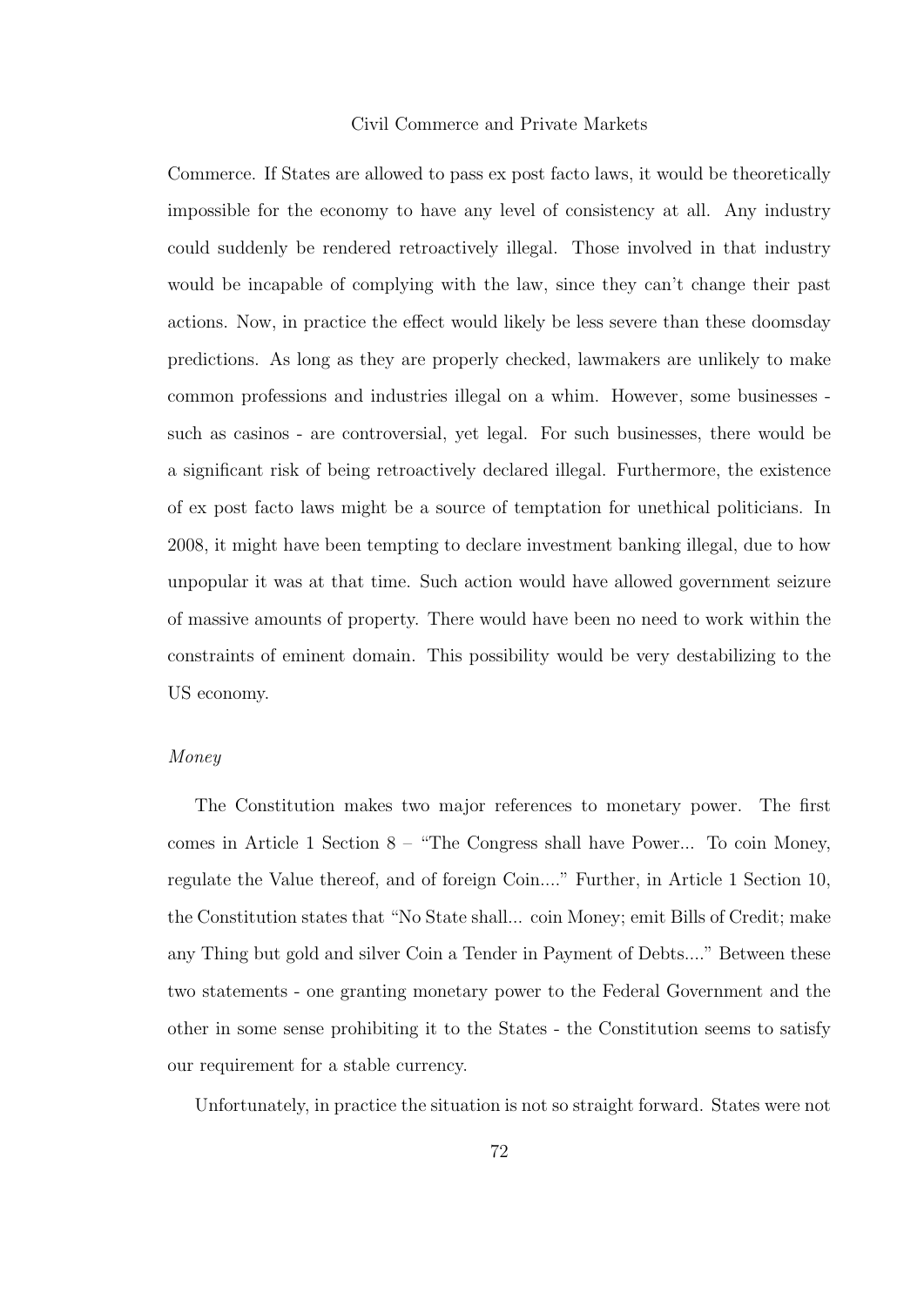# *Civil Commerce*

allowed to issue paper money as they had during the Revolutionary War and under the Articles of Confederation. However, in Briscoe v. Bank of Kentucky (1837) the Supreme Court decided that state-chartered banks could issue bank notes. In practice, these bank notes acted like currency, often passing through many hands before returning to the bank that issued them.<sup>29</sup> After the dissolution of the Second Bank of the United States, there was no oversight by the federal government. This period, which lasted from 1837 to 1865, also saw the rise of "free banking" systems in states. Under such systems state governments did not need to provide discretionary approval for new banks. Due to this lack of federal regulation and oversight, as well as a lack of control by the states, this era has been associated with so called "wildcat" banks.<sup>30</sup>

At first glance it might appear that, by allowing these state banks to functionally produce their own currency, the result might be monetary instability. For a long time, such a view was very common of this period. However, some recent scholarship has disputed this claim. First off, it is important to recognize that, even though state governments did not have discretion to approve or disapprove banks in a free banking system, the banking industry in free banking states often did have specific regulation.<sup>31</sup> All that this provision meant is that the government had to approve any bank that met the legal requirements spelled out in law. Furthermore, the value of most bank notes produced during this period was relatively stable. It is true that many banks were started and went out of business during this period.<sup>32</sup> However, for the most part when a bank went out of business it was able to pay the owners of

<sup>29</sup>Gerald P Dwyer Jr., "Wildcat banking, banking panics, and free banking in the United States," Economic Review - Federal Reserve Bank of Atlanta 81, no. 3-6, (Dec 1996) 1. <sup>30</sup>Ibid., 1.

<sup>31</sup>Dwyer, "Wildcat banking, banking panics, and free banking in the United States," 1n1. <sup>32</sup>Ibid., 9.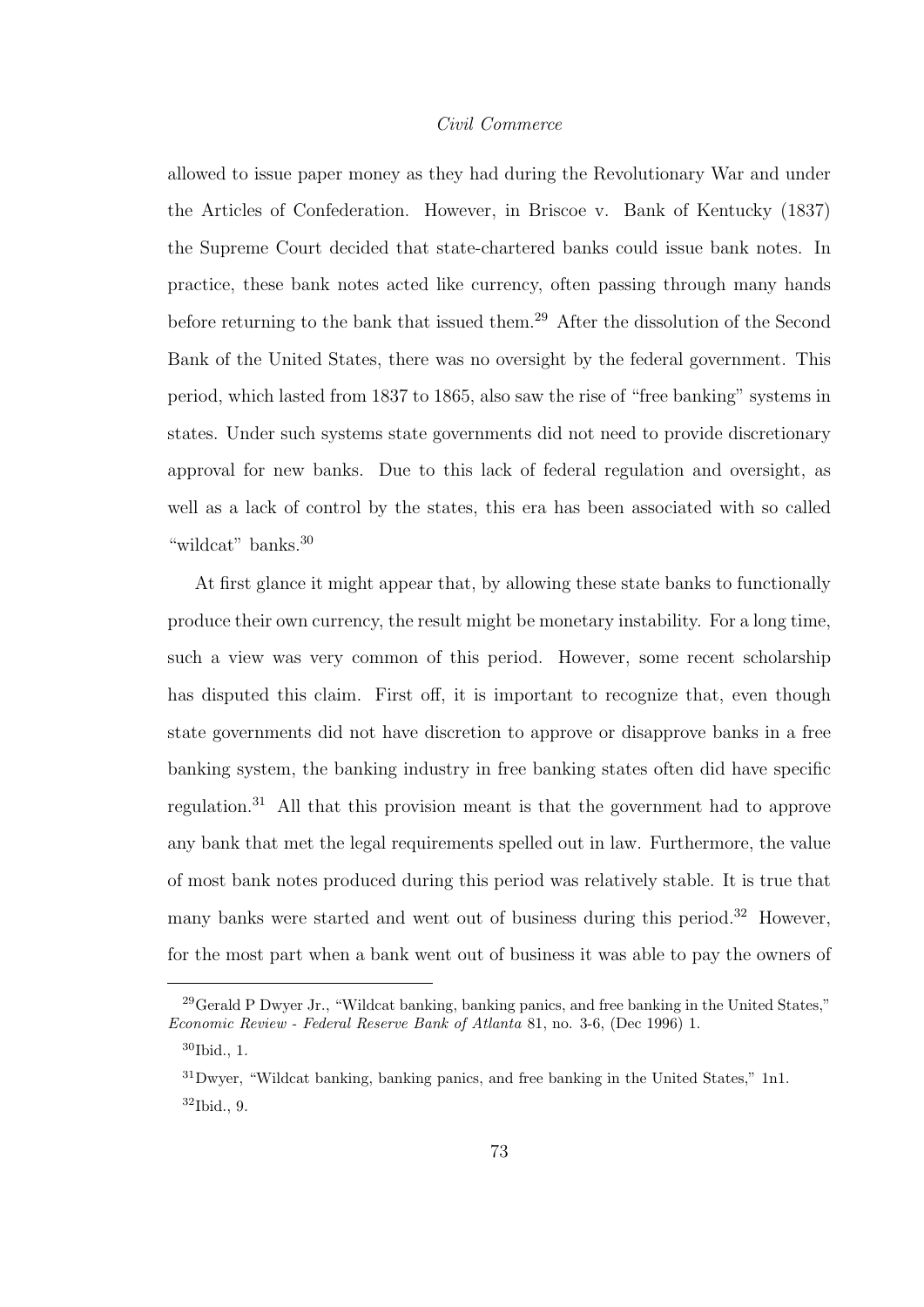## Civil Commerce and Private Markets

its bank notes enough hard currency to satisfy what was owed.<sup>33</sup> As such, it seems that this notoriously volatile period was generally fairly stable.

This period was eventually brought to an end when the federal government took control over the production of paper money while taxing bank notes out of existence. Its right to levy such taxes on bank notes would later be upheld in Veazie Bank v. Fenno (1869). This decision appears to have been made for reasons other than the unpopularity of the free banking system. $34$  As such, even when the federal government declined to produce its own paper currency, it seems that the monetary system did remain relatively stable. As such, the original US Constitution seems to have succeeded at producing a stable and universal medium of exchange.

# *Private Markets*

Due to their importance, the effect that the original US Constitution has on private markets greatly affects economic efficiency. In the Civil Commerce section above I already discussed the basis of all markets. Now I will continue with a more specific look at private markets in particular.

The Constitution never mentions the term private good. This is no surprise given the fact that these terms were not even invented at the time. However, while the Framers of the Constitution may not have had the modern terminology that we have, they were undoubtedly aware of the existence of private goods. Given how common such goods are, it would be nearly unthinkable that the Framers would have not been aware of them. As such, the fact that the Constitution makes no mention of the provision of private goods - except one - it seems reasonable to conclude that the Framers believed that the private market could be relied upon to produce such

<sup>33</sup>Ibid., 7-9.

<sup>34</sup>Ibid., 16.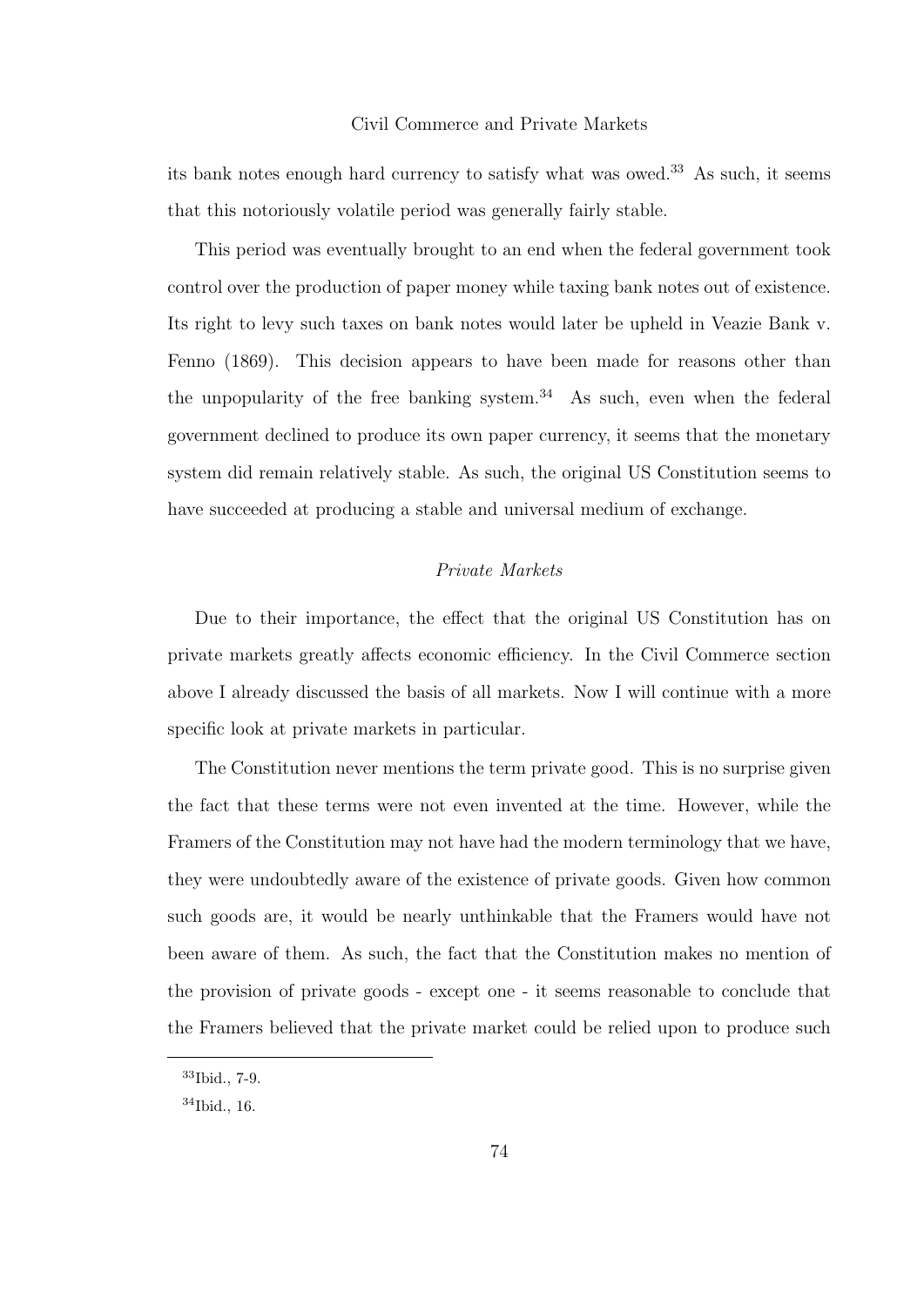## *Private Markets*

goods and that the states could be relied upon to provide any necessary regulation of such markets.

The singular exception to this rule comes in Article I, Section 8, Clause 7: "The Congress shall have Power... To establish Post Offices and post Roads;...." This clause is the basis for the United States Postal Service - a public owned business that provides a private good. It is true that occasionally the Post Office provides a service more in line with that of other government agencies, such as when it distributes the Census or is used for mail-in-voting. Similarly, it could be said that the establishment of post roads should be considered a public good, even if the actual transportation of the letters is a private good. However, the primary function of the post office is to deliver mail. Additionally, in most areas the USPS is the only provider of that service. As such, the US Post Office is a public monopoly providing a private good.

Although the USPS is a public monopoly, it is important to note that it theoretically pays for itself through a usage fee. This usage fee is the cost of postage in most cases, stamps. A key reason competitive markets are efficient is that each consumer is charged the same price for the same good. Since the cost of stamps is the same for all people, we can say that this publicly provided private good fulfils the criterion of Distributive Efficiency. Perhaps a better argument for the nationalization of the United States Postal Service is that the good that they provide was a natural monopoly at the time. Given that delivery services seem likely to have significant returns to scale and that the total amount of deliveries at the time was likely low, this claim seems plausible. If the USPS really is a natural monopoly, then its nationalization is one of the efficient methods of dealing with the industry, as discussed previously.

The USPS aside, the Founding Generation were well aware of the danger monopolies posed to economic efficiency. For instance, Thomas Jefferson openly worried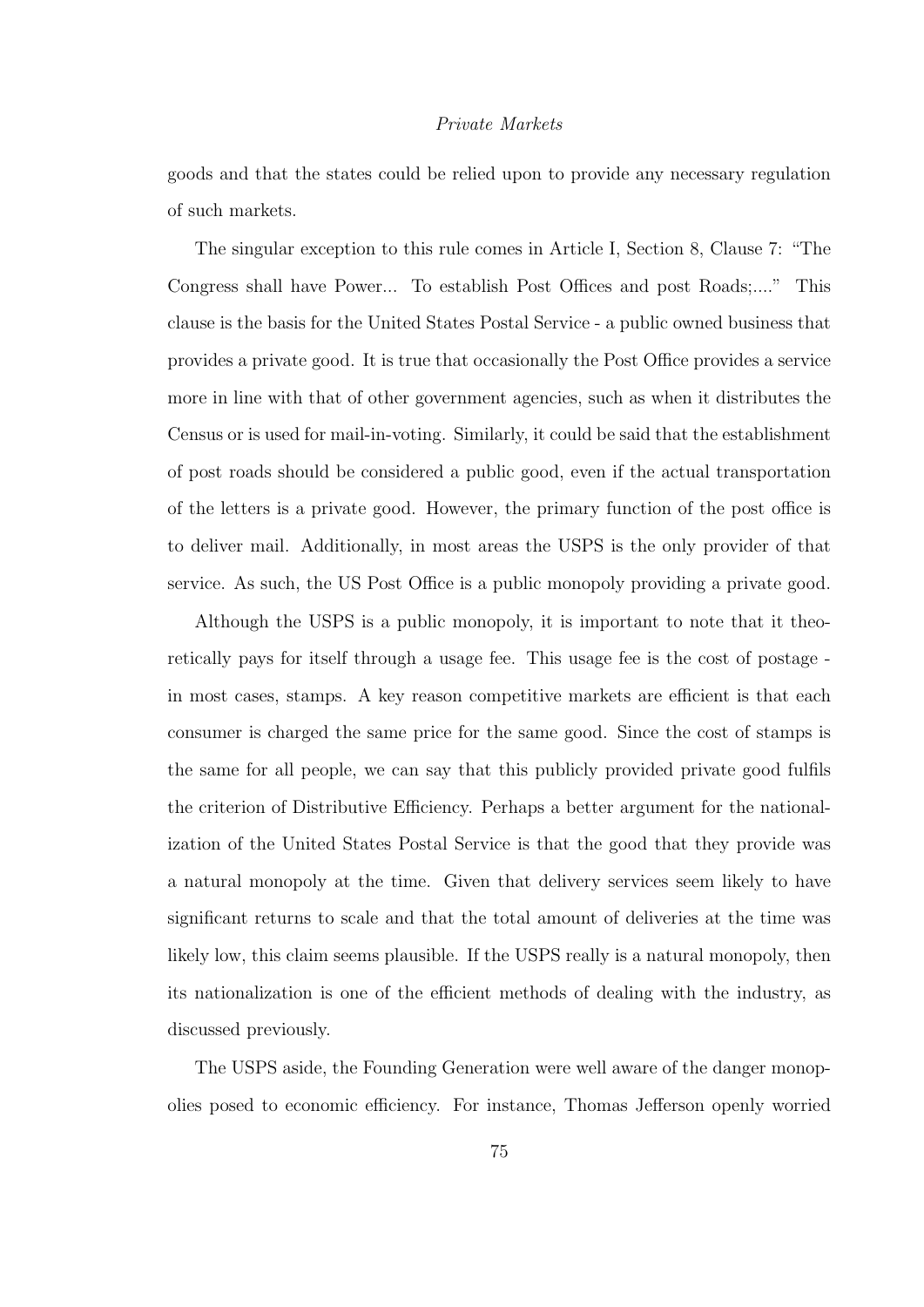## Civil Commerce and Private Markets

about the lack of constitutional protection against federal monopolies.<sup>35</sup> Similarly, in the early years of our country the States of New Hampshire, Massachusetts, New York, North Carolina, Virginia, and Rhode Island proposed amendments to the Constitution that would either outright ban or severely limit the ability of the Federal Government to create monopolies other than for patents and copyrights.<sup>36</sup> While none of these amendments would end up being added to the Constitution, it seems clear that many in the Founding Generation were concerned over the danger of governmental monopolies.

Their worries were well founded. As discussed in chapter three, state-sanctioned Monopolies can be very disruptive to the private market. They have a tendency to reduce the overall efficiency of the economy. However, what the Founders didn't seem to realize is that state-sanctioned monopolies were not the only danger to competition. While the Framers considered limiting the ability of the government to create monopolies, they neglected to impose similar restrictions on the formation of privately owned monopolies.

It may seem an obvious oversight by the Founders to ignore the possibility of a private monopoly forming. However, the omission is less surprising when put in historical context. In 1776 Adam Smith published *The Wealth of Nations*. In this landmark text, he wrote at length about how merchants and manufacturers wished to reduce competition in order to promote their own interests. However, Smith seemed to believe this collusion would take the form of changes in laws, rather than purely private collusion.<sup>37</sup> This assumption makes a fair amount of sense - it is generally

<sup>35</sup>Steven G. Calabresi and Larissa Price, "Monopolies and the Constitution: A History of Crony Capitalism," Northwestern University School of Law Scholarly Commons: Faculty Work- $\hat{p}$  Paper, (2012): 29 https://scholarlycommons.law.northwestern.edu/cgi/viewcontent. cgi?article=1213\&context=facultyworkingpapers (accessed July 12, 2021).

<sup>36</sup>Ibid., 34.

<sup>37</sup>Adam Smith, The Wealth of Nations, (Lexington, KY: Shine Classics, 2014) 140."To widen the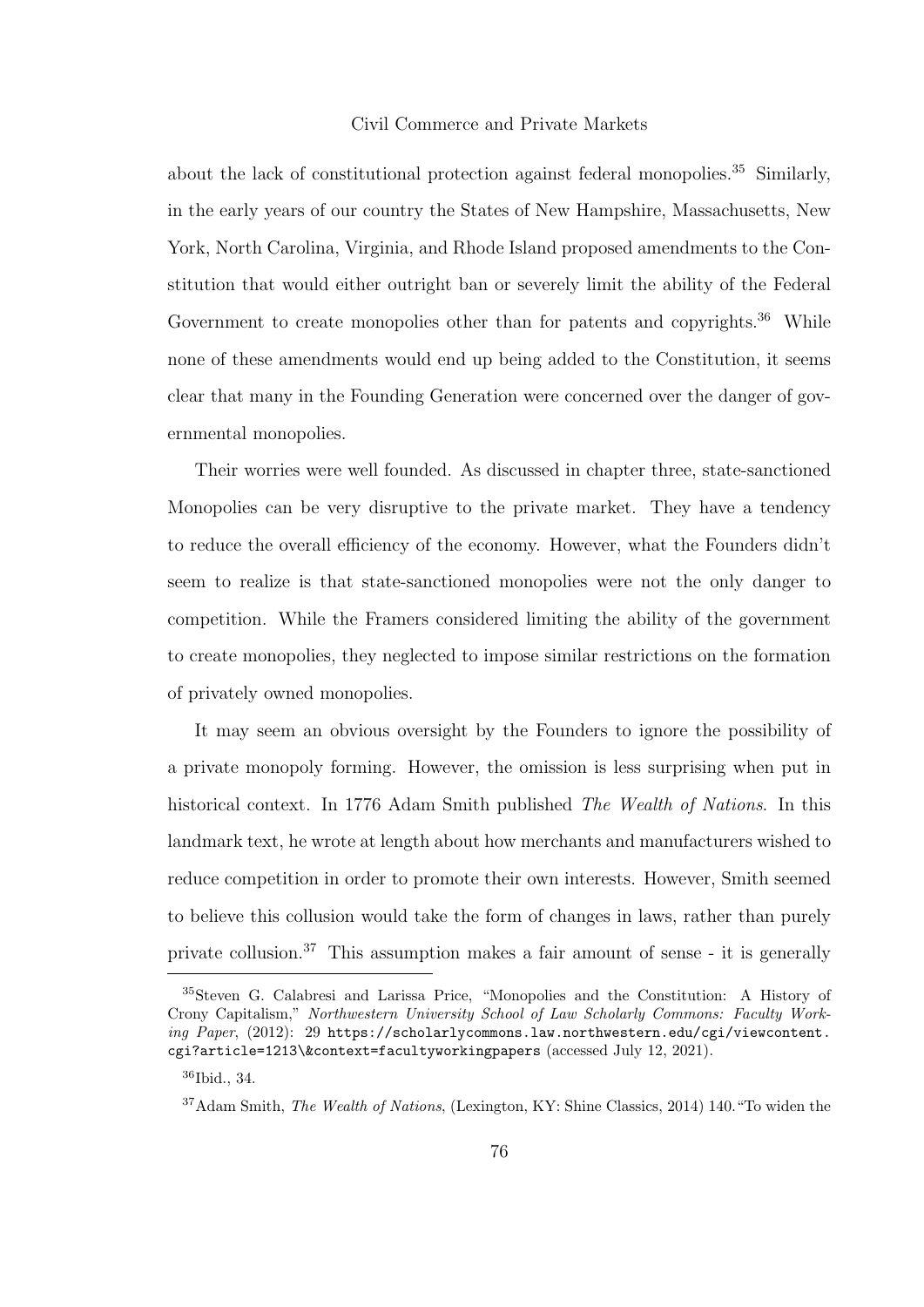# *Private Markets*

very difficult to maintain a monopoly without government sanction.<sup>38</sup> As it turns out, private monopolies can be created and maintain themselves. However, as *The Wealth of Nations* shows, this fact was mostly unknown at the time. Thus, the failure of the Framers to account for this possibility is very understandable.

However, while the Founding Fathers didn't make any specific provisions to maintain competition in the marketplace, many other parts of the original Constitution indirectly help to keep markets competitive. The most obvious example is the Interstate Commerce Clause preventing states from shielding their corporations from external competition. Perhaps less obviously, by creating a strong foundation of property rights in the USA, the original Constitution does much to mitigate the sort of corruption that can easily lead to a reduction of competition. By setting up a strong Bill of Rights and an independent Judiciary, the Framers of the Constitution made it much more difficult for large corporations to suppress competition through bribery and corruption.

Examples of what happens when such legal safeguards against corruption do not exist are easy to find. One of the most striking examples is the modern Russian economy. Due to a lack of separation of powers and an independent judiciary, there is little to no accountability of government agencies.<sup>39</sup> These agencies often make overly intrusive regulations in order to collect bribes.<sup>40</sup> They also will go so far as

market and to narrow the competition, is always the interest of the dealers. To widen the market may frequently be agreeable enough to the interest of the public; but to narrow the competition must always be against it, and can serve only to enable the dealers, by raising their profits above what they naturally would be, to levy, for their own benefit, an absurd tax upon the rest of their fellow-citizens. The proposal of any new law or regulation of commerce which comes from this order, ought always to be listened to with great precaution, and ought never to be adopted till after having been long and carefully examined, not only with the most scrupulous, but with the most suspicious attention."

<sup>38</sup>Grinols, Microeconomics, 267

 $39$ Krylova, Corruption and the Russian Economy, 100-102

<sup>40</sup>Ibid., 18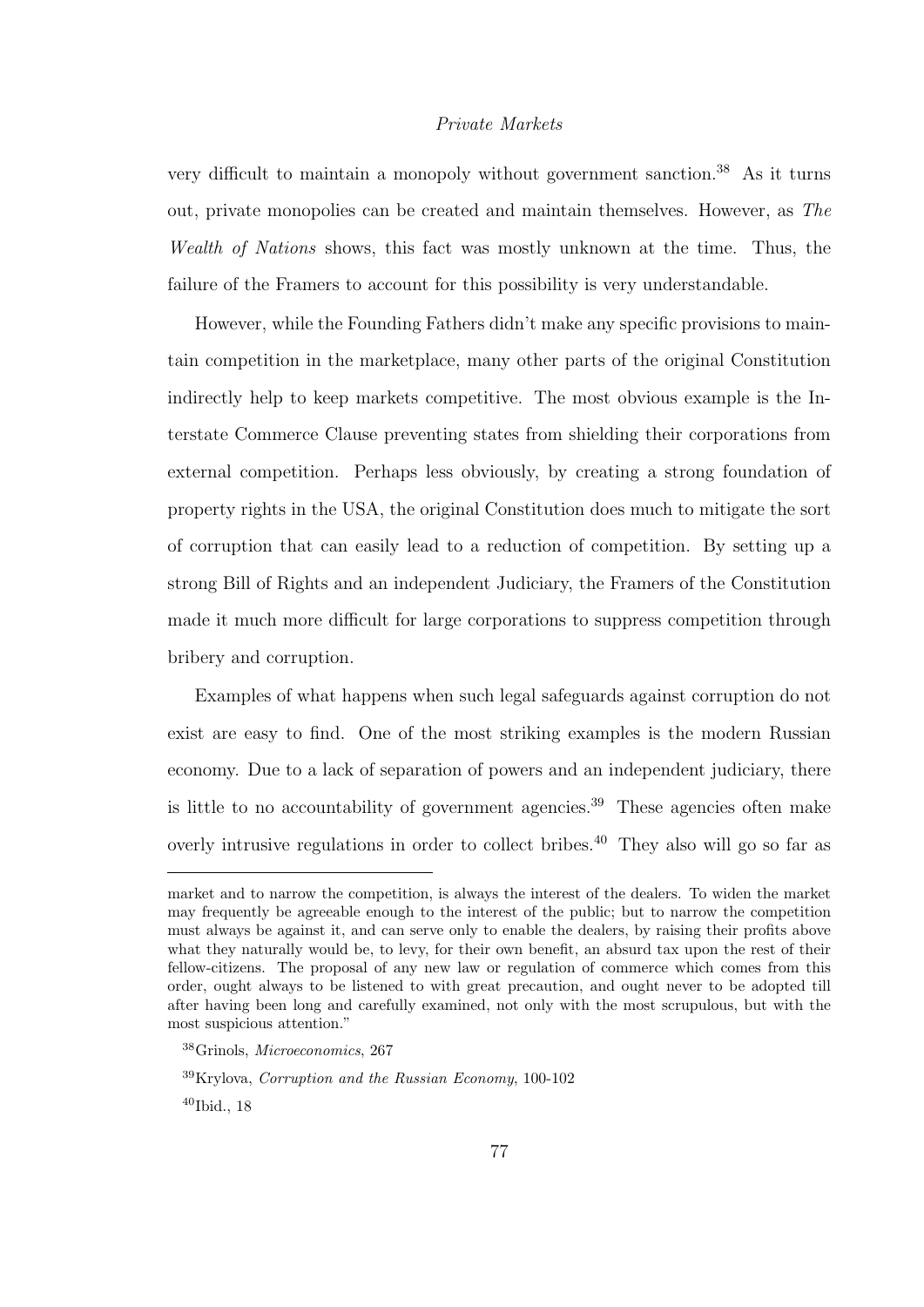## Civil Commerce and Private Markets

to seize property outright.<sup>41</sup> These anti-competitive actions sometimes are done at the behest of private interests - usually individuals or corporations with close ties to the state<sup>42</sup> - but are also done by the agencies themselves.<sup>43</sup> Either way, a lack of separation of powers, an independent judiciary, and accountability allow these anti-competitive practices to occur.

# *Externalities*

There are no references in the Original Constitution to externalities. While this fact is unfortunate, it is hardly surprising. It was not until the late 19th and early 20th centuries that externalities were recognized and studied by the economic community.<sup>44</sup> As such, it would be unreasonable to expect the Framers of the Constitution to be that far ahead of their time.

 $41$ Ibid., 4

 $42$ Ibid., 25

 $43$ Ibid., 4

<sup>&</sup>lt;sup>44</sup>Charles R. McConnell, Stanley Brue, and Ian Flynn, *Economics*, 18th ed. (Homewood, IL: Richard D. Irwin, Inc. 2009), under "16.1 Externalites." http://glencoe.mheducation.com/ sites/0025694212/student\\_view0/chapter16/origin\\_of\\_the\\_idea.html (accessed July 12th, 2021).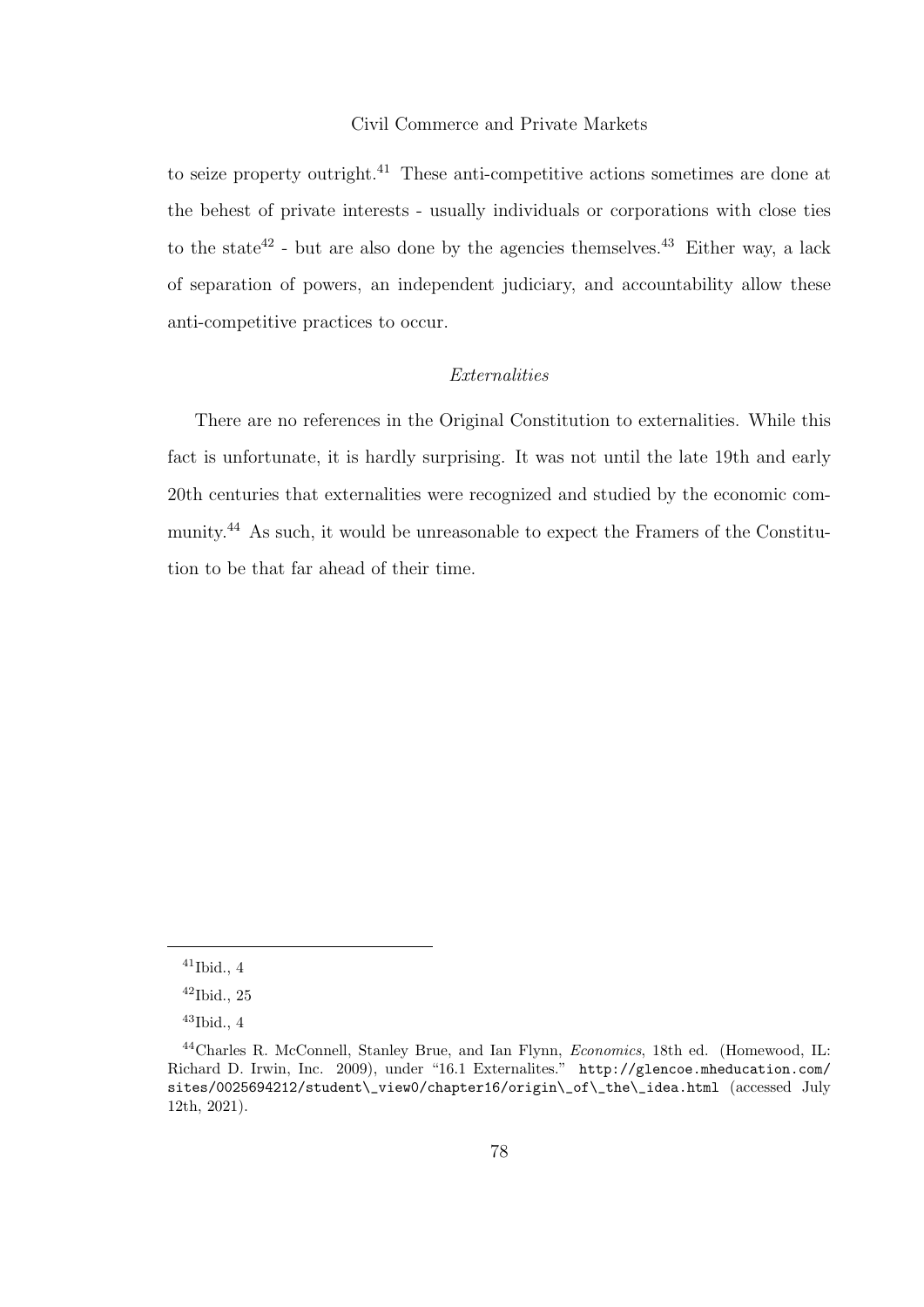The Efficiency of the Constitution - Public Activity

The previous chapter described how the original United States Constitution worked to establish private markets and ensure they operated efficiently. Now I will discuss the role the Constitution outlined for the government to not simply regulate the market, but to provide certain goods directly. There are two major aspects to the public provision of goods. The first is to establish how taxes will be levied to pay for these goods. The second is to determine which goods should be provided by the government.

# *Taxation*

The original US Constitution refers to two different kinds of taxation "direct" and "indirect." Article 1, Section 9, Clause 4 requires that all direct taxes must be set up so that the tax burden falls on each state in proportion to its population. At the same time, Article 1, Section 8, Clause 1 requires that all indirect taxes must be uniform throughout the United States. Unfortunately, the definitions of "direct" and "indirect" were initially unclear. However, from early on, the Supreme Court determined that direct taxes only referred to capitations and taxes on property.<sup>1</sup> A capitation, also referred to as a head tax, is "levied by the government upon a person at a fixed rate regardless of income or worth."<sup>2</sup> All other forms of taxation are considered "indirect."

<sup>1</sup>Hylton v. United States, 3 U.S 171, 176-177 (1796).

<sup>2</sup>Law Library - American Law and Legal Information. Capitation Tax. https://law.jrank. org/pages/5014/Capitation-Tax.html (accessed July 12, 2021).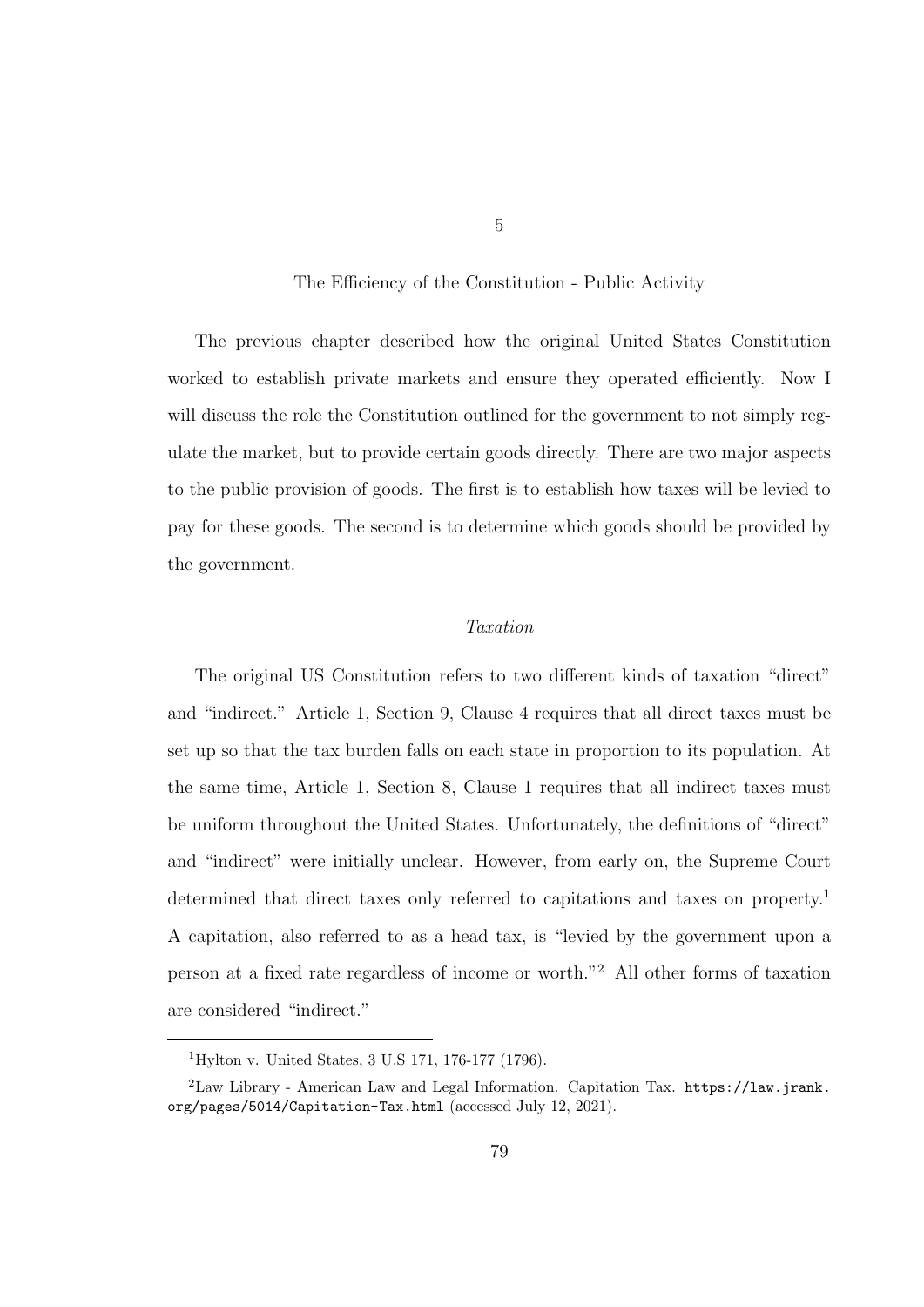# Public Activity

# *Direct Taxation*

While they are imperfect, capitations come relatively close to conforming with the Benefit Principle of Taxation. Theoretically, if we assume that all taxpayers benefit equally from government spending, then they are entirely efficient. This is a significant assumption and is likely inaccurate, but given the difficulty in ascertaining an individual's true preference it may be the best option. On the other hand, the efficiency of taxes on property is more difficult to determine. It seems reasonable that those with more property stand to gain more from a government which protects private property. However, the stipulation that these taxes be proportional to state population is problematic. It seems unlikely that a large landowner in a less populous state would benefit less from the federal government than a similar landowner in a more populous state. Unfortunately, the former is likely to pay proportionately less in taxes than the latter. Thus, it seems likely that any system of property tax that conformed to the original Constitution would not satisfy the Benefit Principle of Taxation.

## *Indirect Taxation*

That leaves us with indirect taxes. The Constitution stipulates such a tax be levied uniformly across the states. Little else is specified. In theory, there is nothing preventing indirect taxes from satisfying the Benefit Principle of Taxation. For instance, a consumption tax laid on a wide variety of purchases could be expected to be relatively efficient. The amount of money spent by an individual or household presumably corresponds to the amount of benefit they get from society. This amount could be seen as a measure of their willingness to pay for government services. However, in practice many of the consumption taxes levied at the time did not function in this way. Instead, taxes were levied on specific products - such as alcohol,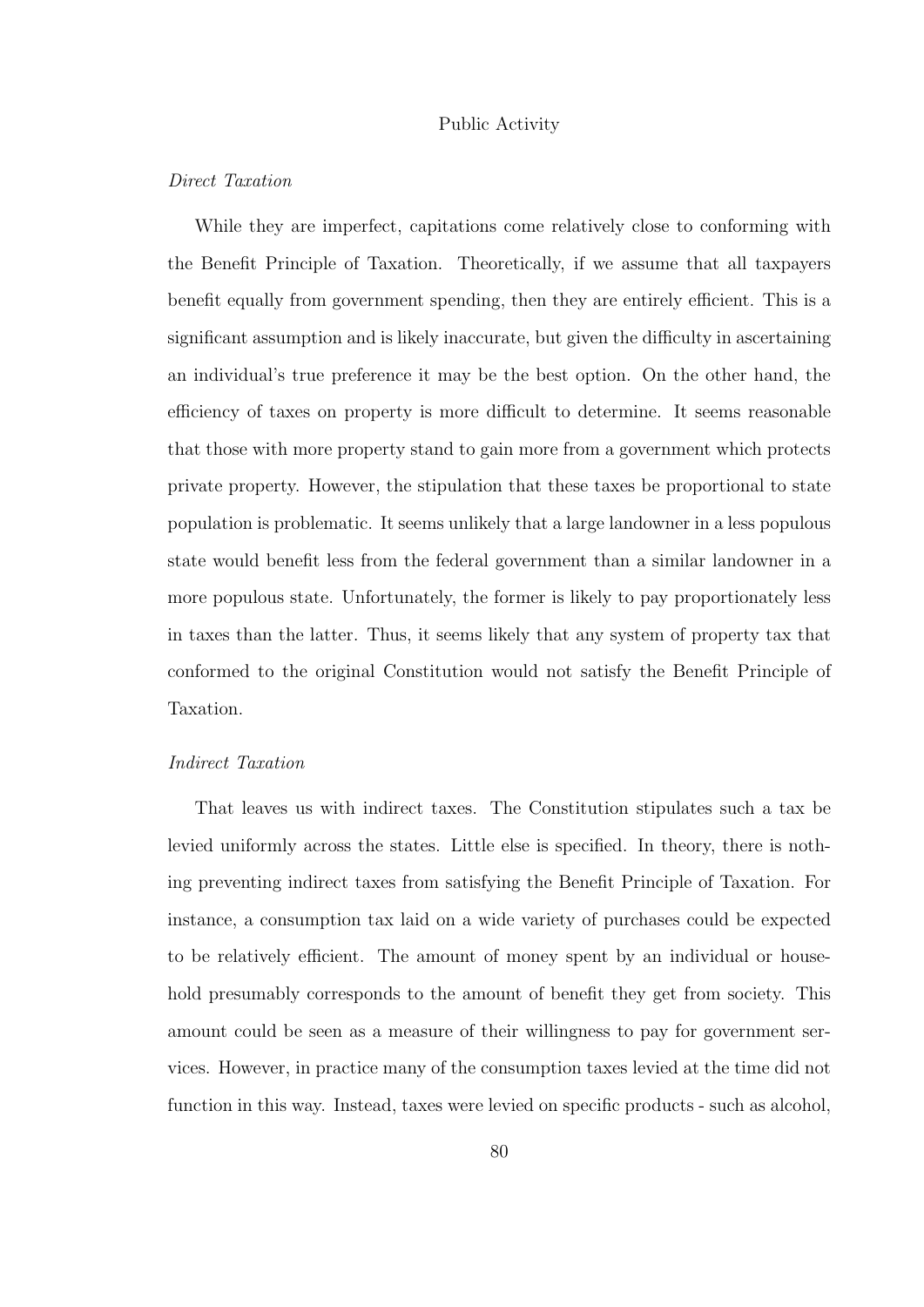## *Taxation*

tobacco, and carriages.<sup>3</sup> This method violates the Benefit Principle and introduces inefficiency. As an example, consider a consumption tax on whiskey. There is no logical reason to believe people who consume alcohol benefit more from the federal government than teetotalers. The Constitutional stipulation that such a tax be uniform does not help. No single state will bear an unreasonable burden of taxation. However, alcohol consumers as a group are not afforded similar protection.

Given the conditions under which the Constitution was drafted, it is unsuprising that it failed to better promote a Lindahl Equilibrium. After all, one of the main purposes of the Constitution was to ensure that the federal government wouldn't specifically single out any state or group of states to bear a larger share of the burden. As such, the fact that they worked to ensure that any one state was not overtaxed, but failed to do the same for other identifible groups, is not surpising.

A similar situation exists with tariffs - another indirect tax allowed for under the Constitution. A tariff is a tax levied on goods imported from another country. There is a case to be made for imposing tariffs on countries that do the same to us. The argument goes that, if you can use the theat of tariffs to discourage other countries from creating their own tariffs, the result will be a reduction of tariffs on both sides.<sup>4</sup> As such, it is helpful that the federal government is allowed to impose tariffs on other nations. This usage of tariffs to negotiate better trade deals is even discussed in the pages of the *Federalist Papers*, so it is not a significant stretch to say it was an intended benefit.<sup>5</sup> Unfortunately, in the early days of our country this

<sup>3</sup>Congressional Research Service, Federal Excise Taxes: An Introduction and General Analysis, (August 26, 2013) 2.

<sup>4</sup>Smith, The Wealth of Nations, 249.

 $<sup>5</sup>$ Hamilton, Madison, and Jay, The Federalist Papers under "Federalist no. 11." "By prohibitory</sup> regulations, extending at the same time throughout the states, we may oblige foreign countries to bid against each other, for the privileges of our markets."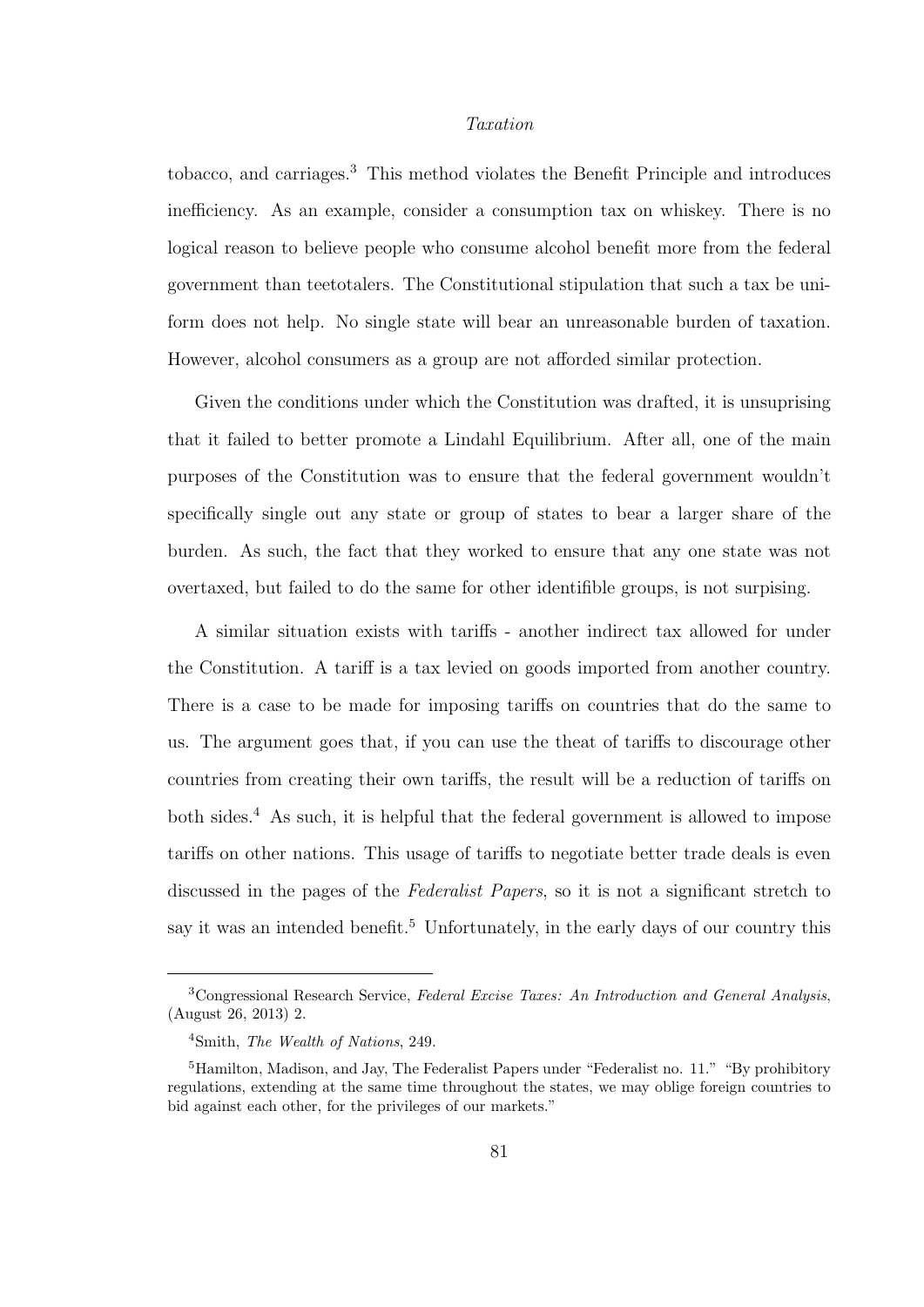## Public Activity

power was often used unilaterally for protectionist purposes. <sup>6</sup> This practice violates sector allocative efficiency and thus Pareto Optimality. Again, we see the original Constitution allowing for violations of the Benefit Principle of Taxation.

#### *Eminent Domain*

As discussed above, eminent domain is economically very similar to taxation. The only difference is that taxes are usually paid in the form of currency, whereas eminent domain involves the government taking property itself. Due to the nature of eminent domain, the burden is usually applied to a small group of taxpayers. If private land is seized by the government, the landowners are affected. For instance, when a road is widened the whole town will benefit. However, the households who sacrifice land to the project bear more of the cost than those a few blocks away. On the surface, this situation appears to cause a clear violation of the Benefit Principle of Taxation.

Fortunately, the US Constitution limits this sort of violation with the Fifth Amendment. "Nor shall private property be taken for public use, without just compensation." By compensating those who have their property seized through eminent domain, the Constitution helps to ensure that no single group of taxpayers can be unfairly burdened by the use of eminent domain.

# *Spending*

It is generally accepted today<sup>7</sup> that the federal government gets its authority to spend at least in part from Article I, Section 8, Clause 1 of the Constitution.<sup>8</sup> The

 ${}^{6}$ Paul Moreno, "Taxation," in The Heritage Guide to the Constitution

<sup>7</sup>John C. Eastman, "Spending Clause," in The Heritage Guide to the Constitution.

<sup>8</sup>"The Congress shall have Power To lay and collect Taxes, Duties, Imposts and Excises, to pay the Debts and provide for the common Defense and general Welfare of the United States;...."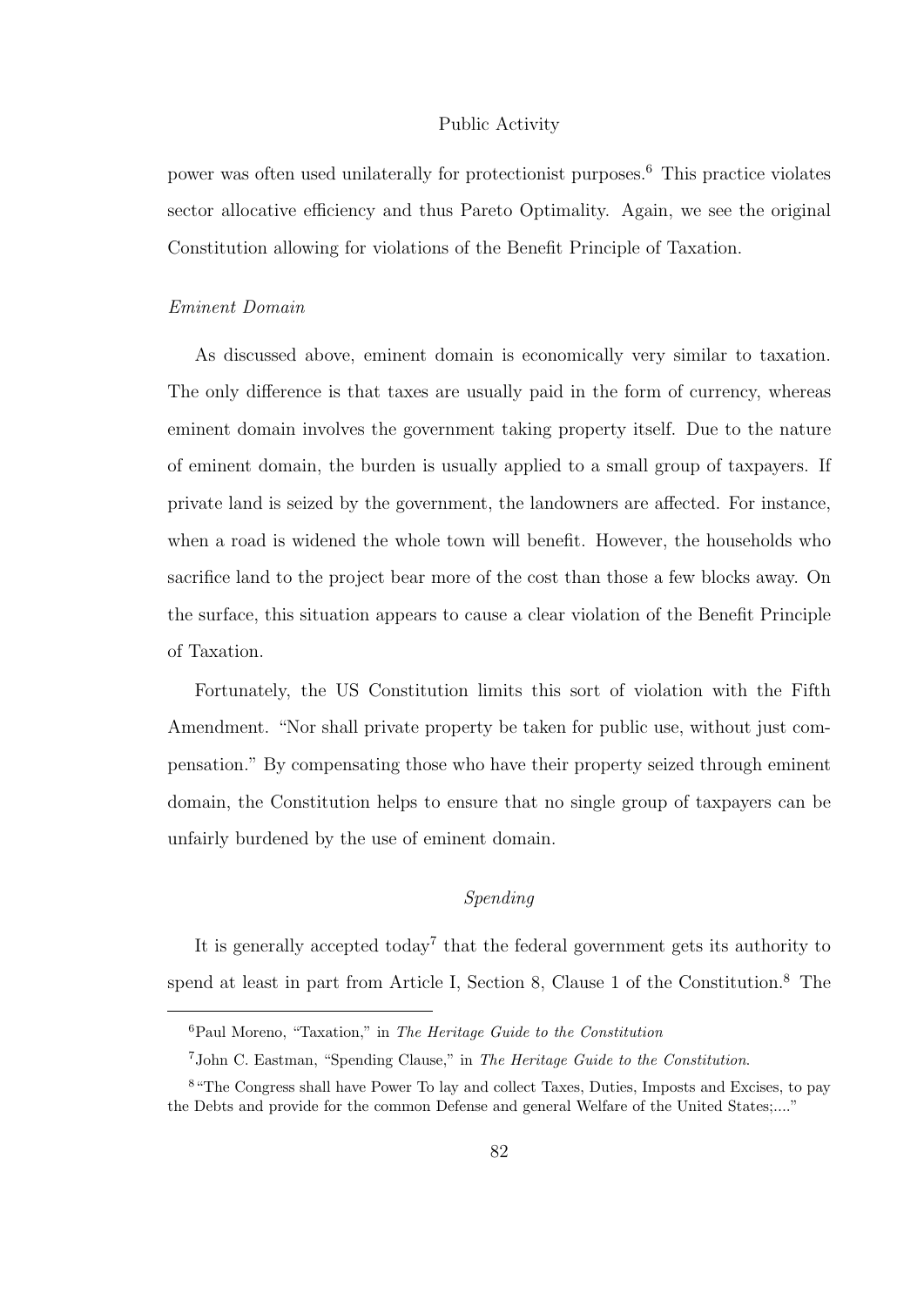## *Spending*

next question becomes, what limitations - if any - does the Constitution place on federal spending.

The term "common Defense" is fairly straightforward and can be understood in its common meaning. Since national defense is one of the classic examples of a public good, it makes perfect sense for it to be provided for by federal spending. The real question is how we are supposed to interpret the term "general Welfare."

According to James Madison, the purpose of the phrase "general Welfare" was not to expand Congress's authority to spend federal money. Instead, he claims the federal government is only allowed to spend money in accordance with the enumerated powers granted later in the Constitution.<sup>9</sup> This view is in stark contrast to others of the Founding Generation, such as Alexander Hamilton. Hamilton claimed that the clause was intended to cover much more than just the powers specified later in the Constitution. He even went so far as to claim that general welfare "necessarily embraces a vast variety of particulars, which are susceptible neither of specification nor of definition."<sup>10</sup> While it is clear that today we follow Hamilton, even in the early years Congress seemed to reject Madison's view.<sup>11</sup>

However, even though the Founding Generation did not follow Madison's interpretation, the term "general Welfare" still provided some limits on the federal government's ability to spend. Early in his term, President Monroe vetoed a bill to restore the Cumberland Road. He objected on the grounds that the spending was too regional to be considered general welfare. Monroe later changed his position and signed several bills to spend money on other regional infrastructure projects. However, other presidents such as Jackson, Polk, and Buchanan followed his earlier

<sup>&</sup>lt;sup>9</sup>Hamilton, Madison, and Jay, The Federalist Papers under "Federalist no. 41."

<sup>10</sup>"Alexander Hamilton's Final Version of the Report on the Subject of Manufactures, [5 December 1791]," under "Pecuniary bounties."

<sup>11</sup>Congressional Research Services, "ArtI.S8.C1.2 Spending Power," Constitution Annotated.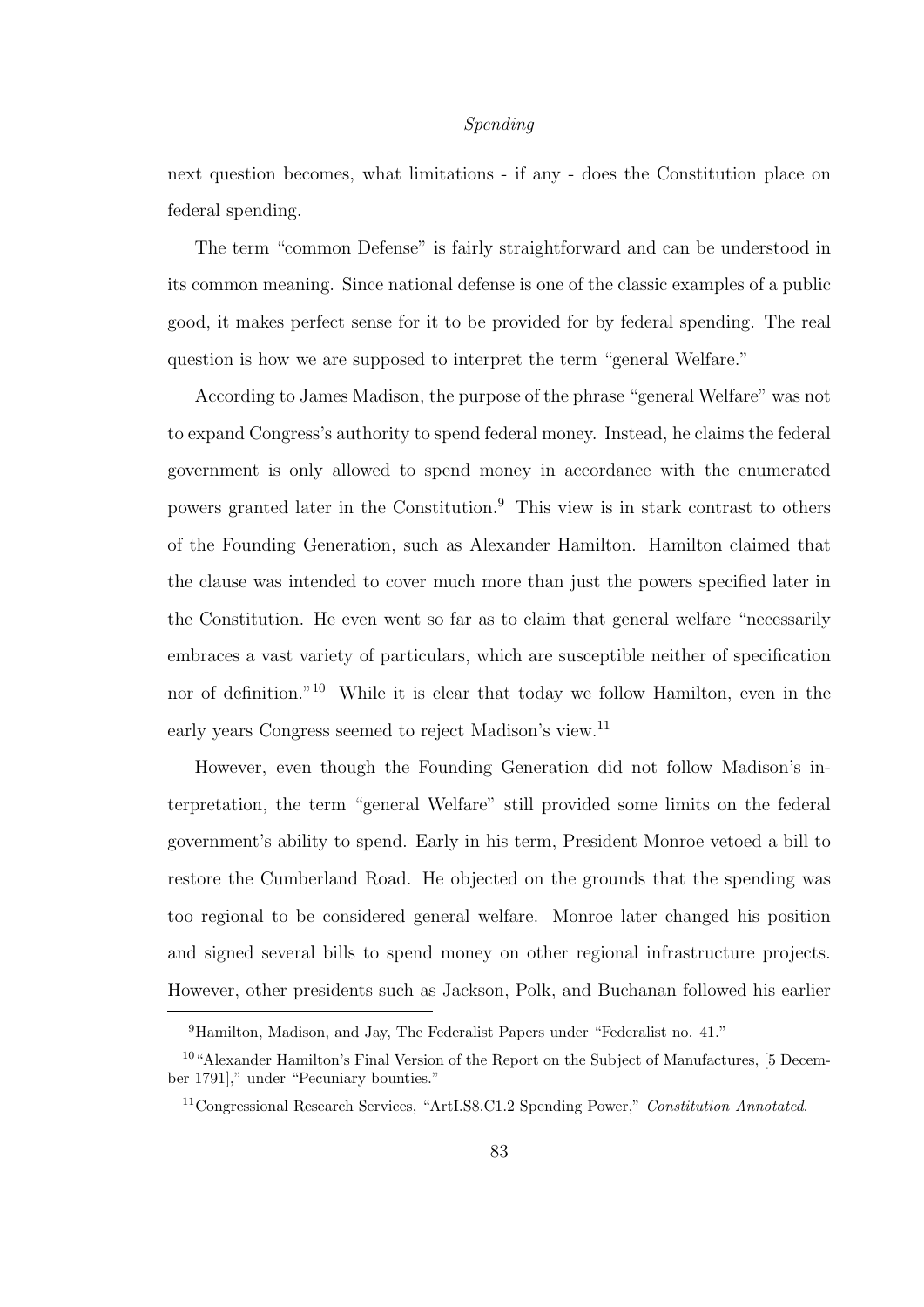# Public Activity

example of austerity.<sup>12</sup>

If we take general welfare in the broad sense laid out by Hamilton, the result will be difficult to evaluate. If this term encompasses all possible spending the federal government can imagine, then the likely result will be violations of the Benefit Principle of Taxation. Whenever tax revenue is drawn from the entire country to be spent on a project with only local benefits, Pareto Optimality will be violated. For example, imagine that the federal government decided to spend money to build and maintain a road in a particular state. If the road is often used by those from outside the state - as is often the case with interstate highways - then it makes sense that the local population would not bear all of the cost. However, if the road is used entirely or almost entirely by locals, then many of the federal taxpayers paying for the road will not benefit from it.<sup>13</sup> As such, we can see that federal spending on projects with only local benefit violates the Benefit Principle of Taxation. On the other hand, if we restrict the federal government to spending on general welfare in a narrow sense, these inefficiencies can be avoided.

Of course, if all government spending was limited to general welfare, problems could quickly arise. Local roads might not be built, local bridges might break down, and the local economy might suffer. However, the federal government is not the only institution capable of providing public goods under the Constitution.

# *The Federal System*

So far I have been focused on what the Constitution says about federal taxation and spending. However, the Constitution left the states with great discretion on

 $12$ Eastman, "Spending Clause," in The Heritage Guide to the Constitution

 $13$ Another method of conforming to a Lindahl Equilibrium would be to require that the road pays for itself, perhaps through the use of tolls. This method is very effective, but can not be applied for all goods provided by the government.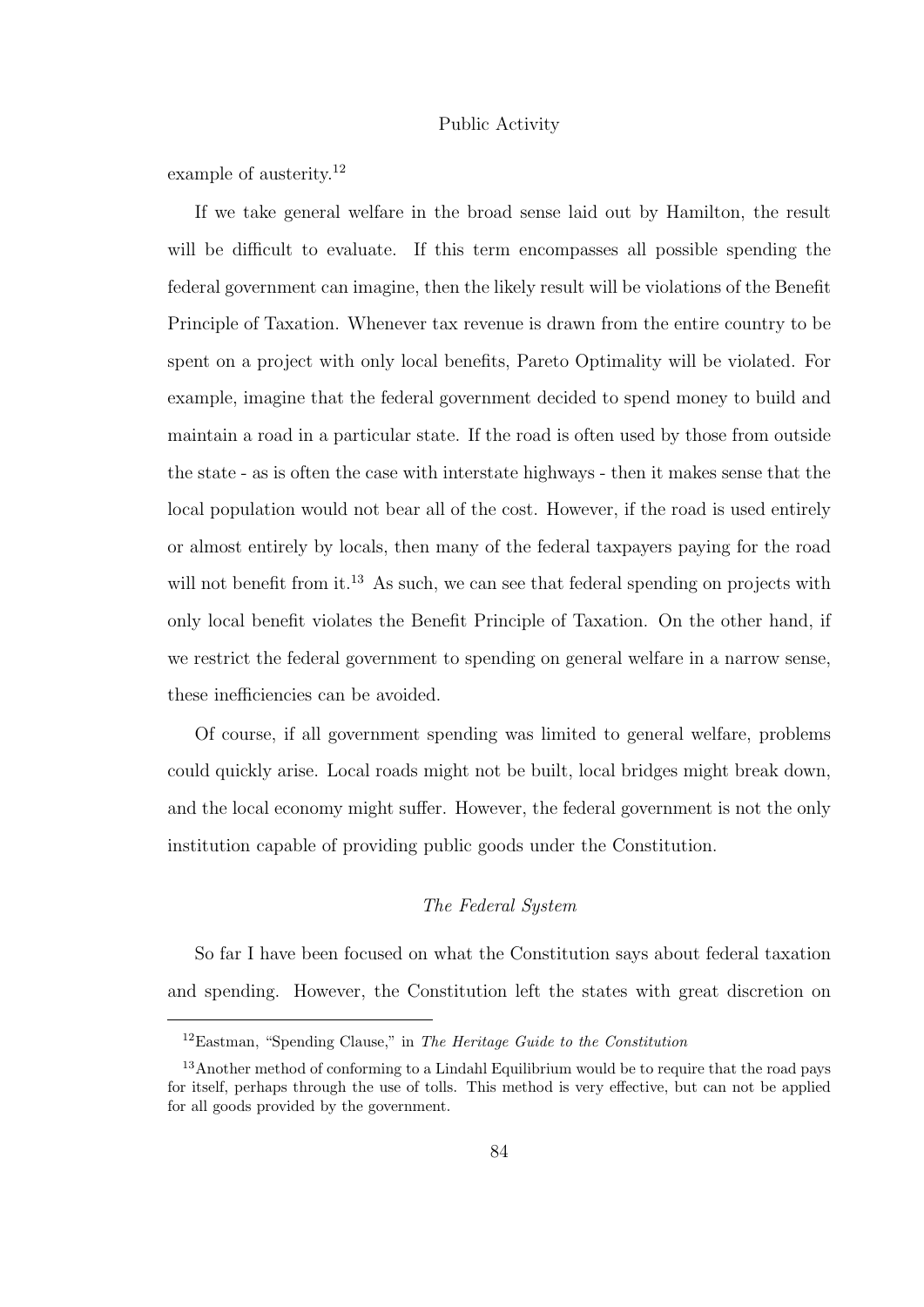## *The Federal System*

how to tax their populations and how to spend their revenue. This decentralized system of shared power between central and regional governments is the essence of federalism. The ability of states to tax and spend was not entirely unrestricted. For instance, the Interstate Commerce Clause prevents taxing goods imported from other states and Article 1, Section 10, Clause 3 doesn't allow states to "keep Troops, or Ships of War in time of Peace." However, in general the individual states have leeway.

The primary implication of this federal system is that goods that act as public goods or have large positive externalities for a small area or group of people can be provided on a more local level. For example, while a local road would likely not provide any benefit for those living in another state, it might act as a public good within a single state. In this way, the taxpayers who benefit are the ones who foot the bill. This prevents individuals from a different state from having to pay for a project which will provide them no meaningful benefit. By decentralizing the power to tax and spend, the Constitution helps to satisfy the Benefit Principle of Taxation.

As I have discussed above, one of the issues created by this decentralization is a lack of protection. Many of the safeguards included in the Constitution do not apply to the individual states.<sup>14</sup> It was not until the passage of the 14th Amendment that this weakness began to be rectified.<sup>15</sup>

<sup>14</sup>Baron v. the Mayor and City Council of Baltimore, 32 U.S. 243, 243 (1833).

<sup>15</sup>Congressional Research Services, "Amdt14.S1.3.1.1.2 Due Process Clause and Incorporation: Early Doctrine," Constitution Annotated.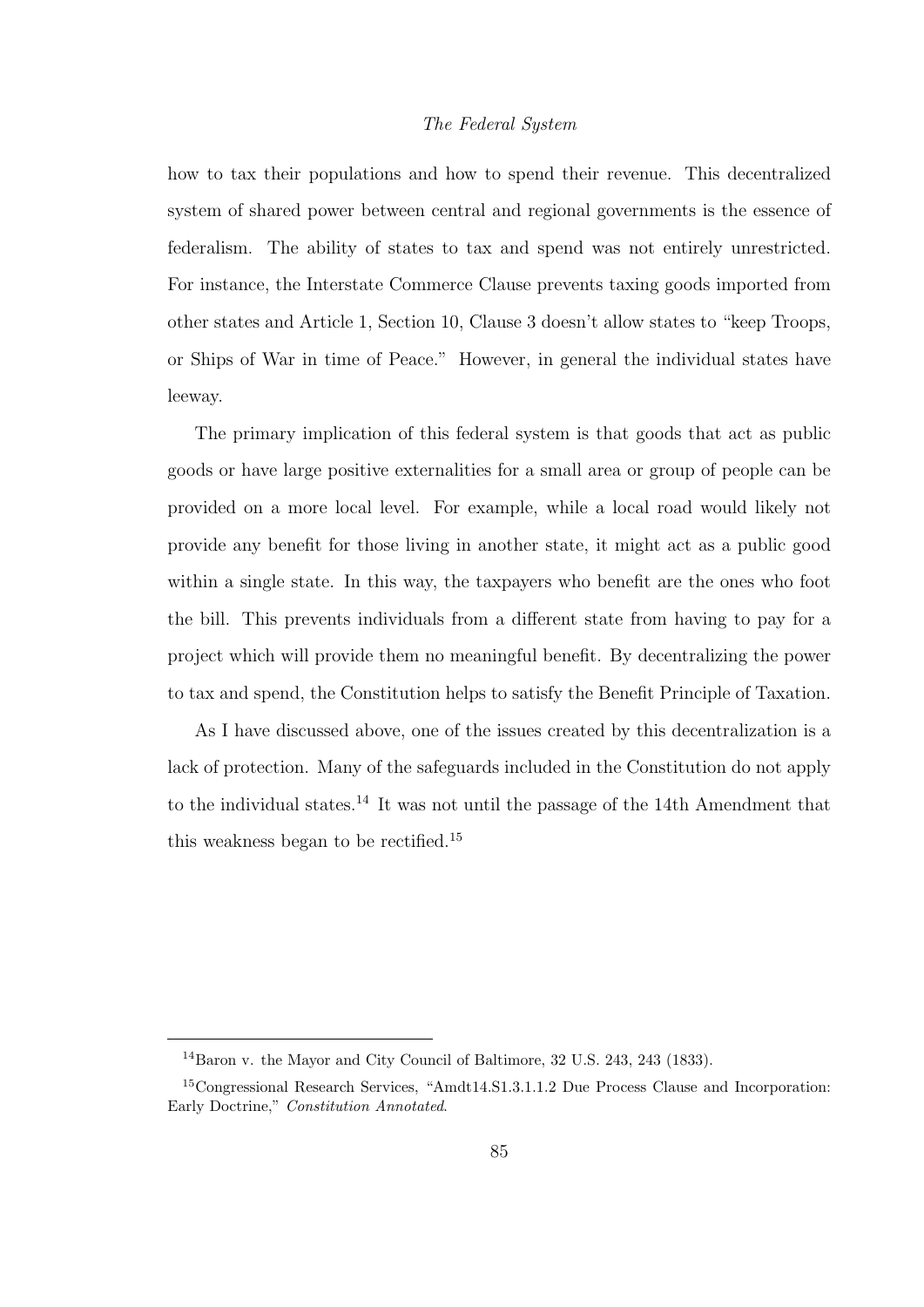#### The Efficiency of the Constitution - Additional Elements

In addition to the topics discussed in the previous two chapters, there are many topics that don't fit well into the above sections. For the most part these topics require less attention, and they shall be dealt with here.

# *Transfer Programs*

Up until now I have been discussing government spending on goods and services. However, much of what modern governments spend their tax revenue on doesn't fall neatly into either of those categories. Perhaps a better term to describe much of the spending by the modern USA would be "charity." Usually this charity is directed at those of lower income and can be in the form of direct payment, vouchers, or direct provision of goods and services. This is not a category of government spending mentioned in the Constitution. Given how important such spending is today, this topic will be addressed in its own section. Similarly, public education is a major expenditure of modern governments that was not clearly enumerated by the Constitution. This topic will also be addressed below.

As has been previously defined, government spending is efficient if it conforms to the Benefit Principle of Taxation. However, many of the programs that modern governments support fail to adhere to this principle by their very nature. Perhaps the clearest examples are transfer programs such as food stamps. If taxpayers who didn't benefit from the program didn't contribute, there would be no revenue to support it. Similarly, if recipients of food stamps had to pay an amount in taxes equal to the benefit they received, the program would have no purpose. Transfer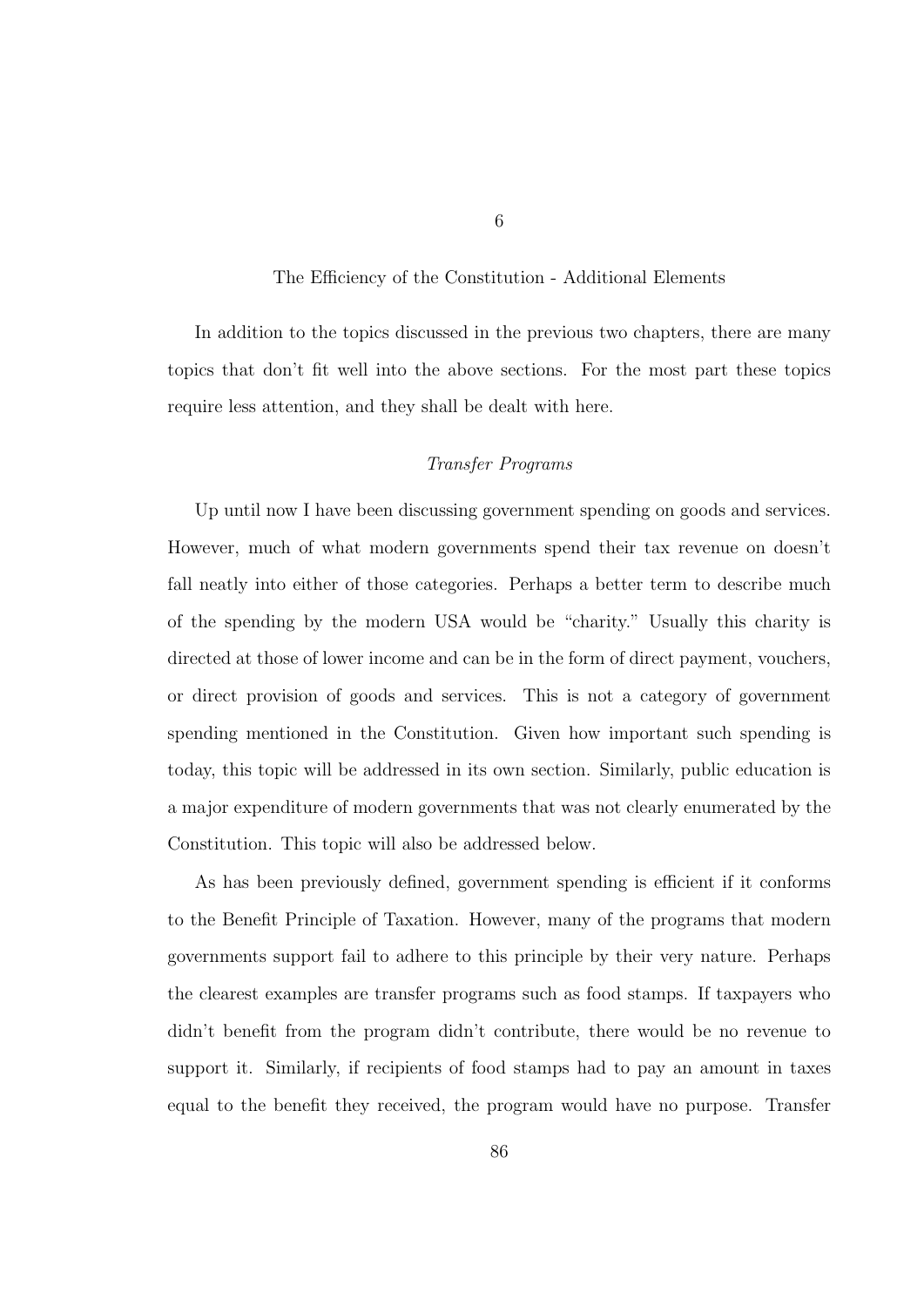## *Transfer Programs*

programs are inherently inefficient according to Benefit Principle of Taxation.

While many of the programs that are considered part of the social safety net will fail the Benefit Principle, some will pass. Such programs are usually called social insurance programs. For instance, an unemployment insurance program could be structured to tax each worker based on the benefits they would receive if ever they lost their job. Such a program would conform to the Benefit Principle since utility is proportional to cost. To ensure that the Benefit Principle is being followed, such a program might allow for individuals to withdraw from the program altogether. However, any program designed with the goal of wealth redistribution will fail the Benefit Principle of Taxation by definition.

This is likely too harsh a judgement of such transfer programs. Yes, they violate the Benefit Principle of Taxation. However, they could not accomplish their noneconomic goals any other way. As such, it may be helpful to relax our requirements for such programs. After all, even though two welfare programs may both fail to be Pareto Efficient, there are definitely more and less efficient ways of setting up a transfer program. In general, for a transfer program to disrupt the economy the least, it should change incentives to be productive as little as possible. To a certain extent, the mere existence of most welfare programs will change the incentives to produce. However, certain ways of setting up a welfare program are less distortionary than others. Some systems designed to avoid distorting the labor market include the Negative Income  $\text{Tax}^1$  and the Universal Basic Income. Of course, these systems have their own weaknesses - usually related to an increase in the number of people who receive welfare.<sup>2</sup> It is beyond the scope of this thesis to determine the best way

<sup>1</sup>Robert A. Moffitt, "The Negative Income Tax and the Evolution of U.S. Welfare Policy," The Journal of Economic Perspectives 17, no. 3 (Summer 2003): 120-121.

<sup>2</sup> Ibid., 122-123.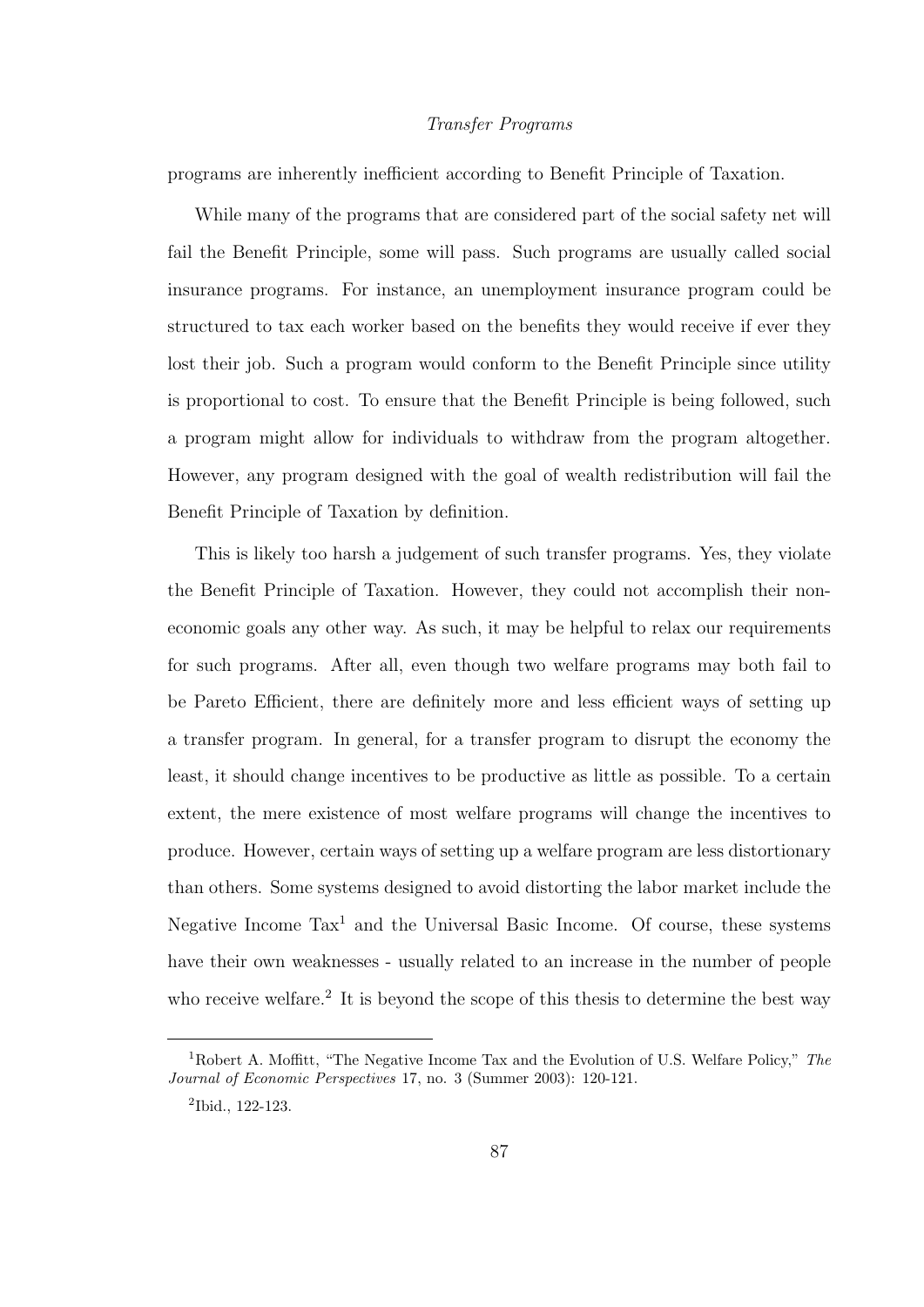## Additional Elements

of setting up a welfare state.

In the Constitution there is no mention given of any sort of welfare program. As discussed in chapter five, the question arises as to whether or not the federal government was even given the power to establish a welfare system. Alexander Hamilton's definition of "general Welfare" would have allowed for such a system. However, the answer is less clear if we use a more restrictive interpretation. Perhaps it could be argued that, since poverty is hardly bound to any one geographic region, that a federal welfare program would have followed even a more restricted definition of "general Welfare." However, such discussion is moot. The Founding Generation didn't implement any sort of federal welfare system once they actually began to govern. Unlike with other omissions, such as concerning externalities, the Founding Generation would have obviously been aware of the existence of charity. Furthermore, government run transfer programs - known as the Poor Laws - were in the process of being reformed and centralized in England around the time the Constitution was being drafted.<sup>3</sup> As such, the Founding Generation's decision to not implement a similar system on the federal level must be taken to be deliberate, rather than unintentional. That having been said, the Constitution does leave the states with the ability to create their own transfer programs. As such, it is less that the Constitution prevents such programs, and more that it leaves the individual states to decide how far they wish to go. Today, such a delegation of power would likely be considered unacceptable by many. Of course, as discussed above, the aim of transfer programs has little to do with the question of economic efficiency. They have as their goal a non-economic aim. The question of whether they should be

<sup>3</sup>UK Parliament, "Poor Law reform," https://www.parliament.uk/about/living-heritage/ transformingsociety/livinglearning/19thcentury/overview/poorlaw/ (Accessed July 20, 2021).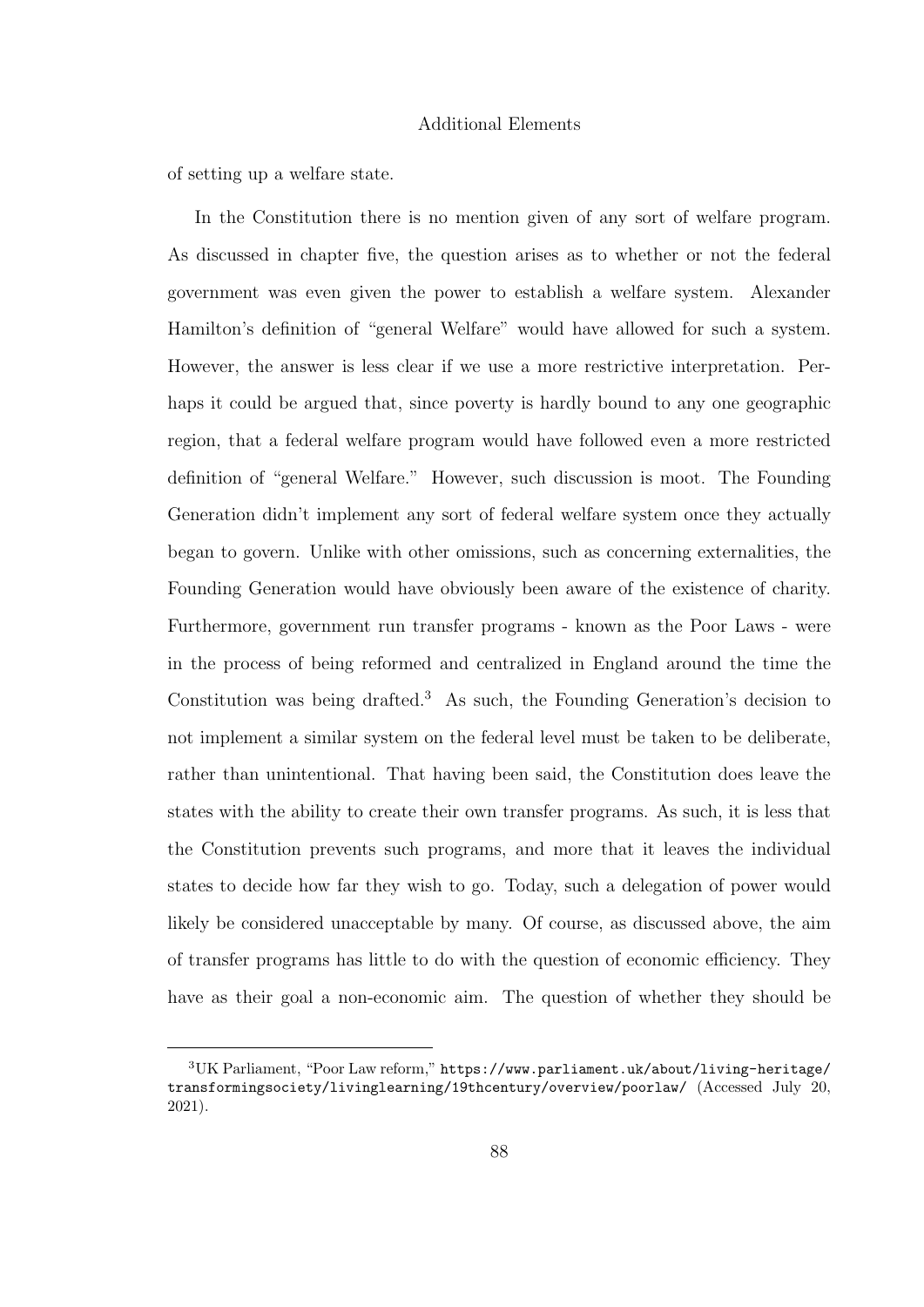## *Education*

implemented is beyond the scope of this thesis.

# *Education*

Another very common role of modern government is that of providing education. Similar to the Post Office in chapter 3, government-provided education could be described as public provision of a private good. However, it also appears very similar to charitable transfer programs. In this case, the charity being given is that of an endowment of human capital. Just as with the example of charity described above, any publicly funded school system will violate the Benefit Principle of Taxation if it is paid for using tax revenue. Interestingly, if described as a charity program, the public school system is relatively non-disruptive. After all, lump sum payments generally distort the incentive to produce less than other kinds of charity. Another difference between public education and most transfer programs is that public education is usually seen to have a positive externality. As such, there is at least some built-in cause for government intervention.

No mention of education shows up in the Original US Constitution. Similarly, no attempts were made by the early federal government to support education. It wasn't until 1867 that the original incarnation of the Department of Education was even established.<sup>4</sup> However, while the federal government initially did not do anything to support education, the same was not true at the local level. Several examples of public education systems show up subsequent to the ratification of the Constitution. One of the better known of these systems originated in Massachusetts.<sup>5</sup> Similar

<sup>4</sup>U.S. Department of Education, "The Federal Role in Education," https://www2.ed.gov/ about/overview/fed/role.html (Accessed July 19, 2021).

<sup>&</sup>lt;sup>5</sup>Center on Education Policy, "History and Evolution of Public Education in the US," under "The Establishment of 'Common Schools"' https://files.eric.ed.gov/fulltext/ED606970. pdf (Accessed July 19, 2021)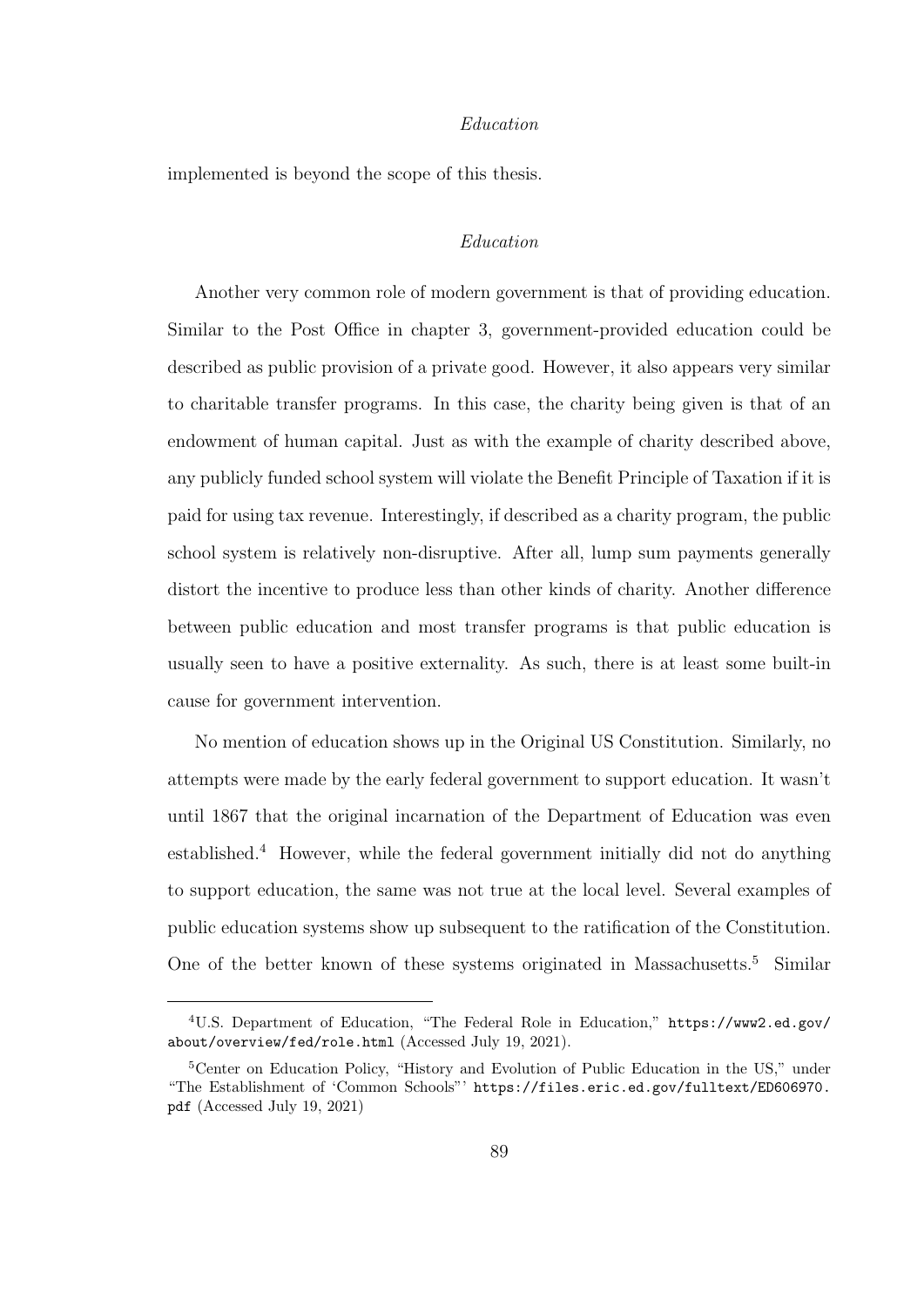### Additional Elements

efforts were championed in the south by Thomas Jefferson.<sup>6</sup> It seems clear that the Founding Generation were relying on the federal system in this case. Individual states were allowed to set up their own public education systems, without involving the federal government. As with transfer programs, this approach of avoiding the issue on a federal level follows our definition of economic efficiency.

## *The Question of Slavery*

It is perhaps impossible to discuss the Original US Constitution without dealing with the elephant in the room - slavery. Technically, slavery does not violate the tenets of Pareto Optimality, as I discussed in chapter 1. No theoretical issue arises from arbitrarily assigning ownership of one person's labor to another, and so the mere existence of slavery does not violate Pareto Optimality. Similarly, while racial discrimination leads to inefficient use of human capital, the elimination of such discrimination is also not Pareto Optimal. By preventing highly capable African Americans from becoming educated and displacing the least qualified white doctors, lawyers, etc., systemic discrimination did hurt the economy of the United States. However, to eliminate this clearly unreasonable discrimination would clearly leave some members of society worse off, and thus this shift would not be Pareto Optimal. Perhaps such a shift away from systematically keeping capable African Americans out of skilled jobs could be made Pareto Optimal by compensating the white workers who are being displaced, but such a system would be difficult to set up and would amount to rewarding people for being incompetent.

As such, this denunciation of the enslavement and repression of African Americans is a rather weak one. It is made even weaker since, while slavery itself was permitted in the Original US Constitution, the institutional discrimination that clearly

<sup>6</sup> Ibid., under "Democracy and the Origins of Public School."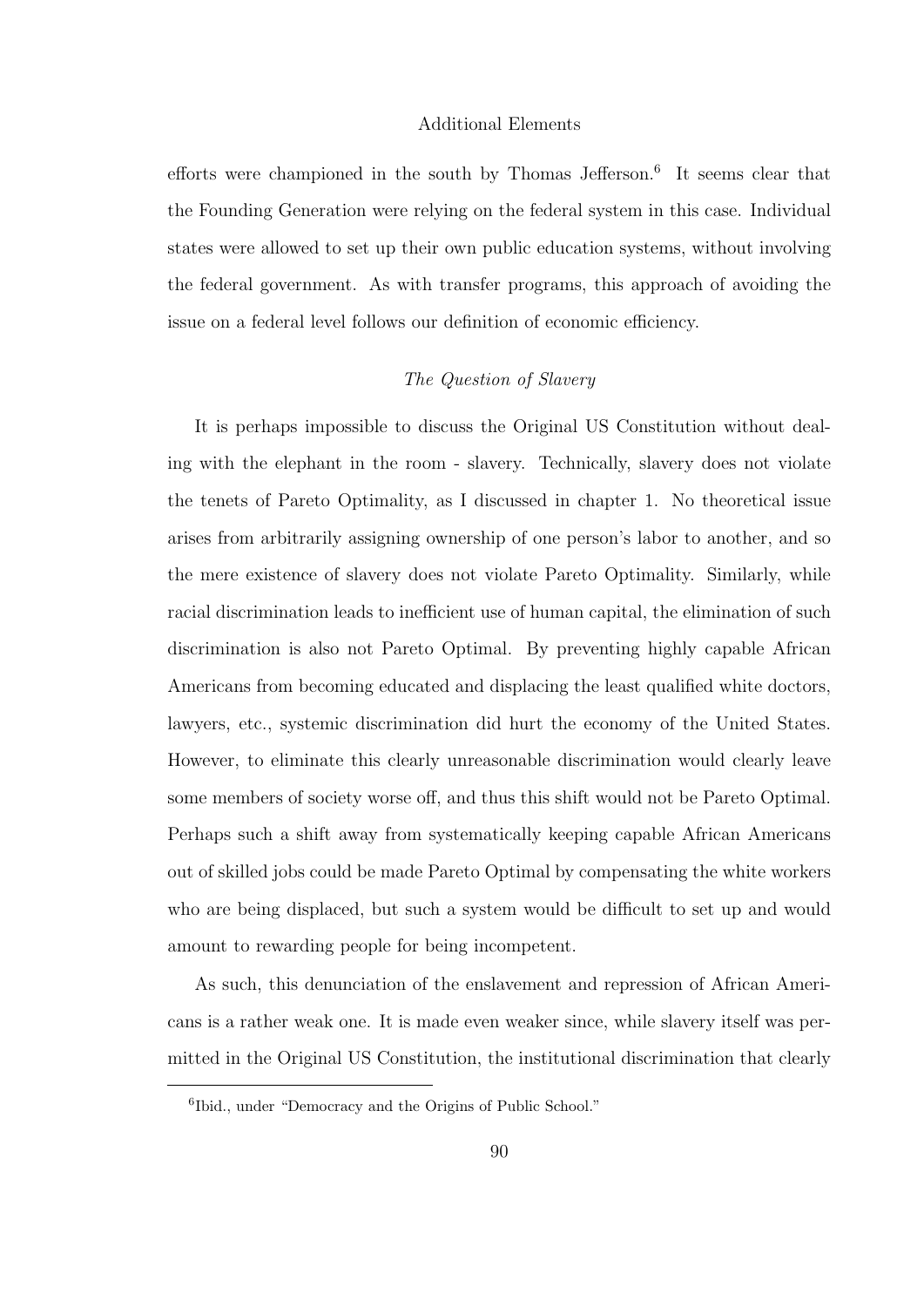### *The Question of Slavery*

lowers productivity was neither established nor codified by the Constitution. A better argument can be made through the use of Kaldor-Hicks efficiency.

It seems highly likely that freeing slaves satifies Kaldor-Hicks efficiency. Presumably, a slave owner values his or her slaves in accordance with the amount of profit they produce. If we assume that the market for slaves clears, then each slave owner will purchase more slaves until the marginal cost of a new slave is equal to the marginal benefit that the slave would produce. Without a loss of generality, we can convert these values into per hour marginal cost and benefit. On the other hand, a slave can be expected to value his or her freedom in accordance with the value that he or she places on their time. If we free the slave and assume that the market for labor clears, that means that the now former slave would value their time at least as much as the marginal per hour value of their time in the labor market. Each hour must be valued at least that much by a representative former slave, because if they valued their time less than that they could presumably increase the amount they work. As such, we can safely say that an hour of a slave's time must be at least as valuable to the slave as it is to the slave owner. The same can be said of any time value, be it a day, a month, or a lifetime. Because the slave values their time more than the owner does, to take the rights to the slave's time away from the owner and to give it to the slave would satisfy Kaldor-Hicks efficiency. In addition to the math based argument above, it also seems likely that most people place a value on freedom. As such, the gains to efficiency are likely to be even greater than expected. Thus, while slavery can be set up to be Pareto Optimal, it will fail to be Kaldor-Hicks efficient.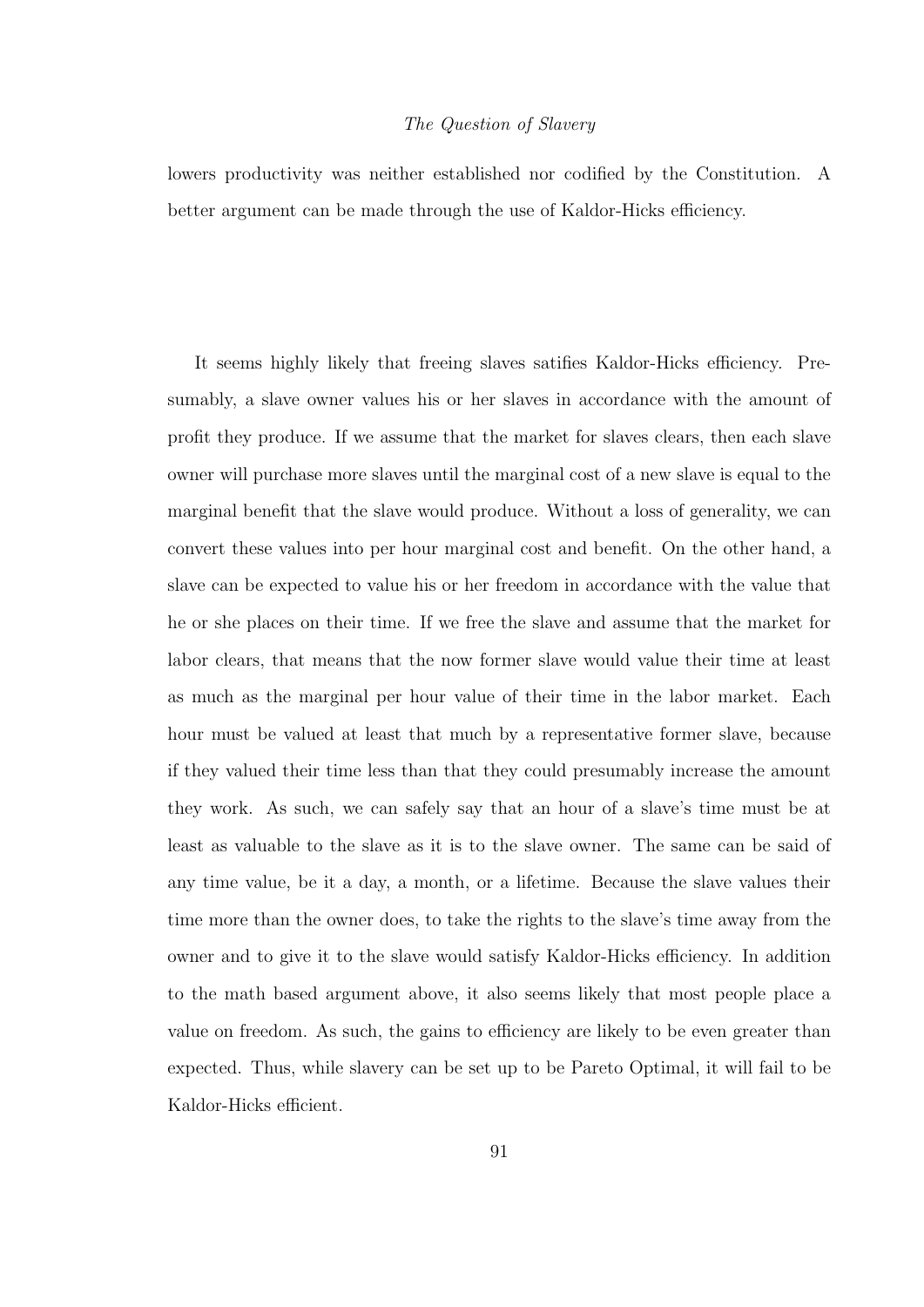# Additional Elements

# *Inducement to Innovate*

As mentioned in chapter three, it is not enough for government policy to merely maximize efficiency in the short run. It must also take steps to incentivize the increases in productivity that drive economic growth. The original US Constitution contains a section that seeks to do just that. Article 1, Section 8, Clause 8 gives Congress the authority "To promote the Progress of Science and useful Arts, by securing for limited Times to Authors and Inventors the exclusive Right to their respective Writings and Discoveries." In this way, the Constitution explicitly gives Congress the ability to incentivize private individuals and firms to innovate.

However, as discussed in chapter three, this method of inducement that the Constitution specifies - the creation of temporary monopolies on certain products - has some issues. By granting inventors exclusive rights to their invention, the Constitution creates monopolies. As with all monopolies, the result will be a loss of economic efficiency while the patent is in effect. Due to their fear of government backed monopolies, the Founding Generation was presumably aware of this loss of efficiency.<sup>7</sup> Since this monopoly serves a purpose and is temporary, the shortterm cost is presumably worth the long-term benefit. However, as I discussed in chapter three, there are alternative methods of promoting innovation without relying on temporary monopolies. For example, it is likely that an Intertemporal Bounty System could serve the same purpose with less distortive effects.

Because better alternatives to the patent system exist, the use of the patent system should be considered a weakness of the Original US Constitution. However, it is important to note that, despite its negative short-term effects, the patent system does perform an important function in the economy. Similarly, while today we know

<sup>7</sup>Calabresi and Price, "Monopolies and the Constitution: A History of Crony Capitalism," 29.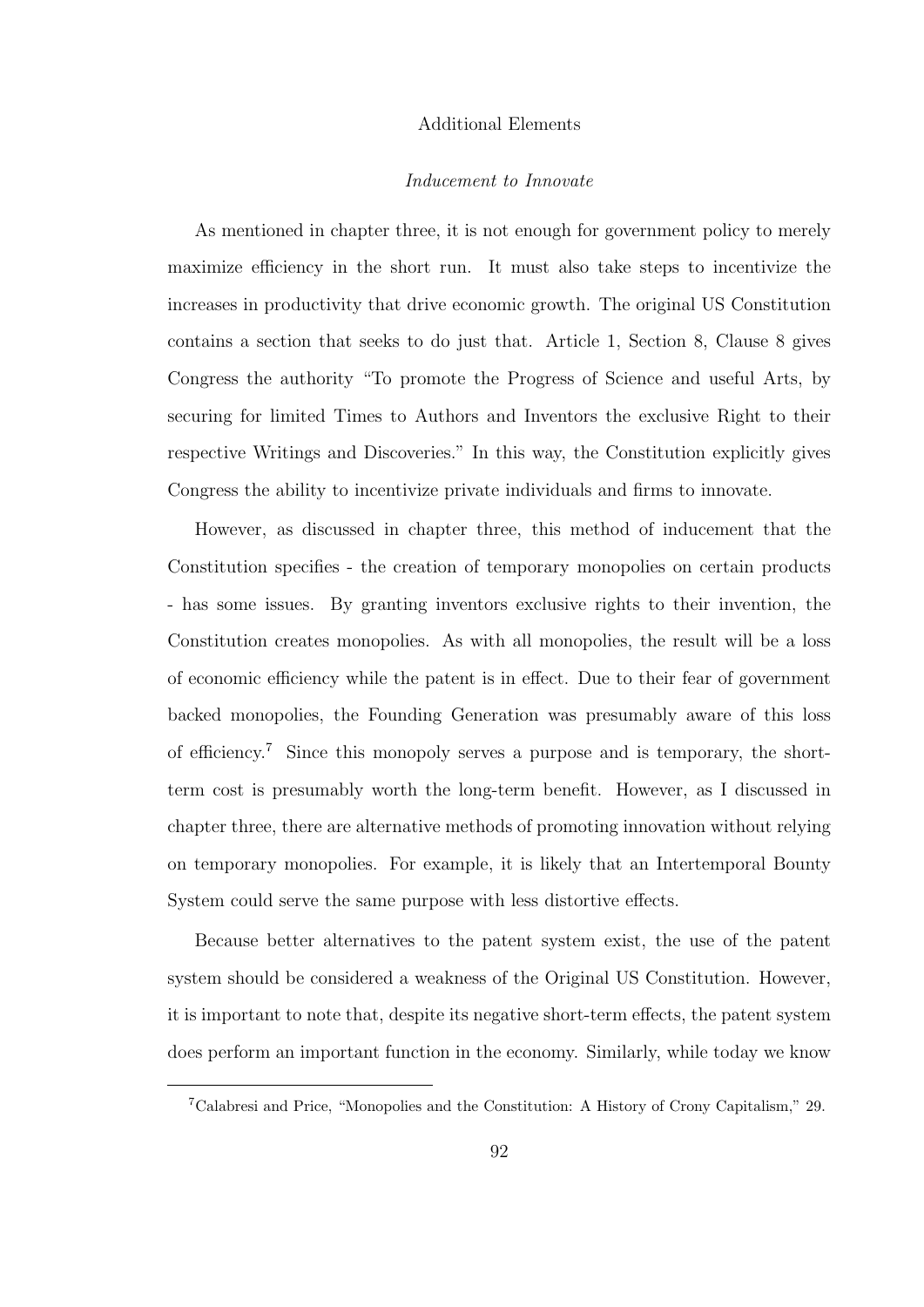## *The Political System*

of better ways to incentivize innovation, at the time such methods were unknown. As such, it is not surprising that the Founders did not implement a more advanced system.

## *The Political System*

To this point, I have been evaluating the Original US Constitution as it was understood at the time. However, at the end of the day the Constitution is just another piece of paper. It is not sufficient to discuss the exact protections that - for instance - the Fifth Amendment claims to provide. Such a discussion is meaningless if the government is not bound by those restrictions in practice. '

The Founding Generation was very aware that merely writing down their rights would not be sufficient to ensure them. They specifically designed the Constitution to limit government power through checks and balances. The federal system of shared central and local governance was an additional control. Between these two safeguards, the Framers intended that the government would never be united enough to abuse its power.

For our purposes, protection against governmental abuse is very important. Without this protection none of the efficient policies built into the US Constitution can be taken for granted.

# *Checks and Balances*

Perhaps the best known of the Framer's methods of preventing government abuse of power was their system of checks and balances. This system was applied across the Legislative, Judicial, and Executive branches. By giving each branch the ability to counteract the others' policies, the government would not be unified enough to abuse its power. Furthermore, if any one branch tried to acquire enough power to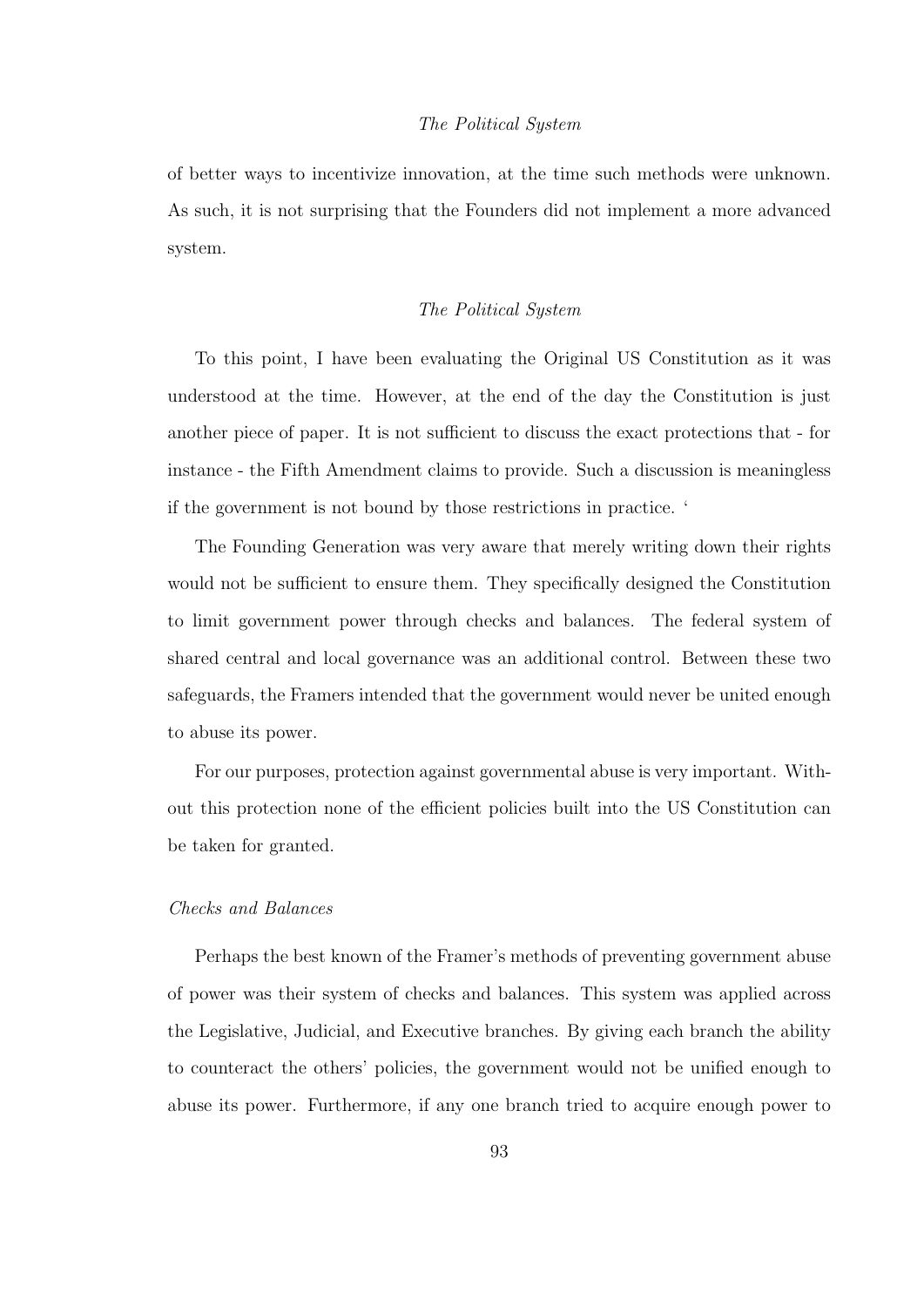# Additional Elements

abuse the people, the other branches would find it in their own best interests to stop them. After all, a power grab by the Executive would presumably leave those in the Legislature in a much weaker position.

In general, the system of checks and balances appear to have worked relatively well. By granting the three different branches of government limited authority in each other's sphere of power,<sup>8</sup> the three branches of government are able to hold each other accountable. Unfortunately, this practice of bluring the lines between Executive, Legislative, and Judiciary has lead to confusion on the exact bounds of each branch's authority. This confusion is unfortunate, but does not seem to have compromised the ability of the branches to check each other.<sup>9</sup> However, some scholars have suggested that a larger threat to the system of checks and balances is the rise of political parties. The system of checks and balances was built on the assumption that each of the three branches of government would come to have their own political agenda; different - and perhaps directly counter to - the other branches of government. Thus, political competition would primarily occur between branchs of government. However, in reality much of the political competition that occurs in the United States happens between political parties instead. <sup>10</sup> Some scholars even go so far as to claim that separation of powers as was intended by the Constitution never really existed.<sup>11</sup> While this extreme position would seem to suggest that American democracy does not have any checks, the authors take the opposite viewpoint. It

<sup>8</sup>For example, the Senate has a judicial role when it comes to impeachment trials.

<sup>9</sup>Saikrishna B. Prakash, "A Note on the Separation of Powers," in The Heritage Guide to the Constitution

<sup>&</sup>lt;sup>10</sup>Daryl J. Levinson and Richard H. Pildes, "Separation of Parties, Not Powers," *Harvard Law* Review 119, no. 8 (June 2006): 2312-2313

<sup>11</sup>Levinson and Pildes, "Separation of Parties, Not Powers," 2385-2386. "From nearly the start of the American republic, the separation of powers as the Framers understood it, and as contemporary constitu tional law continues to understand it, had ceased to exist."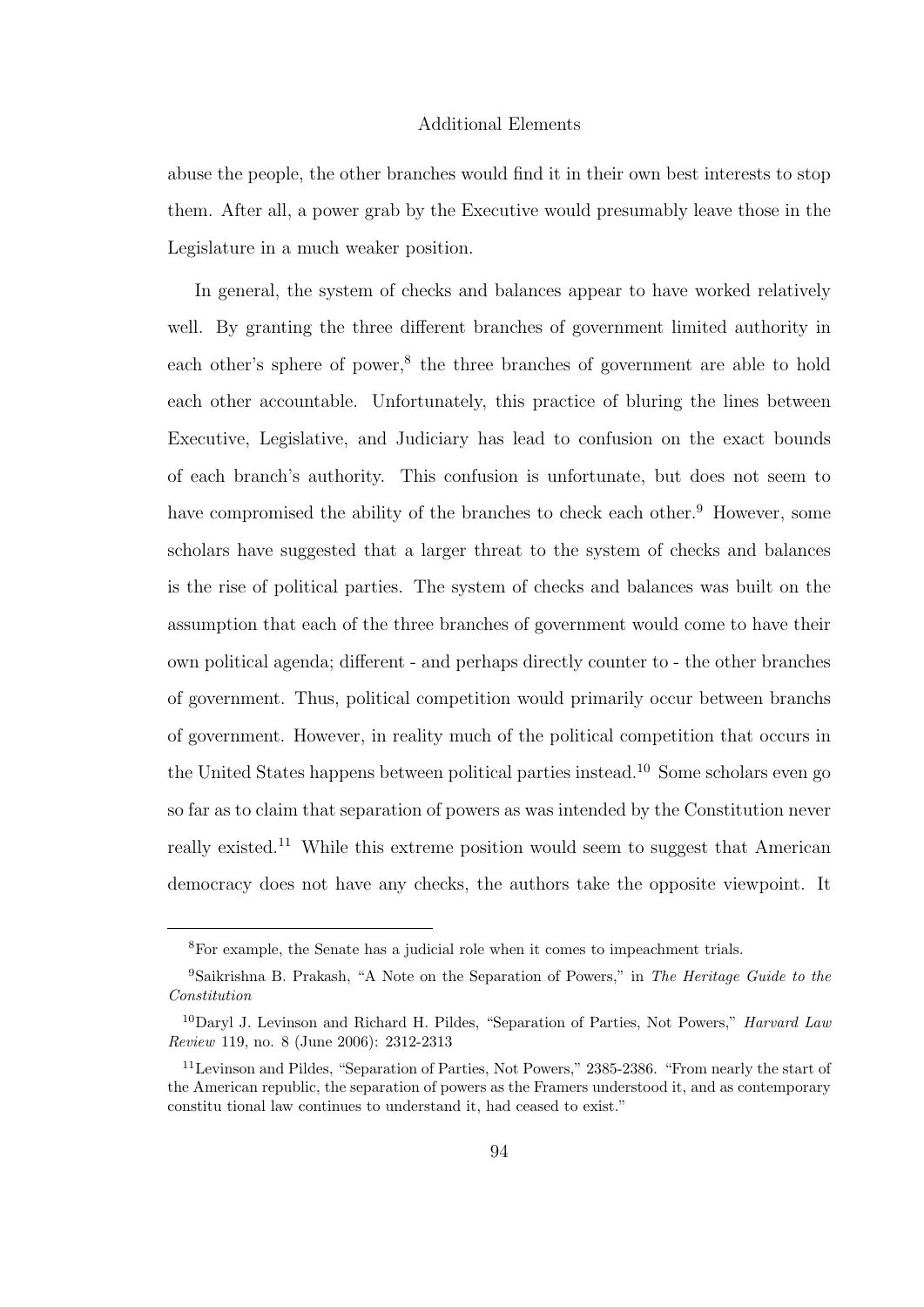# *The Political System*

is not that the American system of government lacks checks and balances. That system is just made up by competing parties, rather than branches.<sup>12</sup>

Regardless of the exact mechanics of American checks and balances, these controls seem to have prevented abuses of power. However, there are some obvious exceptions. Perhaps the single largest failure of checks and balances in the early years of the USA occurred with the Trail of Tears. In the case of Worcester v. Georgia, the Supreme Court declared that the state of Georgia had no right to disregard the sovereignty of the Cherokee. On the surface, this seems to be an appropriate judicial check on the actions of a state legislature. Unfortunately, Andrew Jackson – who was president at the time – did not enforce the court's decision. The result was that Georgia was able to ignore the court's ruling. Here we have two branches of the federal government checking and balancing one another. But at the end of the day, property rights were not protected.

## *The Federal System*

Another method that the Founding Fathers used to check the potential for government abuse of power was the Federal System. Previously I have discussed federalism in the context of Lindahl Equilibrium. Another effect of this system is that it limits the ability of the government - either state or federal - to abuse its power. The existence of state governments provides citizens of the United States with powerful advocates should the federal government ever seek to abuse its power. Similarly, the federal government could limit the ability of the states to abuse their own residents.

However, as my above example of the Trail of Tears shows, this was not a perfect system. Sufficiently powerful state interests could overcome federal protections, thus leading to a breakdown of law and order and property rights.

<sup>12</sup>Ibid., 2329.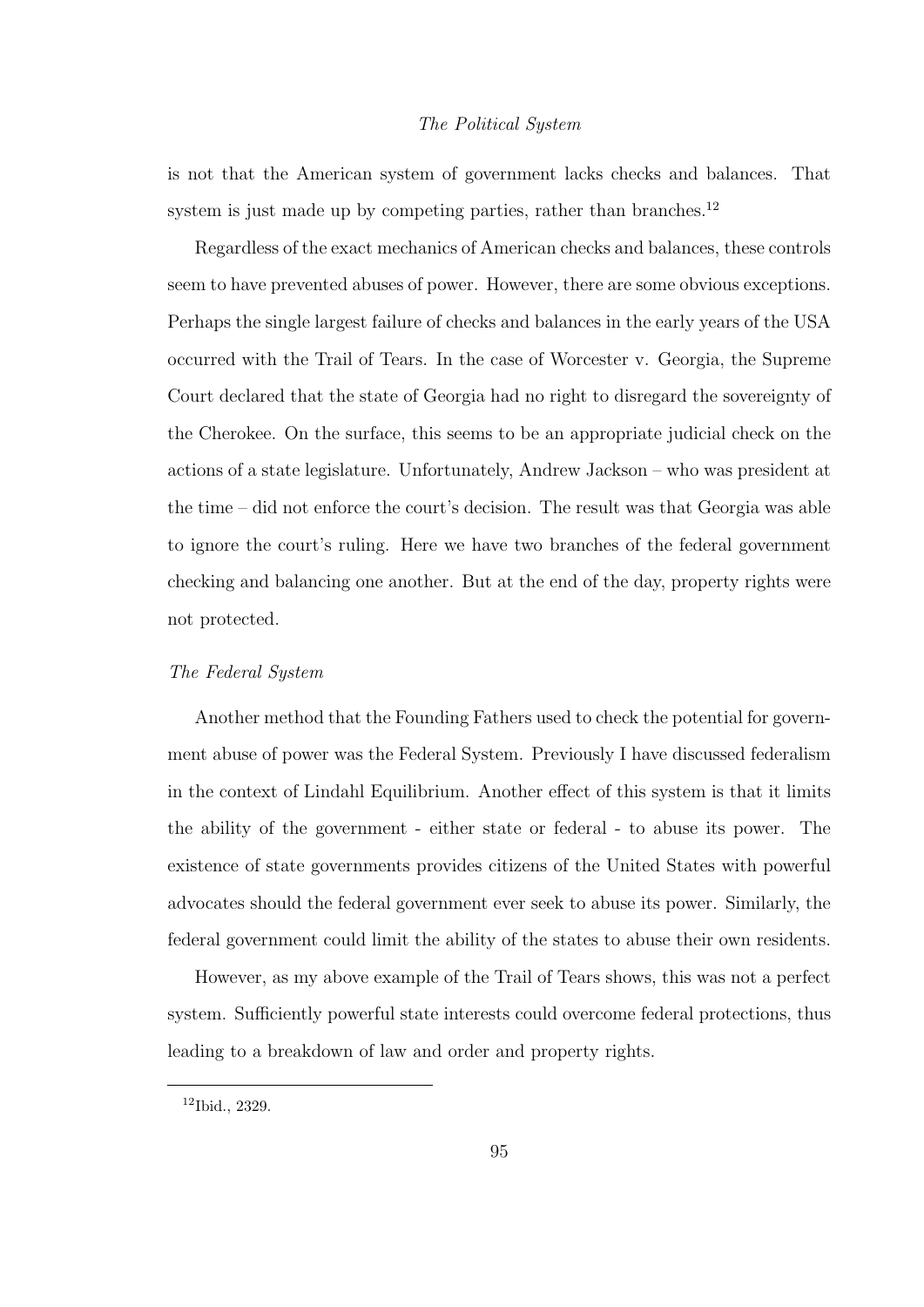#### Conclusion

On balance, the US Constitution as originally understood did a fairly good job of promoting economic efficiency, given what was known at the time. To start with, the Founding Generation did a remarkably good job in the realm of Civil Commerce. The Constitution has very significant safeguards to private property and effectively established a system of law and order that executed laws consistently. This enforcement was by no means perfect, but barring some notable exceptions it performed fairly well. By guaranteeing protection of property and rule of law, the Constitution created a fertile environment for the private sector to prosper in. For the federal government, the power of eminent domain was limited by the requirement that those whose property was confiscated must be justly compensated. In this way, an important tool for helping economic growth was assured, but the ability for it to be abused was curtailed.

The Constitution's handling of the money supply is a more ambiguous. While a basic reading of the Constitution might appear to centralize control of the money supply, these limitations were quickly rendered toothless by the Supreme Court's decisions on state banks. While this lack of federal control may have been risky, it appears that state-chartered banks did not seriously destabilize the monetary supply. As such, even before Congress decided to centralize control over the money supply, the economy was not seriously harmed by federal inaction.

Unfortunately, in the realm of private markets the original Constitution was relatively unsuccessful. Merely by establishing the system of rights and laws the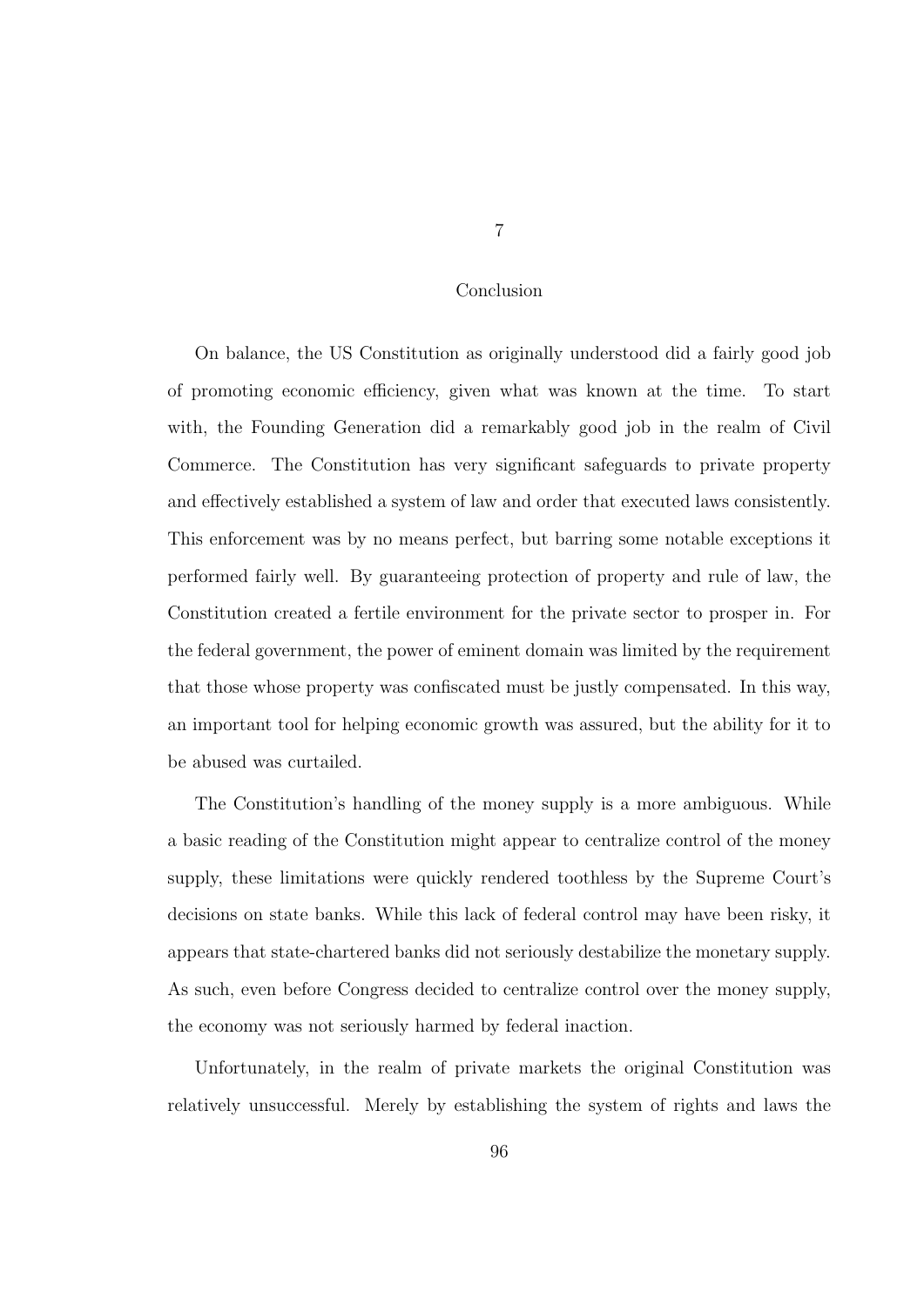US Constitution already has created the garden in which private firms can grow. However, just like a garden, the private sector can't entirely be left to its own devices. The failure of the Constitution and the early Congresses of the United States to effectively curtail the market power of firms left the way open for monopolies and monopsonies to form unhindered in the US economy. In addition, the Founding Generation failed to account for the distortive effects that externalities have on the economy. Nothing in the Constitution helps to ensure that externalities are internalized - other than patents, which I shall deal with below. These omissions are significant and had serious implications on the US economy. However, while these errors are large, they are also understandable. What little economic theory existed at the time suggested that private monopolies were not a major issue to worry about. While the Constitution did establish a publicly owned monopoly in the form of the United States Postal Service, it is funded largely through usage fee, thus limiting its distortive effects. Similarly, the concept of externalities was completely unknown at the time. As such, it could hardly be expected that the US Constitution would account for these factors in economic efficiency.

On the topic of Public Activity, the US Constitution had better luck. While it is possible that James Madison's view of the meaning of "general Welfare" would have prevented the federal government from providing many kinds of public goods, this view was not put into practice. While Alexander Hamilton's interpretation would have ensured that the federal government was able to provide public goods, it would have also allowed for any kind of spending - even spending that does not result in Pareto Optimality. However, the path that Federal Government ended up following in its early years seems to have in some sense split the difference. On the one hand, there was federal spending on projects of value to the nation as a whole. On the other hand, many projects that would have been of only local interest were not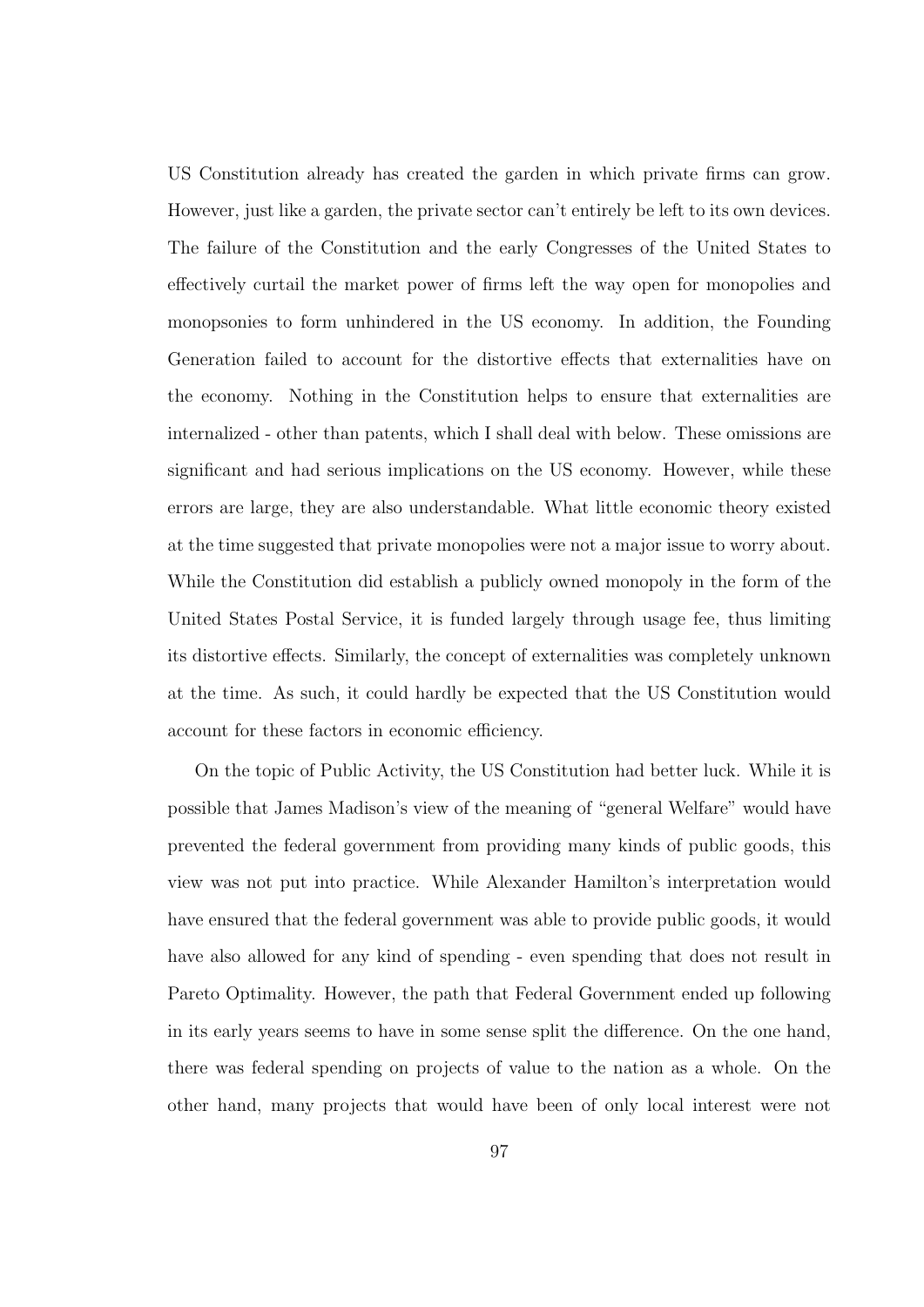## Conclusion

funded using federal tax dollars. As such, federal spending under the Original US Constitution does a decent job of conforming to the proper role of government.

However, while spending by the early federal government was relatively efficient, its taxation methods often were not. The rules that the Constitution placed on direct taxation have mixed results on efficiency. On the one hand, the rules put in place seem intended to prevent wealth redistribution. Such redistribution would be a violation of the Benefit Principle of Taxation, and thus Pareto Optimality. On the other hand, the specific complexities of any direct tax - such as a tax on property values - led to strangely uneven tax burden across residents of different states. Such differences were not the result of different values placed on government services, and thus were themselves a violation of Lindahl Equilibrium.

On the subject of indirect taxation, the early USA also had its failings. While it is entirely possible for a consumption tax to come close to following the Benefit Principle of Taxation, that only occurs when the tax is across a wide variety of goods. However, many of the consumption taxes levied by the early US Government were on specific products, such as alchohol. In addition, the United States often made use of significant tariffs in order to gain revenue and limit foreign imports. These sorts of indirect taxes fail to produce Pareto Optimality.

In the realm of public activity the US Constitution also includes a major benefit to economic efficiency - the Federal System. Admittedly, the fact that most of the protections that the Constitution lays out do not apply to the states is a problem. Many of those protections are key parts of economic efficiency. However, some limitations on the states still exist. Balanced against that is the great benefit of being able to effectively delegate provision of goods to a lower level of government. For goods that can be considered public goods for people in a small area, local provision is more likely to conform to Pareto Optimality. On the other hand, attempting to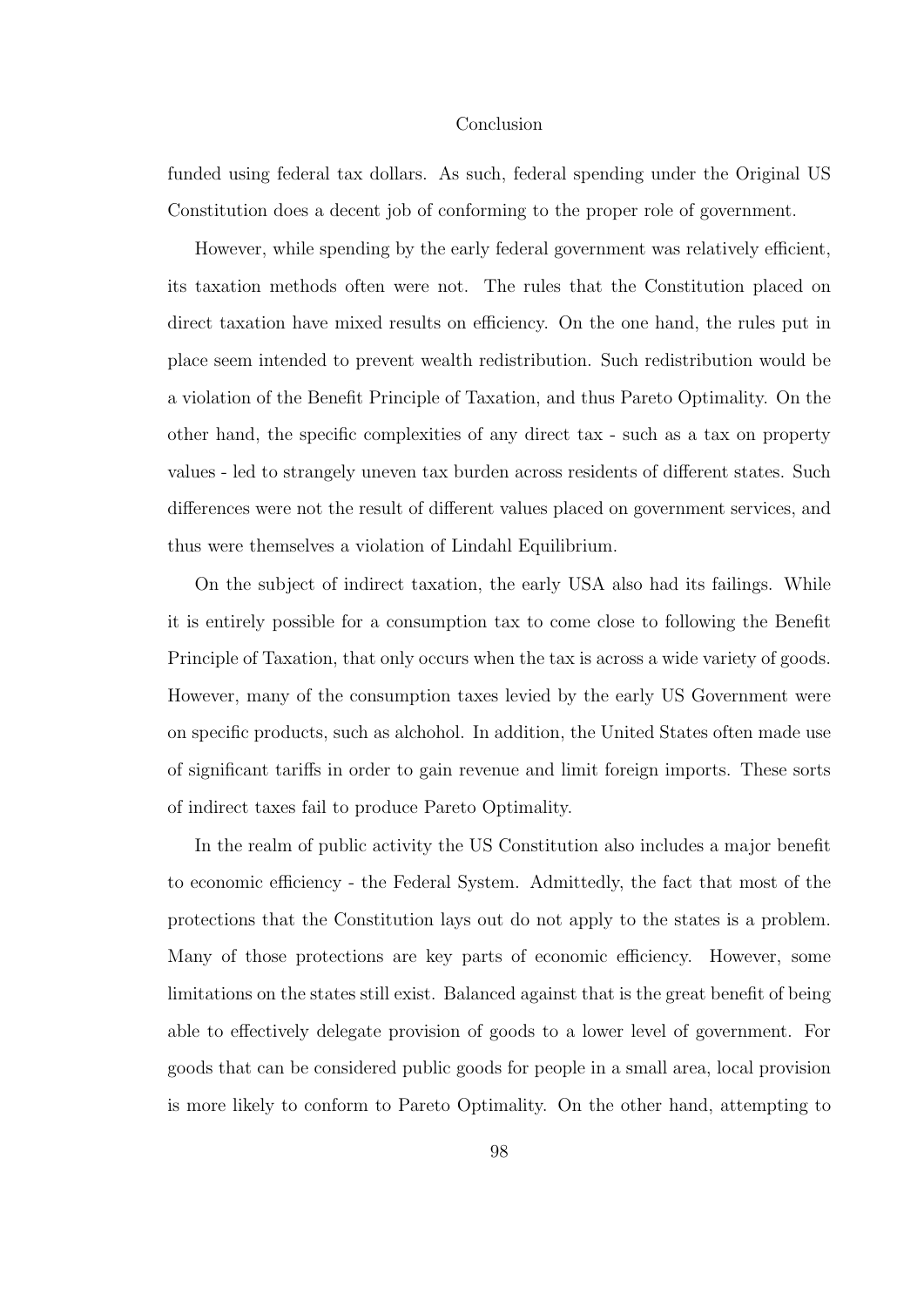provide locally public goods using the Federal Government tends to lead to economic inefficiency.

In the case of gifts, grants, and transfers the Constitution is silent. There are no references to transfer programs or publicly funded education. While the states retained the ability to provide such programs themselves, it is a significant omission for the Federal Government to not have any role in redistribution of wealth. However, any such program would by necessity fail to conform to the Benefit Principle of Taxation. As such, this omission can be taken as a credit to the Constitution.

Then we come to the issue of slavery. As discussed above, slavery itself does not necessarily violate Pareto Optimality. However, slavery likely fails to conform to Kaldor-Hick efficiency - as well as basic morality. As such, the US Constitution's acceptance of slavery is a serious failing of the document.

Another important aspect of the Constitution is its efforts to promote economic growth. These efforts are most obviously seen in the section establishing a patent system in the USA. As I have discussed, the patent system has serious flaws and its job could be better accomplished through other means. However, the protection of intellectual property is a key part of promoting economic growth. Furthermore, while better systems have been designed to accomplish this goal, they were developed long after the writing of the US Constitution. As such, it seems reasonable to give the Founding Generation a great deal of credit for their efforts to protect intellectual property, even if it could have been done better.

All of these policies - both good and bad - mean nothing if they are not put into practice. In order to ensure that the federal government would remain bound by the restrictions laid out in the Constitution, the Founders set up a system of checks and balances. In addition, the nature of the Federalist System ensured that the United States central government as a whole would not wield unchecked power. It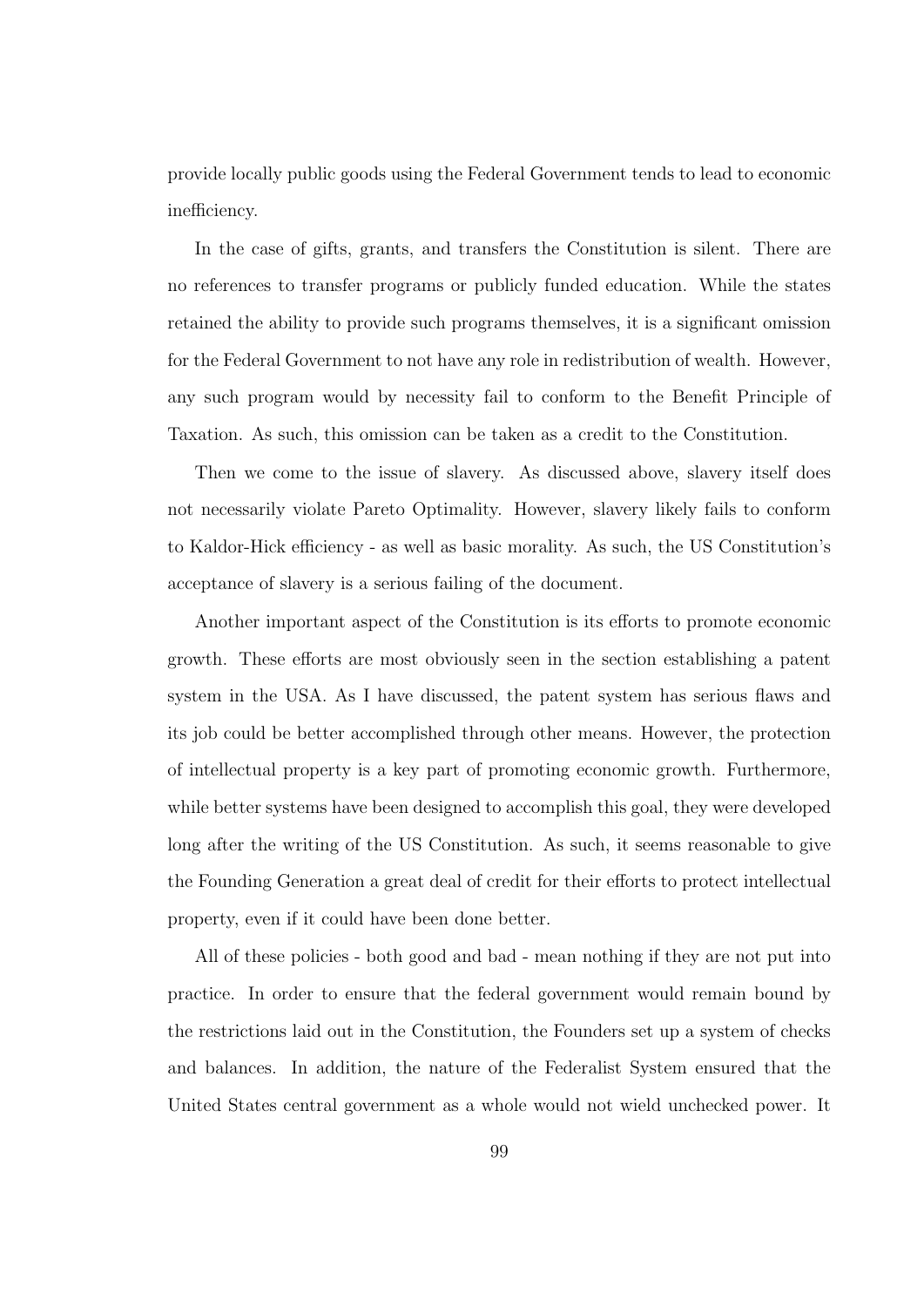## Conclusion

is, of course, impossible to know what would have happened without these protective measures in place. Even with these systems, there were still serious violations of these Constitutional protections. However, it seems that the presence of these safeguards helped at least a certain extent to maintain the Constitutional protections necessary for economic efficiency.

So where does that leave the Original US Constitution? Do its economic successes outweigh its failing? This matter is obviously up for debate, but in general the Constitution did a good job of promoting economic efficiency. With some very important exceptions, the United States Constitution did provide very resilient protections to private property. In addition, the consistent body of laws and rights that the Constitution enshrines produced the kind of stability that is required for economic efficiency. Equally importantly, the Founding Generation set up a system of government that would actually enforce these protections - something that was not a guarantee. Though the methods for collecting tax revenue were not very efficient, the actual spending of the federal government conformed fairly well to our definition of efficiency.

While there are many omissions in the Constitution, many of these are understandable. Failure to account for private monopolies and externalities can be chalked up to a limited understanding of economic theory at the time. Although the Constitution's silence on these topics would lead to serious problems down the road, it would be unreasonable to expect the Founding Generation to have understood these concepts.

Against the positives and understandable errors, we have the truly great failings of the Constitution. The original US Constitution's failure to prevent abuses by the states and acceptance of slavery are serious flaws. However, in large part these flaws are humanitarian in nature rather than economic. This is not to say that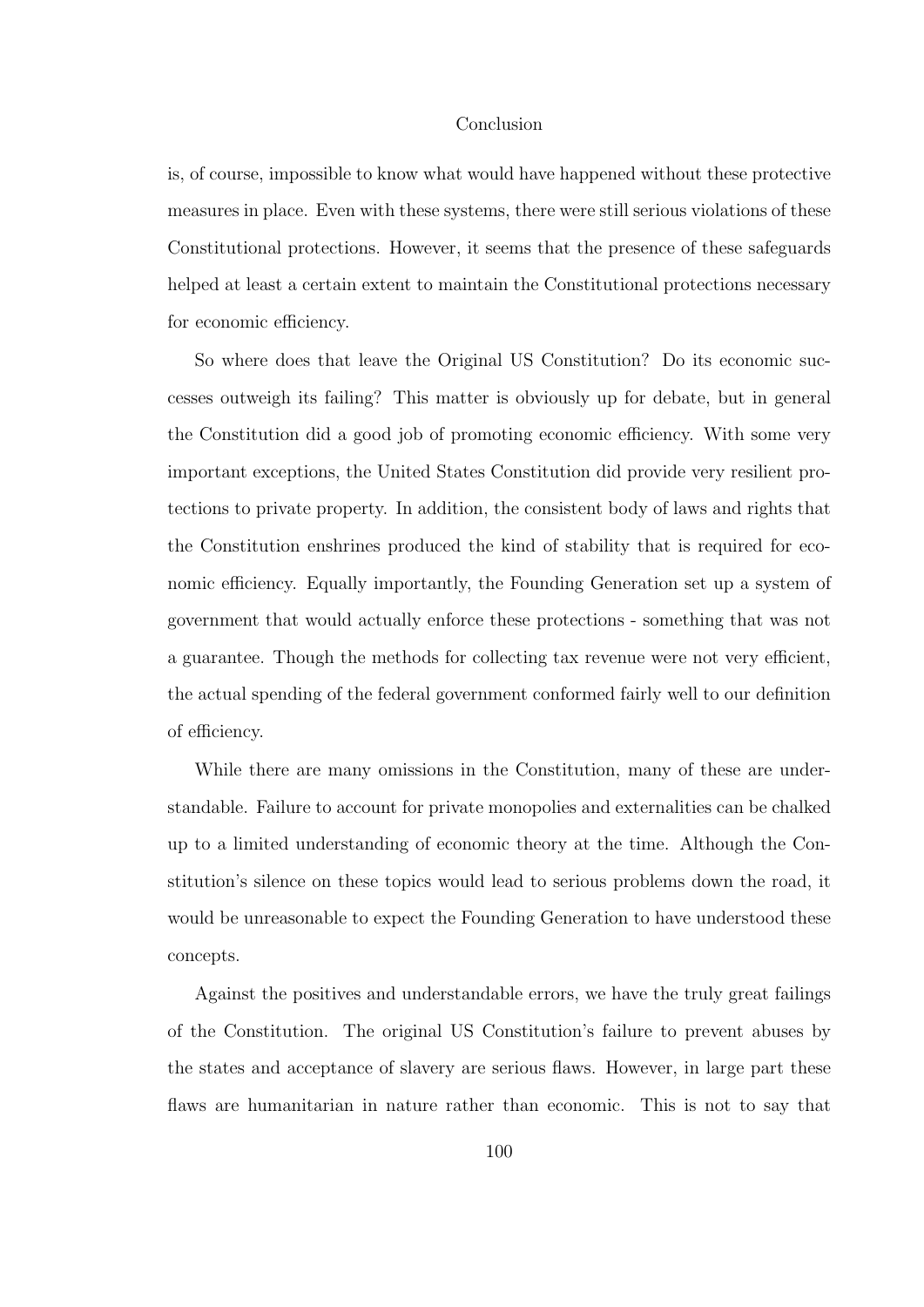humanitarian goals are unimportant or outside the scope of government. As briefly mentioned above, they may be more important than economic efficiency. However, discussing humanitarian issues is beyond the scope of this thesis. Within the bounds of economic efficiency, the original US Constitution does quite well.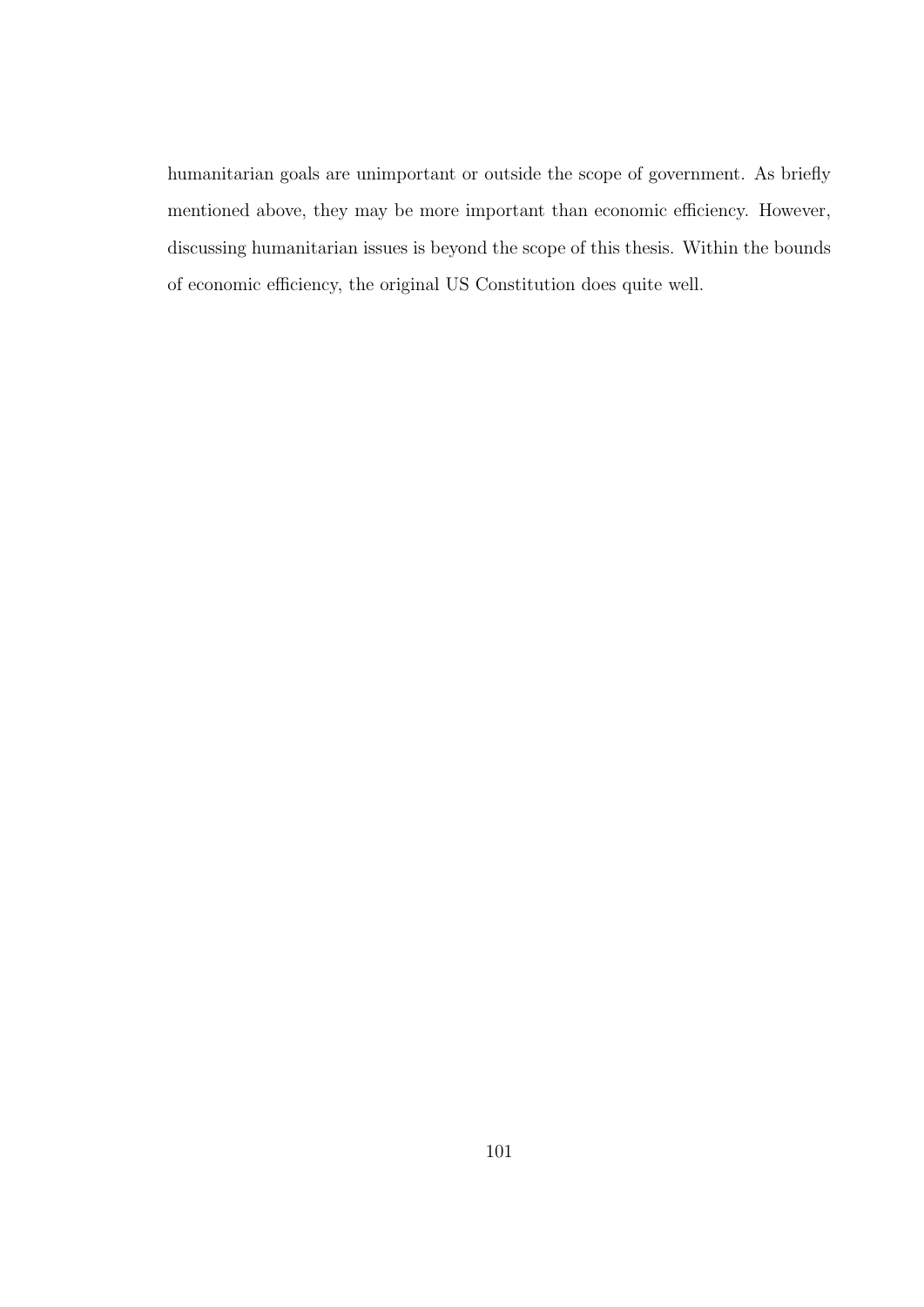### Glossary

- *1st Fundamental Theorem of Welfare Economics*: any outcome from a competitive equilibrium will result in a Pareto Optimal economic allocation.
- *2nd Fundamental Theorem of Welfare Economics*: any Pareto Optimal outcome of the economy can be produced by a competitive equilibrium, given the appropriate prior assigned ownership.
- *Benefit Principle of Taxation*: The Principle that an individual should pay taxes in support of a government program in proportion to the benefit that individual receives from said program
- *Competitive Equilibrium*: An equilibrium resulting from perfect competition where trade among members is unencumbered. This will result in an established price for the traded good at which the amount of the good sought by buyers is equal to the amount of this good produced by sellers.
- *Consumer Sovereignty*: the idea that the value consumers place on individual goods should influence how much of each good is produced.
- *The Core*: any allocation in which it is impossible for any group of individuals to withdraw their resources from society and be better off on their own. Any Lindahl equilibrium will satisfy this definition.
- *Distributive Efficiency*: occurs when goods and services are received by those who will derive the greatest utility from them.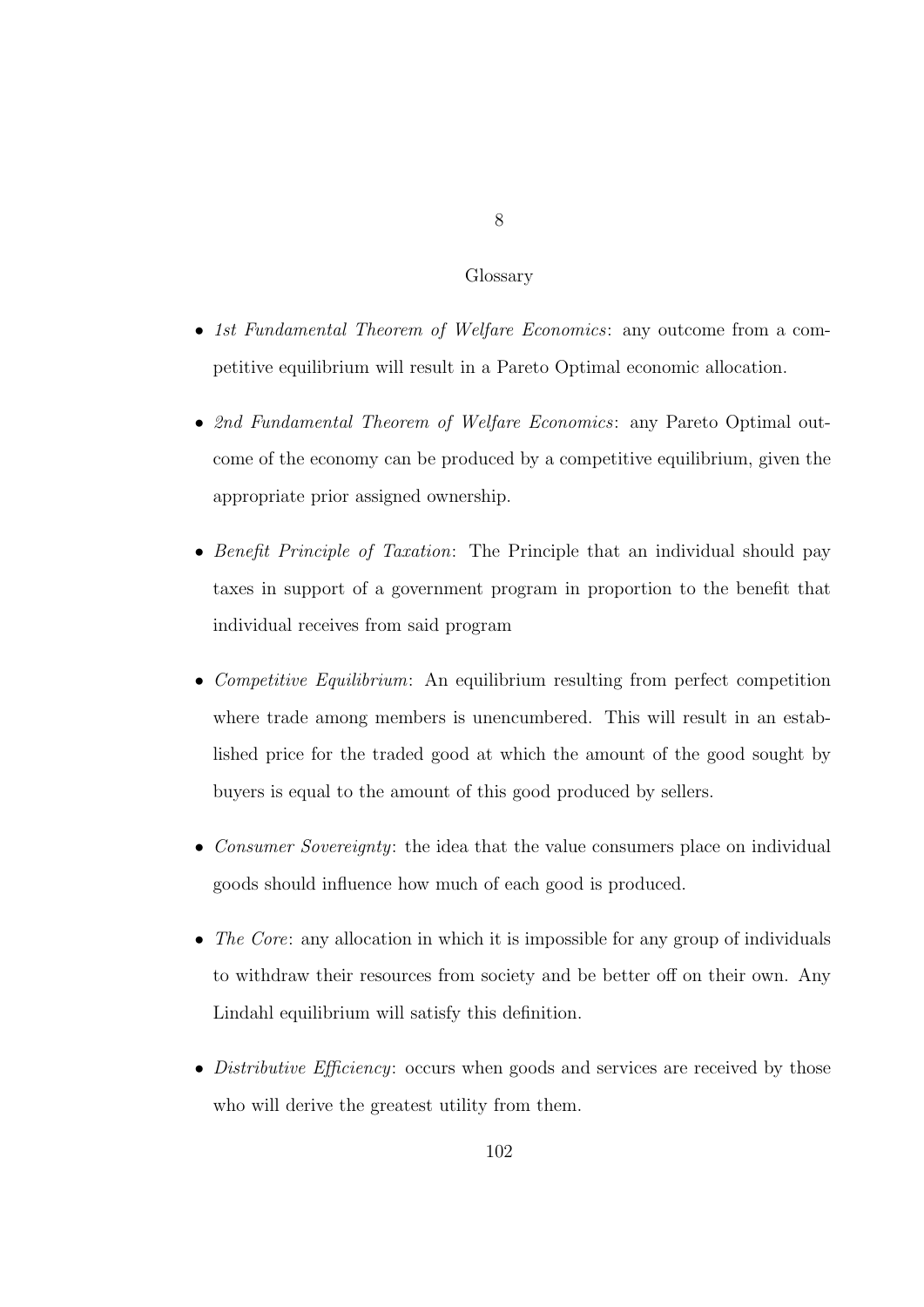- *Dormant Commerce Clause Doctrine*: The doctrine which asserts that, even when the federal government declines to make specific laws regarding interstate commerce, the mere fact that the federal government has the power to establish such laws and regulate such commerce means that states are not allowed to make similar regulations.
- *Eminent Domain*: The right of a government to seize private property for public use.
- *Ex Post Facto Laws*: Laws in which the government retroactively makes certain actions illegal.
- *Excludable*: a good is excludable if its owner can prevent others who have not paid for it from consuming it.
- *Externality*: Costs or benefits from an economic decision such as a market transaction - that are felt by non-decision makers.
- *Federal System/Federalism*: A system by which power is shared between different levels of government with overlapping spheres of authority.
- *Full Employment*: all available factors of production are being utilized.
- *Input Efficiency*: input efficiency is said to have occurred when the relative value of labor and capital are equal to each another. This condition must be true for each producer in a given area.
- *Lindahl Equilibrium*: an equilibrium in the market for public goods in which each individual taxpayer pays for public goods in proportion to the benefit they derive from those goods.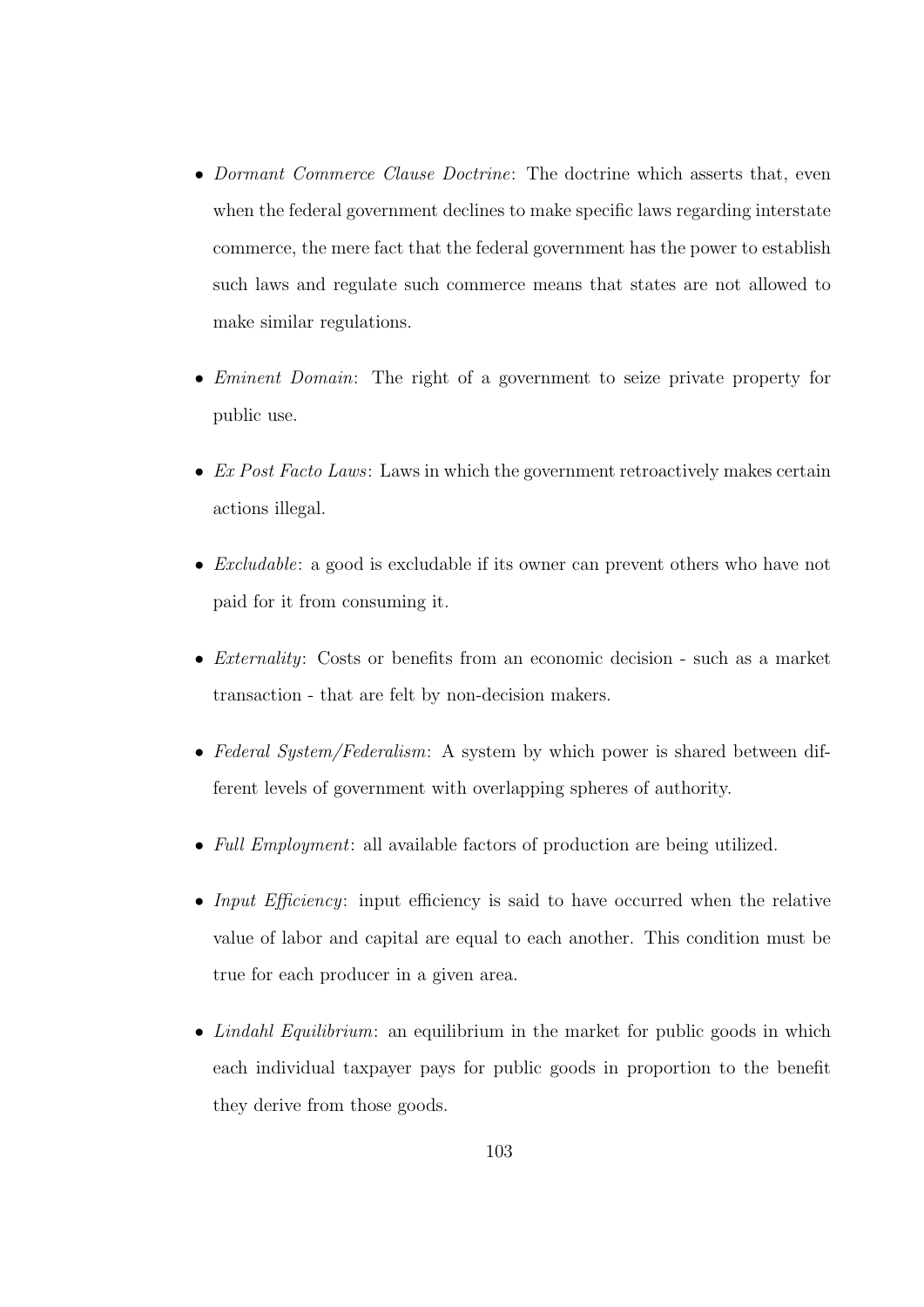#### Glossary

- *Marginal Rate of Substitution*: the rate at which a consumer can give up one good for another without affecting overall utility.
- *Marginal Rate of Transformation*: the rate at which a producer can substitute production of one good for another without affecting overall utility.
- *Marginal Utility*: the change in benefit an individual receives from consuming a single unit of a particular good or service.
- *Pareto Optimality*: an economic system is considered to be Pareto Optimal when it is impossible to make any one person better off without making at least one person worse off.
- *Private Good*: a good is considered private if it is both rival and excludable in consumption. In other words, if one person consumes the good it is unavailable to be consumed by another, and a person who owns this good can prevent another person from using it.
- *Public Good*: a good is considered public when it is neither rivalrous nor excludable. In other words, consumption by one person does not prevent consumption by another person and it is not possible for one person to prevent another person from using it.
- *Rival*: a good is rivalrous if its consumption by one individual prevents it being consumed by another.
- *Sector Allocative Efficiency*: Relates to sectors trading with each other. Every good produced across all sectors is produced up to the point where the last unit provides a marginal benefit to consumers equal to the marginal cost of producing it.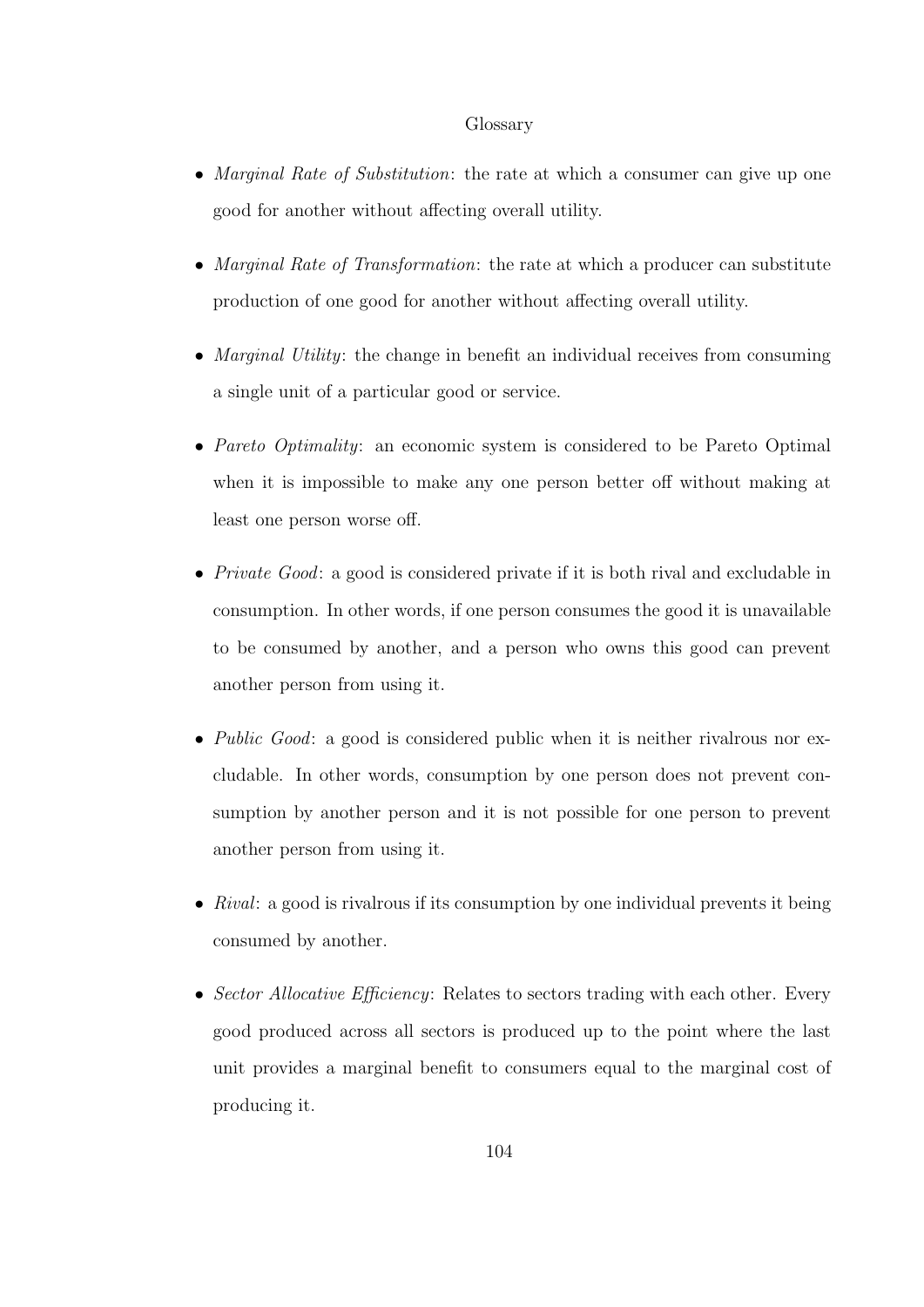• *X-Ine*ffi*ciency*: Inefficiency found when a firm fails to keep costs low. Often a result of a lack of competition.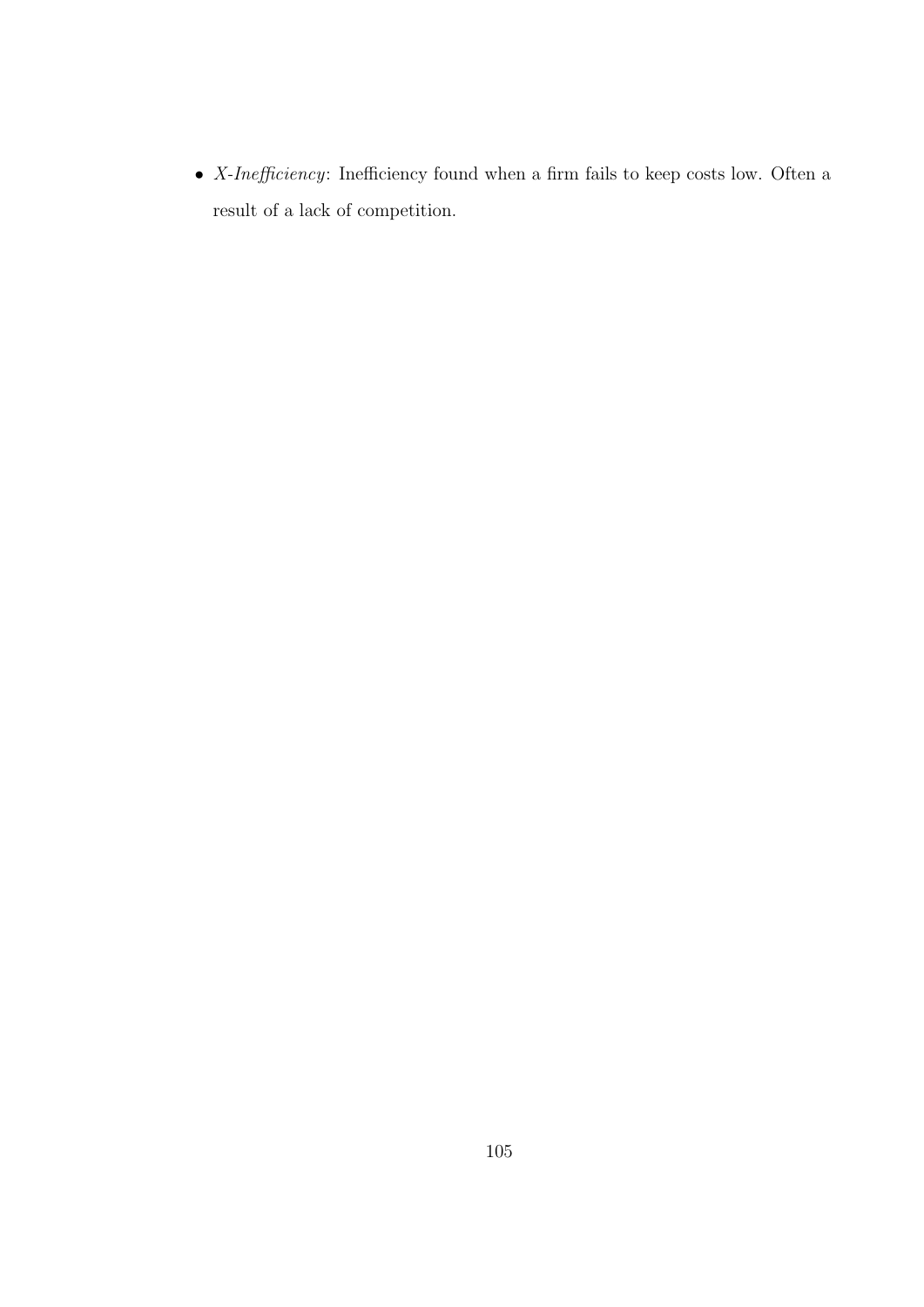## BIBLIOGRAPHY

- Bergstrom, Ted. ``On the Existence and Optimality of Competitive Equilibrium for a Slave Economy.'' *The Review of Economic Studies* 38, no. 1 (January 1971): 23-36
- Blackstone, William. *Commentaries on the Laws of England*. Philadelphia: J.B. Lippincott Co., 1893.
- Breau, David L. ``Justice Thomas' Kelo Dissent, or History as a Grab Bag of Principles.'' *McGeorge Law Review* 38, no. 2 (2016): 373-404.
- Buchanan, James M. ``An Economic Theory of Clubs.'' *Economica* 32, no. 125 (Febuary 1965): 1-14.
- Calabresi, Steven G and Larissa Price. ``Monopolies and the Constitution: A History of Crony Capitalism.'' *Northwestern University School of Law Scholarly Commons: Faculty Working Paper* (2012): https://scholarlycommons.law.northwestern.edu/cgi/viewcontent.cgi?articl e=1213&context=facultyworkingpapers (accessed July 12, 2021)
- Center on Education Policy. ``History and Evolution of Public Education in the US.'' https://files.eric.ed.gov/fulltext/ED606970.pdf (Accessed July 19, 2021)
- Coase, Ronald H. ``The Nature of the Firm.'' *Economica* 4, no. 16 (November, 1937): 386-405
- Cohen, Lloyd. ``Holdouts and Free Riders.'' *The Journal of Legal Studies* 20, no. 2 (June 1991): 351-362
- Coleman, Jules L. ``Efficiency, Utility, and Wealth Maximization.'' *Hofstra Law Review* 8, no. 3 (Spring 1980): 509-552
- Congressional Research Service. *Federal Excise Taxes: An Introduction and General Analysis*, (August 26, 2013)
- Constitution of the United States: Analysis and Interpretation. https://constitution.congress.gov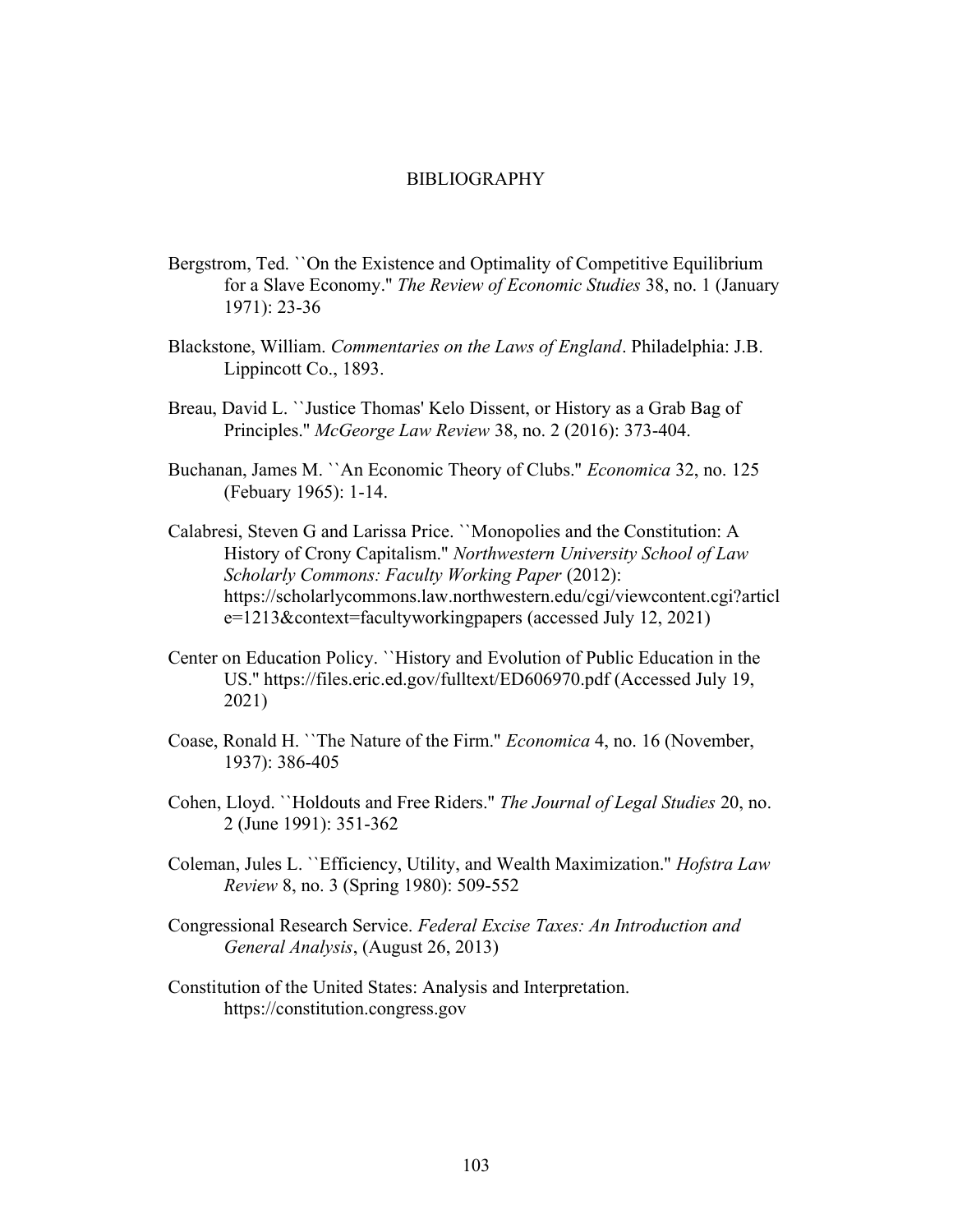- Crumbley, D. Larry. ``Behavioral Implications of Taxation,'' *The Accounting Review* 48, no. 4 (October, 1973): 759-763.
- Debreu, Gerard. *Theory of Value: An Axiomatic Analysis Of Economic Equilibrium*. Hoboken NJ: John Wiley & Sons, 1959.
- Dudley, Susan E. and Jerry Brito. *Regulation: A Primer*. 2nd ed. Arlington, VA: Mercatus Center, 2012. https://www.mercatus.org/system/files/RegulatoryPrimer\_DudleyBrito\_0. pdf (accessed March 1, 2021).
- Dwyer, Gerald P. Jr. ``Wildcat banking, banking panics, and free banking in the United States.'' *Economic Review - Federal Reserve Bank of Atlanta* 81, no. 3-6. (Dec 1996): 1-20.
- Englese, Danny. ``Tilting at Windmills: Finding an Alternative Dormant Commerce Clause Framework to Preserve Renewable Portfolio Standard Generator Location Requirements.'' *Arizona State Law Journal* 47 (2015): 983-1015.
- Foley, Duncan K. ``Lindahl's Solution and the Core of an Economy with Public Goods.'' *Econometrica*, 38, No. 1. (Jan., 1970) 66-72.
- Foley, Duncan K. ``Resource Allocation and the Public Sector,'' PhD diss., Yale University, 1966. In ProQuest Dissertations and Theses, https://searchproquestcom.ezproxy.baylor.edu/docview/302230213/fulltextPDF/9C5D12C3B1C 74962PQ/1?accountid=7014, (Accessed April 24, 2021) 1-91.
- Forte, David F., Matthew Spalding, and Edwin Meese III, eds. *The Heritage Guide to the Constitution*. Washington, D.C.: The Heritage Foundation, https://www.heritage.org/constitution (accessed April 22, 2021).
- Freund, Ernest. ``Interpretation of Statutes,'' University of Pennsylvania Law Review 65, no. 3 (January, 1917): 207-231.
- Goho, Shaun A. ``Process-Oriented Review and the Original Understanding of the Public Use Requirement.'' *Southwestern Law Review* 38, (2008): 37-88
- Grinols, Earl. *Microeconomics*. 1994. Reprint, San Diego: Cognella, 2018.
- Grinols, Earl and Hwan C. Lin. ``Patent replacement and welfare gains.'' *Journal of Economic Dynamics and Control* 35, no. 9 (September 2011): 1586- 1604.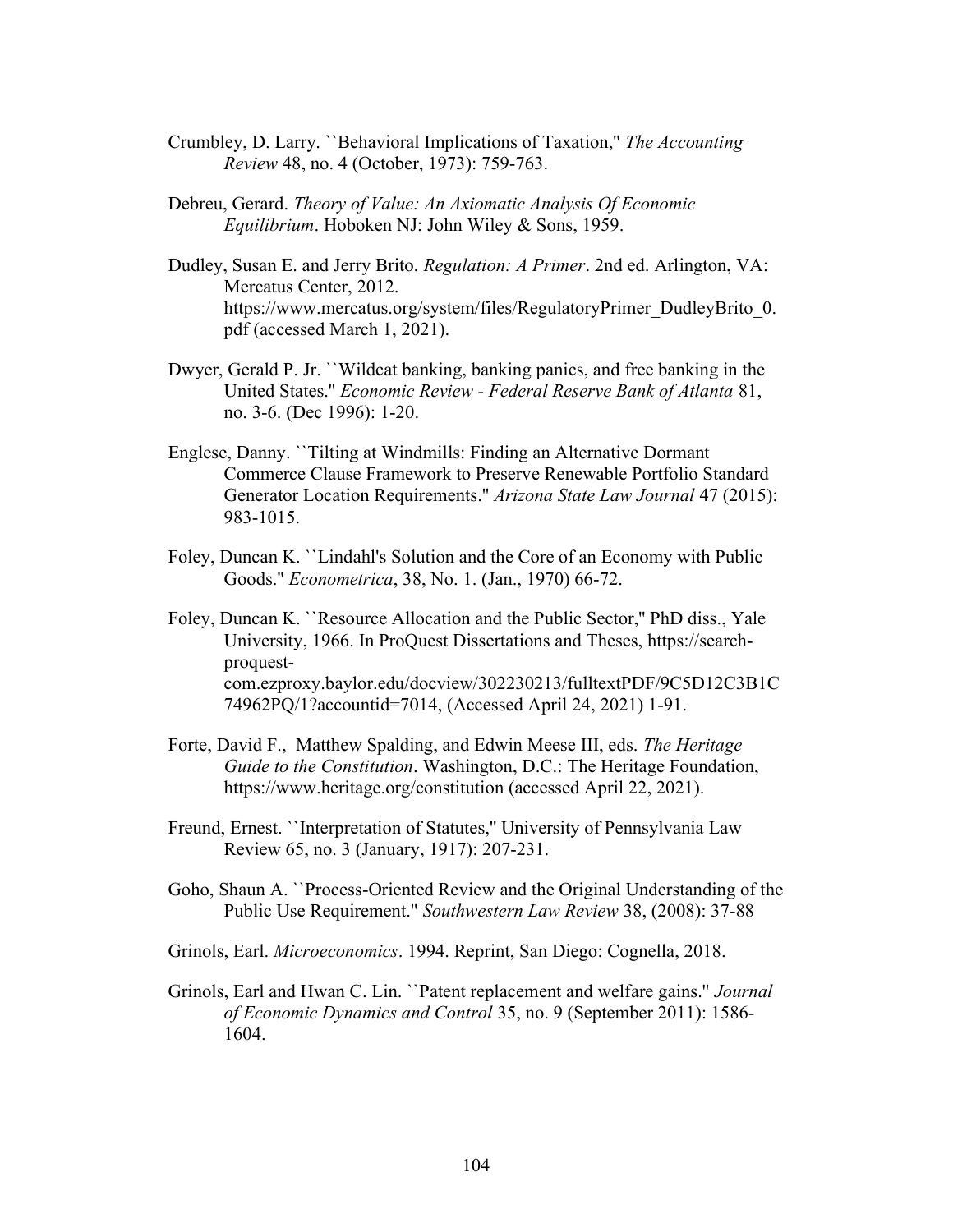- Hamilton, Alexander, John Jay, and James Madison. *The Federalist*. Edited by George W. Carey and James McClellan. Indianapolis: Liberty Fund, 2001.
- Hamilton, Alexander. "Alexander Hamilton's Final Version of the Report on the Subject of Manufactures, [5 December 1791]." *Founders Online*, National Archives, https://founders.archives.gov/documents/Hamilton/01-10-02- 0001-0007 (accessed April 13, 2021).
- Harrington, Matthew P. ``Regulatory Takings and the Original Understanding of the Takings Clause.'' *William & Mary Law Review* 45, (2004): 2053-2082.
- Hornberger, Jacob G. ``Economic Liberty and the Constitution.'' *The Future of Freedom Foundation*, June 1, 2002, https://www.fff.org/explorefreedom/article/economic-liberty-and-the-constitution/ (accessed April 9, 2021).
- Johansen, Leif. ``Some Notes on the Lindahl Theory of Determination of Public Expenditures,'' *International Economic Review* 4, no. 3 (September, 1963): 349-350.
- Johnson, Emily A. ``Reconciling Originalism and the History of the Public Use Clause,'' *Fordham Law Review* 79, no. 1 (November, 2011): 265-319.
- Krylova, Yulia. *Corruption and the Russian Economy: How Administrative Corruption Undermines Entrepreneurship and Economic Opportunities*. Abingdon, UK: Routledge, 2018, Kindle e-book.
- Law Library American Law and Legal Information. Capitation Tax. https://law.jrank.org/pages/5014/Capitation-Tax.html (accessed July 12, 2021).
- Leibenstein, Harvey. ``X-Efficiency: From Concept to Theory.'' *Challenge* 22, no. 4 (September/October 1979): 13-22.
- Levinson, Daryl J. and Richard H. Pildes, ``Separation of Parties, Not Powers.'' *Harvard Law Review* 119, no. 8 (June 2006): 2311-2386.
- McConnell, Charles R., Stanley Brue, and Ian Flynn. *Economics*. 18th ed. Homewood, IL: Richard D. Irwin, Inc. 2009. http://glencoe.mheducation.com/sites/0025694212/student\_view0/chapter 16/origin of the idea.html (accessed July 12th, 2021)
- Mormann, Felix. ``Market Segmentation vs. Subsidization: Clean Energy Credits and the Commerce Clause's Economic Wisdom.'' *Washington Law Revie*w, 93 no. 4, (December 2018): 1853-1901.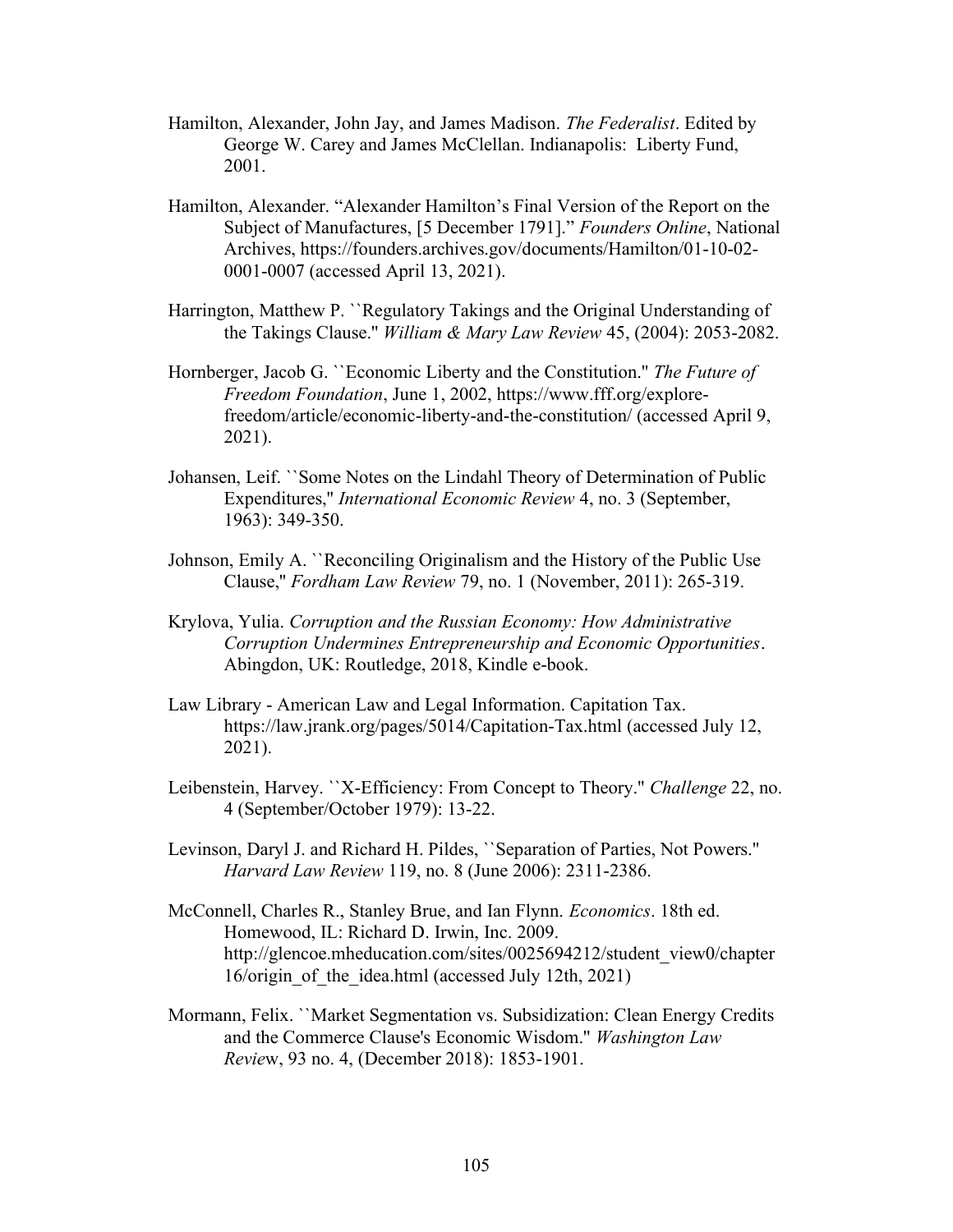- Morrison, Fred L. ``The Protection of Foreign Investment In The United States of America.'' *The American Journal of Comparative Law* 58 (2010): 437- 453.
- Moffitt, Robert A. ``The Negative Income Tax and the Evolution of U.S. Welfare Policy.'' *The Journal of Economic Perspectives* 17, no. 3 (Summer 2003): 120-121.
- Pilon, Roger. ``Cato Handbook For Policymakers, 8th Edition (2017): Property Rights and the Constitution.'' https://www.cato.org/cato-handbookpolicymakers/cato-handbook-policy-makers-8th-edition-2017/propertyrights-constitution#what-congress-should-do (accessed March 9th, 2021).
- Plucknett, Theodore. *A Concise History of the Common Law*. 1956. Reprint, Indianapolis: Liberty Fund, 2010. https://oll-resources.s3.us-east-2.amazonaws.com/oll3/store/titles/2458/Plucknett\_1578\_EBk\_v7.0.pdf, (accessed April 14, 2021).
- Rottingen, John-Arne et al. ``Mapping of available health research and development data: what's there, what's missing, and what role is there for a global observatory?'' *The Lancet* 382 no. 9900 (October 2013): 1286-1307.
- Samuelson, P. A. : "The Pure Theory of Public Expenditures," *Review of Economics and Statistics* 36 (1954): 387-389.
- Scalia, Antonin. *A Matter of Interpretation*. New ed. Princeton, NJ: Princton University Press, 2018.
- Sloman, John, Alison Wride, and Dean Garratt. *Economics*. 8th ed. Harlow, UK: Pearson Education, 2012.
- Smith, Adam. *The Wealth of Nations*. Lexington, KY: Shine Classics, 2014.
- Thomas, John L. *The Law of Construcive Contempt*. St. Louis: The F. H. Thomas Law Book CO., 1904.
- Train, Kenneth. *Optimal Regulation: The Economic Theory of Natural Monopoly*. Cambridge, Mass: The MIT Press, 1991.
- Treanor, William Michael. ``The Original Understanding of the Takings Clause and the Political Process.'' *Columbia Law Review* 95, (1995): 782-887.
- UK Parliament. ``Poor Law reform.'' https://www.parliament.uk/about/livingheritage/transformingsociety/livinglearning/19thcentury/overview/poorlaw / (Accessed July 20, 2021)